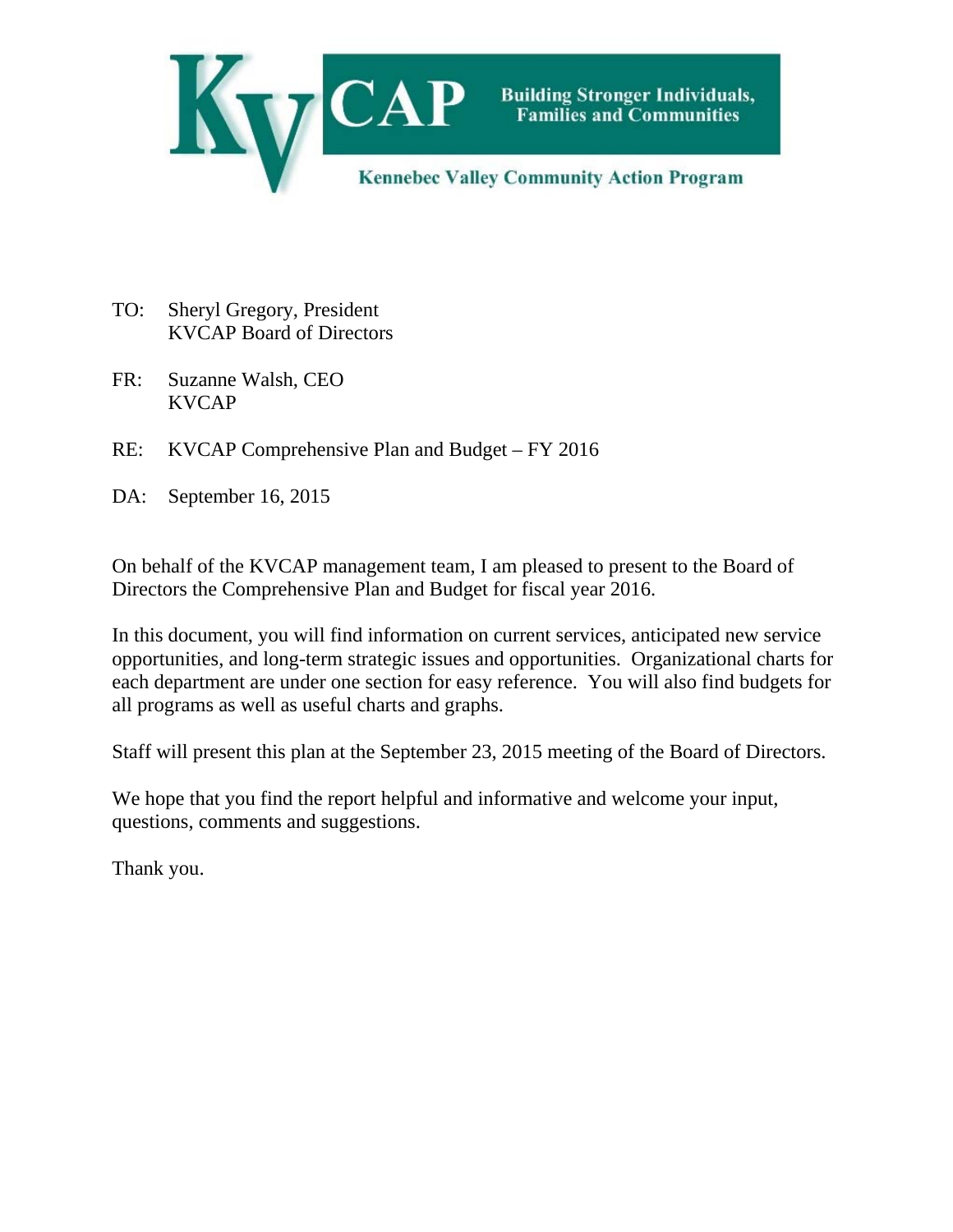| <b>PART I. Corporate Philosophy</b>                |  |
|----------------------------------------------------|--|
|                                                    |  |
|                                                    |  |
|                                                    |  |
| <b>PART II. Organizational Charts</b>              |  |
|                                                    |  |
| <b>PART III. Indirect Cost Pool/Administration</b> |  |
|                                                    |  |
|                                                    |  |
|                                                    |  |
|                                                    |  |
|                                                    |  |
| <b>PART IV. Facilities</b>                         |  |
|                                                    |  |
|                                                    |  |
| <b>PART V. Agency Operating Budgets</b>            |  |
| <b>PART VI. Energy &amp; Housing Services</b>      |  |
|                                                    |  |
|                                                    |  |
|                                                    |  |
| <b>PART VII. Child and Family Services</b>         |  |
|                                                    |  |
|                                                    |  |
| <b>PART VIII. Community Services</b>               |  |
|                                                    |  |
|                                                    |  |
|                                                    |  |
|                                                    |  |
|                                                    |  |
|                                                    |  |

## **CONTENTS**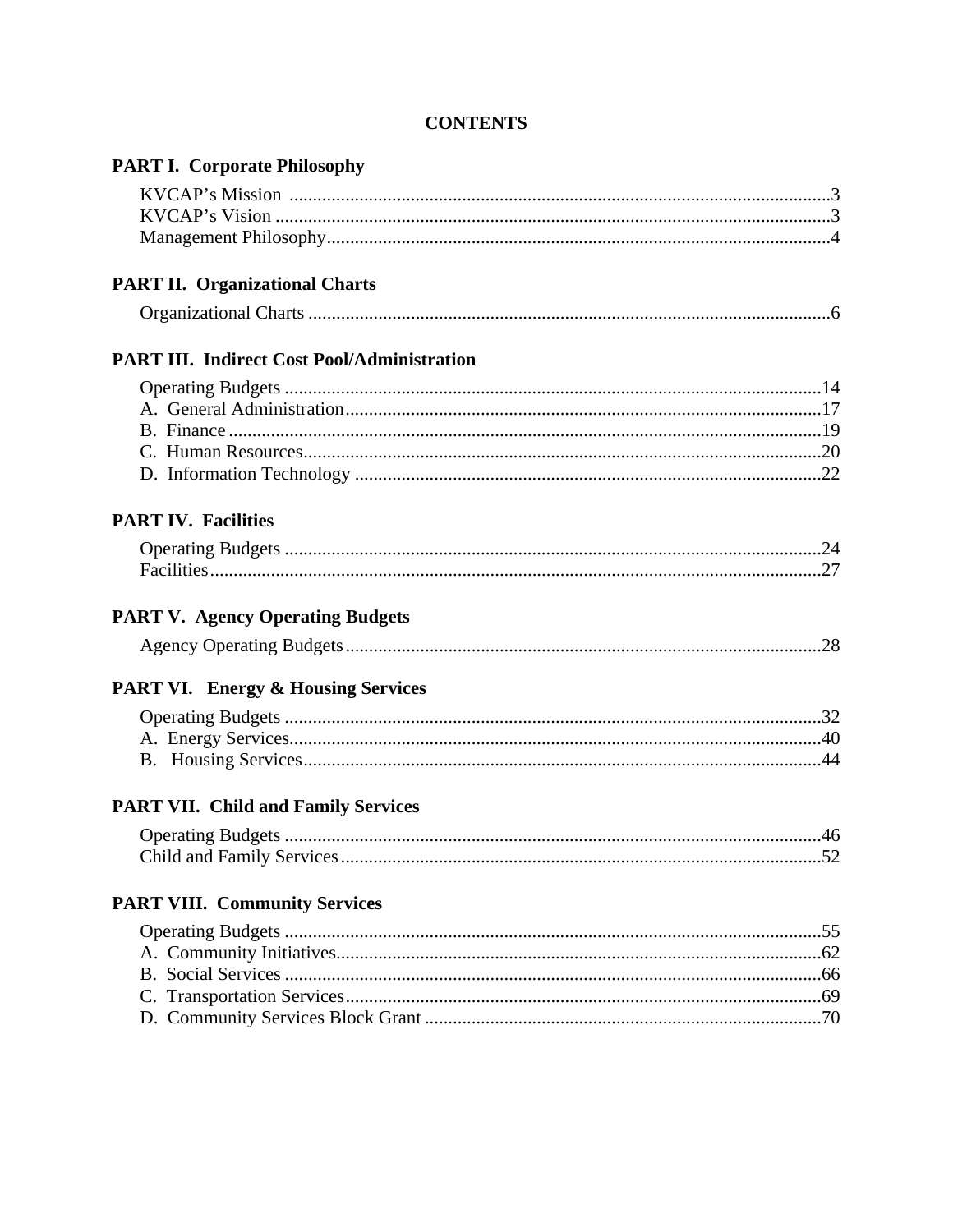#### *KVCAP's Mission*

KVCAP's mission is to partner with area residents, organizations, and local, state and federal entities, creating solutions to the conditions of poverty in order to strengthen individuals, families, and communities*.* 

Approved by Board of Directors (1/23/13)

#### *KVCAP's Vision*

The vision of the Kennebec Valley Community Action Program is to provide services that meet the needs of our clients and communities in an ever-changing environment. We will be a leader in our field, and advocate for those we serve, and act as a facilitator of partnerships and collaborations that will expand and enhance our service, while continuing to provide high quality, financially viable programming and services.

Approved by Board of Directors (3/27/13)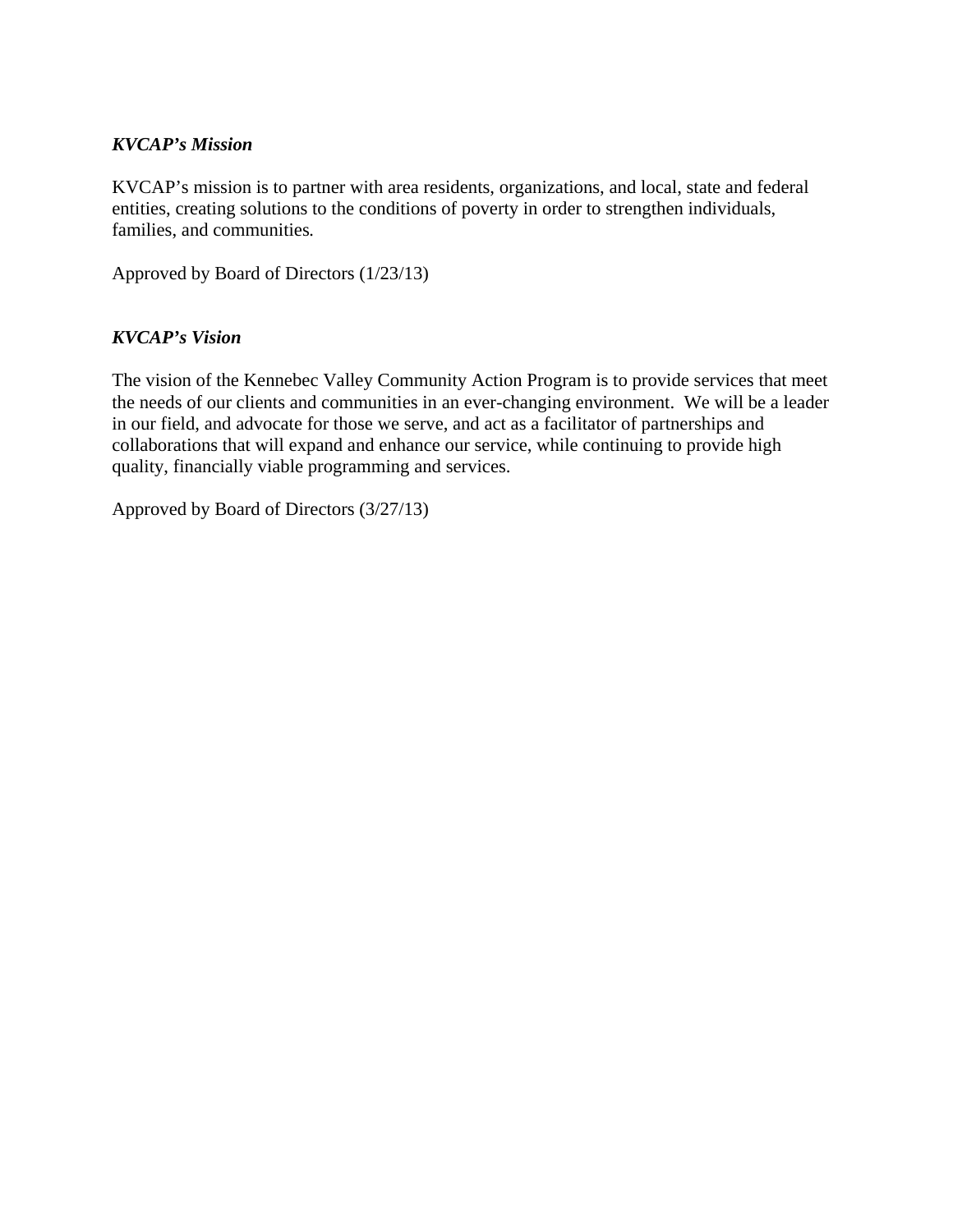# **Management Philosophy**

(Board approved 6/25/97)

The board of directors of KVCAP is endorsing the following statement of management philosophy to serve as a guide for board action and the day-to-day operations of the agency. It is hoped that this articulation of our general approach to meeting the mandate of the agency's mission will help everyone involved with KVCAP to maintain a clear consensus regarding the operating chain of command of the agency and the basic standards which will be applied to the assessment of agency operating decisions and employee behavior.

KVCAP has been very successful in serving its constituents' needs and maintaining a competent, effective staff of employees by adhering to the philosophy that the agency is a business, which provides social services. This means that, while our major function is to fulfill the mandate of the mission by sensitively and effectively meeting the needs of our clientele, internal agency operations are efficiently conducted according to general principles of business management. The board endorses business-like internal operations because we believe this is a sensible, understandable, effective way for the organization to operate internally.

#### **Chain of Command**

The authority to manage the affairs of this agency originates in the interests and needs of our clientele. The board of directors is selected according to the bylaws of the agency to represent the constituencies of the agency.

The board carries out its responsibility by establishing policy, hiring the executive director, and monitoring his/her ongoing management of the agency. As the sole employee of the board, the executive director is responsible for implementing the mandates of the board of directors. This will be done consistent with the bylaws of the agency and the policy directives of the board. The executive director is responsible for hiring and overseeing the agency's senior management who in turn will see to the staffing of the agency and oversight of operating staff. The executive director and staff designated by him/her will contribute to the development of agency policies subject to the approval of the board, and the executive director and all staff will operate the agency consistent with these policies.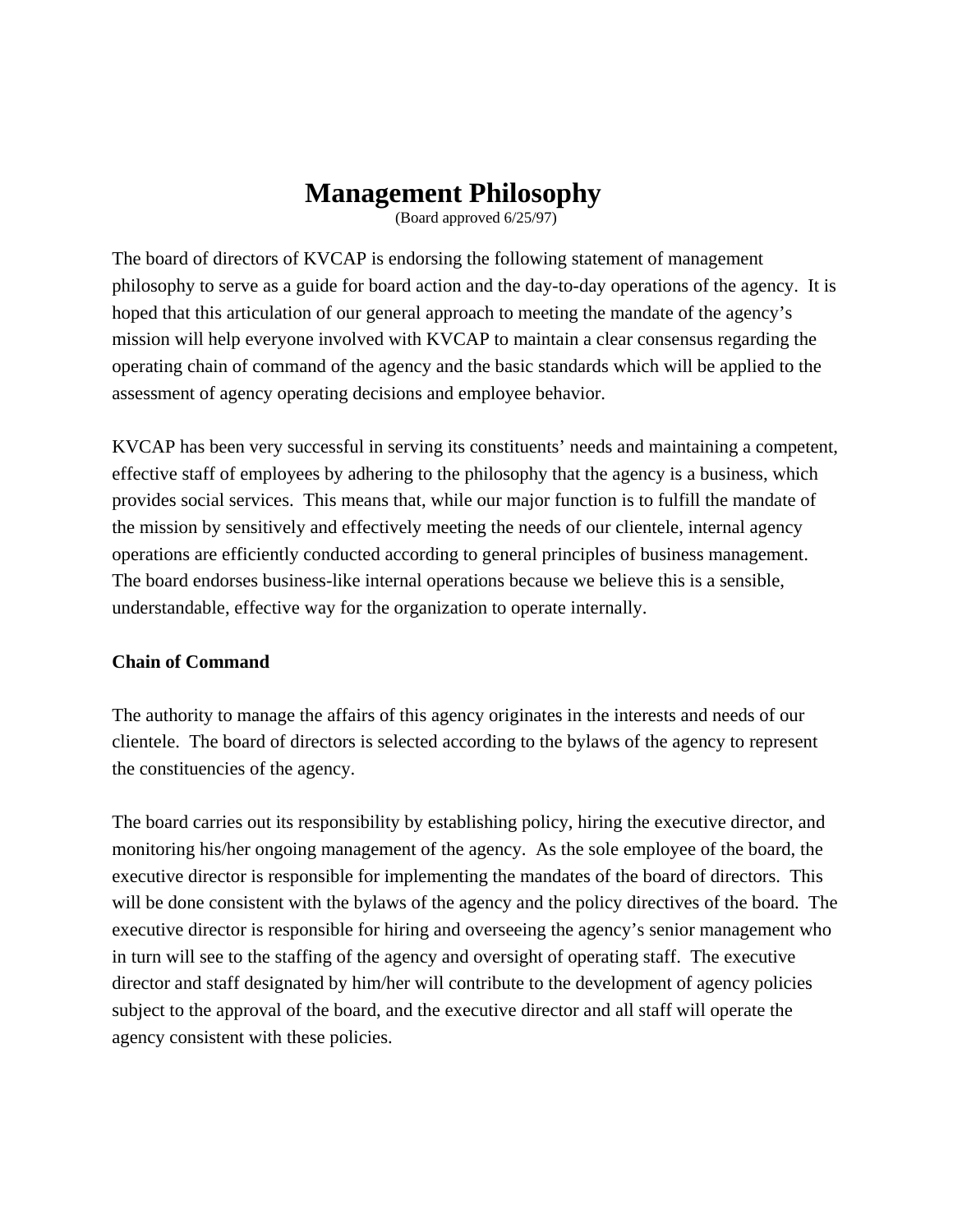All employees of the agency operate within an established chain of command. Ideally, each employee of the agency reports to and is directed by one clearly designated supervisor. In circumstances where one person carries out disparate roles, there will be a clear delineation of which activities of the person are overseen by which of two or more supervisors.

Organizational structure must always embody a complete alignment of the responsibilities and authority of each position in the agency. This means when an employee is accountable for the completion of a function within the agency, the employee must be given the necessary tools and authority to successfully complete the task. In order to assure maximum efficiency and flexibility, decision-making authority for a given function should be placed as far down the chain of command as is practically possible. Of course, when an employee receives decision-making authority, she/he is also responsible for results.

The executive director will see that all staff of the agency is regularly evaluated and appropriate action is taken regarding staff tenure, promotion and other employment related decisions. Evaluations of employees will be solely based on objective measurement of their performance of the tasks assigned to them, not on personal liking or other elements of behavior unrelated to job performance. When necessary, between formal evaluations, the executive director may need to review the performance of employees, particularly when job responsibilities change, and take appropriate management action to remedy performance problems in the interest of the agency.

The performance of the executive director will be formally evaluated by the board of directors annually.

Note: The board's acceptance of the annual review of the executive director constitutes its endorsement of her/his management strategy and style. When complaints arise regarding the executive director's management of the agency, the board will assume that he/she has behaved appropriately in the operation of the agency. The obligation to prove otherwise rests with the complaining party.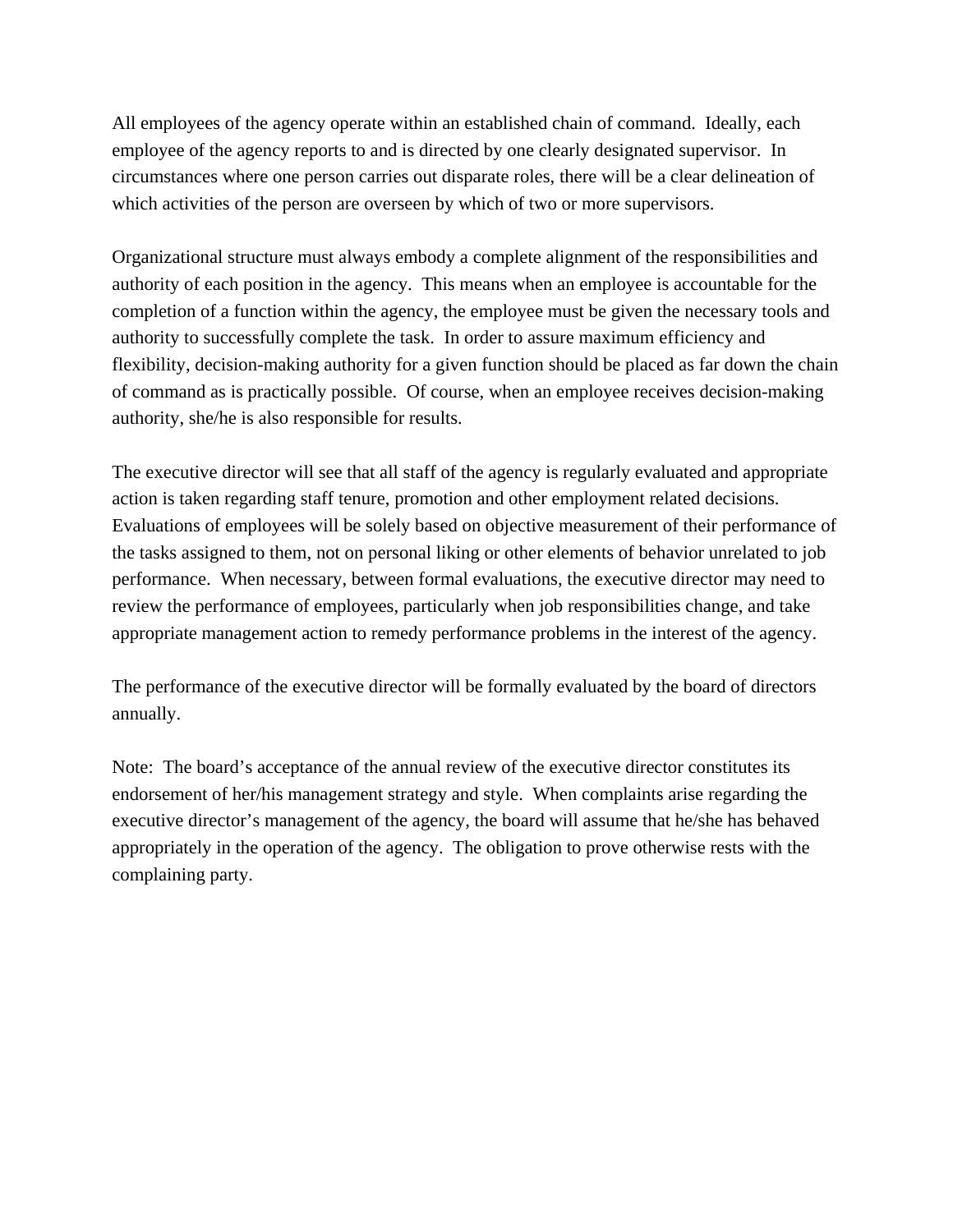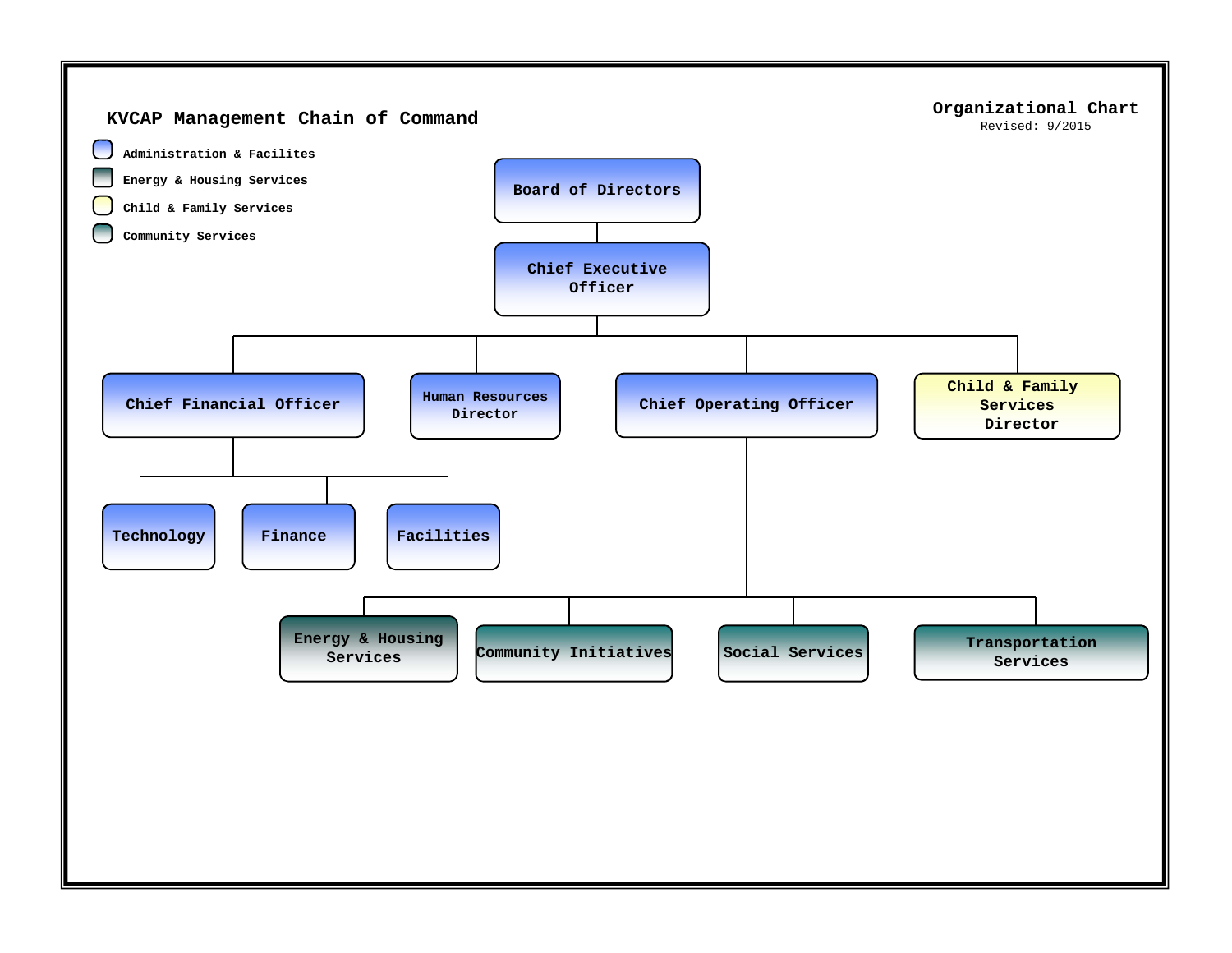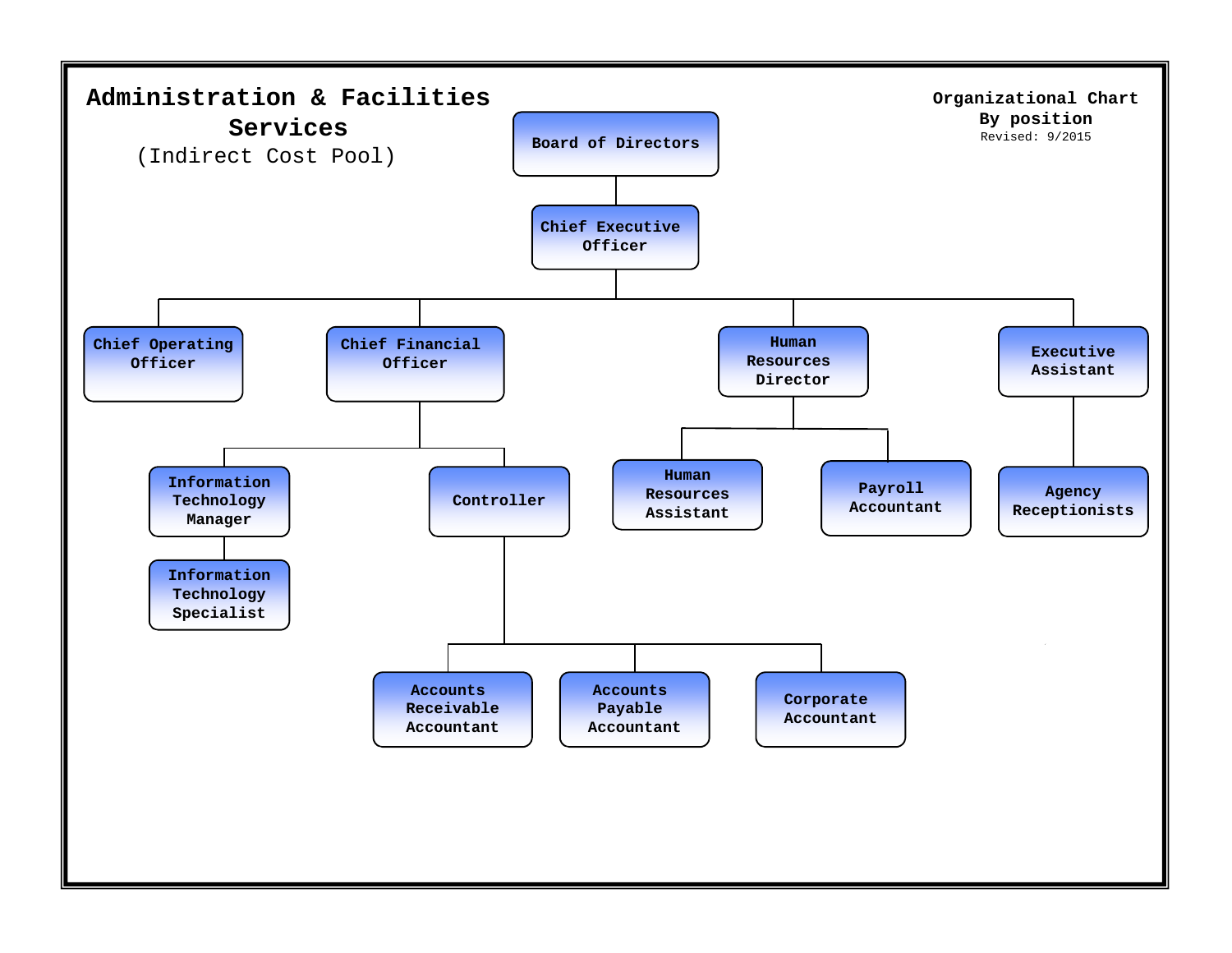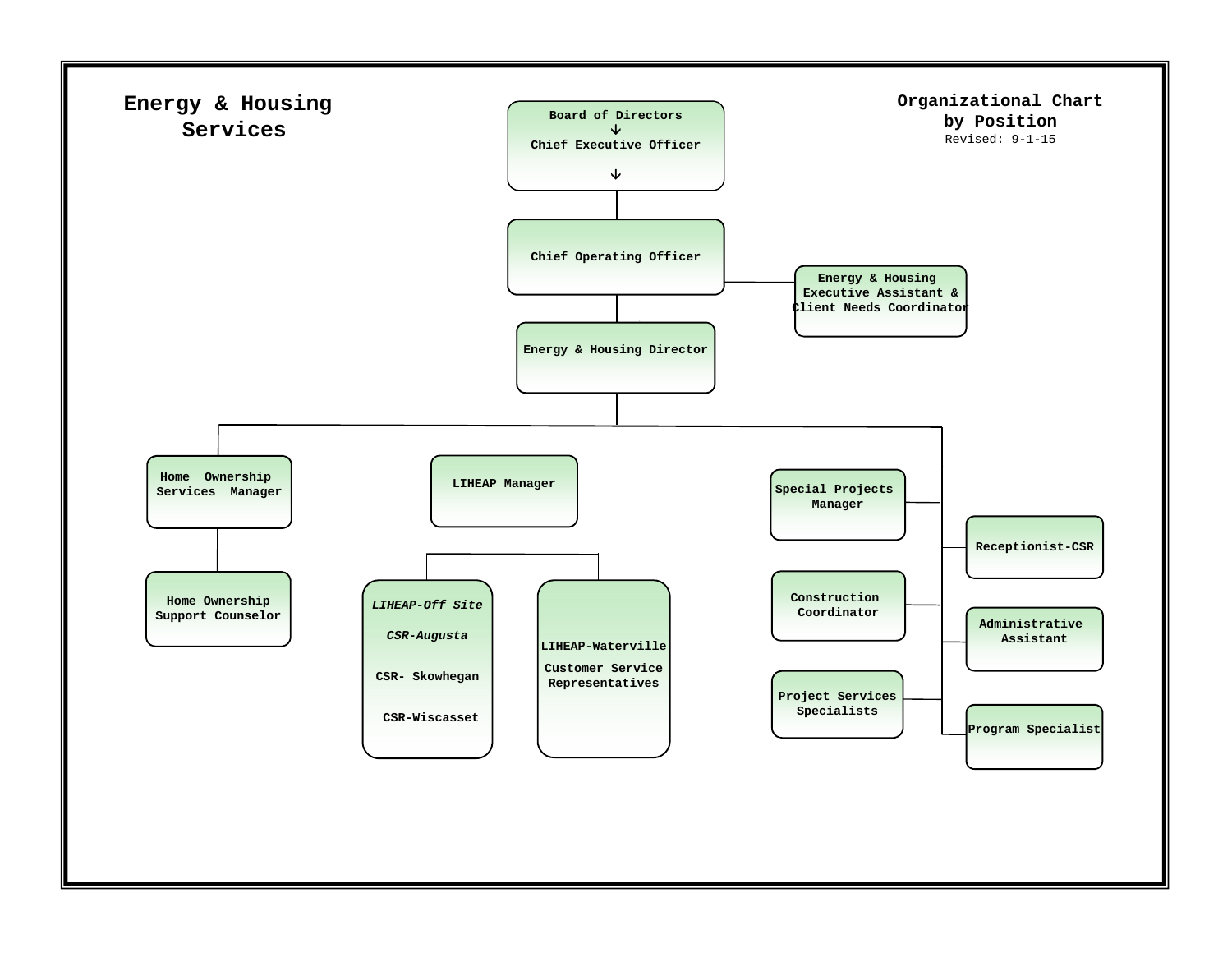# **Child and Family Services**  $2015 - 2016$

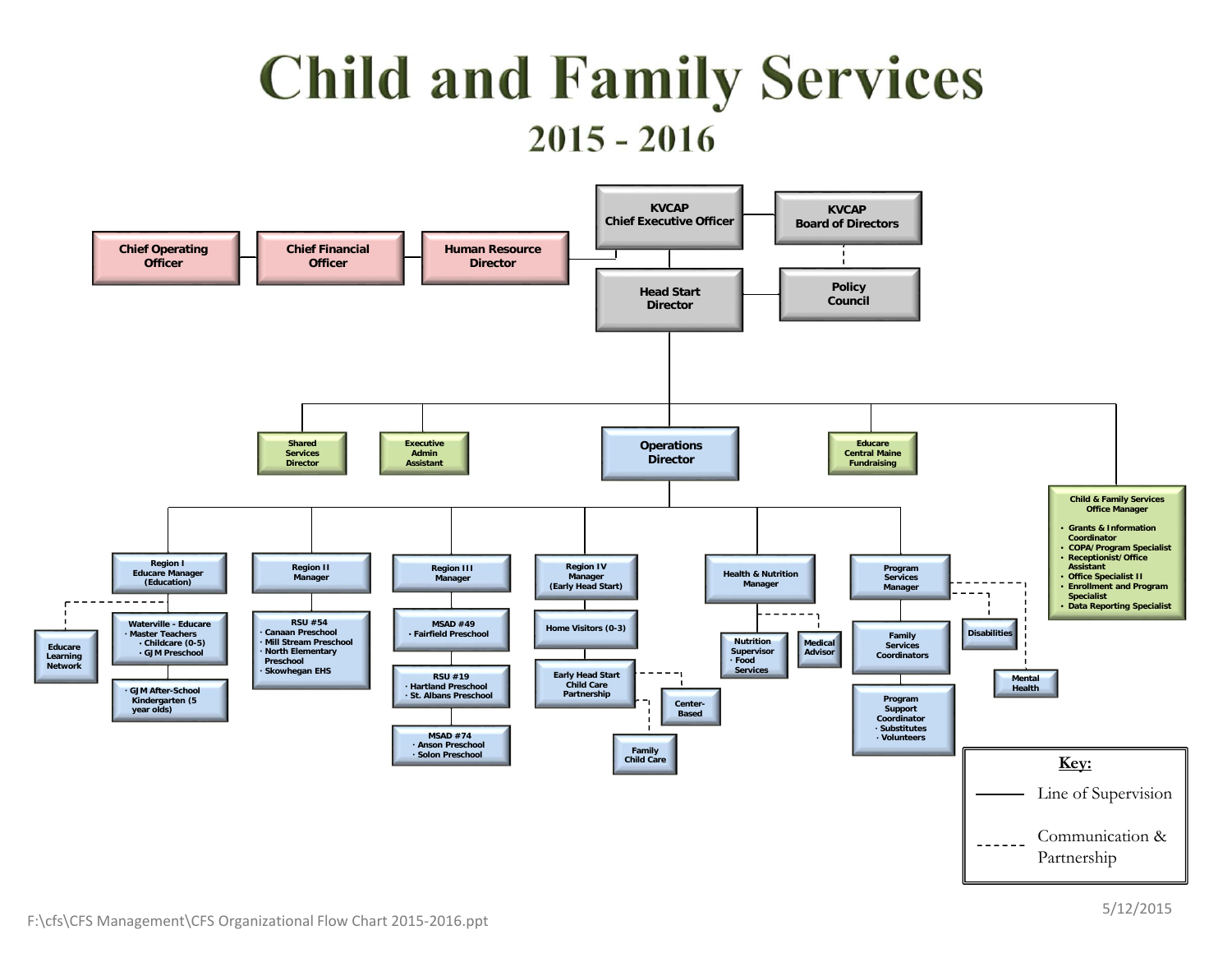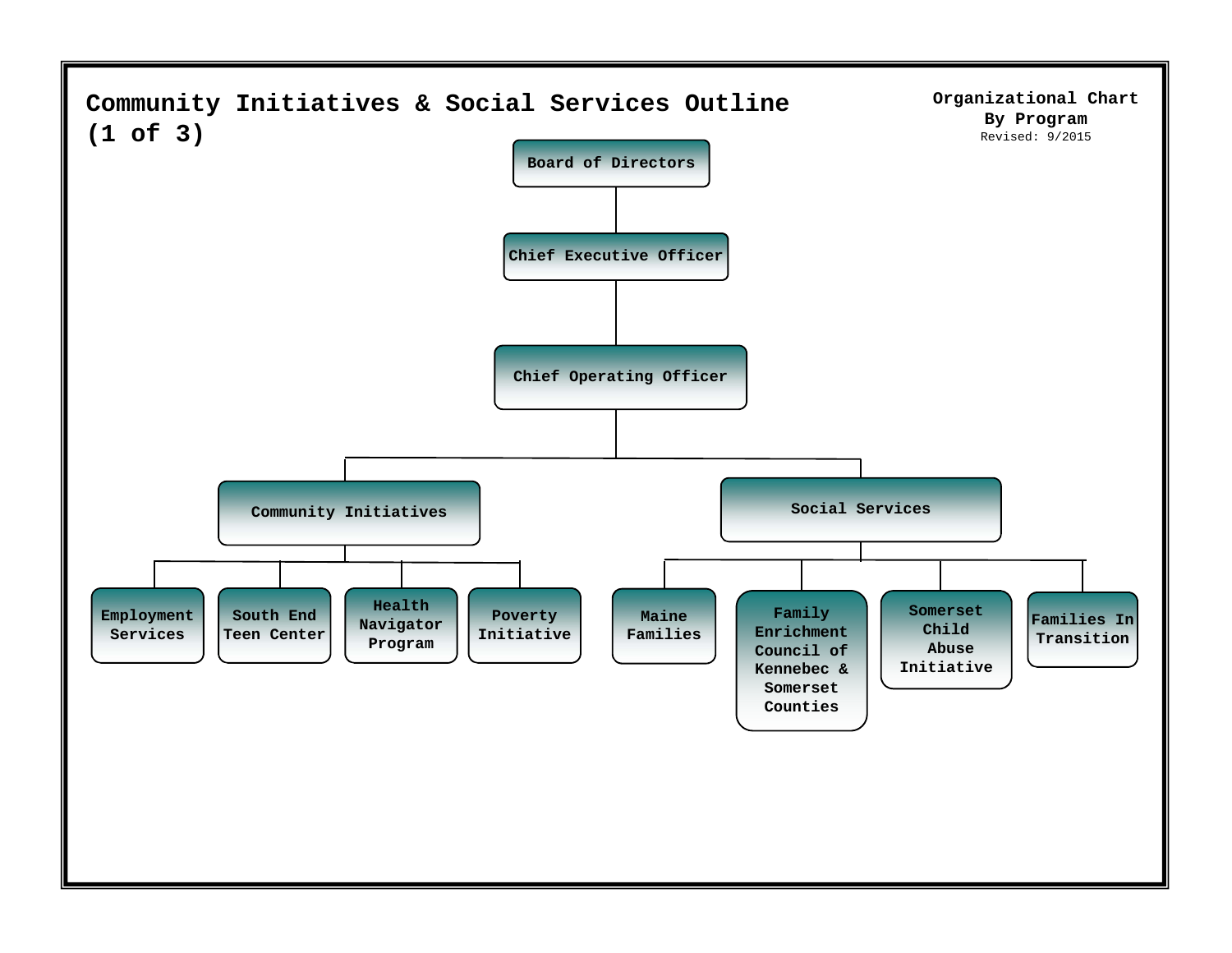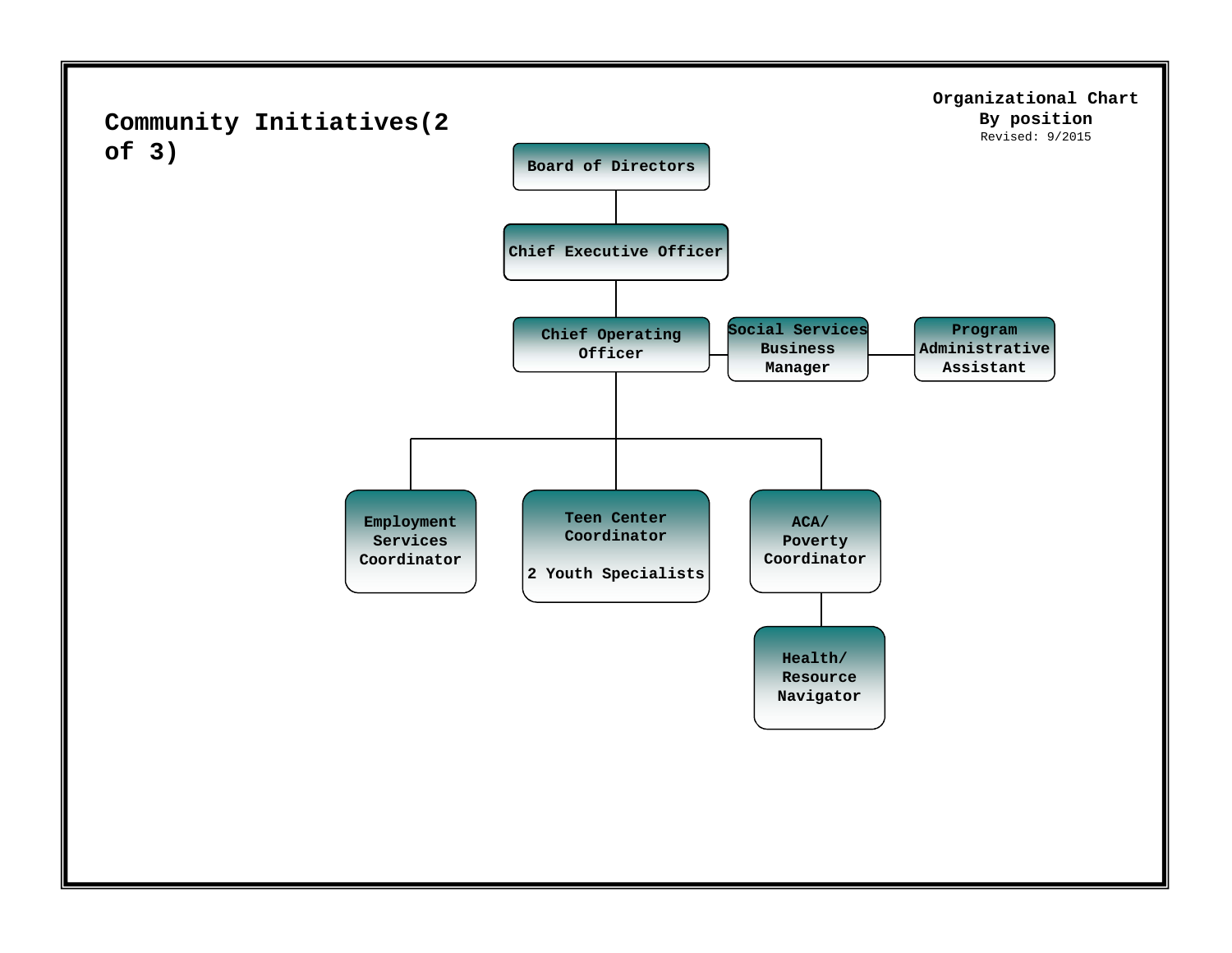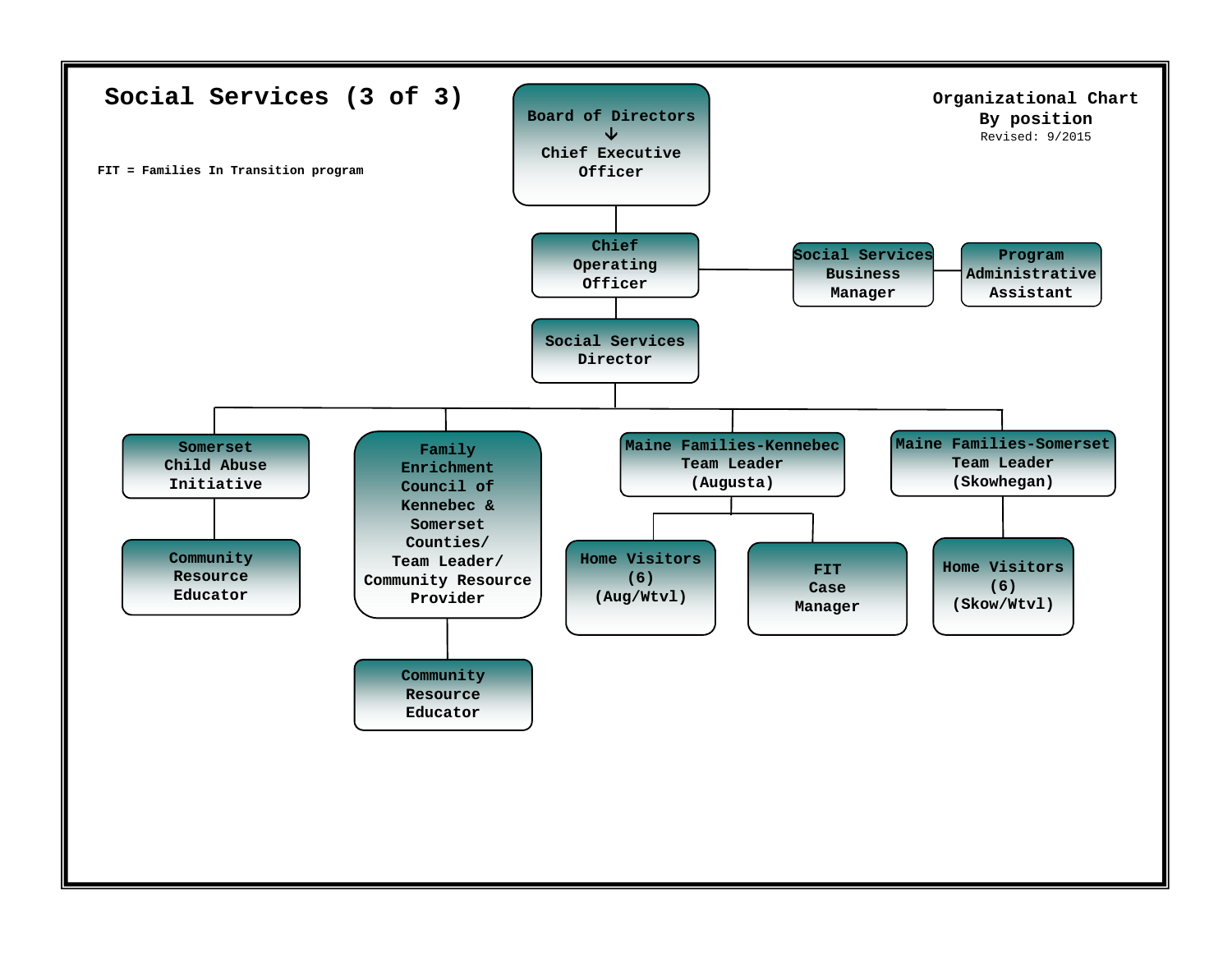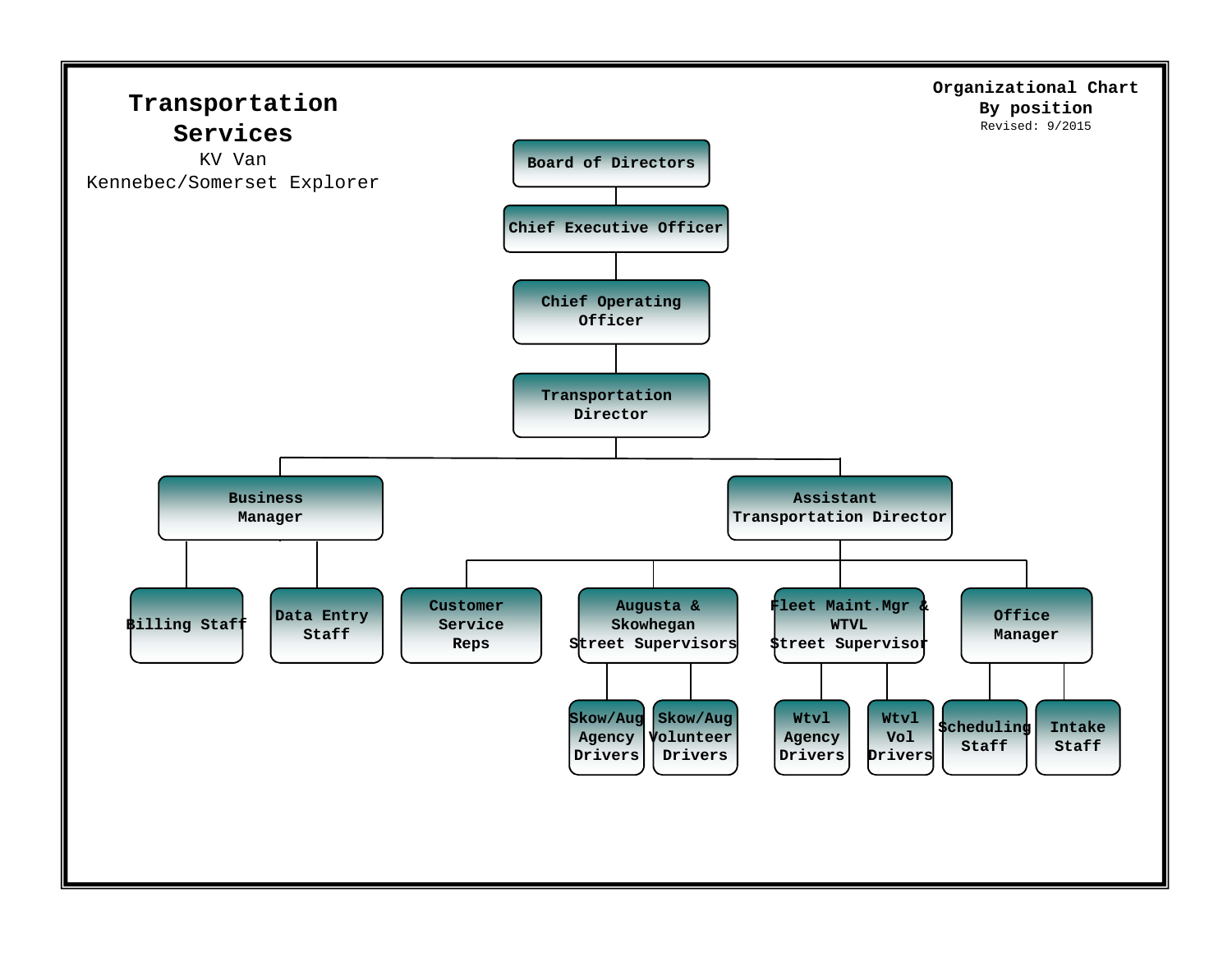### **Kennebec Valley Community Action Program Administration (Indirect Cost Pool) Operating Budgets October 1, 2015 ‐ September 30, 2016**

|                                   | General              |         |                |                    | Human            |                    | Information       |               |
|-----------------------------------|----------------------|---------|----------------|--------------------|------------------|--------------------|-------------------|---------------|
| <b>Expenses:</b>                  | Administration       |         | <b>Finance</b> |                    | <b>Resources</b> |                    | <b>Technology</b> | <b>Total</b>  |
|                                   |                      |         |                |                    |                  |                    |                   |               |
| Personnel                         | \$<br>438,463        | \$      | 374,783        | \$                 | 157,156          | $\zeta$            | 103,704           | \$1,074,106   |
| Payroll Taxes & Employee Benefits | \$<br>115,525        | \$      | 100,709        | \$                 | 47,445           | $\zeta$            | 32,372            | \$<br>296,051 |
| <b>Staff Development</b>          | \$<br>20,000         | \$      | 10,000         | \$                 | 5,000            | \$                 | 5,000             | \$<br>40,000  |
| <b>Travel</b>                     | \$<br>9,000          | \$      | 9,000          | \$                 | 500              | \$                 | 1,000             | \$<br>19,500  |
| <b>Office Costs</b>               | \$<br>33,700         | \$      | 6,700          | \$                 | 10,000           | \$                 | 50                | \$<br>50,450  |
| Insurance                         | \$<br>30,000         | \$      |                | \$                 |                  | \$                 |                   | \$<br>30,000  |
| Telecommunications                | \$<br>19,280         | \$      | 1,000          | \$                 | 720              | \$                 | 1,500             | \$<br>22,500  |
| Space & Occupancy                 | \$                   | \$      |                | \$                 |                  | \$                 |                   | \$            |
| <b>Contract Services</b>          | \$<br>25,477         | \$      | 15,000         | \$                 | 17,500           | \$                 | 2,500             | \$<br>60,477  |
| Vehicle                           | \$                   | \$      |                | \$                 |                  | \$                 |                   | \$            |
| <b>Housing Property Costs</b>     | \$                   | \$      |                | \$                 |                  | \$                 |                   | \$            |
| <b>Materials &amp; Supplies</b>   | \$                   | \$      |                | \$                 | 2,750            | \$                 | 14,010            | \$<br>16,760  |
| <b>Direct Client Assistance</b>   | \$                   | \$      |                | \$                 |                  | \$                 |                   | \$            |
| Administration (Indirect)         | \$<br>$\overline{a}$ | \$      |                | \$                 |                  | \$                 |                   | \$            |
| Interest                          | \$                   | \$      |                | \$                 |                  | \$                 |                   | \$            |
| Depreciation                      | \$<br>1,500          | \$      |                | \$                 | $\overline{a}$   | \$                 |                   | \$<br>1,500   |
| <b>Common Carrier</b>             | \$                   | \$      |                | \$                 |                  | \$                 |                   | \$            |
| <b>Bad Debt Expense</b>           | \$<br>$\overline{a}$ | \$      |                | \$                 | $\overline{a}$   | \$                 |                   | \$            |
| Other                             | \$<br>24,203         | \$      | 45,000         | \$                 | 50               | $\zeta$            | 12,813            | \$<br>82,066  |
| Inkind                            | \$                   | \$      |                | \$                 |                  | \$                 |                   | \$            |
|                                   |                      |         |                |                    |                  |                    |                   |               |
| <b>Total Expenses:</b>            | \$<br>717,148        | $\zeta$ | 562,192        | $\mathsf{\hat{S}}$ | 241,121          | $\mathsf{\hat{S}}$ | 172,949           | \$1,693,410   |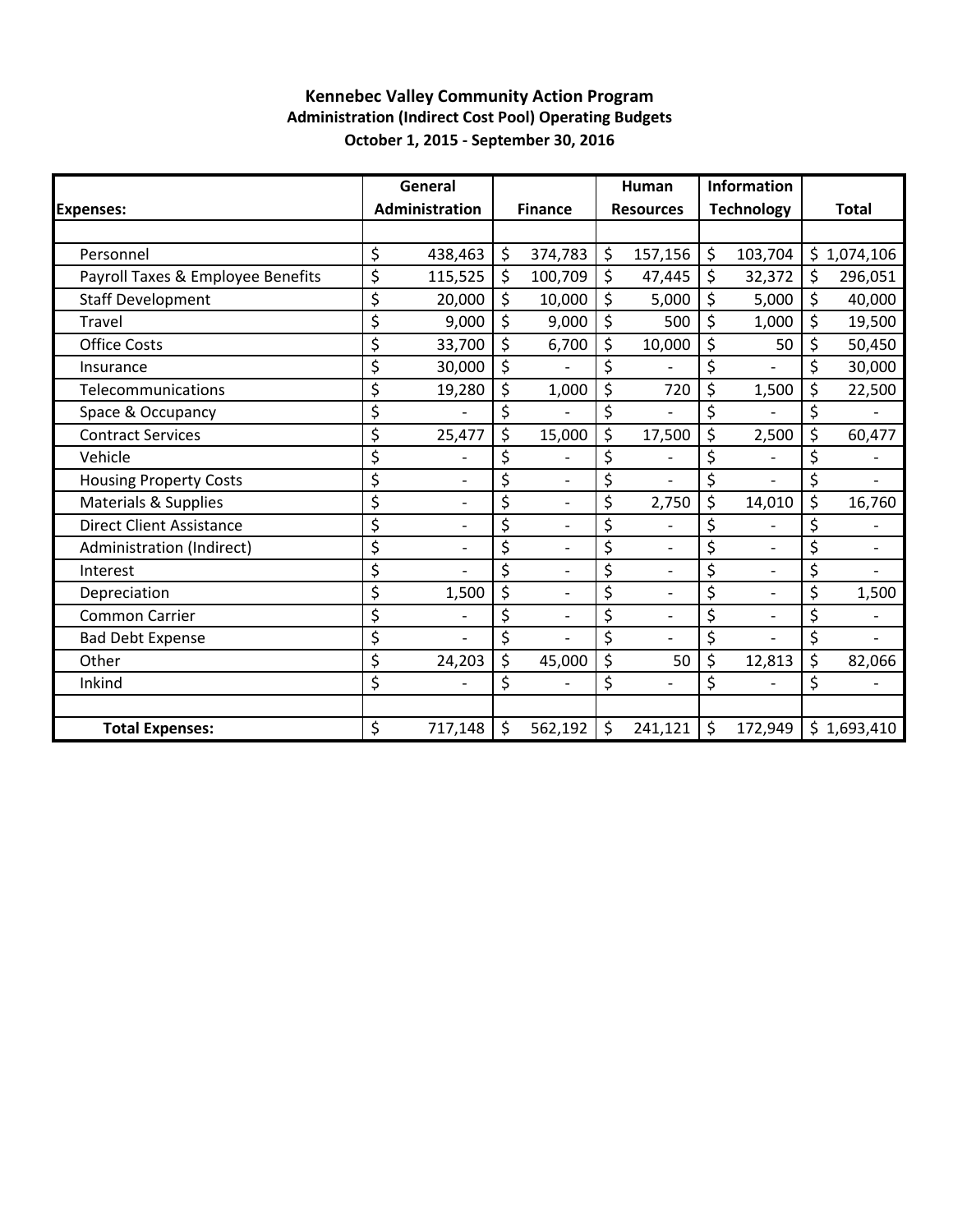### **Kennebec Valley Community Action Program Kennebec Valley Community Action Program Administration / Indirect Cost Pool Operating Budget October 1, 2015 ‐ September 30, 2016**

The Administraton/Indirect Cost Pool budget represents the costs that are approved through our annual indirect cost rate proposal. These costs cover the following areas shared by agency programs and represented in the chart below: General Administration (which makes up 42.4% of the budget), Finance (33.2%), Human Resources (14.2%), and Information Technology (10.2%).



For fiscal year 2016, a \$1,693,410 budget is proposed. The budget represents a 12.4%, or \$187,139, increase compared to fiscal year 2015.



#### **Administrative/Indirect Cost Comparison FY 2014 ‐ FY 2016**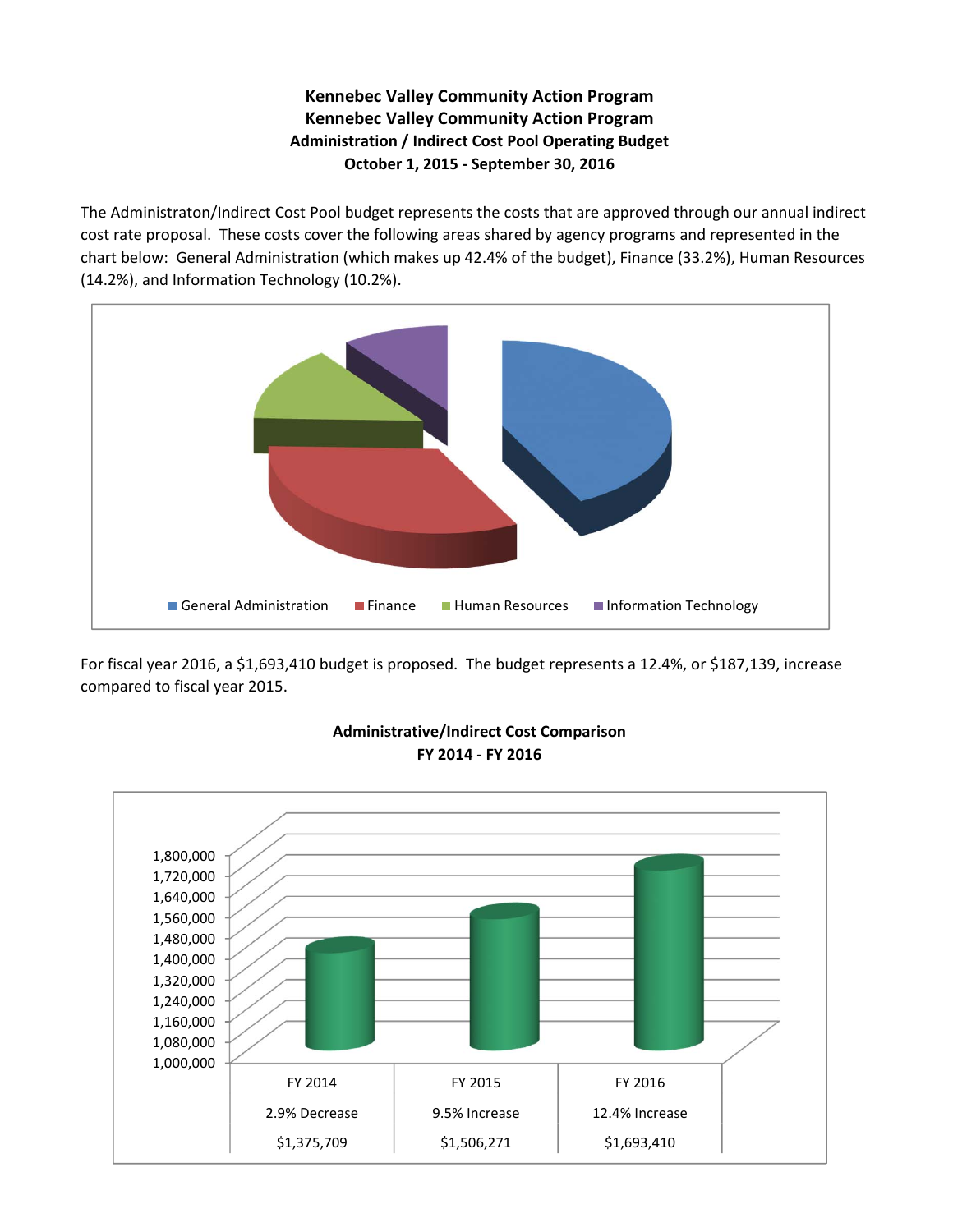#### **Kennebec Valley Community Action Program Administration/Indirect Cost Pool Operating Budgets October 1, 2015 ‐ September 30, 2016**

The indirect cost rate is based on agency salaries. For this fiscal year, we are seeing an increase in the operating salary base compared to that of fiscal year 2015. In April, the agency submitted our annual indirect cost proposal to the US Department of Health and Human Services maintaining the 23.5% rate that was approved for 2015. With the increased salary base, this has afforded up to budget for increased staff development/professional development expenses and contract services for meeting compliance requirements and working on strategic planning. The only other line item increases are in Personnel and Payroll Taxes & Employee Benefits. The increases in these lines are based on merit increases and filling vacant positions within Administration, as well as increased health insurance premiums.

|                                   |    |                          |                                | Increase/ |                          |  |
|-----------------------------------|----|--------------------------|--------------------------------|-----------|--------------------------|--|
| <b>Expenses:</b>                  |    | FY 2015                  | FY 2016                        |           | (Decrease)               |  |
|                                   |    |                          |                                |           |                          |  |
| Personnel                         | \$ | 1,003,029                | \$<br>1,074,106                | \$        | 71,077                   |  |
| Payroll Taxes & Employee Benefits | \$ | 247,727                  | \$<br>296,051                  | \$        | 48,324                   |  |
| <b>Staff Development</b>          | \$ | 14,460                   | \$<br>40,000                   | \$        | 25,540                   |  |
| <b>Travel</b>                     | \$ | 13,095                   | \$<br>19,500                   | \$        | 6,405                    |  |
| <b>Office Costs</b>               | \$ | 41,400                   | \$<br>50,450                   | \$        | 9,050                    |  |
| Insurance                         | \$ | 25,000                   | \$<br>30,000                   | \$        | 5,000                    |  |
| Telecommunications                | \$ | 22,500                   | \$<br>22,500                   | \$        |                          |  |
| Space & Occupancy                 | \$ |                          | \$                             | \$        |                          |  |
| <b>Contract Services</b>          | \$ | 37,396                   | \$<br>60,477                   | \$        | 23,081                   |  |
| Vehicle                           | \$ |                          | \$                             | \$        |                          |  |
| <b>Housing Property Costs</b>     | \$ |                          | \$                             | \$        |                          |  |
| Materials & Supplies              | \$ | 4,500                    | \$<br>16,760                   | \$        | 12,260                   |  |
| <b>Direct Client Assistance</b>   | \$ |                          | \$                             | \$        |                          |  |
| Administration (Indirect)         | \$ | $\overline{\phantom{0}}$ | \$<br>$\overline{\phantom{0}}$ | \$        |                          |  |
| Interest                          | \$ |                          | \$<br>$\overline{a}$           | \$        | $\overline{\phantom{a}}$ |  |
| Depreciation                      | \$ | 1,500                    | \$<br>1,500                    | \$        |                          |  |
| <b>Common Carrier</b>             | \$ |                          | \$                             | \$        |                          |  |
| <b>Bad Debt Expense</b>           | \$ |                          | \$                             | \$        |                          |  |
| Other                             | \$ | 95,664                   | \$<br>82,066                   | \$        | (13, 598)                |  |
| Inkind                            | \$ |                          | \$                             | \$        |                          |  |
|                                   |    |                          |                                |           |                          |  |
| <b>Total Expenses:</b>            |    | \$1,506,271              | \$1,693,410                    | \$        | 187,139                  |  |

\*Note: The total Administrative/Indirect Cost Pool budget is 7.8% of the agency's annual operating budget.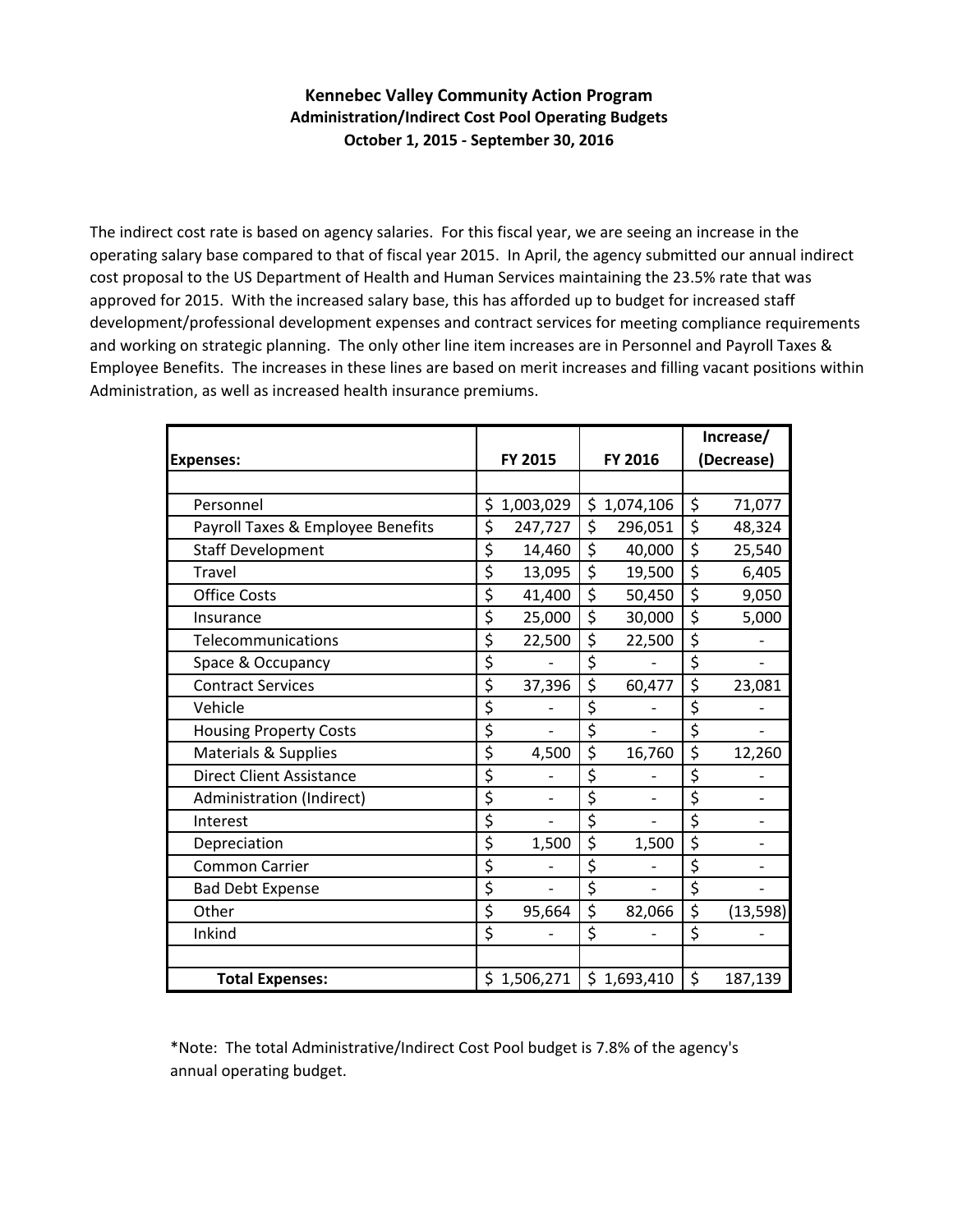### **PART III. ADMINISTRATION/INDIRECT COST POOL** (Director: Suzanne Walsh)

#### A. General Administration

- 1. Management Structure Senior Mangers
- 2. Customer Services
- 3. Wellness
- 4. Development

B. Finance

- C. Human Resources
- D. Information Technology
- A. General Administration

*Budget*: \$717,148

1. Management Structure – Senior Managers

The following is a list of senior managers and his/her oversight responsibility:

- Chief Executive Officer, Suzanne Walsh, Responsible for oversight of the entire agency.
- Chief Financial Officer, Mark Johnston, Responsible for oversight of agency finances, and information and technology systems, and facilities.
- Chief Operating Officer, Michele Prince, Responsible for oversight of operations for Energy & Housing Services, Transportation, Community Initiatives and Social Services programs.
- Child & Family Services Director, Kathryn Colfer, Responsible for oversight and operations of Child and Family Services programs.
- Human Resources Director, Cathleen Kershner, Responsible for oversight of agency personnel, personnel policies, workers compensation, wage scale, recruitment, job descriptions and evaluations, insuring compliance with all state and federal labor laws.

2. Customer Services (Executive Assistant: Sheila Avila)

*Mission*: To enhance employees' awareness of customer service both internally and externally, as well as, support program s in their efforts to maintain strong customer services. Coordinate and/or provide support to appropriate staff for Agency development and marketing activities and events, e.g., Annual Report, Annual Meeting, events.

*Staff*: 2 full-time equivalents

*Description of Clients:* All KVCAP managers, supervisors, employees, members of the KVCAP Board of Directors, and program clients

*Continuing Services:* Providing receptionist and telephone support to agency programs and external customers. Attend trainings on customer service.

*Anticipated New Service Opportunities*: Enhance trainings with customer service themes, hold networking meetings with other program receptionists as needed.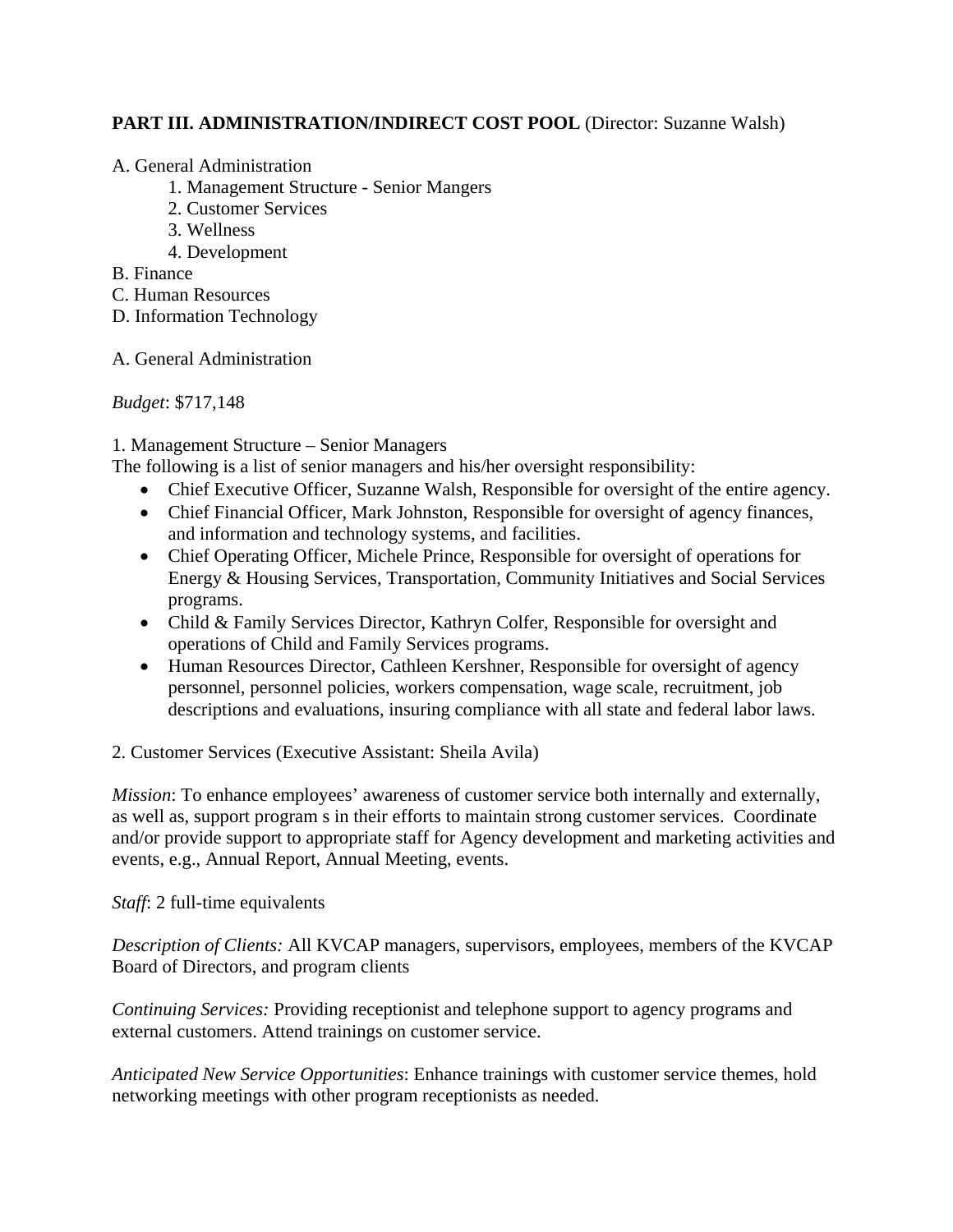3. Wellness Program (Human Resources Director: Cathy Kershner)

Healthier employees are more productive and more satisfied according to recent surveys. With that in mind, KVCAP's Wellness Committee continued to implement programs to benefit the health and well being of staff. Some of those programs were as follows:

- All employees, including those who did not purchase Agency health insurance, benefit from the wellness initiatives and programs, including reimbursement for gym membership and Weight Watchers programs.
- Flu shots were administered to approximately 100 employees.
- Held a Maintain Not Gain Program during November, December and January
- Continued the implementation of the Health Risk Assessment program for all interested staff.
- 4. Development Department (Development Director: Andrea Pasco)

*Mission:* To identify and secure new and ongoing funding sources by cultivating relationships with private foundations, corporations, and individual donors.

*Staff:* 1 full-time equivalent

*Description of clients:* All KVCAP managers, supervisors, employees, members of the board of directors, private foundations, donors, community members

*Continuing Services:* The KVCAP Development Department will continue to identify, cultivate, and solicit philanthropic support and public/private funding; develop and implement fundraising and public relations activities; serve as development liaison to Agency departments; develop marketing resources and publications; provide technical assistance on fundraising and grant writing; and develop and maintain partnerships with community leaders, businesses and organizations as well as state, county and local government officials that lead to the creation of new programs and/or resources.

*Prior Year Accomplishments (note - development activities began in December 2014):* 

- Created and disseminated a "KVCAP Impact" infographic to increase community awareness of KVCAP's diverse programs and services and the number of people reached in 2014.
- Created and disseminated the first two quarterly editions of the Agency's newsletter, the KVCAP Connector.
- Revived the Agency's Fundraising Committee and facilitated monthly meetings and ad hoc groups.
- Provided technical assistance to staff with identifying and submitting grant proposals to private foundations.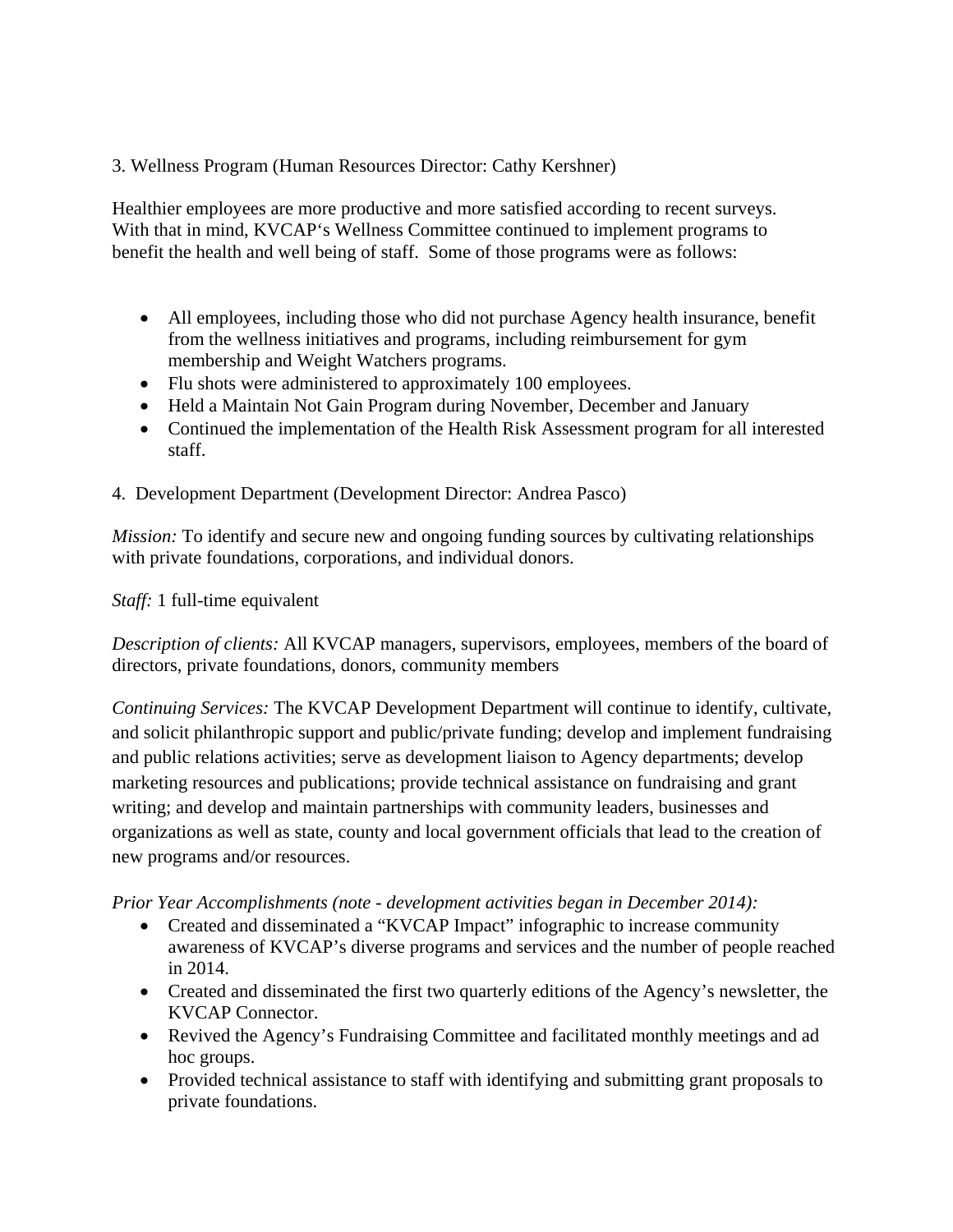- Organized and implemented KVCAP's 50<sup>th</sup> Anniversary Community Celebration; secured donations and sponsorships to cover the full cost of the event; more than 500 community members attended.
- Organized and executed KVCAP's first annual Golf Tournament and Silent Auction, raising more than \$10,000 in restricted and unrestricted funds.
- Maintained the Agency website by updating old information, uploading new information, and increasing the ease for donors to give through our online portal.
- Increased the number of people who follow our Facebook page by 100%.
- Increased the number of on-line donations by more than 100%.

### *Anticipated New Service Opportunities:*

- Utilize *Donor Pro* software, in collaboration with Educare Central Maine, to create a working database of all current and past donors.
- Implement a strategic process to increase the number of donors and amount of funding secured through the FY2016 Annual Appeal.
- Create an internal Communication Plan, to ensure consistency in all materials developed by KVCAP Departments.
- Continue to facilitate monthly Fundraising Committee meetings and increase the number of Board Members who are actively involved in fundraising and outreach activities.
- Plan and implement a minimum of one community outreach event and one fundraising event.
- Continue to identify, cultivate, and solicit new and continuing donors.
- Continue to develop public relations and marketing materials to increase awareness of KVCAP's programs and services.

### **B. FINANCE** (Chief Financial Officer: Mark K. Johnston; Controller: Patricia Walker)

*Mission*: The mission of the KVCAP Finance Department is to support agency operations in fulfilling agency and program objectives. We do this by ensuring the accurate recording of agency financial activity; timely reporting of financial results in compliance with federal and state regulations and generally accepted accounting principles; and offering support and training to agency managers in areas of financial reporting and compliance.

### *Budget*: \$562,192

*Staff*: 5 full-time equivalents

*Description of clients*: All KVCAP managers, supervisors, and employees.

*Continuing Services*: The KVCAP Finance Department will continue to manage the financial systems within the agency to allow programs to track revenues and expenditures and monitor performance to established budgets. We provide assistance in developing budgets, resolving financial issues with funding sources, and ensuring adherence to contract guidelines; as well as, assistance in preparing and presenting quarterly financial accountability reports to the Board of Directors. This is accomplished by providing one-on-one assistance to agency managers, holding at minimum quarterly meetings to review financial information, creating specialized reporting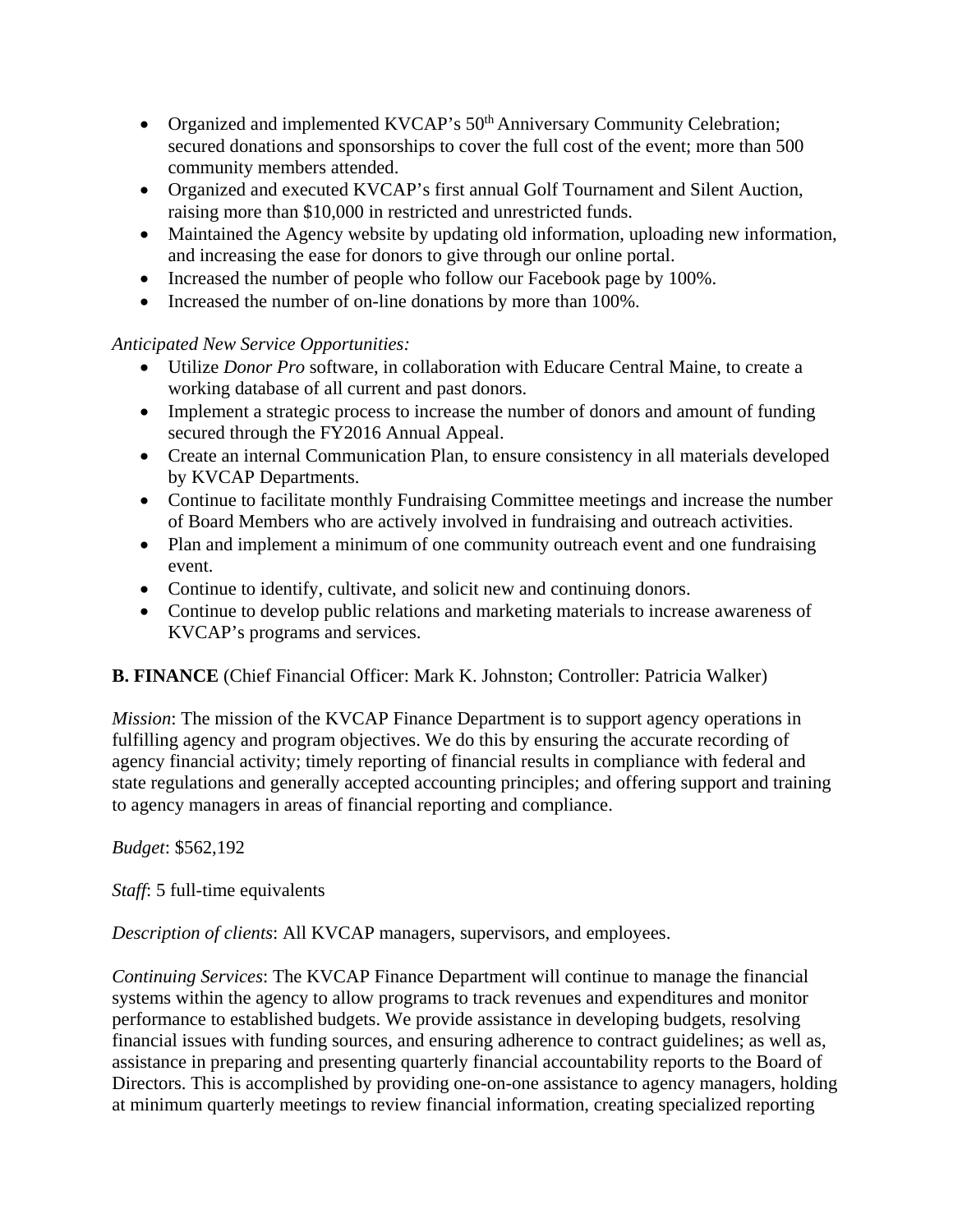formats, and offering financial trainings for agency managers and agency staff as appropriate and necessary.

*Prior Year Accomplishments*: In Fiscal Year 2015, the Finance Department has continued work with our program managers through various state and federal budget matters and the potential impacts to agency programming. Department staff have continued to work with program managers on updating systems to meet current and proposed contract regulations, developing and implementing cost pools for programs with blended funding sources, updating procedures manuals, and starting the process for developing a risk assessment program. Program managers and department staff participated in a webinar on the updated Office of Management and Budget's Uniform Guidance that went into effect during the fiscal year. In 2015, the agency participated in several reviews/audits. Our annual audit, produced an unmodified opinion and no audit adjustments or findings were presented. We also had several funding source reviews and as of the date of this publication all went well with no areas of financial concern being reported. In 2015, the Finance Department also implemented a professional development requirement for all Finance staff to participate in a minimum of 25 hours of professional development activities. All department staff had met this requirement within 10 months of it going into effect.

*Anticipated New Service Opportunities*: In the coming year, the Finance Department looks forward to working on the following activities:

- To continue to work on risk assessment activities as they pertain to agency finances and compliance matters by collaborating with agency staff and to maintain and update as necessary reporting mechanisms and agency compliance policies and procedures manuals;
- To continue to work on our fiscal compliance and reference manuals for agency management/staff - this is a work in progress that will continue to grow and expand as regulations continue to change and become more stringent;
- To work out a process of generating and distributing financial statements to agency management on a more timely basis;
- And, to continue to look into ways that we can utilize technology to streamline processes and move toward a paperless environment, which will include offering managers and other key employees the ability to generate financial reports through our agency's accounting system, electronic vouchering options, and document management.
- We will continue our efforts and explore new options to not only move the department, and eventually the agency, into a more efficient and "paperless" environment, but to keep up with the changing times and increased regulations as they apply to our programs and the agency as a whole.

### **C. HUMAN RESOURCES** (Director: Cathy Kershner)

*Mission*: To provide information, consultation, and strategic management of KVCAP's human resources programs in the areas of compensation and benefits, staff training and development, recruitment and retention, employee relations, and safety. Human Resources will support KVCAP's operational efficiency and success, and ensure that legal compliance requirements are met through the development and maintenance of effective personnel policies.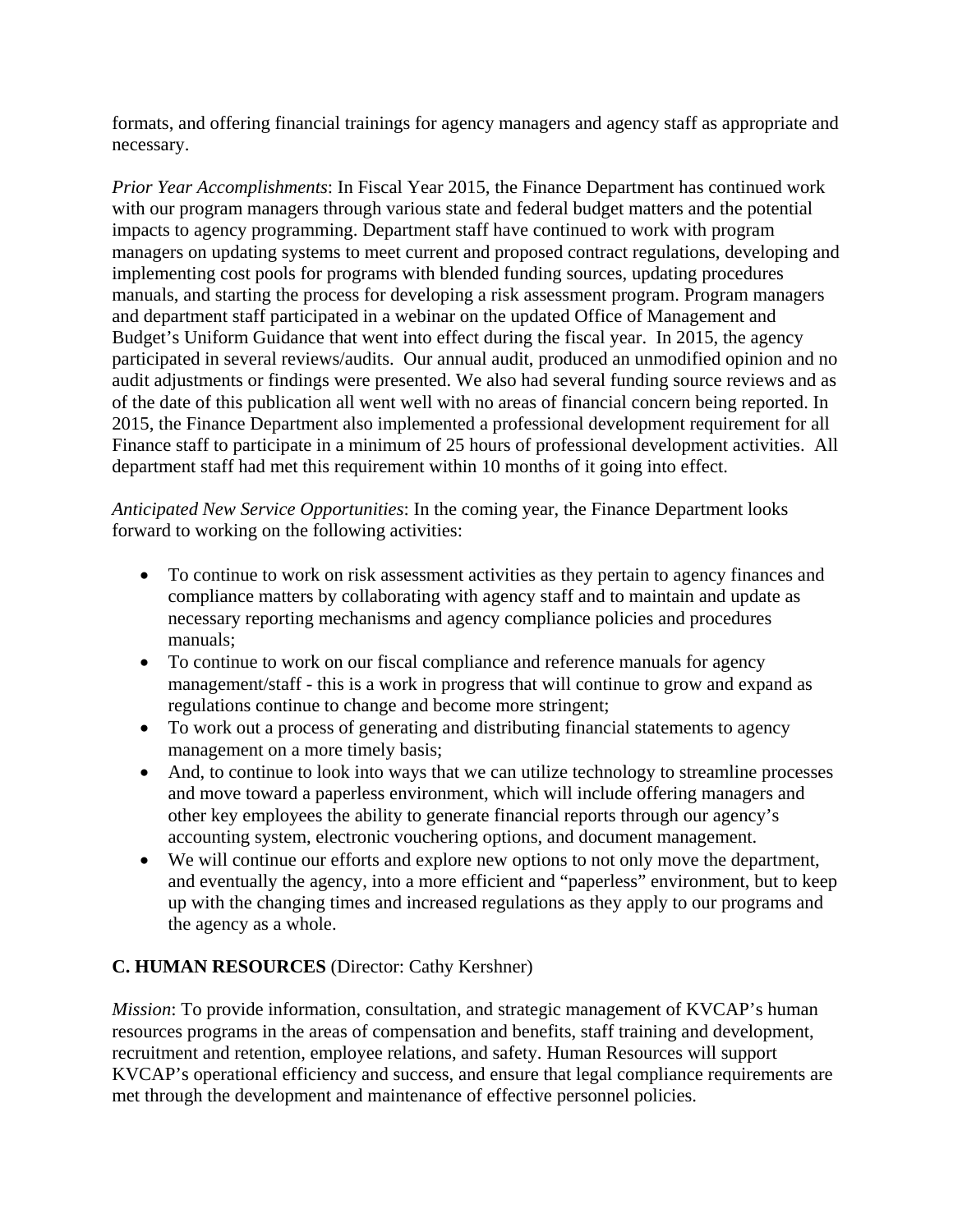#### *Budget:* \$241,121

*Staff*: 2 full-time equivalents

*Description of clients*: All KVCAP managers, supervisors and employees.

#### *Continuing Services*:

1) Creating and maintaining systems that allow KVCAP to attract, retain, and promote qualified, productive and satisfied employees including:

Competitive wages and benefits

Ongoing training and support for continuing education

Flexible, family-friendly work schedules and policies

Employee recruitment and retention programs

Performance management tools and strategies

Information systems that promote effective employee relations

2) Work in partnership with departments to create organizational structures that will allow for expansion and change, and place or move skilled employees appropriately within those structures.

3) Provide agency training options for all supervisory staff, including updating and maintaining the Supervisors Manual in the following areas:

Hiring & Discrimination

Performance Evaluations

Discipline & Termination

Harassment & Workplace Violence

Employee Safety

Family Medical Leave & Privacy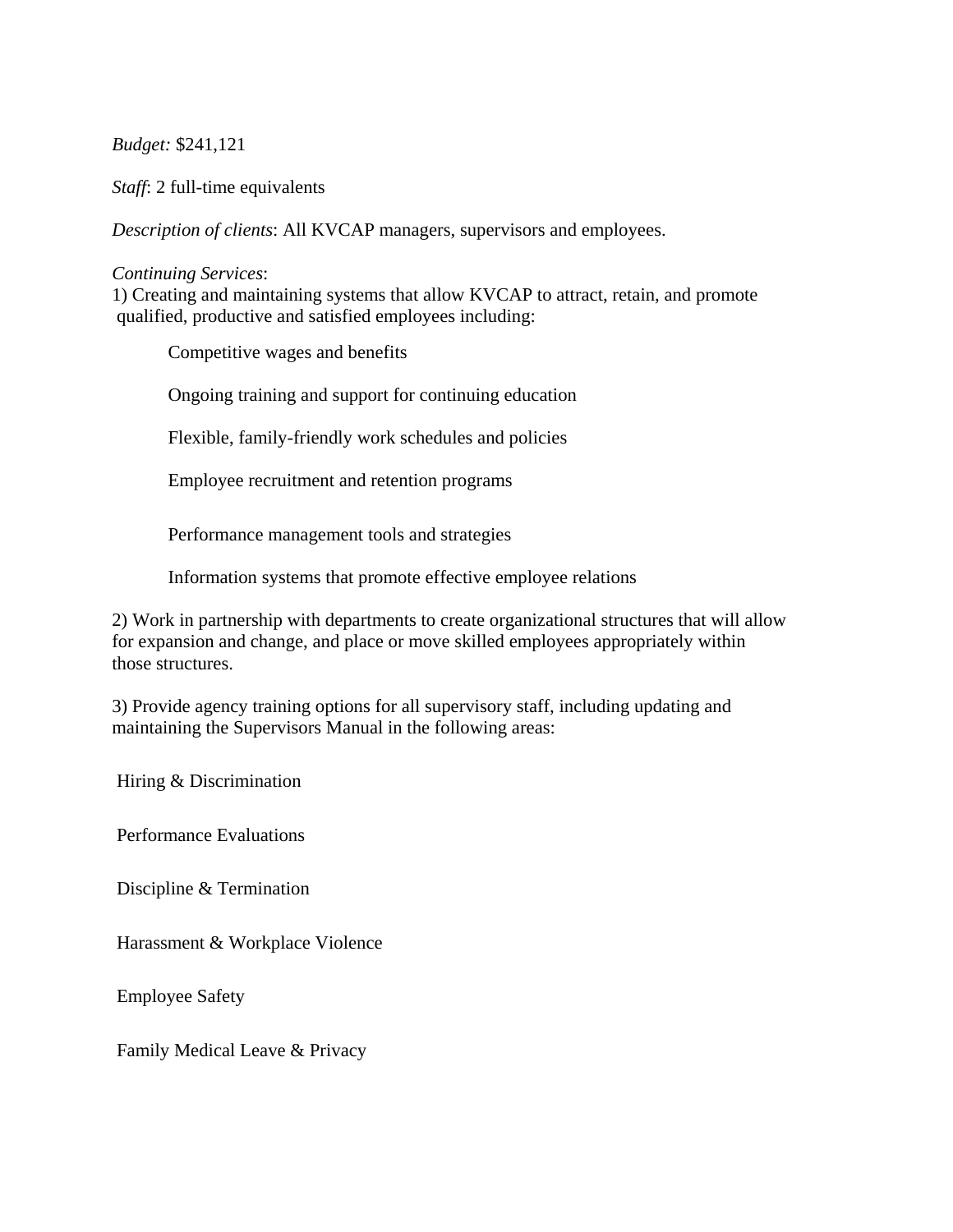*Prior Year Accomplishments*:

1) Administered a Partially Self Funded Health Insurance plan for the ninth year. 2) Continue coordination of driver physicals being completed at Workplace Health to assure all mandated guidelines are met.

3) Continue to utilize Workplace Health for all work related injuries and illnesses to keep Workers Comp rates low and get employees back to work as soon as possible after a work related injury or illness.

4) Conducted several one-on-one ergonomic assessments on staff and made numerous recommendation for changes to improve the comfort level of employees working behind a desk. 5) Organized KVCAP's charitable giving campaign for another successful year of contributions. 6) In a continued effort to "go green", posted a majority of the open enrollment benefit forms and informational pages on KVCAP's agency bulletin board.

9) Provided on-going training to new and current supervisors

### **D. Information Technology (Director: Eric Caron)**

*Mission*: To oversee and ensure that our information systems and telecommunications are secure and reliable, and continually improve our way of business through ever increasing technology; in addition to providing the highest level of customer service to all KVCAP employees that use technology in the workplace.

*Budget*: \$172,949

*Staff*: 2 Full-time equivalents

*Description of clients*: All KVCAP managers, supervisors and employees.

### *Continuing Services*:

The Information Technology Department has the overall responsibility for maintaining and ensuring the secure and trouble-free operation of the agency's information systems and telecommunications infrastructure. We are responsible for all three main offices and Head Start locations, and provide computer and telephone support via "Help Desk", in person, and/or through e-mail.

*Prior Year Accomplishments*:

- Replaced current MS Office product line with Office 2013 agency wide.
- Update our main MITEL communications platform with new hardware and software versions all sites.
- Updated Voicemail hardware and software and provide new voicemail to email playback (Summer 2015).
- Integrated secure messaging into our Gmail platform for all staff.
- Updated Drapeau meeting room systems and display technologies.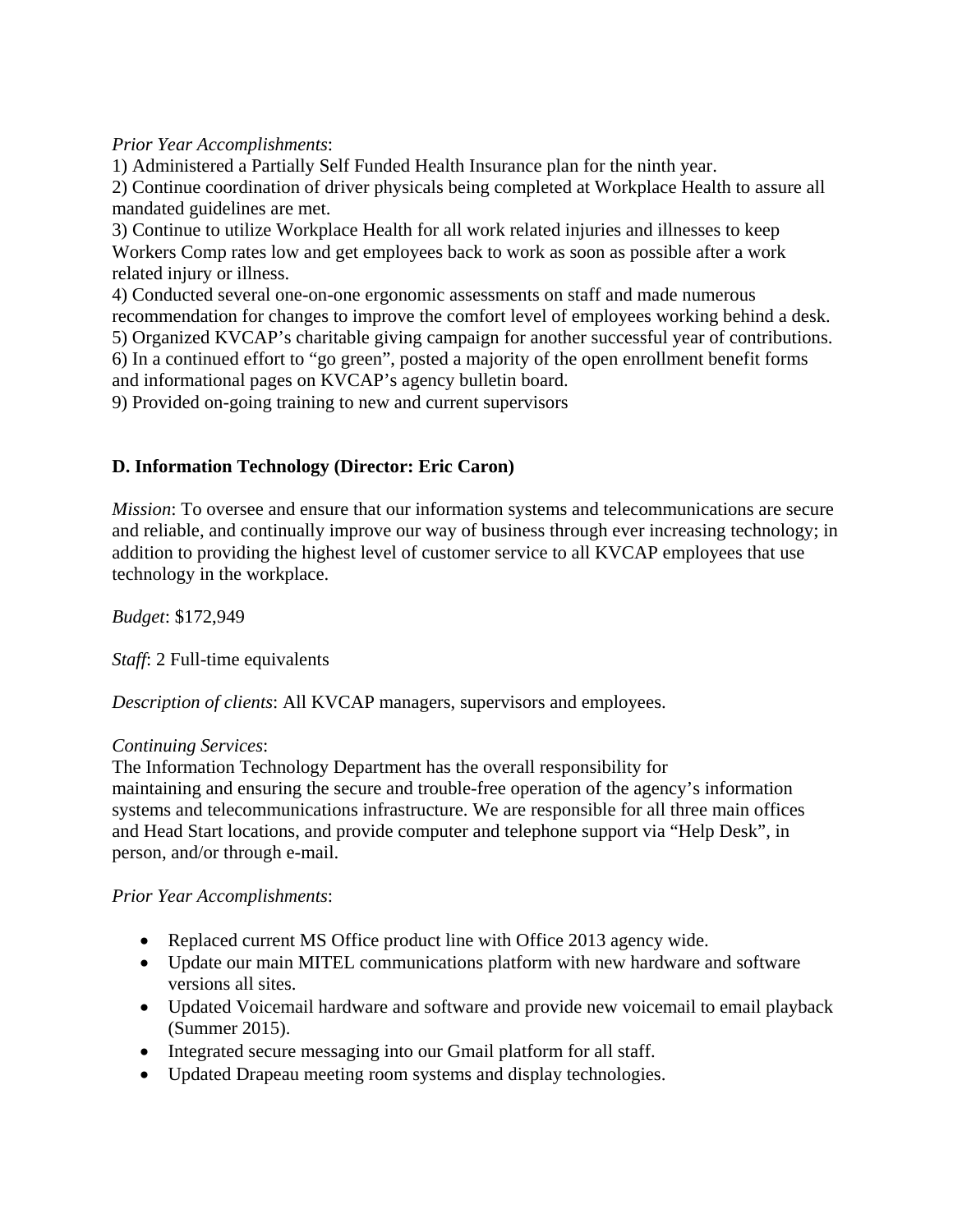Replaced and updated the entire Energy Services desktop and laptop fleet with newer technology.

### *Anticipated New Service Opportunities*:

- Updating our agency file and remote access servers to new Windows software versions along with new hardware.
- Beginning PC replacements with touchscreen capabilities and Windows 10 operating systems going into 2016.
- Assisting HR in providing digital HR/PAF forms for digital signature and routing.
- Providing hosted document management with quick storage and retrieval, decreasing our file storage and reducing the need to print.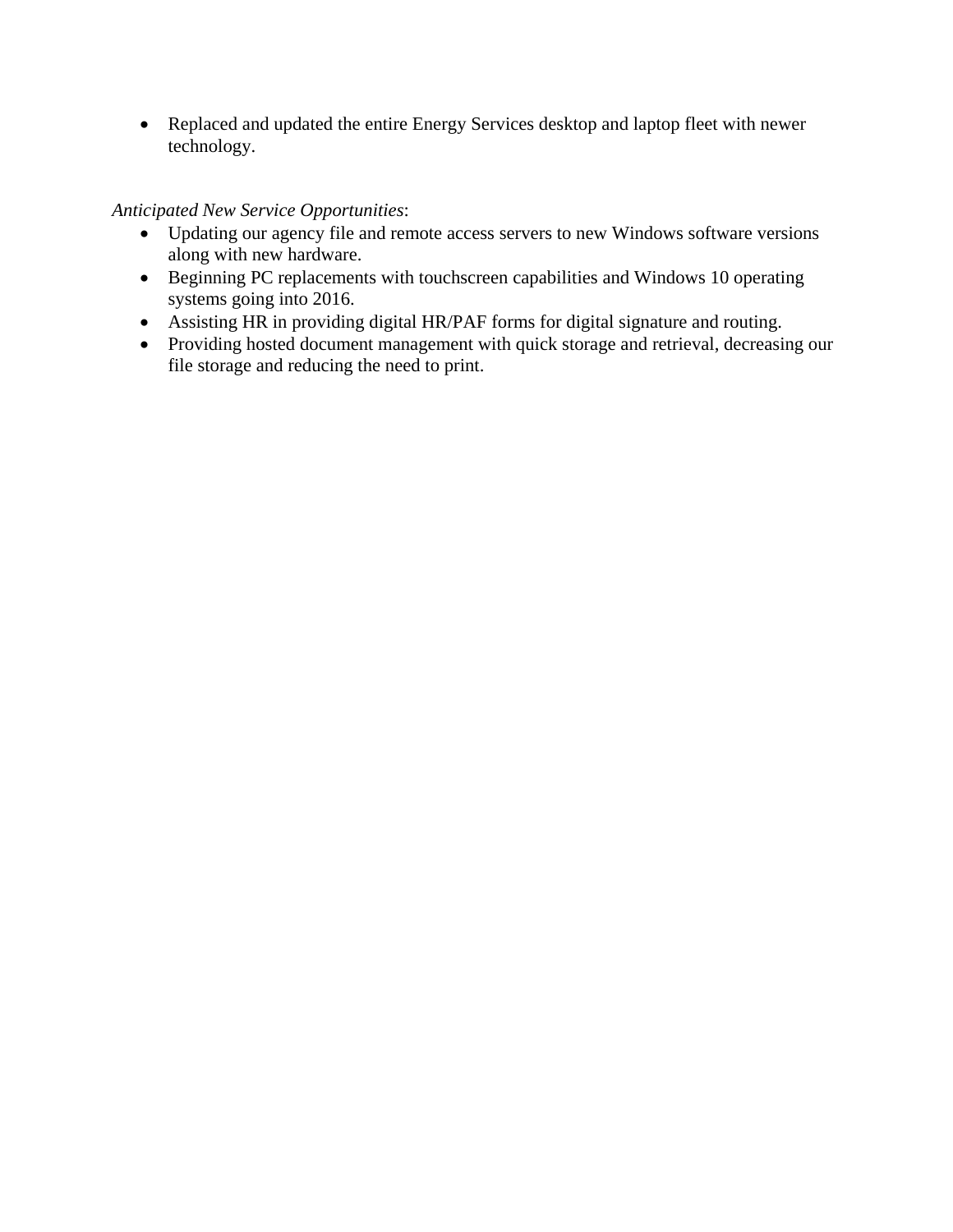#### **Kennebec Valley Community Action Program Facilities Operating Budgets October 1, 2015 ‐ September 30, 2016**

| <b>Expenses:</b>                  |               |
|-----------------------------------|---------------|
|                                   |               |
| Personnel                         | \$<br>103,922 |
| Payroll Taxes & Employee Benefits | \$<br>35,276  |
| <b>Staff Development</b>          | \$<br>100     |
| <b>Travel</b>                     | \$<br>300     |
| <b>Office Costs</b>               | \$<br>400     |
| Insurance                         | \$<br>19,981  |
| Telecommunications                | \$<br>2,967   |
| Space & Occupancy                 | \$<br>91,279  |
| <b>Contract Services</b>          | \$<br>26,300  |
| Vehicle                           | \$<br>4,700   |
| <b>Housing Property Costs</b>     | \$            |
| Materials & Supplies              | \$<br>4,850   |
| <b>Direct Client Assistance</b>   | \$            |
| Administration (Indirect)         | \$<br>24,421  |
| Interest                          | \$<br>13,400  |
| Depreciation                      | \$<br>42,856  |
| <b>Common Carrier</b>             | \$            |
| <b>Bad Debt Expense</b>           | \$            |
| Other                             | \$<br>1,300   |
| Inkind                            | \$            |
|                                   |               |
| <b>Total Expenses:</b>            | \$<br>372,052 |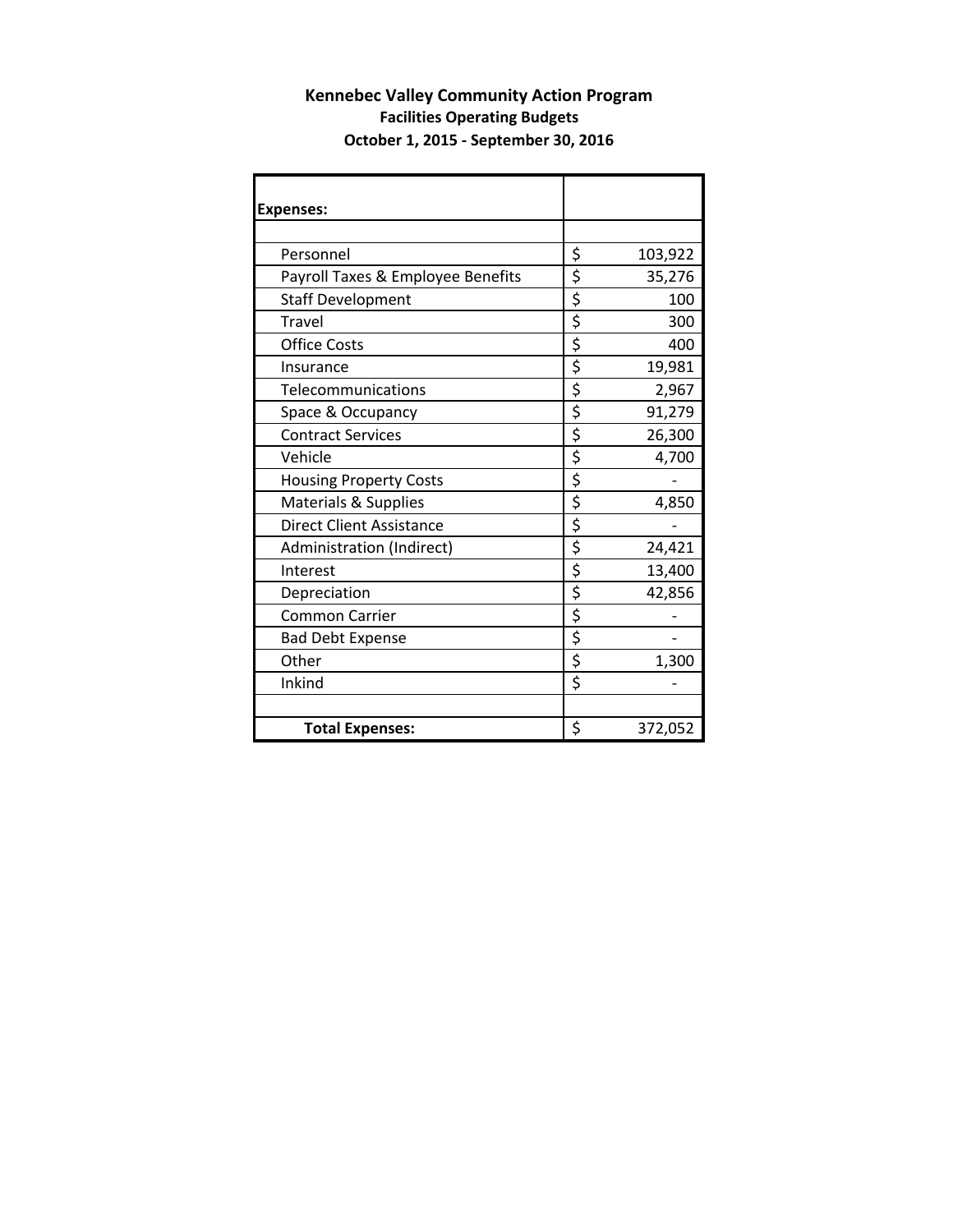### **Kennebec Valley Community Action Program Facilities Operating Budget October 1, 2015 ‐ September 30, 2016**

The facilities budget represents the costs associated with the normal maintenance and upkeep of the five office centers of the agency. These cost centers are the Robert E. Drapeau Center, the George Keller Building, the Transportation Center, the KVCAP office in Augusta, and the Mitchell Boulette Center.

For fiscal year 2016, a \$372,052 budget is proposed. The budget represents an 11.02%, or (\$46,100), decrease compared to fiscal year 2015.



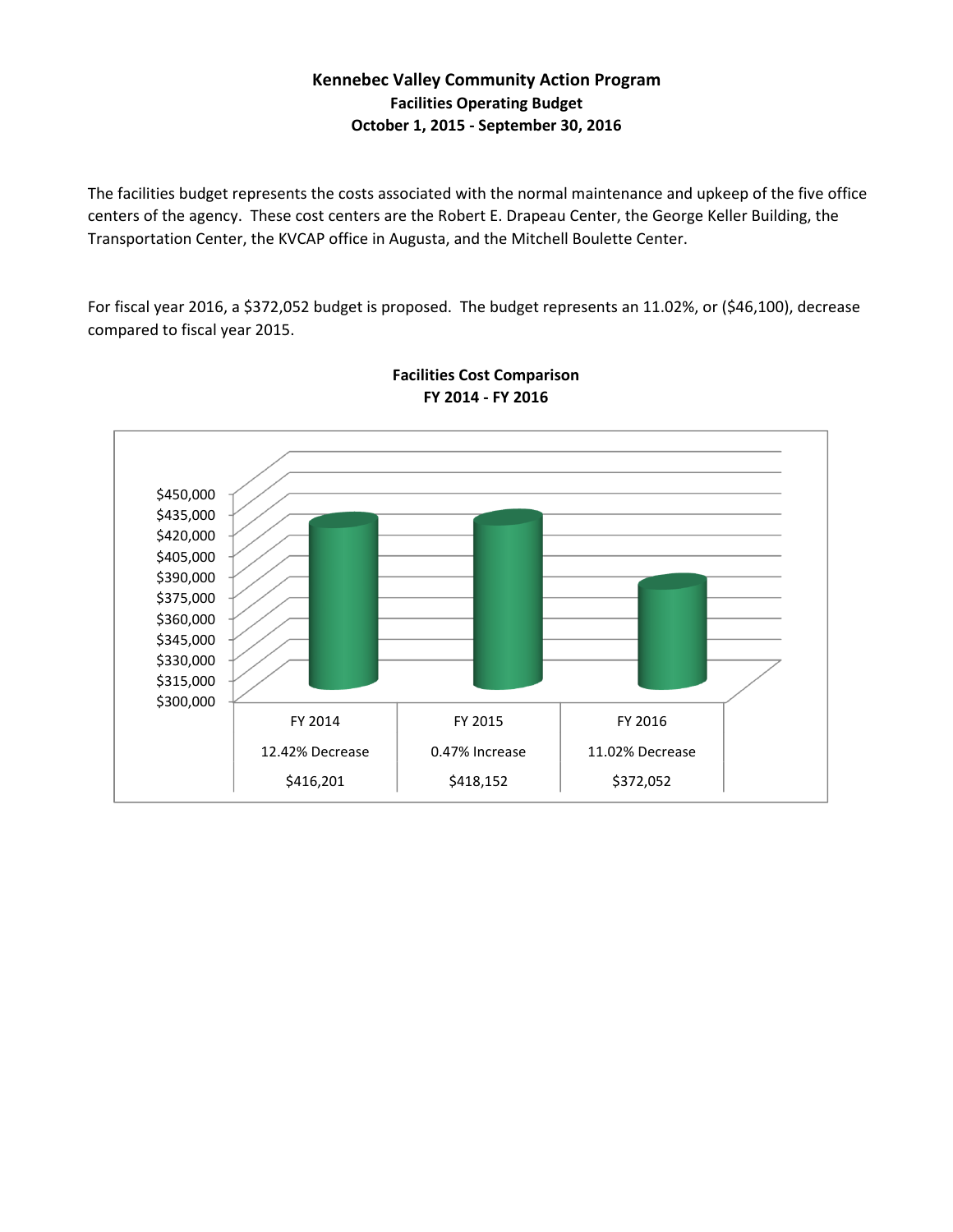#### **Kennebec Valley Community Action Program Facilities Operating Budgets October 1, 2015 ‐ September 30, 2016**

For fiscal year 2016, KVCAP's Facilities budget is showing a decrease of (\$46,100). This decrease is most specifically noted in personnel costs (and correspondingly in administration costs), as well as space and occupancy costs. The reduction in personnel costs is related to work that facilities staff participate in at the Educare Central Maine facility and Gerald Senior Residences. Space and occupancy costs as reported in the note below shows a significant decrease in fuel expenses for FY 2016 going from \$52,956 to \$38,195 in projected expenses, a decrease of (\$14,761). This decrease is due to a much better negotiated cost per gallon on our fuel contract (from \$3.23 per gallon to \$2.24). Facilities staff continue to manage expenses and find cost savings measures where they can, and this is reflected in their budget.

|                                   |                |    |         | Increase/       |
|-----------------------------------|----------------|----|---------|-----------------|
| <b>Expenses:</b>                  | <b>FY 2015</b> |    | FY 2016 | (Decrease)      |
|                                   |                |    |         |                 |
| Personnel                         | \$<br>124,640  | \$ | 103,922 | \$<br>(20, 718) |
| Payroll Taxes & Employee Benefits | \$<br>34,665   | \$ | 35,276  | \$<br>611       |
| <b>Staff Development</b>          | \$<br>100      | \$ | 100     | \$              |
| <b>Travel</b>                     | \$<br>300      | Ŝ  | 300     | \$              |
| <b>Office Costs</b>               | \$<br>400      | \$ | 400     | \$              |
| Insurance                         | \$<br>21,362   | \$ | 19,981  | \$<br>(1, 381)  |
| Telecommunications                | \$<br>2,570    | \$ | 2,967   | \$<br>397       |
| Space & Occupancy                 | \$<br>104,740  | \$ | 91,279  | \$<br>(13, 461) |
| <b>Contract Services</b>          | \$<br>24,800   | \$ | 26,300  | \$<br>1,500     |
| Vehicle                           | \$<br>4,400    | \$ | 4,700   | \$<br>300       |
| <b>Housing Property Costs</b>     | \$             | \$ |         | \$              |
| Materials & Supplies              | \$<br>4,850    | \$ | 4,850   | \$              |
| <b>Direct Client Assistance</b>   | \$             | \$ |         | \$              |
| Administration (Indirect)         | \$<br>28,667   | \$ | 24,421  | \$<br>(4, 246)  |
| Interest                          | \$<br>17,800   | \$ | 13,400  | \$<br>(4,400)   |
| Depreciation                      | \$<br>47,858   | \$ | 42,856  | \$<br>(5,002)   |
| <b>Common Carrier</b>             | \$             | \$ |         | \$              |
| <b>Bad Debt Expense</b>           | \$             | \$ |         | \$              |
| Other                             | \$<br>1,000    | \$ | 1,300   | \$<br>300       |
| Inkind                            | \$             | \$ |         | \$              |
|                                   |                |    |         |                 |
| <b>Total Expenses:</b>            | \$<br>418,152  | \$ | 372,052 | \$<br>(46, 100) |

\*Note: Space and occupancy costs include the following accounts:

Rent (2016 budget amount =  $$11,584$  - no change compared to 2015)

Electricity (\$24,800 ‐ 3.3% increase)

Fuel (\$38,195 ‐ 27.9% decrease)

Water/Sewer (\$4,100 ‐ 10.9% decrease)

Rubbish Removal (\$4,600 ‐ no change)

Snow Removal/Landscaping (\$8,000 ‐ 14.3% increase)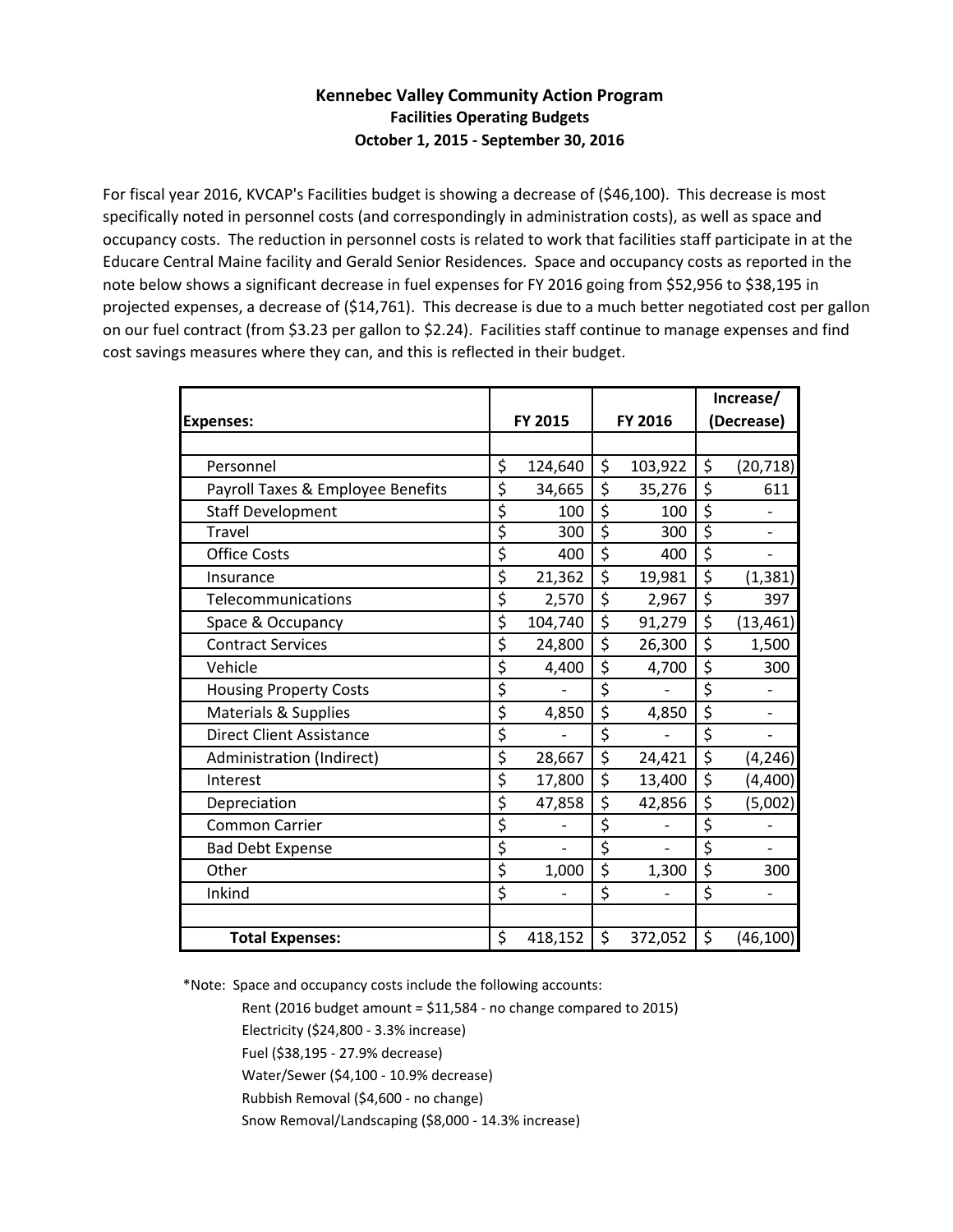**PART IV: FACILITIES** (Mark Johnston, Chief Financial Officer; Jeff Paquette, Facilities Manager)

*Mission*: To plan and prioritize capital improvements including Life Safety Code 101 and ADA compliance for all agency-owned and operated buildings; to provide assistance and information to individual programs and building managers; to assist programs and building managers in meeting their specific goals while understanding and working within the financial constraints of the agency.

### *Budget*: \$372,052

*Facilities Committee*: This committee is comprised of all Agency Leadership Team members as well as the Facilities Manager and the Energy and Housing Executive Assistant. It is a standing item on the ALT agenda every month.

*Description of clients*: All KVCAP programs and Agency staff

*Continuing Services*:

1) Maintain all agency facilities including:

・Augusta:

22 Armory Street, Augusta

・ Skowhegan:

Mitchell Boulette Center, 26 Mary Street Storage Building, 7 Libby Court George Keller Building, 49 King Street Robert E. Drapeau Center, 101 Water Street South End Teen Center, 5 Libby Court Transportation Center, 97 Water Street

2) To monitor, assess, and enhance building safety and security at all sites.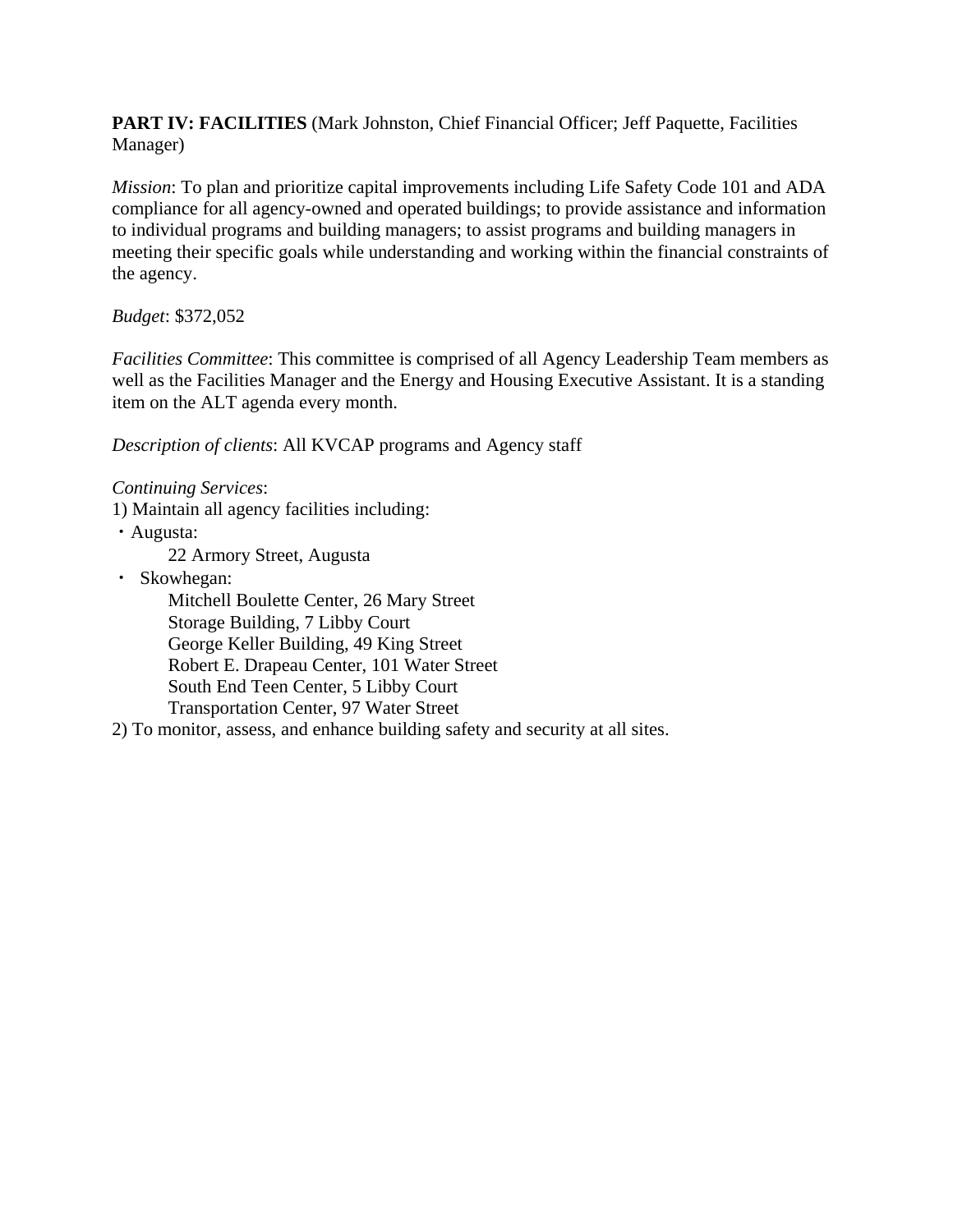#### **Agency Operating Budgets October 1, 2015 ‐ September 30, 2016**

|                                   | Energy &                |                        | Child & Family  |                         | Community       |                         |            |
|-----------------------------------|-------------------------|------------------------|-----------------|-------------------------|-----------------|-------------------------|------------|
| Revenue:                          | <b>Housing Services</b> |                        | <b>Services</b> |                         | <b>Services</b> |                         | Total      |
|                                   |                         |                        |                 |                         |                 |                         |            |
| <b>Grants &amp; Contracts</b>     | \$<br>3,525,506         | $\mathsf{S}$           | 6,647,242       | \$                      | 2,490,151       | \$                      | 12,662,899 |
| Program Revenue                   | \$<br>21,608            | \$                     | 1,258,032       | \$                      | 5,845,550       | \$                      | 7,125,190  |
| Other Revenue                     | \$                      | \$                     | 109,056         | \$                      | 286,424         | $\overline{\xi}$        | 395,480    |
| Inkind                            | \$                      | \$                     | 1,579,428       | \$                      |                 | \$                      | 1,579,428  |
|                                   |                         |                        |                 |                         |                 |                         |            |
| <b>Total Revenue:</b>             | \$<br>3,547,114         | Ś.                     | 9,593,758       | \$                      | 8,622,125       | \$                      | 21,762,997 |
|                                   |                         |                        |                 |                         |                 |                         |            |
| <b>Expenses:</b>                  |                         |                        |                 |                         |                 |                         |            |
|                                   |                         |                        |                 |                         |                 |                         |            |
| Personnel                         | \$<br>657,670           | \$                     | 3,991,790       | \$                      | 2,433,649       | \$                      | 7,083,109  |
| Payroll Taxes & Employee Benefits | \$<br>294,763           | \$                     | 1,318,312       | \$                      | 790,169         | \$                      | 2,403,244  |
| <b>Staff Development</b>          | \$<br>19,573            | \$                     | 216,728         | \$                      | 23,475          | \$                      | 259,776    |
| <b>Travel</b>                     | \$<br>11,563            | \$                     | 53,251          | \$                      | 61,653          | \$                      | 126,467    |
| Office Costs                      | \$<br>70,085            | \$                     | 71,214          | \$                      | 61,511          | \$                      | 202,810    |
| Insurance                         | \$<br>11,157            | \$                     | 18,613          | \$                      | 1,080           | \$                      | 30,850     |
| Telecommunications                | \$<br>30,940            | \$                     | 39,664          | \$                      | 64,826          | \$                      | 135,430    |
| Space & Occupancy                 | \$<br>200,875           | \$                     | 168,855         | \$                      | 211,556         | \$                      | 581,286    |
| <b>Contract Services</b>          | \$<br>1,067,038         | \$                     | 736,897         | \$                      | 94,220          | \$                      | 1,898,155  |
| Vehicle                           | \$<br>45,746            | \$                     |                 | \$                      | 684,565         | \$                      | 730,311    |
| <b>Housing Property Costs</b>     | \$                      | \$                     |                 | \$                      |                 | \$                      |            |
| Materials & Supplies              | \$<br>970,410           | \$                     | 248,398         | \$                      | 21,026          | \$                      | 1,239,834  |
| <b>Direct Client Assistance</b>   | \$                      | \$                     | 1,050           | \$                      | 2,049,062       | \$                      | 2,050,112  |
| Administration (Indirect)         | \$<br>154,577           | \$                     | 938,109         | \$                      | 563,545         | \$                      | 1,656,231  |
| Interest                          | \$                      | \$                     | 116,808         | \$                      |                 | \$                      | 116,808    |
| Depreciation                      | \$                      | \$                     |                 | \$                      | 69,513          | \$                      | 69,513     |
| Common Carrier                    | \$                      | \$                     |                 | $\overline{\xi}$        | 1,299,387       | \$                      | 1,299,387  |
| <b>Bad Debt Expense</b>           | \$                      | \$                     |                 | \$                      |                 | \$                      |            |
| Other                             | \$<br>12,717            | \$                     | 94,641          | $\overline{\mathsf{S}}$ | 192,888         | $\overline{\xi}$        | 300,246    |
| Inkind                            | \$                      | \$                     | 1,579,428       | \$                      | $\overline{a}$  | \$                      | 1,579,428  |
|                                   |                         |                        |                 |                         |                 |                         |            |
| <b>Total Expenses:</b>            | \$<br>3,547,114         | $\ddot{\mathsf{S}}$    | 9,593,758       | \$                      | 8,622,125       | $\overline{\mathsf{S}}$ | 21,762,997 |
|                                   |                         |                        |                 |                         |                 |                         |            |
| Surplus/(Deficit)                 | \$                      | $\overline{\varsigma}$ |                 | \$                      | $\overline{a}$  | \$                      |            |
|                                   |                         |                        |                 |                         |                 |                         |            |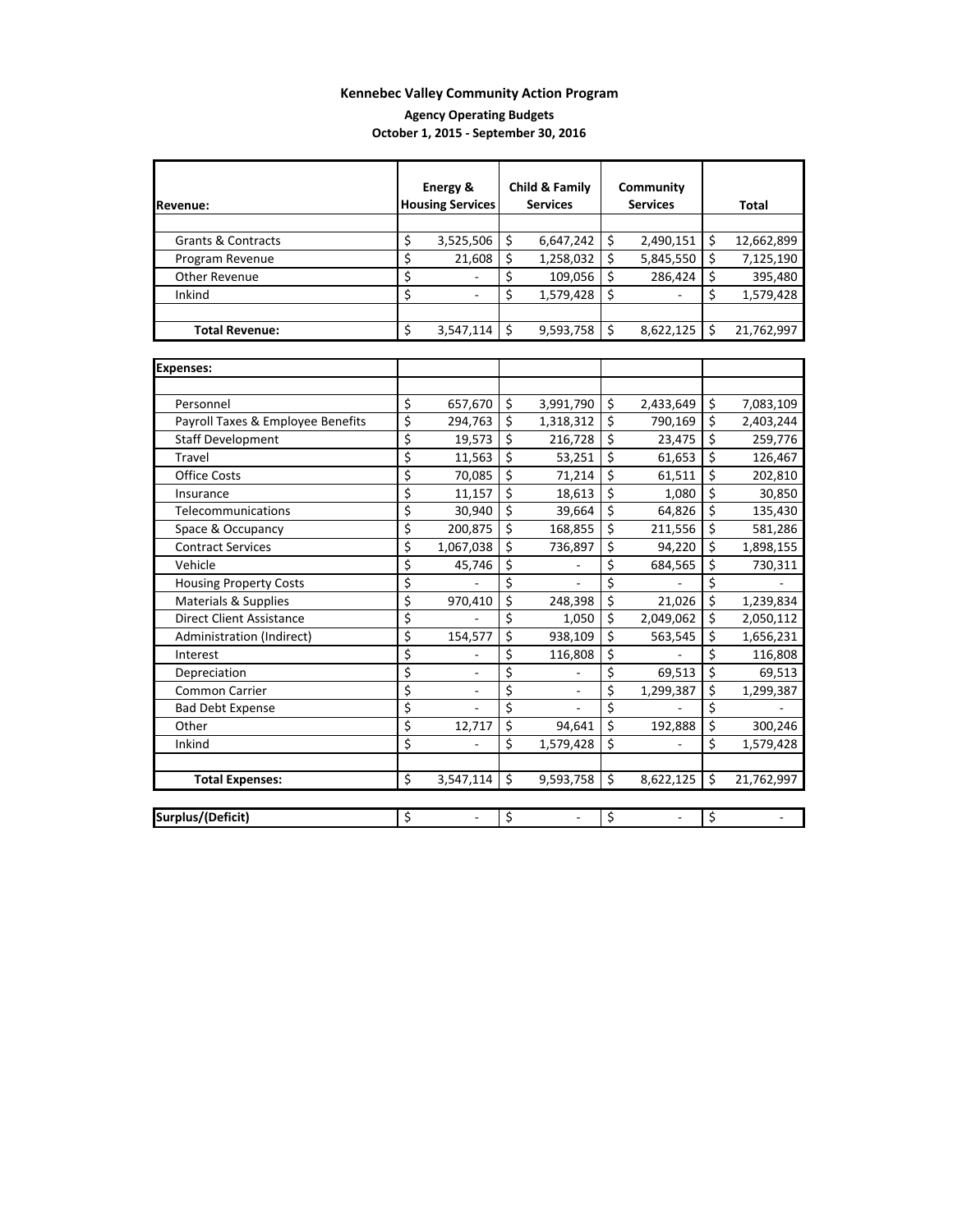### **Kennebec Valley Community Action Program Agency Operating Budget October 1, 2015 ‐ September 30, 2016**

The agency's operating budget consists of its three major departments ‐ Energy and Housing Services (which contributes 16.3% of the budget), Child and Family Services (44.1%), and Community Services (39.6%).



#### **FY 2016 Budget by Department**

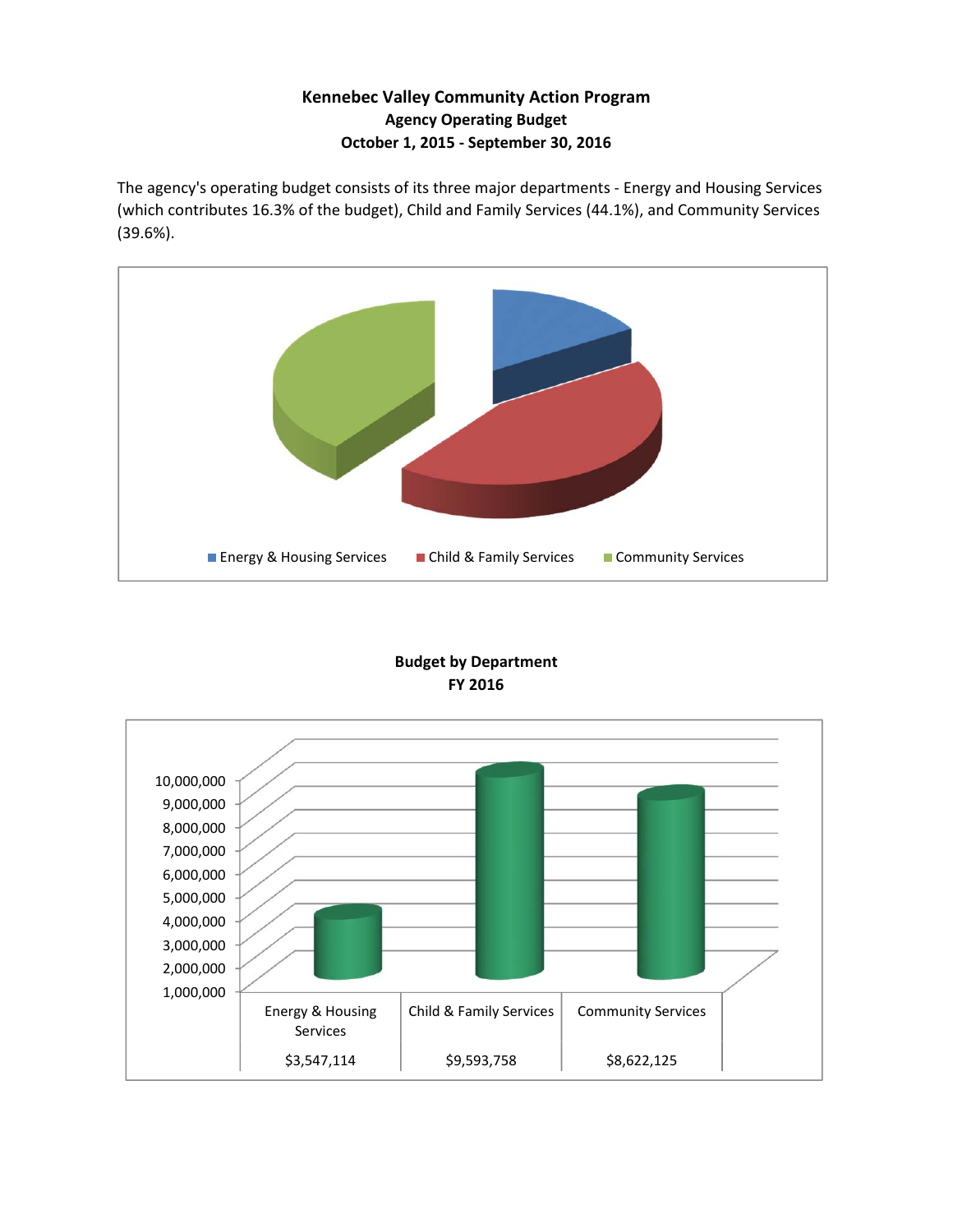#### **Kennebec Valley Community Action Program Agency Operating Budget October 1, 2015 ‐ September 30, 2016**

For fiscal year 2016, a \$21,762,997 budget is proposed. This budget represents an 34.09%, or \$5,532,337 increase compared to 2015's 7.66 % increase.



**Agency Operating Budget Comparison FY 2014 ‐ FY 2016**

By department, Energy & Housing Services shows a 60.4% increase, Child & Family Services shows a 45.7% increase, and Community Services shows a 16.0% increase. Please see each department listing for more details.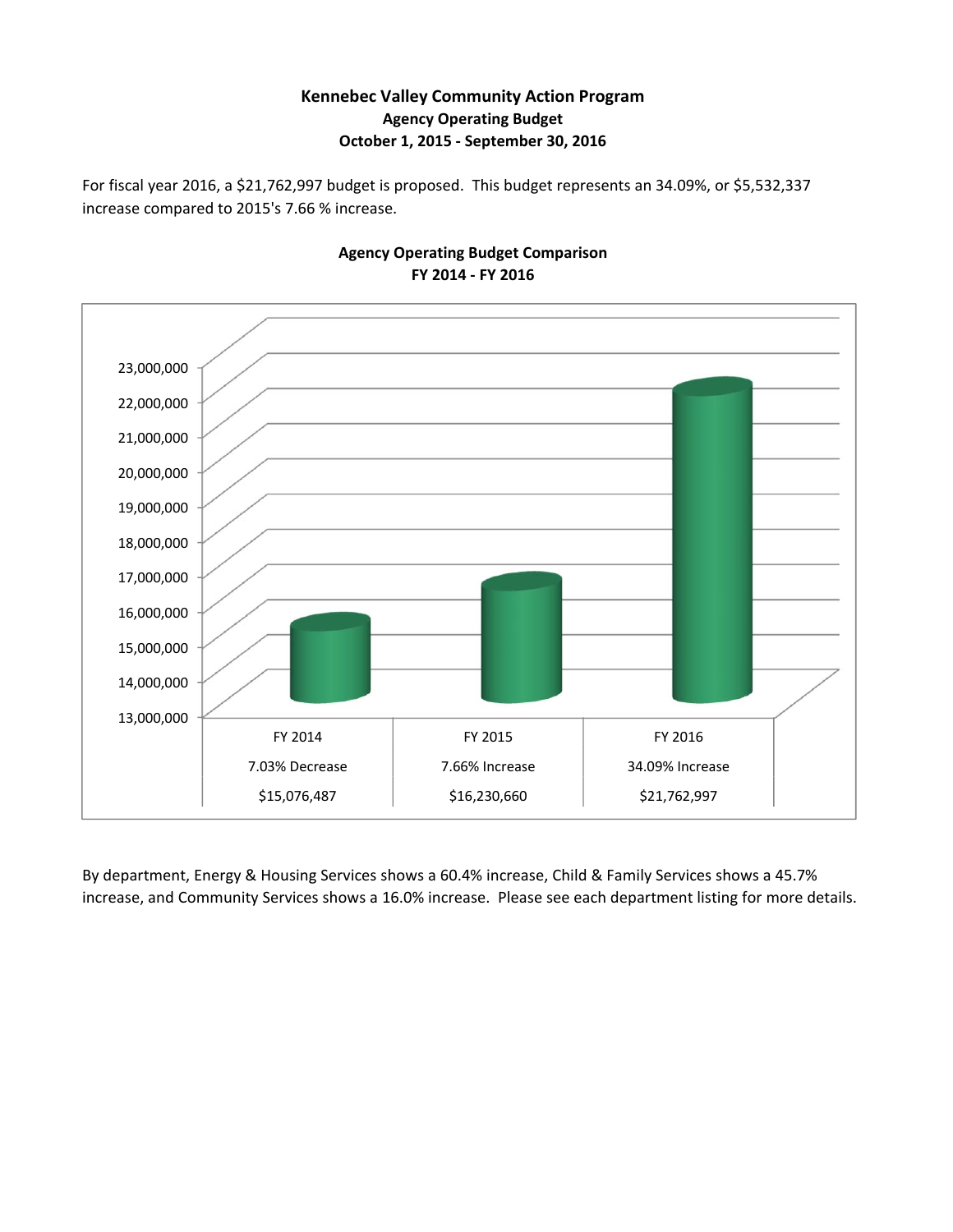### **Kennebec Valley Community Action Program Agency Operating Budget October 1, 2015 ‐ September 30, 2016**

|                                   |                          |                   |                          |                          | Increase/                       |                              |  |  |
|-----------------------------------|--------------------------|-------------------|--------------------------|--------------------------|---------------------------------|------------------------------|--|--|
| <b>Revenue:</b>                   |                          | FY 2015           |                          | FY 2016                  |                                 | (Decrease)                   |  |  |
|                                   |                          |                   |                          |                          |                                 |                              |  |  |
| <b>Grants &amp; Contracts</b>     | \$                       | 9,313,159         | \$                       | 12,662,899               | \$                              | 3,349,740                    |  |  |
| Program Revenue                   | \$                       | 5,658,153         | \$                       | 7,125,190                | $\overline{\xi}$                | 1,467,037                    |  |  |
| <b>Other Revenue</b>              | \$                       | 516,954           | \$                       | 395,480                  | $\overline{\xi}$                | (121, 474)                   |  |  |
| Inkind                            | \$                       | 742,394           | \$                       | 1,579,428                | $\overline{\xi}$                | 837,034                      |  |  |
|                                   |                          |                   |                          |                          |                                 |                              |  |  |
| <b>Total Revenue:</b>             | \$                       | 16,230,660        | \$                       | 21,762,997               | \$                              | 5,532,337                    |  |  |
|                                   |                          |                   |                          |                          |                                 |                              |  |  |
| <b>Expenses:</b>                  |                          |                   |                          |                          |                                 |                              |  |  |
|                                   |                          |                   |                          |                          |                                 |                              |  |  |
| Personnel                         | \$                       | 6,079,729         | \$                       | 7,083,109                | \$                              | 1,003,380                    |  |  |
| Payroll Taxes & Employee Benefits | $\overline{\xi}$         | 1,931,872         | $\overline{\varsigma}$   | 2,403,244                | $\overline{\boldsymbol{\zeta}}$ | 471,372                      |  |  |
| <b>Staff Development</b>          | \$                       | 90,997            | \$                       | 259,776                  | $\overline{\boldsymbol{\zeta}}$ | 168,779                      |  |  |
| <b>Travel</b>                     | \$                       | 133,358           | \$                       | 126,467                  | \$                              | (6, 891)                     |  |  |
| <b>Office Costs</b>               | \$                       | 157,273           | $\overline{\xi}$         | 202,810                  | $\overline{\xi}$                | 45,537                       |  |  |
| Insurance                         | \$                       | 22,499            | \$                       | 30,850                   | \$                              | 8,351                        |  |  |
| Telecommunications                | \$                       | 157,002           | \$                       | 135,430                  | $\overline{\boldsymbol{\zeta}}$ | (21, 572)                    |  |  |
| Space & Occupancy                 | \$                       | 557,691           | \$                       | 581,286                  | $\overline{\xi}$                | 23,595                       |  |  |
| <b>Contract Services</b>          | \$                       | 800,747           | \$                       | 1,898,155                | $\overline{\mathcal{L}}$        | 1,097,408                    |  |  |
| Vehicle                           | \$                       | 645,102           | \$                       | 730,311                  | $\overline{\xi}$                | 85,209                       |  |  |
| <b>Housing Property Costs</b>     | \$                       |                   | $\overline{\xi}$         |                          | $\overline{\xi}$                |                              |  |  |
| <b>Materials &amp; Supplies</b>   | \$                       | 656,104           | $\overline{\xi}$         | 1,239,834                | $\overline{\xi}$                | 583,730                      |  |  |
| <b>Direct Client Assistance</b>   | \$                       | 2,026,120         | \$                       | 2,050,112                | $\overline{\xi}$                | 23,992                       |  |  |
| Administration (Indirect)         | \$                       | 1,419,879         | \$                       | 1,656,231                | $\overline{\xi}$                | 236,352                      |  |  |
| Interest                          | \$                       | 116,808           | \$                       | 116,808                  | $\overline{\xi}$                |                              |  |  |
| Depreciation                      | \$                       | 70,513            | $\overline{\xi}$         | 69,513                   | $\overline{\varsigma}$          | (1,000)                      |  |  |
| <b>Common Carrier</b>             | \$                       | 500,000           | \$                       | 1,299,387                | $\overline{\xi}$                | 799,387                      |  |  |
| <b>Bad Debt Expense</b>           | \$                       |                   | \$                       |                          | \$                              |                              |  |  |
| Other                             | $\overline{\xi}$         | 122,572           | $\overline{\xi}$         | 300,246                  | $\overline{\xi}$                | 177,674                      |  |  |
| Inkind                            | \$                       | 742,394           | \$                       | 1,579,428                | \$                              | 837,034                      |  |  |
|                                   |                          |                   |                          |                          |                                 |                              |  |  |
| <b>Total Expenses:</b>            | \$                       | 16,230,660        | \$                       | 21,762,997               | \$                              | 5,532,337                    |  |  |
|                                   |                          |                   |                          |                          |                                 |                              |  |  |
| <b>Surplus/(Deficit)</b>          | $\overline{\mathcal{S}}$ | $\qquad \qquad -$ | $\overline{\mathcal{S}}$ | $\overline{\phantom{0}}$ | $\overline{\mathcal{S}}$        | $\qquad \qquad \blacksquare$ |  |  |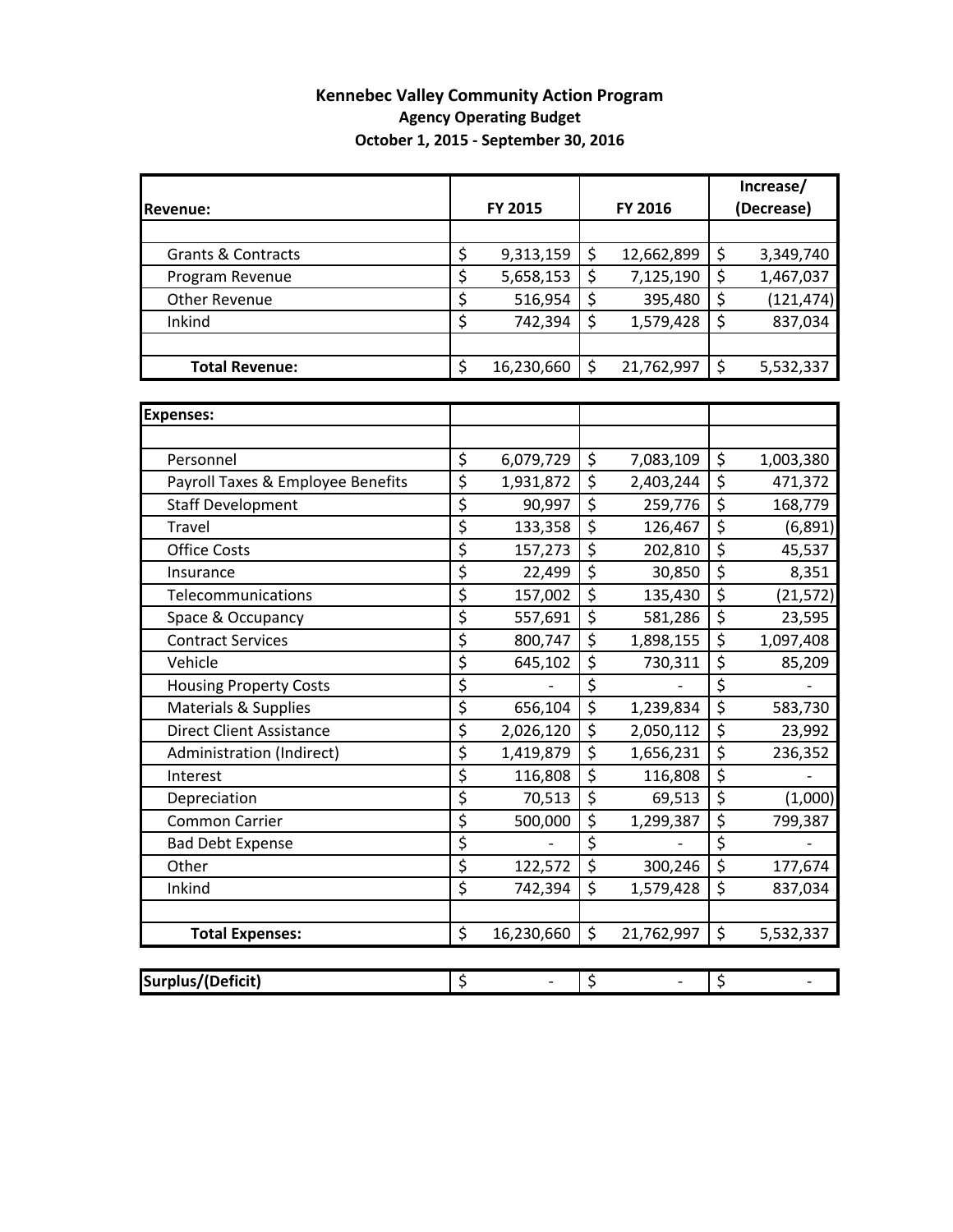#### **Energy & Housing Services Operating Budgets October 1, 2015 ‐ September 30, 2016**

|                                   |                  |                          |         |                          |    |                    |                         | Emergency           |                         |                         |         |              |
|-----------------------------------|------------------|--------------------------|---------|--------------------------|----|--------------------|-------------------------|---------------------|-------------------------|-------------------------|---------|--------------|
|                                   |                  |                          |         | Weatherization           |    | <b>Home Repair</b> |                         | Services &          |                         |                         |         |              |
| Revenue:                          |                  | <b>Fuel Assistance</b>   |         | & Conservation           |    | Programs           |                         | <b>Partnerships</b> |                         | <b>Housing Services</b> |         | <b>Total</b> |
|                                   |                  |                          |         |                          |    |                    |                         |                     |                         |                         |         |              |
| Grants & Contracts                | \$               | 676,071                  | \$      | 2,202,410                | \$ | 516,171            | \$                      | $\overline{a}$      | \$                      | 130,854                 | \$      | 3,525,506    |
| Program Revenue                   | \$               |                          | \$      | $\overline{a}$           | \$ |                    | \$                      | 12,680              | \$                      | 8,928                   | \$      | 21,608       |
| <b>Other Revenue</b>              | \$               |                          | \$      | $\sim$                   | \$ | ä,                 | \$                      |                     | \$                      |                         | \$      |              |
| Inkind                            | \$               | $\overline{a}$           | \$      | $\overline{a}$           | \$ | $\overline{a}$     | \$                      | $\mathbf{r}$        | \$                      | ÷.                      | \$      | $\sim$       |
|                                   |                  |                          |         |                          |    |                    |                         |                     |                         |                         |         |              |
| <b>Total Revenue:</b>             | \$               | 676,071                  | S.      | 2,202,410                | \$ | 516,171            | \$                      | 12,680              | \$                      | 139,782                 | \$      | 3,547,114    |
|                                   |                  |                          |         |                          |    |                    |                         |                     |                         |                         |         |              |
| <b>Expenses:</b>                  |                  |                          |         |                          |    |                    |                         |                     |                         |                         |         |              |
|                                   |                  |                          |         |                          |    |                    |                         |                     |                         |                         |         |              |
| Personnel                         | \$               | 298,391                  | \$      | 239,530                  | \$ | 54,938             | \$                      | $\sim$              | \$                      | 64,811                  | \$      | 657,670      |
| Payroll Taxes & Employee Benefits | \$               | 155,959                  | \$      | 84,623                   | \$ | 29,629             | \$                      | $\sim$              | \$                      | 24,552                  | $\zeta$ | 294,763      |
| <b>Staff Development</b>          | \$               | 2.367                    | $\zeta$ | 13,940                   | \$ | L.                 | $\overline{\mathsf{S}}$ | $\mathbf{r}$        | \$                      | $3,266$ \$              |         | 19,573       |
| <b>Travel</b>                     | \$               | 5,748                    | $\zeta$ |                          | Ś  | $\overline{a}$     | \$                      | $\omega$            | \$                      | 5,815                   | $\zeta$ | 11,563       |
| <b>Office Costs</b>               | \$               | 41,781                   | $\zeta$ | 19,228                   | \$ | 6,728              | \$                      | $\omega$            | \$                      | 2,348                   | $\zeta$ | 70,085       |
| Insurance                         | \$               |                          | Ś.      | 10,557                   | \$ |                    | \$                      | 600                 | \$                      |                         | \$      | 11,157       |
| Telecommunications                | \$               | 16,588                   | \$      | 9,800                    | \$ | 2,800              | \$                      | 120                 | \$                      | 1,632                   | \$      | 30,940       |
| Space & Occupancy                 | \$               | 85,112                   | \$      | 61,976                   | \$ | 25,300             | \$                      | 9,260               | \$                      | 19,227                  | \$      | 200,875      |
| <b>Contract Services</b>          | \$               |                          | \$      | 678,618                  | \$ | 382,940            | \$                      | 2,580               | \$                      | 2,900                   | \$      | 1,067,038    |
| Vehicle                           | \$               | $\overline{\phantom{a}}$ | \$      | 44,829                   | \$ | 917                | \$                      |                     | \$                      |                         | \$      | 45,746       |
| <b>Housing Property Costs</b>     | \$               | $\overline{\phantom{a}}$ | \$      |                          | \$ |                    | \$                      | $\omega$            | \$                      |                         | \$      |              |
| Materials & Supplies              | \$               |                          | \$      | 970,290                  | \$ |                    | \$                      | 120                 | \$                      |                         | \$      | 970,410      |
| <b>Direct Client Assistance</b>   | \$               |                          | \$      |                          | \$ |                    | \$                      |                     | \$                      |                         | \$      |              |
| Administration (Indirect)         | \$               | 70,125                   | \$      | 56,302                   | \$ | 12,919             | \$                      |                     | \$                      | 15,231                  | \$      | 154,577      |
| Interest                          | \$               |                          | \$      | $\overline{a}$           | \$ |                    | \$                      | $\overline{a}$      | \$                      |                         | \$      |              |
| Depreciation                      | \$               |                          | \$      | $\overline{\phantom{a}}$ | \$ |                    | \$                      |                     | \$                      |                         | \$      |              |
| Common Carrier                    | \$               |                          | \$      | $\overline{\phantom{a}}$ | \$ | ٠                  | \$                      | ÷.                  | \$                      |                         | \$      | ٠            |
| <b>Bad Debt Expense</b>           | $\overline{\xi}$ |                          | $\zeta$ |                          | \$ |                    | $\overline{\mathsf{S}}$ |                     | $\overline{\mathsf{S}}$ |                         | \$      |              |
| Other                             | $\overline{\xi}$ | $\overline{a}$           | \$      | 12,717                   | \$ | ÷.                 | \$                      | ÷.                  | \$                      |                         | \$      | 12,717       |
| Inkind                            | \$               | $\overline{a}$           | \$      |                          | \$ | $\overline{a}$     | \$                      |                     | \$                      |                         | \$      |              |
|                                   |                  |                          |         |                          |    |                    |                         |                     |                         |                         |         |              |
| <b>Total Expenses:</b>            | \$               | 676,071                  | \$      | 2,202,410                | \$ | 516,171            | \$                      | 12,680              | \$                      | 139,782                 | \$      | 3,547,114    |
|                                   |                  |                          |         |                          |    |                    |                         |                     |                         |                         |         |              |
| Surplus/(Deficit)                 | \$               |                          | \$      |                          | \$ |                    | \$                      |                     | \$                      |                         | \$      |              |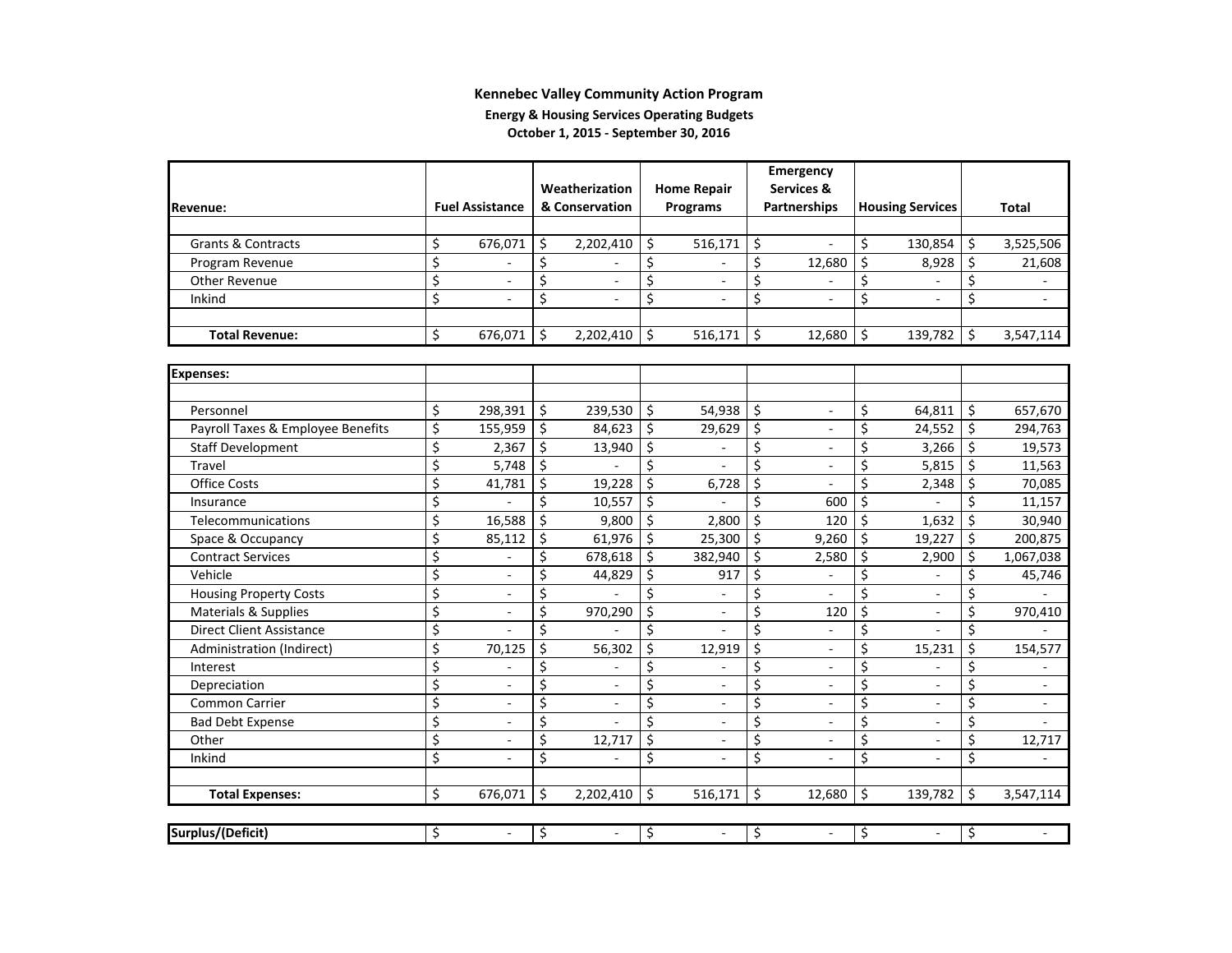### **Kennebec Valley Community Action Program Energy & Housing Services Operating Budget October 1, 2015 ‐ September 30, 2016**

The Energy & Housing Services budget consists of the following programming: Fuel Assistance (which contributes 19.1% of the budget), Weatherization & Conservation (62.1%), Home Repair Programs (14.5%), Emergency Services & Partnerships (0.4%), and Housing Services (3.9%).



For fiscal year 2016, a \$3,547,114 budget is proposed. This budget represents a 60.4%, or \$1,336,168 increase compared to fiscal year 2015's budget.



#### **FY 2014 ‐ FY 2016 Energy & Housing Services Comparison**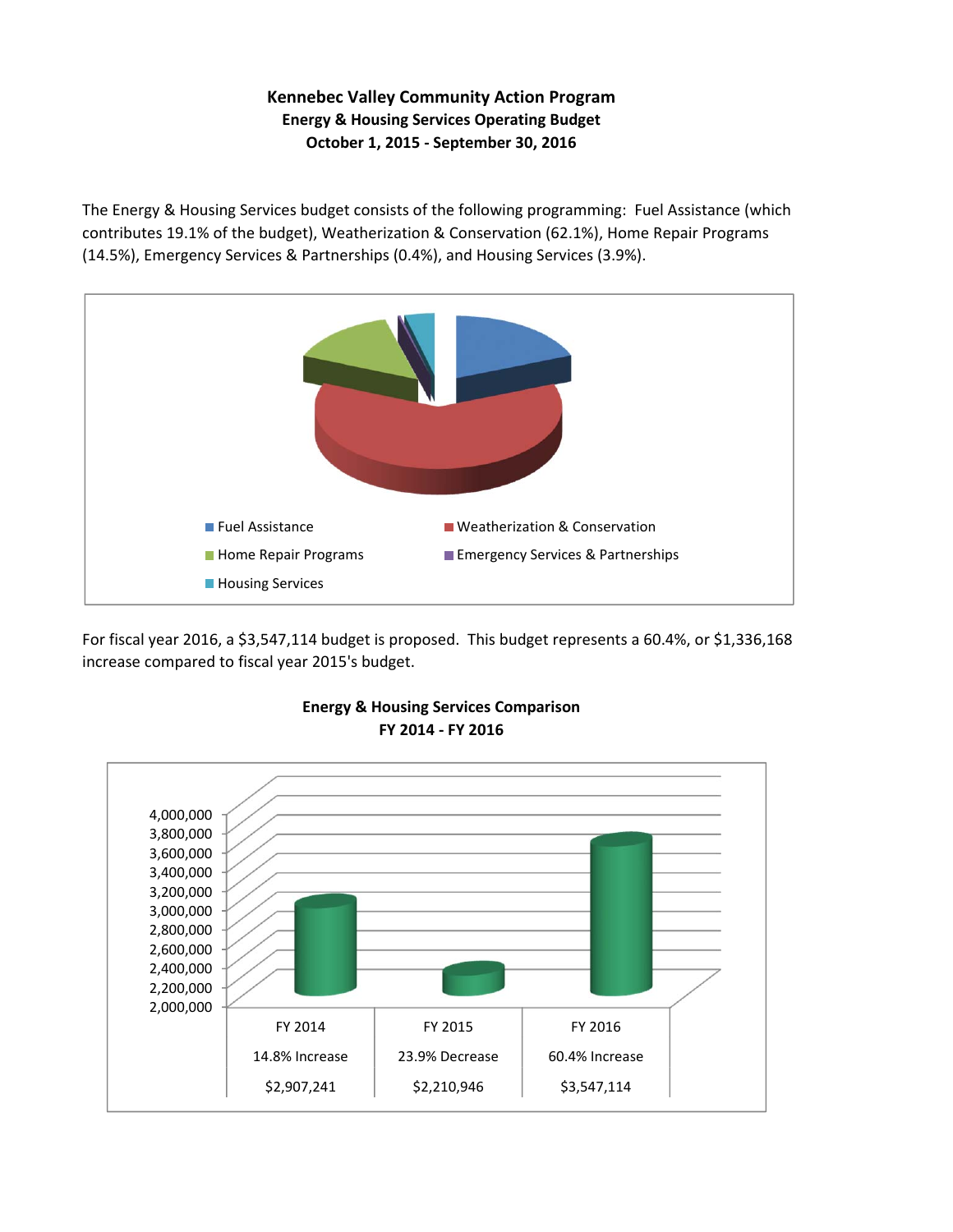### **Kennebec Valley Community Action Program Energy & Housing Services Operating Budget October 1, 2015 ‐ September 30, 2016**

In FY 2016, Energy & Housing Services is showing an increase to their budget of \$1,336,168. This increase is due to increased funding to Fuel Assistance (\$92,473), to Weatherization (\$1,011,562), and to Home Repair with the renewal of the Home Repair Network funding (\$225,000) and an increase in Common Home (formerly Maine Housing Home Repair) funding (\$98,558). These increases were offset by reductions in funding in Emergency Services & Partnerships with the end of TEFAP (\$18,100) and the Family Violence Partnership property management program (\$2,700), and in Housing Services with a reduction in Neighborworks funding (\$30,475) and the end of the Doree Taylor Foundation Grant (\$15,000).

Looking at expenses, the change in Contract Services and Materials & Supplies line items are directly related to the increases in Weatherization and Home Repair programs with the majority of the new funding going to client benefits. The increase in Payroll Taxes & Employee Benefits is bringing this expense more inline with actual and accounting for an increase in health insurance expenses.

|                               |                 |   |           |            | Increase/ |  |
|-------------------------------|-----------------|---|-----------|------------|-----------|--|
| <b>Revenue:</b>               | FY 2015         |   | FY 2016   | (Decrease) |           |  |
|                               |                 |   |           |            |           |  |
| <b>Grants &amp; Contracts</b> | \$<br>2,182,210 |   | 3,525,506 |            | 1,343,296 |  |
| Program Revenue               | \$<br>28,736    |   | 21,608    |            | (7, 128)  |  |
| Other Revenue                 |                 |   |           |            |           |  |
| Inkind                        |                 |   |           |            |           |  |
|                               |                 |   |           |            |           |  |
| <b>Total Revenue:</b>         | \$<br>2,210,946 | Ś | 3,547,114 | \$         | 1,336,168 |  |

| <b>Expenses:</b>                  |                      |                                 |                |                                 |           |
|-----------------------------------|----------------------|---------------------------------|----------------|---------------------------------|-----------|
|                                   |                      |                                 |                |                                 |           |
| Personnel                         | \$<br>689,006        | \$                              | 657,670        | \$                              | (31, 336) |
| Payroll Taxes & Employee Benefits | \$<br>175,165        | \$                              | 294,763        | \$                              | 119,598   |
| <b>Staff Development</b>          | \$<br>4,158          | \$                              | 19,573         | \$                              | 15,415    |
| Travel                            | \$<br>14,379         | \$                              | 11,563         | \$                              | (2,816)   |
| <b>Office Costs</b>               | \$<br>50,283         | \$                              | 70,085         | $\overline{\mathcal{L}}$        | 19,802    |
| Insurance                         | \$<br>5,849          | \$                              | 11,157         | $\overline{\boldsymbol{\zeta}}$ | 5,308     |
| Telecommunications                | \$<br>33,638         | $\overline{\boldsymbol{\zeta}}$ | 30,940         | \$                              | (2,698)   |
| Space & Occupancy                 | \$<br>139,842        | \$                              | 200,875        | \$                              | 61,033    |
| <b>Contract Services</b>          | \$<br>438,523        | \$                              | 1,067,038      | \$                              | 628,515   |
| Vehicle                           | \$<br>50,887         | \$                              | 45,746         | \$                              | (5, 141)  |
| <b>Housing Property Costs</b>     | \$                   | \$                              |                | \$                              |           |
| Materials & Supplies              | \$<br>440,452        | \$                              | 970,410        | $\overline{\mathcal{L}}$        | 529,958   |
| <b>Direct Client Assistance</b>   | \$                   | \$                              |                | $\overline{\mathcal{L}}$        |           |
| Administration (Indirect)         | \$<br>153,088        | \$                              | 154,577        | $\overline{\boldsymbol{\zeta}}$ | 1,489     |
| Interest                          | \$                   | \$                              |                | \$                              |           |
| Depreciation                      | \$<br>$\overline{a}$ | \$                              | $\blacksquare$ | \$                              |           |
| <b>Common Carrier</b>             | \$                   | \$                              |                | \$                              |           |
| <b>Bad Debt Expense</b>           | \$                   | \$                              | $\blacksquare$ | \$                              |           |
| Other                             | \$<br>15,676         | \$                              | 12,717         | $\overline{\xi}$                | (2,959)   |
| Inkind                            | \$                   | \$                              |                | \$                              |           |
|                                   |                      |                                 |                |                                 |           |
| <b>Total Expenses:</b>            | \$<br>2,210,946      | \$                              | 3,547,114      | \$                              | 1,336,168 |
|                                   |                      |                                 |                |                                 |           |
| Surplus/(Deficit)                 | \$                   | \$                              |                | \$                              |           |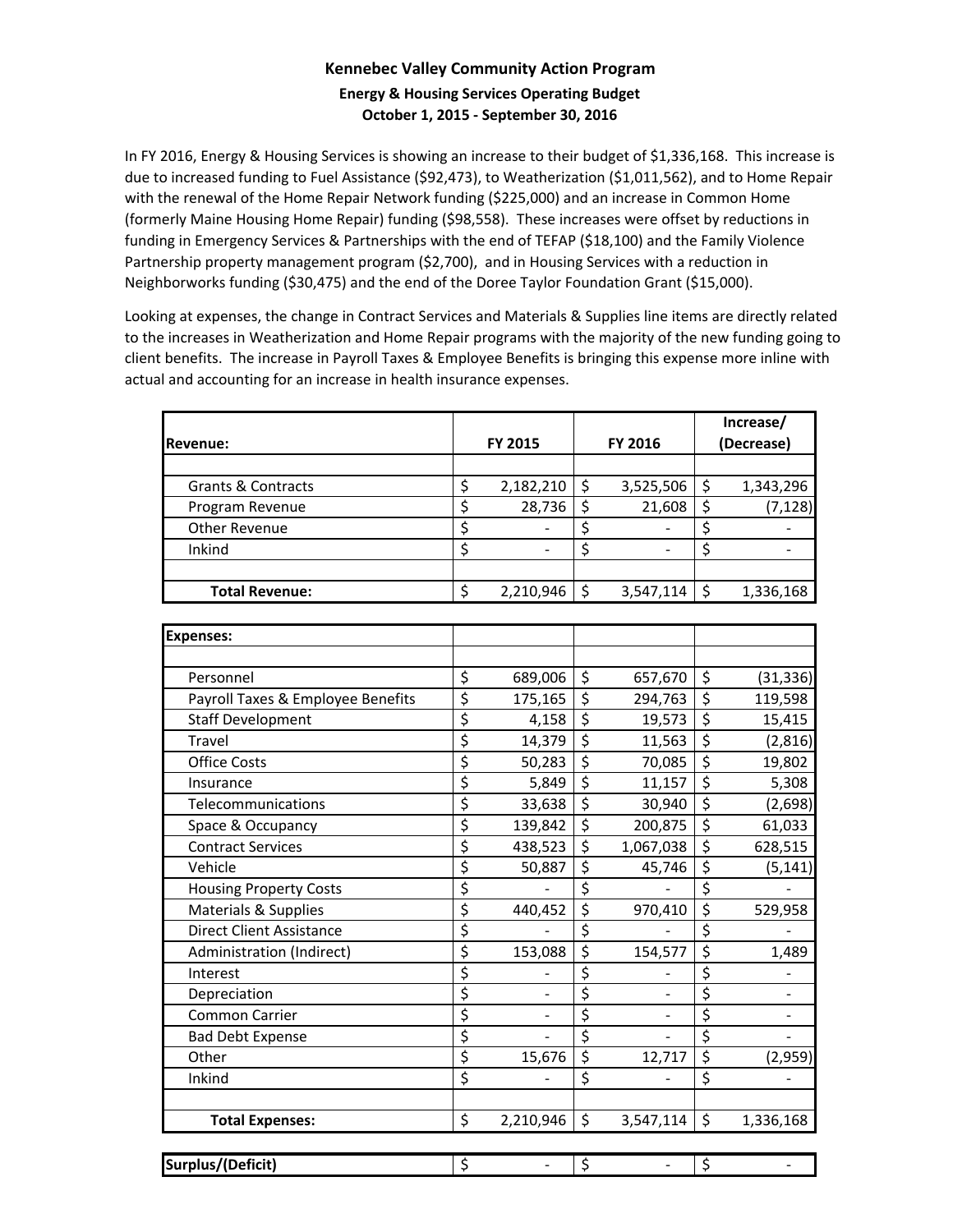#### **Fuel Assistance Operating Budgets October 1, 2015 ‐ September 30, 2016**

| Revenue:              | *LIHEAP |         |  | *LIAP  | Total |         |  |
|-----------------------|---------|---------|--|--------|-------|---------|--|
|                       |         |         |  |        |       |         |  |
| Grants & Contracts    |         | 609,432 |  | 66,639 |       | 676,071 |  |
| Program Revenue       |         |         |  |        |       |         |  |
| Other Revenue         |         |         |  |        |       |         |  |
| Inkind                |         |         |  |        |       |         |  |
|                       |         |         |  |        |       |         |  |
| <b>Total Revenue:</b> |         | 609,432 |  | 66,639 |       | 676,071 |  |

| Expenses:                         |                                |              |                  |         |
|-----------------------------------|--------------------------------|--------------|------------------|---------|
|                                   |                                |              |                  |         |
| Personnel                         | \$<br>282,780                  | \$<br>15,611 | \$               | 298,391 |
| Payroll Taxes & Employee Benefits | \$<br>121,170                  | \$<br>34,789 | \$               | 155,959 |
| <b>Staff Development</b>          | \$<br>1,962                    | \$<br>405    | \$               | 2,367   |
| Travel                            | \$<br>5,748                    | \$           | \$               | 5,748   |
| <b>Office Costs</b>               | \$<br>40,356                   | \$<br>1,425  | \$               | 41,781  |
| Insurance                         | \$                             | \$           | \$               |         |
| Telecommunications                | \$<br>14,688                   | \$<br>1,900  | \$               | 16,588  |
| Space & Occupancy                 | \$<br>76,272                   | \$<br>8,840  | \$               | 85,112  |
| <b>Contract Services</b>          | \$                             | \$           | \$               |         |
| Vehicle                           | \$<br>÷,                       | \$<br>L.     | \$               |         |
| <b>Housing Property Costs</b>     | \$<br>۰                        | \$           | $\overline{\xi}$ |         |
| <b>Materials &amp; Supplies</b>   | \$                             | \$           | \$               |         |
| <b>Direct Client Assistance</b>   | \$                             | \$           | \$               |         |
| Administration (Indirect)         | \$<br>66,456                   | \$<br>3,669  | \$               | 70,125  |
| Interest                          | \$                             | \$           | \$               |         |
| Depreciation                      | \$<br>$\overline{\phantom{0}}$ | \$<br>٠      | \$               | ۰       |
| <b>Common Carrier</b>             | \$<br>$\overline{\phantom{0}}$ | \$           | \$               |         |
| <b>Bad Debt Expense</b>           | \$<br>$\overline{\phantom{0}}$ | \$<br>٠      | \$               |         |
| Other                             | \$                             | \$           | \$               |         |
| Inkind                            | \$<br>۰                        | \$           | \$               |         |
|                                   |                                |              |                  |         |
| <b>Total Expenses:</b>            | \$<br>609,432                  | \$<br>66,639 | \$               | 676,071 |
|                                   |                                |              |                  |         |
| Surplus/(Deficit)                 | \$                             | \$           | \$               |         |

\*LIHEAP <sup>=</sup> Low‐Income Home Energy Assistance Program

\*LIAP <sup>=</sup> Low‐Income Assistance Program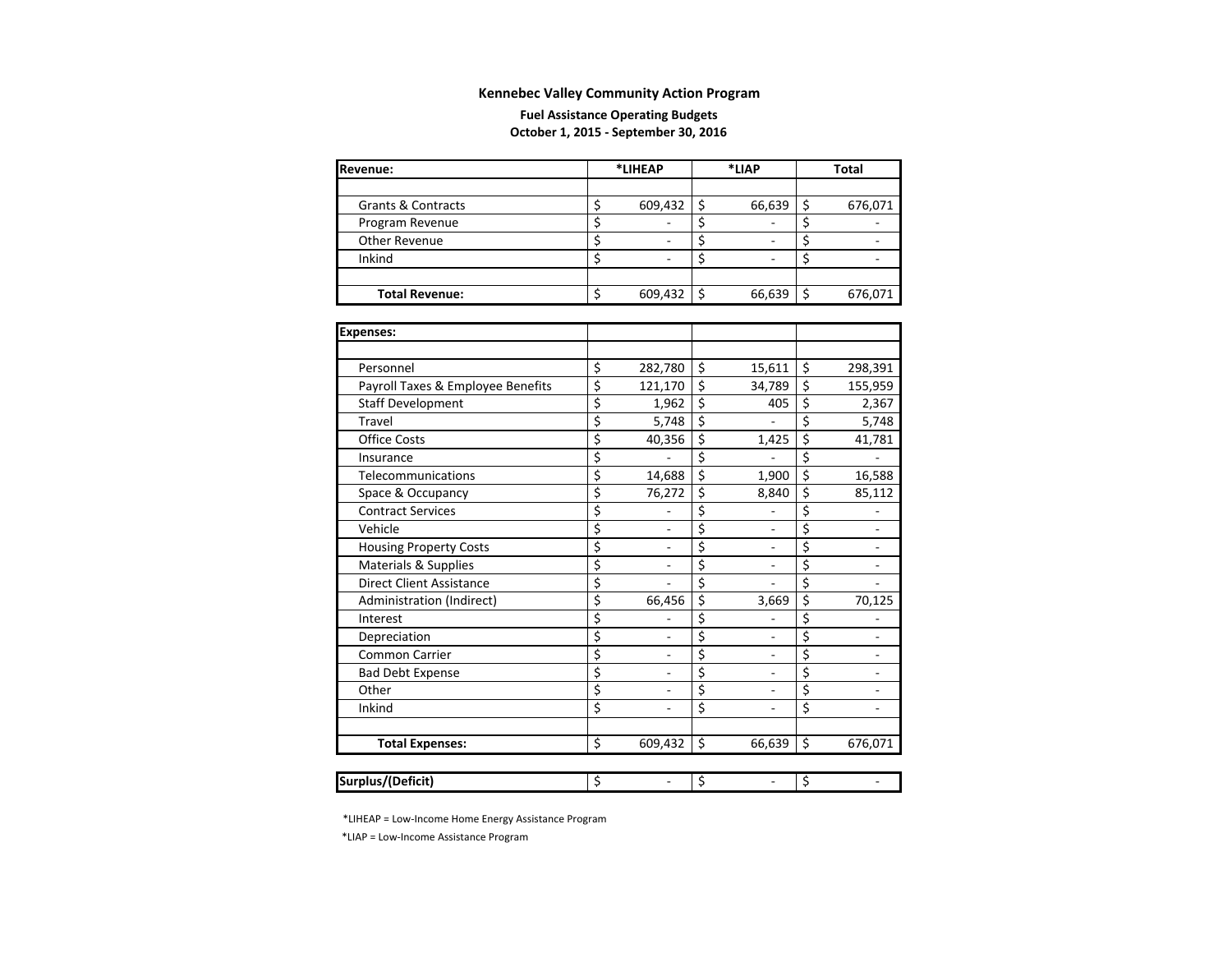#### **Weatherization & Conservation Operating Budgets**

**October 1, 2015 ‐ September 30, 2016**

|                                   |                         |           |                         |                |                  |         |                         | <b>DEP Tank</b>          |                  |                          |
|-----------------------------------|-------------------------|-----------|-------------------------|----------------|------------------|---------|-------------------------|--------------------------|------------------|--------------------------|
| <b>Revenue:</b>                   |                         | *DOE      |                         | * HEAP Wthz    |                  | * CHIP  |                         | Replacement              |                  | <b>Total</b>             |
|                                   |                         |           |                         |                |                  |         |                         |                          |                  |                          |
| Grants & Contracts                | \$                      | 819,498   | \$                      | 744,479        | \$               | 533,433 | \$                      | 105,000                  | \$               | 2,202,410                |
| Program Revenue                   | \$                      |           | \$                      |                | \$               |         | \$                      |                          | \$               |                          |
| Other Revenue                     | \$                      |           | \$                      |                | \$               |         | \$                      |                          | \$               |                          |
| Inkind                            | \$                      |           | \$                      |                | \$               |         | \$                      |                          | \$               |                          |
|                                   |                         |           |                         |                |                  |         |                         |                          |                  |                          |
| <b>Total Revenue:</b>             | \$                      | 819,498   | Ś                       | 744,479        | \$               | 533,433 | \$                      | 105,000                  | Ś.               | 2,202,410                |
| <b>Expenses:</b>                  |                         |           |                         |                |                  |         |                         |                          |                  |                          |
|                                   |                         |           |                         |                |                  |         |                         |                          |                  |                          |
| Personnel                         | \$                      | 87,096    | \$                      | 67,294         | \$               | 82,836  | Ś.                      | 2,304                    | Ś.               | 239,530                  |
| Payroll Taxes & Employee Benefits | \$                      | 26,016    | \$                      | 28,646         | \$               | 27,387  | \$                      | 2,574                    | \$               | 84,623                   |
| <b>Staff Development</b>          | $\overline{\xi}$        | 6,924     | $\overline{\xi}$        | 2,000          | $\overline{\xi}$ | 3,000   | $\overline{\xi}$        | 2,016                    | $\overline{\xi}$ | 13,940                   |
| Travel                            | \$                      |           | $\overline{\mathsf{S}}$ |                | \$               |         | \$                      |                          | \$               |                          |
| <b>Office Costs</b>               | \$                      | 5,200     | \$                      | 6,128          | \$               | 7,000   | \$                      | 900                      | \$               | 19,228                   |
| Insurance                         | \$                      | 7,557     | \$                      | 3,000          | \$               |         | \$                      |                          | \$               | 10,557                   |
| Telecommunications                | \$                      | 4,500     | \$                      | 2,500          | \$               | 2,500   | \$                      | 300                      | \$               | 9,800                    |
| Space & Occupancy                 | \$                      | 23,980    | \$                      | 22,000         | \$               | 13,500  | \$                      | 2,496                    | \$               | 61,976                   |
| <b>Contract Services</b>          | $\overline{\mathsf{s}}$ | 341,595   | \$                      | 244,695        | \$               |         | \$                      | 92,328                   | \$               | 678,618                  |
| Vehicle                           | \$                      | 9,524     | \$                      | 19,524         | \$               | 14,239  | \$                      | 1,542                    | \$               | 44,829                   |
| <b>Housing Property Costs</b>     | \$                      |           | \$                      |                | \$               |         | \$                      |                          | \$               |                          |
| Materials & Supplies              | \$                      | 276,917   | \$                      | 329,878        | \$               | 363,495 | \$                      | $\overline{\phantom{a}}$ | \$               | 970,290                  |
| <b>Direct Client Assistance</b>   | \$                      |           | \$                      |                | \$               |         | \$                      | $\frac{1}{2}$            | \$               |                          |
| Administration (Indirect)         | \$                      | 20,472    | $\overline{\mathsf{S}}$ | 15,814         | \$               | 19,476  | \$                      | 540                      | \$               | 56,302                   |
| Interest                          | \$                      |           | \$                      |                | \$               |         | \$                      |                          | \$               |                          |
| Depreciation                      | \$                      | $\sim$    | \$                      | $\overline{a}$ | \$               | $\sim$  | \$                      | $\sim$                   | \$               | $\overline{\phantom{a}}$ |
| Common Carrier                    | \$                      |           | $\overline{\xi}$        |                | \$               | ٠       | $\overline{\xi}$        | Ξ                        | \$               | $\overline{\phantom{a}}$ |
| <b>Bad Debt Expense</b>           | \$                      |           | $\overline{\mathsf{S}}$ |                | \$               |         | $\overline{\mathsf{S}}$ | ÷                        | \$               |                          |
| Other                             | \$                      | 9,717     | \$                      | 3,000          | \$               |         | \$                      |                          | \$               | 12,717                   |
| Inkind                            | \$                      |           | \$                      |                | \$               |         | \$                      |                          | \$               |                          |
| <b>Total Expenses:</b>            | \$                      | 819,498   | \$                      | 744,479        | \$               | 533,433 | \$                      | 105,000                  | \$               | 2,202,410                |
|                                   |                         |           |                         |                |                  |         |                         |                          |                  |                          |
| <b>Surplus/(Deficit)</b>          | \$                      | $\bar{a}$ | \$                      | $\bar{a}$      | \$               | $\sim$  | \$                      | $\mathbf{r}$             | \$               | $\blacksquare$           |

\* DOE <sup>=</sup> Department of Energy (Weatherization) \* CHIP <sup>=</sup> Central Heating Improvement Program

\* HEAP Wthz. <sup>=</sup> Home Energy Assistance Program Weatherization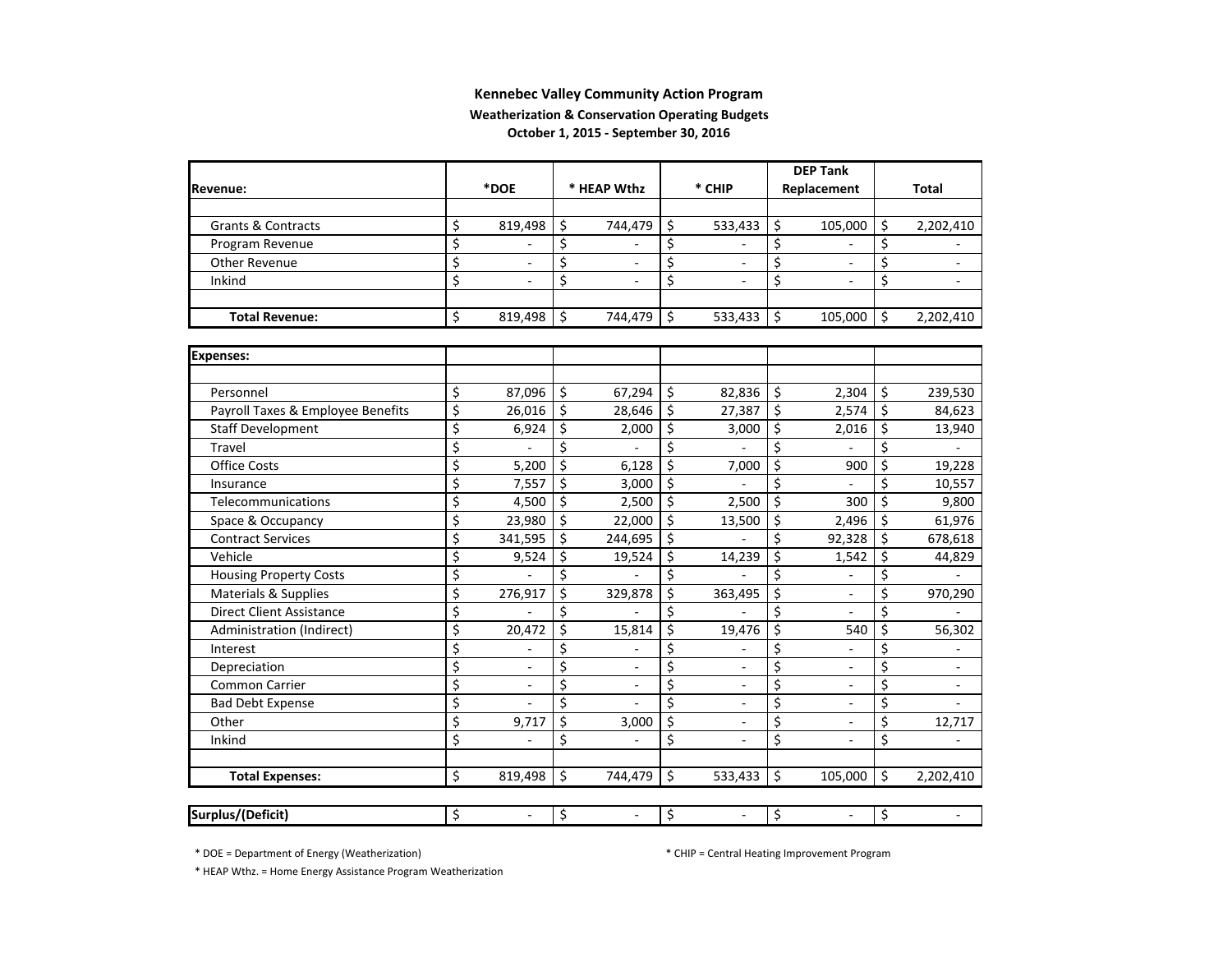#### **Home Repair Programs Operating Budgets October 1, 2015 ‐ September 30, 2016**

|                               |                    | <b>Maine Home</b>     |         |
|-------------------------------|--------------------|-----------------------|---------|
| <b>Revenue:</b>               | <b>Common Home</b> | <b>Repair Network</b> | Total   |
|                               |                    |                       |         |
| <b>Grants &amp; Contracts</b> | 291,171            | 225,000               | 516,171 |
| Program Revenue               |                    |                       |         |
| <b>Other Revenue</b>          |                    |                       |         |
| Inkind                        |                    |                       |         |
|                               |                    |                       |         |
| <b>Total Revenue:</b>         | 291,171            | 225,000               | 516,171 |

| <b>Expenses:</b>                  |                                |                  |                          |                                |
|-----------------------------------|--------------------------------|------------------|--------------------------|--------------------------------|
|                                   |                                |                  |                          |                                |
| Personnel                         | \$<br>32,078                   | \$               | 22,860                   | \$<br>54,938                   |
| Payroll Taxes & Employee Benefits | \$<br>17,065                   | \$               | 12,564                   | \$<br>29,629                   |
| <b>Staff Development</b>          | \$                             | \$               |                          | \$                             |
| Travel                            | \$                             | \$               |                          | \$                             |
| <b>Office Costs</b>               | \$<br>6,128                    | \$               | 600                      | \$<br>6,728                    |
| Insurance                         | \$                             | \$               |                          | \$                             |
| Telecommunications                | \$<br>2,500                    | \$               | 300                      | \$<br>2,800                    |
| Space & Occupancy                 | \$<br>22,000                   | \$               | 3,300                    | \$<br>25,300                   |
| <b>Contract Services</b>          | \$<br>202,940                  | \$               | 180,000                  | \$<br>382,940                  |
| Vehicle                           | \$<br>917                      | \$               |                          | \$<br>917                      |
| <b>Housing Property Costs</b>     | \$                             | \$               |                          | \$                             |
| Materials & Supplies              | \$<br>$\overline{\phantom{a}}$ | \$               | ٠                        | \$<br>٠                        |
| <b>Direct Client Assistance</b>   | \$<br>$\overline{a}$           | $\overline{\xi}$ | $\overline{a}$           | \$<br>$\overline{a}$           |
| Administration (Indirect)         | \$<br>7,543                    | \$               | 5,376                    | \$<br>12,919                   |
| Interest                          | \$                             | \$               |                          | \$                             |
| Depreciation                      | \$                             | \$               |                          | \$                             |
| <b>Common Carrier</b>             | \$                             | \$               |                          | \$                             |
| <b>Bad Debt Expense</b>           | \$<br>$\overline{a}$           | \$               | ÷                        | \$                             |
| Other                             | \$<br>$\overline{\phantom{a}}$ | \$               | $\overline{\phantom{a}}$ | \$                             |
| Inkind                            | \$<br>$\blacksquare$           | \$               | $\overline{a}$           | \$<br>$\overline{\phantom{a}}$ |
|                                   |                                |                  |                          |                                |
| <b>Total Expenses:</b>            | \$<br>291,171                  | \$               | 225,000                  | \$<br>516,171                  |
|                                   |                                |                  |                          |                                |
| <b>Surplus/(Deficit)</b>          | \$                             | \$               |                          | \$                             |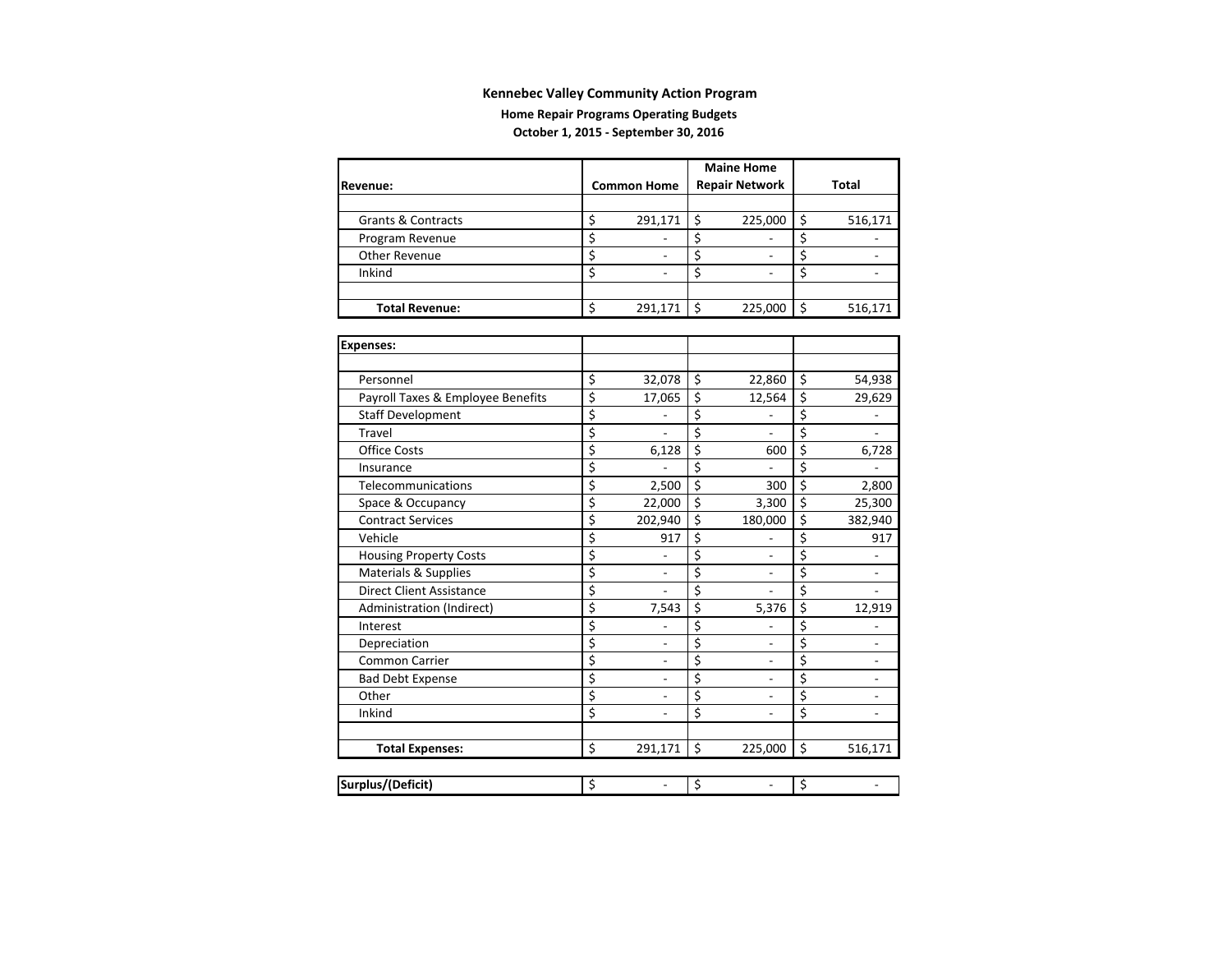#### **Emergency Services & Partnerships Operating Budgets October 1, 2015 ‐ September 30, 2016**

| <b>Revenue:</b>               | <b>Transitional</b><br><b>Housing</b> |
|-------------------------------|---------------------------------------|
|                               |                                       |
| <b>Grants &amp; Contracts</b> |                                       |
| Program Revenue               | 12,680                                |
| <b>Other Revenue</b>          |                                       |
| Inkind                        |                                       |
|                               |                                       |
| <b>Total Revenue:</b>         | 12,680                                |

| <b>Expenses:</b>                  |                                     |        |
|-----------------------------------|-------------------------------------|--------|
|                                   |                                     |        |
| Personnel                         | \$                                  |        |
| Payroll Taxes & Employee Benefits | \$                                  |        |
| <b>Staff Development</b>          | \$                                  |        |
| Travel                            | $\overline{\boldsymbol{\varsigma}}$ |        |
| <b>Office Costs</b>               | \$                                  |        |
| Insurance                         | \$                                  | 600    |
| Telecommunications                | \$                                  | 120    |
| Space & Occupancy                 | \$                                  | 9,260  |
| <b>Contract Services</b>          | \$                                  | 2,580  |
| Vehicle                           | \$                                  |        |
| <b>Housing Property Costs</b>     | \$                                  |        |
| <b>Materials &amp; Supplies</b>   | \$                                  | 120    |
| <b>Direct Client Assistance</b>   | \$                                  |        |
| Administration (Indirect)         | \$                                  |        |
| Interest                          | \$                                  |        |
| Depreciation                      | \$                                  |        |
| <b>Common Carrier</b>             | \$                                  |        |
| <b>Bad Debt Expense</b>           | \$                                  |        |
| Other                             | \$                                  |        |
| Inkind                            | \$                                  |        |
|                                   |                                     |        |
| <b>Total Expenses:</b>            | \$                                  | 12,680 |
|                                   |                                     |        |
| Surplus/(Deficit)                 | \$                                  |        |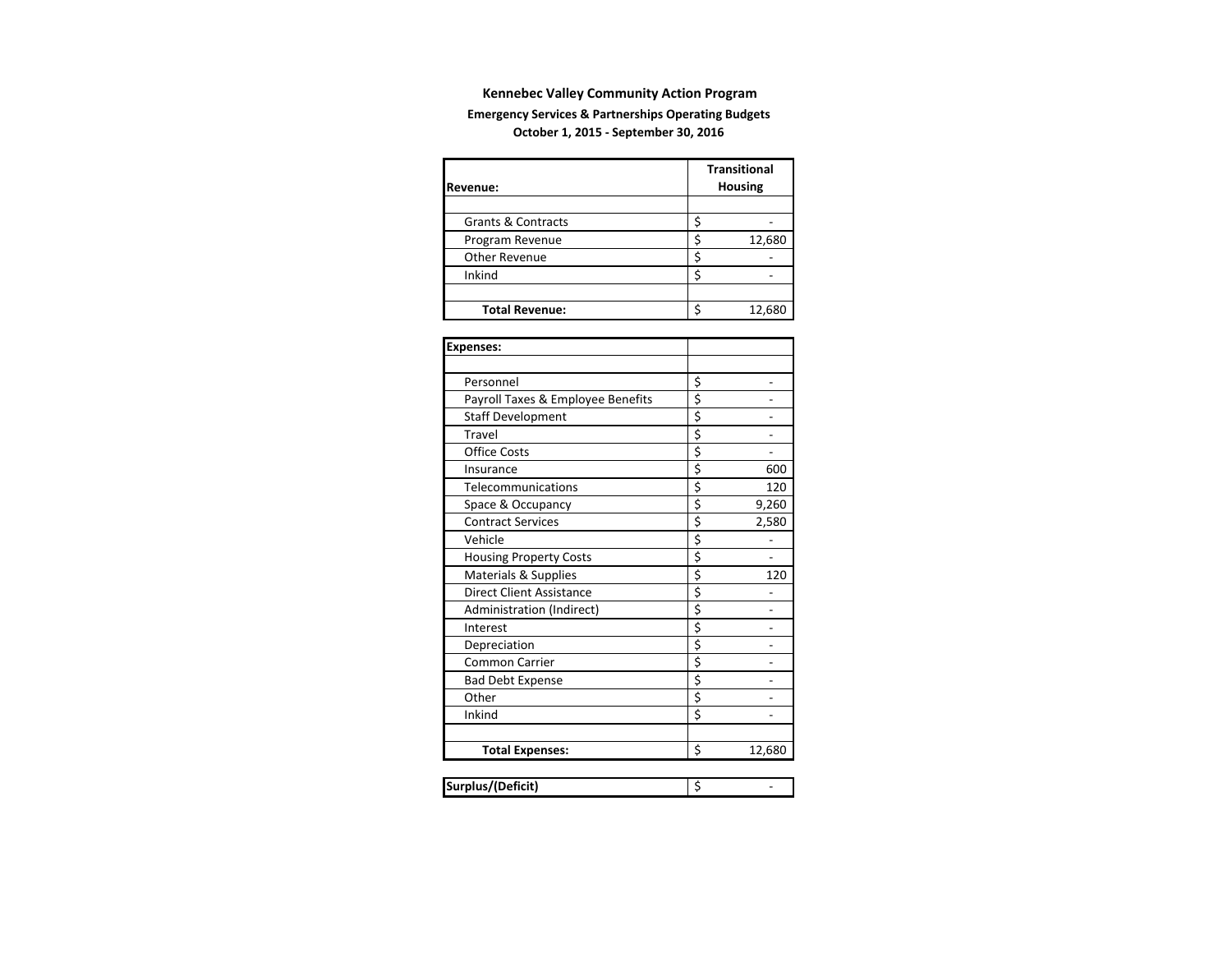#### **Housing Services Operating Budgets October 1, 2015 ‐ September 30, 2016**

|                                   |                         |                              |    | Neighborworks            | Neighborworks |                          |    |                          |    |                          |         |                          |
|-----------------------------------|-------------------------|------------------------------|----|--------------------------|---------------|--------------------------|----|--------------------------|----|--------------------------|---------|--------------------------|
|                                   |                         | <b>Home Buyer</b>            |    | <b>Foreclosure</b>       |               | Foreclosure              |    | <b>Housing</b>           |    | Neighborworks            |         |                          |
| Revenue:                          |                         | <b>Education</b>             |    | Counseling               |               | <b>Mitigation</b>        |    | Counseling               |    | Administration           |         | <b>Total</b>             |
|                                   |                         |                              |    |                          |               |                          |    |                          |    |                          |         |                          |
| <b>Grants &amp; Contracts</b>     | \$                      | 9,600                        | \$ | 39,996                   | \$            | 27,540                   | \$ | 22,793                   | \$ | 30,925                   | \$      | 130,854                  |
| Program Revenue                   | \$                      | 8,928                        | \$ |                          | \$            |                          | \$ |                          | \$ |                          | \$      | 8,928                    |
| Other Revenue                     | \$                      |                              | \$ | $\overline{\phantom{a}}$ | \$            | $\blacksquare$           | \$ | $\blacksquare$           | \$ | $\overline{a}$           | \$      |                          |
| Inkind                            | \$                      | $\overline{a}$               | \$ | $\overline{a}$           | \$            |                          | Ś  |                          | \$ |                          | \$      | $\overline{a}$           |
|                                   |                         |                              |    |                          |               |                          |    |                          |    |                          |         |                          |
| <b>Total Revenue:</b>             | \$                      | 18,528                       | \$ | 39,996                   | \$            | 27,540                   | \$ | 22,793                   | Ś. | 30,925                   | \$      | 139,782                  |
|                                   |                         |                              |    |                          |               |                          |    |                          |    |                          |         |                          |
| <b>Expenses:</b>                  |                         |                              |    |                          |               |                          |    |                          |    |                          |         |                          |
|                                   |                         |                              |    |                          |               |                          |    |                          |    |                          |         |                          |
| Personnel                         | \$                      | 9,456                        | \$ | 21,747                   | \$            | 12,803                   | \$ | 11,850                   | \$ | 8,955                    | \$      | 64,811                   |
| Payroll Taxes & Employee Benefits | \$                      | 1,404                        | \$ | 5,456                    | \$            | 10,841                   | \$ | 2,930                    | \$ | 3,921                    | $\zeta$ | 24,552                   |
| <b>Staff Development</b>          | \$                      |                              | \$ |                          | \$            |                          | \$ |                          | \$ | 3,266                    | $\zeta$ | 3,266                    |
| Travel                            | \$                      | $\overline{a}$               | \$ | $\overline{a}$           | \$            |                          | \$ |                          | \$ | 5,815                    | \$      | 5,815                    |
| <b>Office Costs</b>               | \$                      | $\overline{a}$               | \$ | 976                      | \$            | 888                      | \$ |                          | \$ | 484                      | \$      | 2,348                    |
| Insurance                         | $\overline{\xi}$        | $\overline{a}$               | \$ |                          | \$            |                          | \$ |                          | \$ |                          | \$      | $\overline{\phantom{a}}$ |
| Telecommunications                | $\overline{\xi}$        | 240                          | \$ | 1,100                    | \$            | $\overline{a}$           | \$ |                          | \$ | 292                      | Ŝ.      | 1,632                    |
| Space & Occupancy                 | \$                      | 3,205                        | \$ | 5,607                    | \$            | $\overline{\phantom{a}}$ | \$ | 5,228                    | Ś  | 5,187                    | Ŝ.      | 19,227                   |
| <b>Contract Services</b>          | \$                      | 2,000                        | \$ | $\overline{a}$           | \$            | $\overline{\phantom{a}}$ | \$ |                          | \$ | 900                      | \$      | 2,900                    |
| Vehicle                           | \$                      |                              | \$ | $\overline{\phantom{a}}$ | \$            | $\overline{\phantom{a}}$ | \$ |                          | \$ |                          | \$      | $\overline{\phantom{a}}$ |
| <b>Housing Property Costs</b>     | \$                      | $\overline{a}$               | \$ | $\overline{\phantom{a}}$ | \$            | $\overline{a}$           | \$ |                          | \$ |                          | \$      | $\overline{\phantom{a}}$ |
| Materials & Supplies              | \$                      | $\qquad \qquad \blacksquare$ | \$ | $\overline{\phantom{a}}$ | \$            | $\overline{\phantom{a}}$ | \$ |                          | \$ |                          | \$      | $\overline{\phantom{a}}$ |
| <b>Direct Client Assistance</b>   | \$                      |                              | \$ |                          | \$            |                          | Ś. |                          | \$ |                          | \$      | $\overline{a}$           |
| Administration (Indirect)         | $\overline{\xi}$        | 2,223                        | \$ | 5,110                    | \$            | 3,008                    | \$ | 2,785                    | \$ | 2,105                    | \$      | 15,231                   |
| Interest                          | \$                      |                              | \$ |                          | \$            |                          | \$ |                          | \$ |                          | \$      |                          |
| Depreciation                      | \$                      | $\qquad \qquad \blacksquare$ | \$ | $\overline{a}$           | \$            | $\overline{\phantom{a}}$ | \$ |                          | \$ |                          | \$      | $\overline{\phantom{a}}$ |
| <b>Common Carrier</b>             | \$                      | $\overline{\phantom{a}}$     | \$ | $\overline{\phantom{a}}$ | \$            | $\overline{\phantom{a}}$ | \$ | $\overline{\phantom{a}}$ | \$ |                          | \$      | $\overline{\phantom{a}}$ |
| <b>Bad Debt Expense</b>           | \$                      | $\overline{\phantom{a}}$     | \$ | $\blacksquare$           | \$            | $\overline{a}$           | \$ | $\overline{a}$           | \$ |                          | \$      | $\overline{\phantom{a}}$ |
| Other                             | $\overline{\xi}$        | $\overline{\phantom{a}}$     | \$ | $\overline{\phantom{a}}$ | \$            | $\overline{\phantom{a}}$ | \$ | $\overline{\phantom{a}}$ | \$ | $\overline{\phantom{a}}$ | \$      | $\overline{\phantom{a}}$ |
| Inkind                            | $\overline{\mathsf{S}}$ | $\overline{\phantom{a}}$     | \$ | $\blacksquare$           | \$            | ۰                        | Ś. | $\overline{a}$           | \$ |                          | \$      | $\overline{\phantom{a}}$ |
|                                   |                         |                              |    |                          |               |                          |    |                          |    |                          |         |                          |
| <b>Total Expenses:</b>            | \$                      | 18,528                       | \$ | 39,996                   | \$            | 27,540                   | \$ | 22,793                   | \$ | 30,925                   | \$      | 139,782                  |
|                                   |                         |                              |    |                          |               |                          |    |                          |    |                          |         |                          |
| Surplus/(Deficit)                 | \$                      | $\frac{1}{2}$                | \$ | $\overline{\phantom{a}}$ | \$            | $\mathcal{L}$            | \$ | $\overline{\phantom{a}}$ | \$ | $\overline{a}$           | \$      |                          |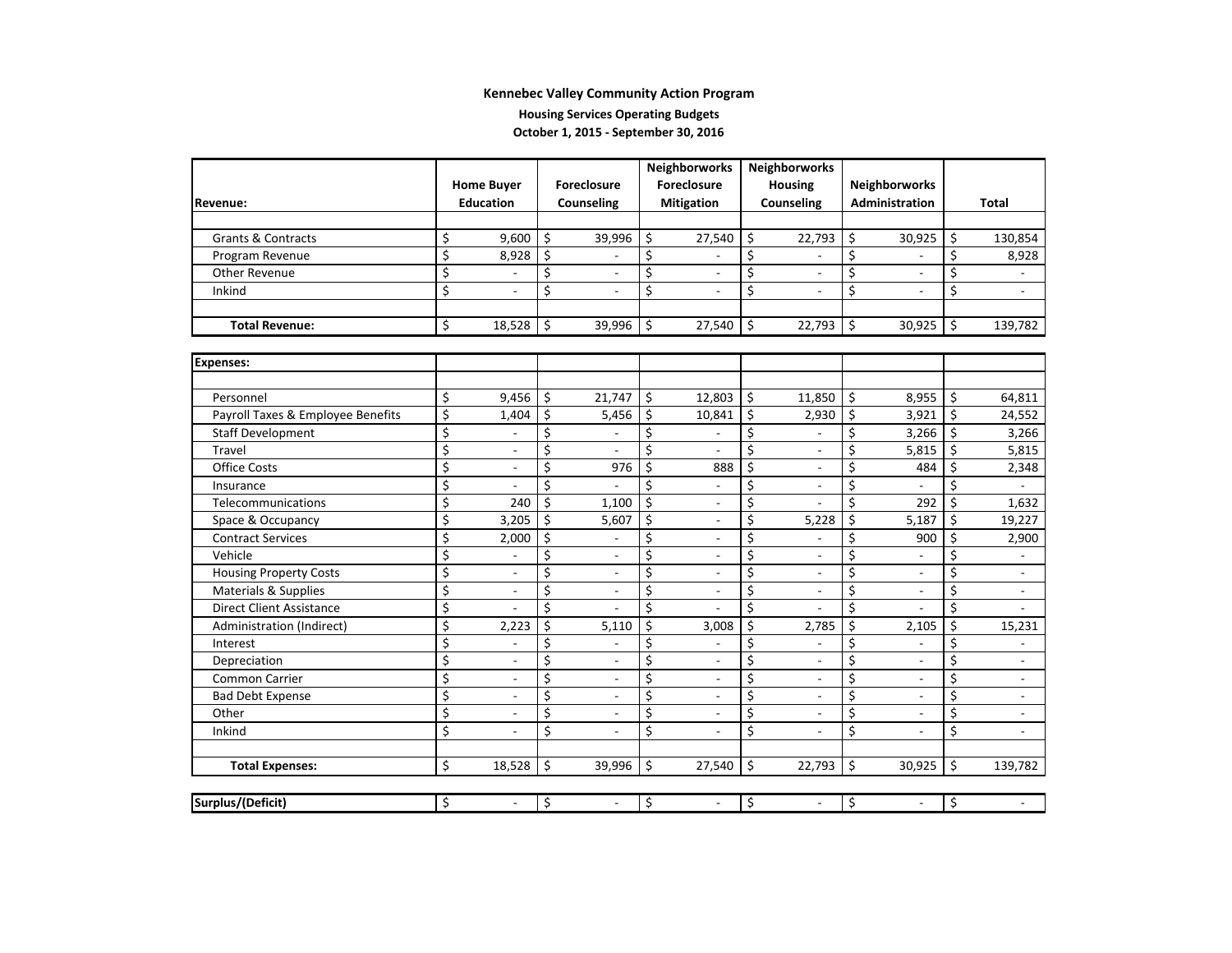**PART VI: ENERGY & HOUSING SERVICES** (Director: Monica Grady, Chief Operating Officer: Michele Prince)

Energy and Housing Services Mission Statement: Energy and Housing Services is dedicated to developing strategies for those struggling with economic insecurity and working with families in the community to:

Improve energy efficiency to reduce the energy burden.

Support affordable housing.

Sustain opportunities for homeownership.

### **A. ENERGY & HOUSING SERVICES (**Director: Monica Grady)

#### **Low-Income Home Energy Assistance Program (LIHEAP) - Kennebec, Somerset, Lincoln, Sagadahoc**

*Budget*: \$676,071 (\$609,432 - LIHEAP Administrative & Other Benefits \$66,639 - LIAP)

*Staff*: 8 full-time equivalent, 3 temporary employees

*Description of clients*: Low-income households

*Number of households to be served in FY 2016*: 13,000

#### *Continuing Services*:

*LIHEAP*: Provides a fuel assistance benefit to income eligible households. Applications are taken from August 18 through April 30. Home visits are made to home bound individuals during the first month of the program. Staff conduct town visits during the months of August through November. Colorful posters are placed in laundromats, stores, libraries, town offices, etc. to inform the community about LIHEAP.

*LIAP (Low-Income Assistance Program)*: Assists eligible low-income customers pay their electric bills. Central Maine Power's LIAP benefit is calculated based on the relationship between the customer's total household income and the customer's annual kilowatt usage. Madison Electric's LIAP benefit is based upon the customer's percent of household income compared to the Federal Poverty Guidelines.

*ECIP (Emergency Crisis Intervention Program)*: Provides funds for households experiencing heating related emergencies, dependent upon funding availability, from November to March.

*Long-Term Strategic Issues*: Ensure that all eligible households are afforded the opportunity to apply for LIHEAP and LIAP and to advocate for funding in both programs to better serve the lowest income, highest consumption households.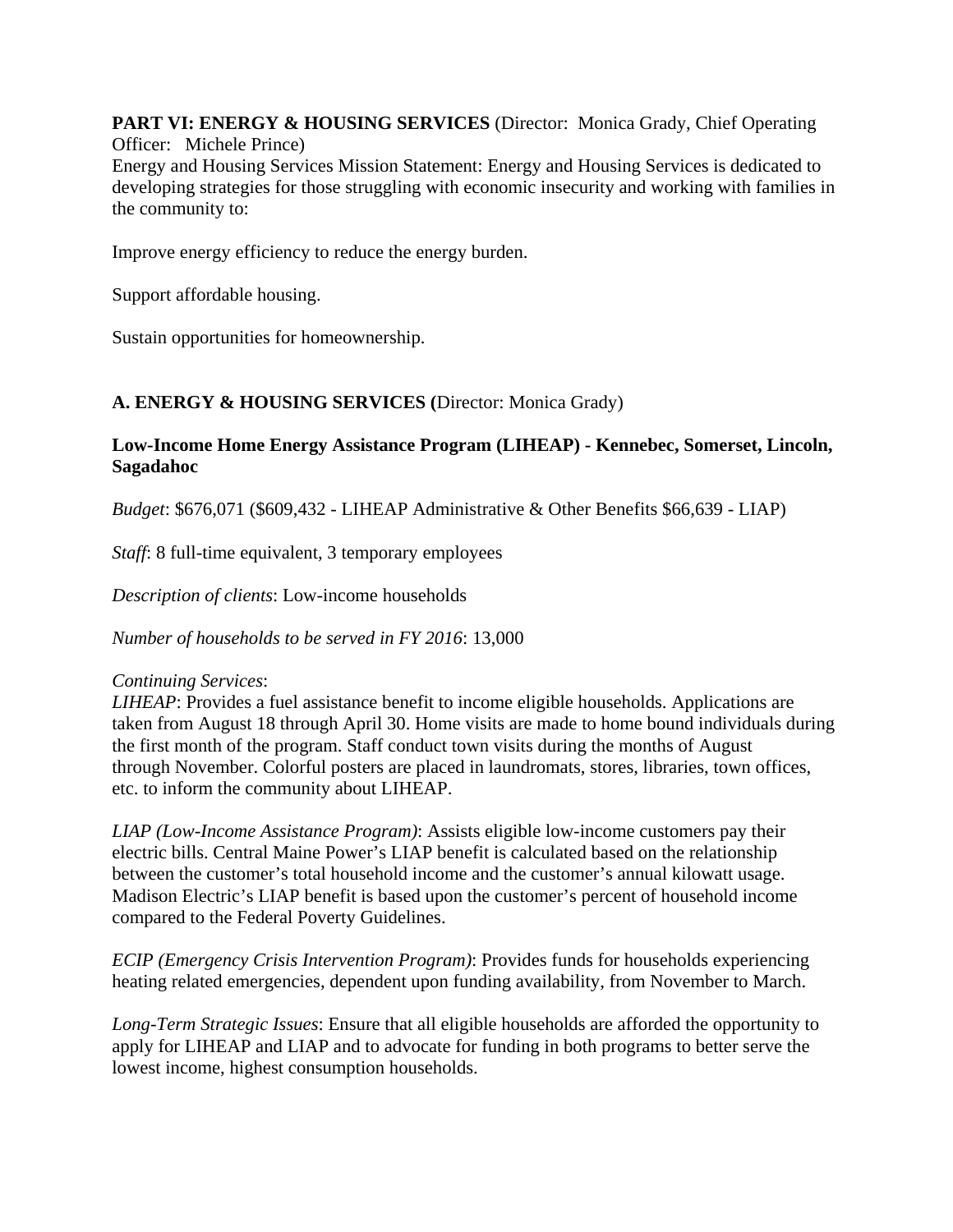#### **Central Maine Power (CMP) Line Extension Assistance Program - Kennebec, Somerset, Lincoln, Sagadahoc**

*Budget*: Fee for service

*Staff*: 1 part-time equivalent

*Description of clients*: CMP customers with up to 115% medium income who are establishing new residential electric service.

*Number of clients to be served in FY 2015:* 10

*Continuing Services*: Provides CMP customers eligibility certification for the CMP Line Extension Assistance Program to assist with the cost for installation of poles and lines to new residences.

*Long-Term Strategic Issues*: Advocate for power companies to assist low income households.

#### **Weatherization Program (Department of Energy/HEAP Weatherization/Weatherization Supplemental) – Kennebec, Somerset, Lincoln, Sagadahoc**

*Budget*: \$1,563,977

*Staff*: 4 full-time equivalents

*Description of clients*: LIHEAP-eligible households

*Number of clients to be served in FY 2016*: 166

*Continuing Services*: Provides weatherization services to Low-Income Home Energy Assistance Program (LIHEAP) eligible households to reduce home heating costs and to conserve energy. In addition to reducing heating costs for clients and conserving energy, this program stimulates the economy by providing jobs to local weatherization contractors and purchasing materials from area vendors.

*Anticipated New Service Opportunities*: Offer more health and safety measures, in addition to energy conservation measures. This enhancement addresses clients' indoor air quality as well as heating costs.

*Long-Term Strategic Issues*: Pursue funding leveraging opportunities with local Community Development Block Grant programs and other resources as they become available to allow weatherization funds to serve more households and assist more clients with housing needs.

*Long-Term Strategic Opportunities*: Leverage current funding and advocate for increased program funding to improve client homes and decrease their energy burden.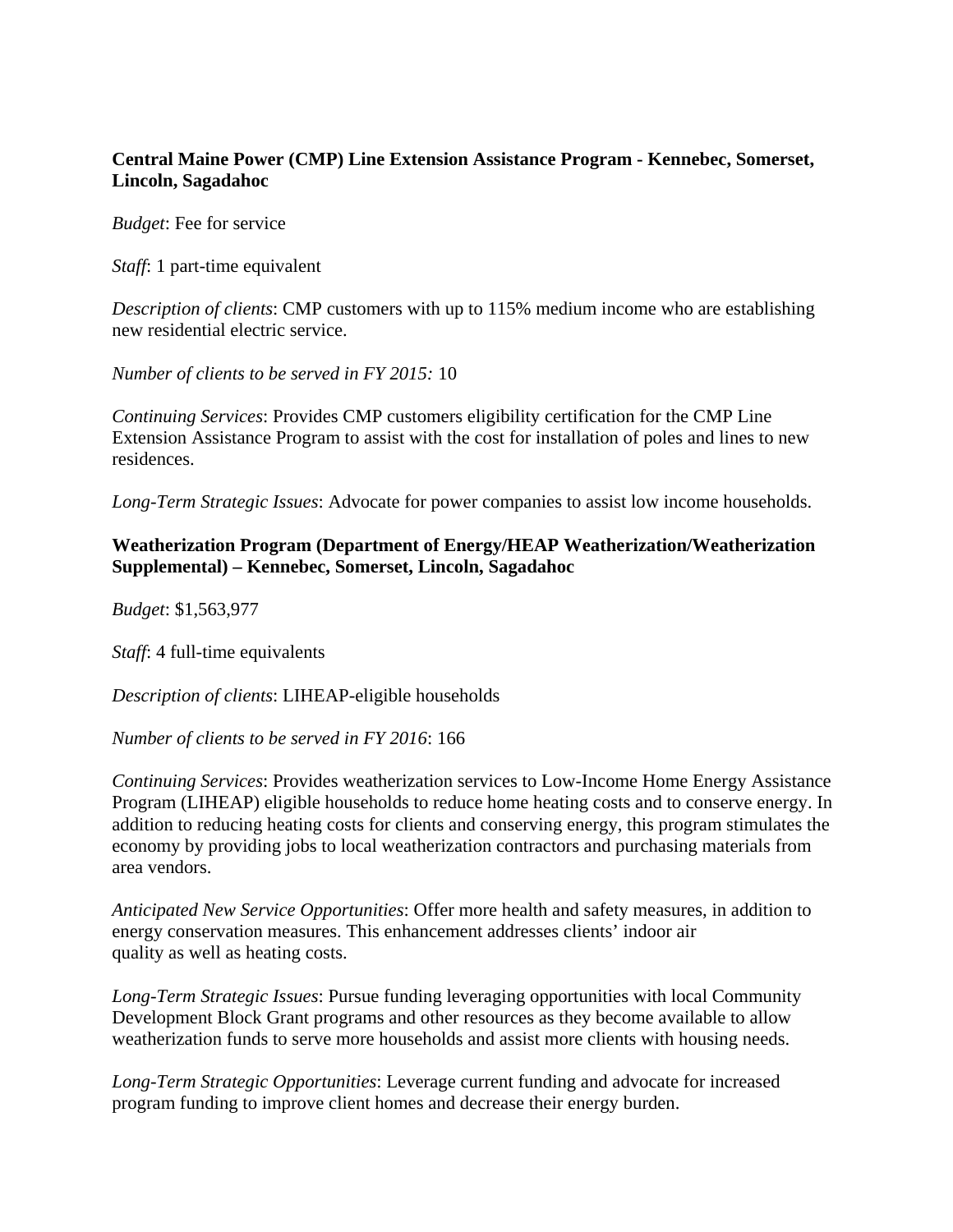#### **Central Heating Improvement Program (CHIP) – Kennebec, Somerset, Lincoln, Sagadahoc**

*Budget*: \$533,433

*Staff*: 3 full-time equivalents

*Description of clients*: LIHEAP eligible households

*Number of clients to be served in FY 2016*: 130

*Continuing Services*: Provides heating system replacement and repairs to Low-Income Home Energy Assistance Program (LIHEAP) eligible households. This program provides jobs to heating vendors and purchases material from building supply companies which helps to stimulate the local economy.

*Anticipated New Service Opportunities*: Utilize a designated portion of LIHEAP funds for weatherization activities based on demonstrated energy savings and payback of energy saved compared to rehabilitation costs.

*Long-Term Strategic Issues*: Leverage opportunities with state, grant programs and local funds to enable CHIP services to be provided to more homes.

*Long-Term Strategic Opportunities*: Leverage funds and advocate for increased program funds.

#### **DEP Home Heating Oil Tank Replacement Program –Kennebec, Somerset, Lincoln, Sagadahoc**

*Budget:* \$105,000

*Staff:* 1 full-time equivalent

*Description of clients:* Low-Income households

*Number of households to be served in FY 2016:* 22

*Continuing Services:* Provide oil tank replacements to Low-Income Home Energy Assistance Program (LIHEAP) eligible homeowners. This program stimulates the economy by providing jobs to heating vendors and purchasing of supplies.

*Anticipated New Service Opportunities:* Continue to receive DEP dollars for tank replacement activities allowing KVCAP to better serve homeowners with additional dollars for needed CHIP services.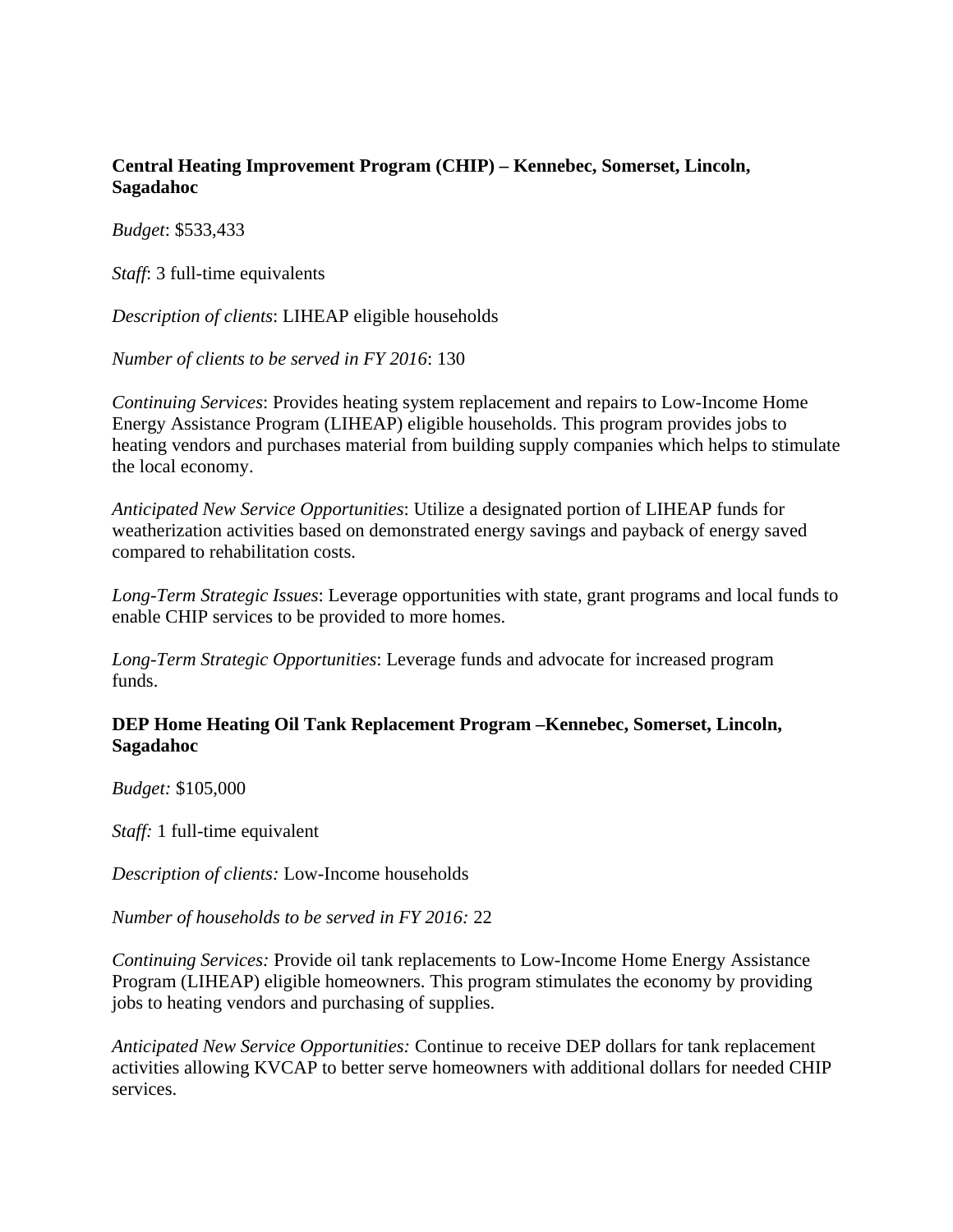*Long-Term Strategic Issues:* Continue to pursue fund leveraging opportunities.

#### **Home Repair Network Program - Kennebec, Somerset, Lincoln, Sagadahoc**

*Budget*: \$516,171

*Description of clients*: Low-income and very low-income single family homeowners

*Staff*: 2 full-time equivalent

*Number of families to be served in FY 2016*: 75

*Continuing Services*: Offers resources to provide home repair services to homeowners so that they may maintain a safe, decent living environment. The program allows funds from DECD grants/loans, MSHA grants and 1% septic loans to be combined to address home repair needs that otherwise might not be covered.

*Anticipated New Service Opportunities*: Continue to receive DECD dollars for home repair activities, allowing KVCAP to better serve homeowners with leveraged dollars.

*Long-Term Strategic Issues*: Continue to utilize all funding sources to provide home rehabilitation services and improve the housing stock.

### **Keeping Seniors Home**

*Description of clients:* Elderly Homeowners (55 and over)

*Staff*: 2 part-time equivalent

*Number of Clients to be served in FY 2016:* 50

*Continuing Services*: Provides an evaluation of health and safety for participating elderly homeowners as well as energy education and related services through weatherization, home repair, etc. Referrals are made to other elderly serving organizations, as needed.

*Long-Term Strategic Issues:* Advocate for increased funding that can be used for "bricks and mortar" to expand the home modification services that can be provided.

*Long-Term Strategic Opportunities:* Continue discussions with MCAA and WMCA to explore opportunities to expand resources for elderly homeowners.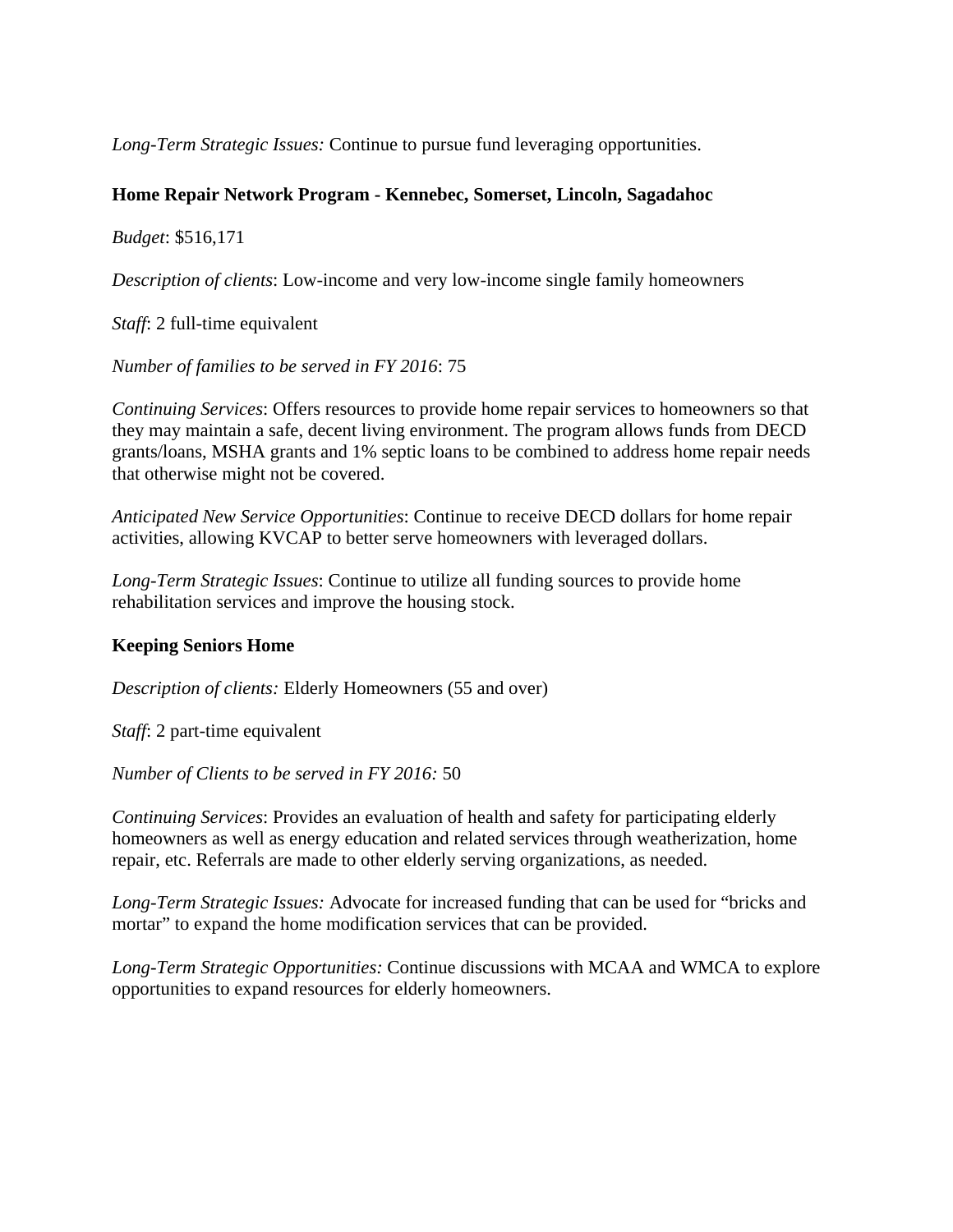#### **Augusta Transitional Housing (Families In Transition)**

*Budget*: \$12,680

*Staff*: 1 part-time equivalent

*Description of clients*: Low- and very low-income families in need of housing

*Number of clients to be served in FY 2015*: 5

Continuing Services: Provide subsidized rental units to low income clients who are homeless.

*Anticipated New Service Opportunities*: Collaborate with homeless shelters and social service providers to identify homeless low income families and create a waiting list to fill vacancies.

*Long-Term Strategic Issues*: Identify methods to reduce cost of maintaining transitional housing.

#### **B. HOMEOWNERSHIP SERVICES** (Director: Monica Grady)

*Mission*: The mission of Homeownership Services is to:

- ・ Educate, empower, and advocate for our customers to obtain and maintain safe, decent, and affordable housing.
- ・ Support homeownership opportunities in our service area.
- ・ Promote economic and community pride in our service area.

#### **Homeownership Education & Counseling**

*Budget:* \$139,782

*Staff*: 2 full-time equivalents

*Description of clients*: No Income Restrictions

*Estimated number of clients to be served in FY 2016*: 500

**a) Financial Literacy Education & Counseling -** Promotes housing sustainability as a renter or homeowner by providing workshops and courses as well as one-on-one coaching for financial literacy and capability, including budget preparation/management with a focus on savings and building credit.

**b) Pre-Purchase Education & Counseling** - Facilitates Homebuyer Education courses in live classes and an online format to assist potential homebuyers with understanding budgeting, financing, ownership and energy efficiency to ensure a successful experience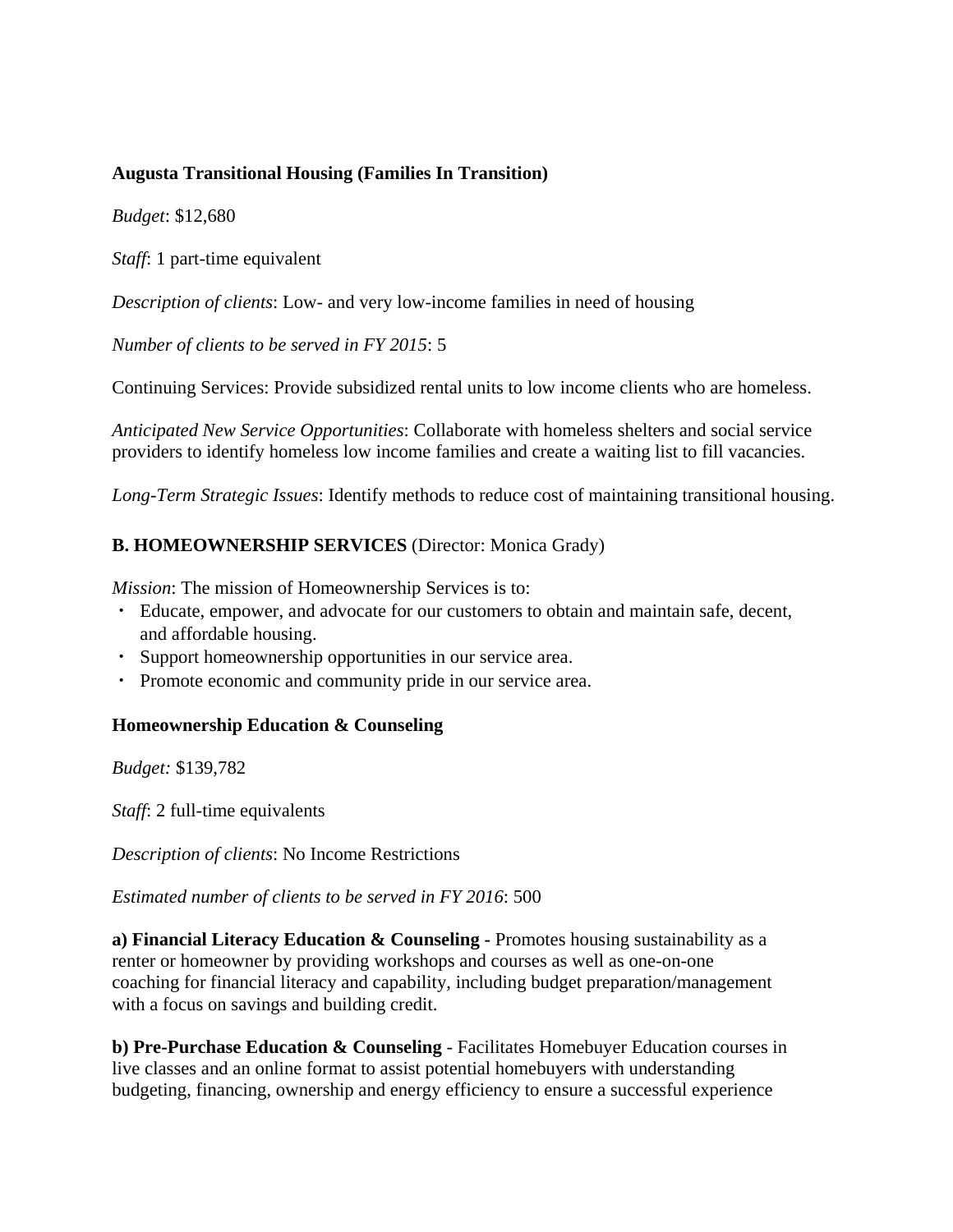as a first-time homebuyer. Provides one-on-one consultations and analysis to help potential homebuyers identify barriers and set goals.

**c) Post-Purchase Counseling -** Provides **o**ne-on-one consultation and analysis to assist homeowners with budgeting, home maintenance, refinancing, hazard insurance, etc. to help them succeed as homeowners.

**d) Foreclosure Prevention Education & Counseling –** Provides education as part of the Maine Foreclosure Diversion Program to homeowners planning to participate in mediation with servicers. One-on-one counseling is also provided to evaluate and assist homeowners with loan modifications under the federal Making Home Affordable program or in-house opportunities with individual servicers.

### **Real Estate Development**

*Description of clients*: Low to Moderate Income Households

*Estimated number of households to be served in FY 2016*: 1

*Continuing Services*: Develop and sell single family homes using sustainable and energy efficient standards for continued affordability and energy savings for the homebuyer.

**Cony Village LLC/Patriots Point:** Develop 26 acres of land in Augusta into 43 units of affordable, smart growth housing through a joint venture between KVCAP and Bread of Life Ministries-Veterans Program. We currently have two homes listed for sale in FY 2015.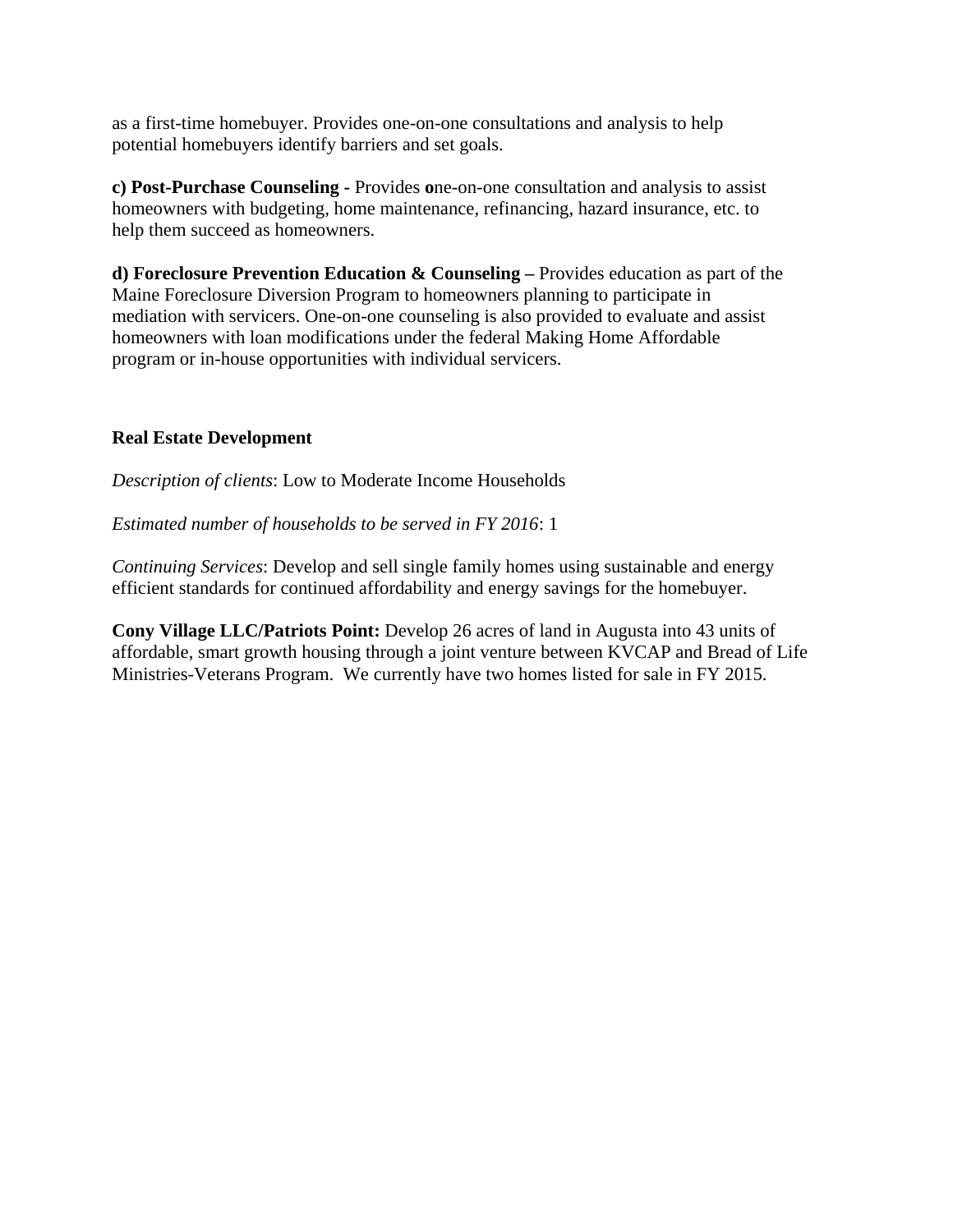#### **Child & Family Services Operating Budgets October 1, 2015 ‐ September 30, 2016**

|                                   |                         | <b>Head Start/Early</b>  |    |                |                                     | <b>Other Child &amp;</b> |                        |                          |
|-----------------------------------|-------------------------|--------------------------|----|----------------|-------------------------------------|--------------------------|------------------------|--------------------------|
| Revenue:                          |                         | <b>Head Start</b>        |    | *CACFP         |                                     | <b>Family Services</b>   |                        | Total                    |
|                                   |                         |                          |    |                |                                     |                          |                        |                          |
| <b>Grants &amp; Contracts</b>     | \$                      | 4,601,900                | \$ | 163,713        | \$                                  | 1,881,629                | \$                     | 6,647,242                |
| Program Revenue                   | $\overline{\mathsf{s}}$ | 252,035                  | \$ |                | \$                                  | 1,005,997                | \$                     | 1,258,032                |
| Other Revenue                     | $\overline{\mathsf{s}}$ |                          | \$ |                | \$                                  | 109,056                  | \$                     | 109,056                  |
| Inkind                            | $\overline{\mathsf{s}}$ | 1,579,428                | \$ |                | \$                                  |                          | \$                     | 1,579,428                |
|                                   |                         |                          |    |                |                                     |                          |                        |                          |
| <b>Total Revenue:</b>             | Ś                       | 6,433,363                | Ś  | 163,713        | \$                                  | 2,996,682                | \$                     | 9,593,758                |
|                                   |                         |                          |    |                |                                     |                          |                        |                          |
| <b>Expenses:</b>                  |                         |                          |    |                |                                     |                          |                        |                          |
|                                   |                         |                          |    |                |                                     |                          |                        |                          |
| Personnel                         | \$                      | 2,520,749                | \$ | 28,013         | \$                                  | 1,443,028                | \$                     | 3,991,790                |
| Payroll Taxes & Employee Benefits | \$                      | 807,804                  | \$ | 9,939          | \$                                  | 500,569                  | \$                     | 1,318,312                |
| <b>Staff Development</b>          | \$                      | 209,691                  | \$ |                | \$                                  | 7,037                    | \$                     | 216,728                  |
| Travel                            | \$                      | 25,042                   | \$ | $\overline{a}$ | \$                                  | 28,209                   | \$                     | 53,251                   |
| <b>Office Costs</b>               | \$                      | 49,390                   | \$ |                | \$                                  | 21,824                   | \$                     | 71,214                   |
| Insurance                         | \$                      | 5,965                    | \$ |                | \$                                  | 12,648                   | \$                     | 18,613                   |
| Telecommunications                | \$                      | 14,251                   | \$ |                | \$                                  | 25,413                   | \$                     | 39,664                   |
| Space & Occupancy                 | \$                      | 29,065                   | \$ |                | $\overline{\xi}$                    | 139,790                  | \$                     | 168,855                  |
| <b>Contract Services</b>          | \$                      | 470,324                  | \$ | ÷              | $\overline{\xi}$                    | 266,573                  | \$                     | 736,897                  |
| Vehicle                           | \$                      |                          | \$ | ÷              | $\overline{\boldsymbol{\varsigma}}$ |                          | \$                     |                          |
| <b>Housing Property Costs</b>     | \$                      |                          | \$ |                | $\overline{\boldsymbol{\zeta}}$     |                          | $\overline{\varsigma}$ |                          |
| Materials & Supplies              | \$                      | 85.445                   | Ś. | 119,184        | $\overline{\mathsf{S}}$             | 43,769                   | \$                     | 248,398                  |
| <b>Direct Client Assistance</b>   | \$                      | 250                      | Ś  |                | \$                                  | 800                      | \$                     | 1,050                    |
| Administration (Indirect)         | \$                      | 592,378                  | \$ | 6,577          | \$                                  | 339,154                  | \$                     | 938,109                  |
| Interest                          | \$                      |                          | \$ | $\overline{a}$ | \$                                  | 116,808                  | \$                     | 116,808                  |
| Depreciation                      | \$                      | $\overline{\phantom{a}}$ | \$ | $\overline{a}$ | \$                                  |                          | \$                     |                          |
| Common Carrier                    | \$                      | $\overline{\phantom{a}}$ | \$ | $\overline{a}$ | $\overline{\varsigma}$              | $\overline{a}$           | $\overline{\xi}$       | $\overline{\phantom{a}}$ |
| <b>Bad Debt Expense</b>           | \$                      | $\overline{a}$           | \$ | $\overline{a}$ | $\overline{\xi}$                    | $\overline{a}$           | $\overline{\xi}$       | L.                       |
| Other                             | \$                      | 43,581                   | \$ | $\overline{a}$ | $\overline{\xi}$                    | 51,060                   | \$                     | 94,641                   |
| Inkind                            | Ś                       | 1,579,428                | Ś. | $\overline{a}$ | \$                                  | $\overline{a}$           | \$                     | 1,579,428                |
|                                   |                         |                          |    |                |                                     |                          |                        |                          |
| <b>Total Expenses:</b>            | \$                      | 6,433,363                | \$ | 163,713        | \$                                  | 2,996,682                | \$                     | 9,593,758                |
|                                   |                         |                          |    |                |                                     |                          |                        |                          |
| Surplus/(Deficit)                 | \$                      |                          | \$ | $\overline{a}$ | \$                                  | L.                       | \$                     |                          |

**\*CACFP <sup>=</sup> Child and Adult Care Food Program**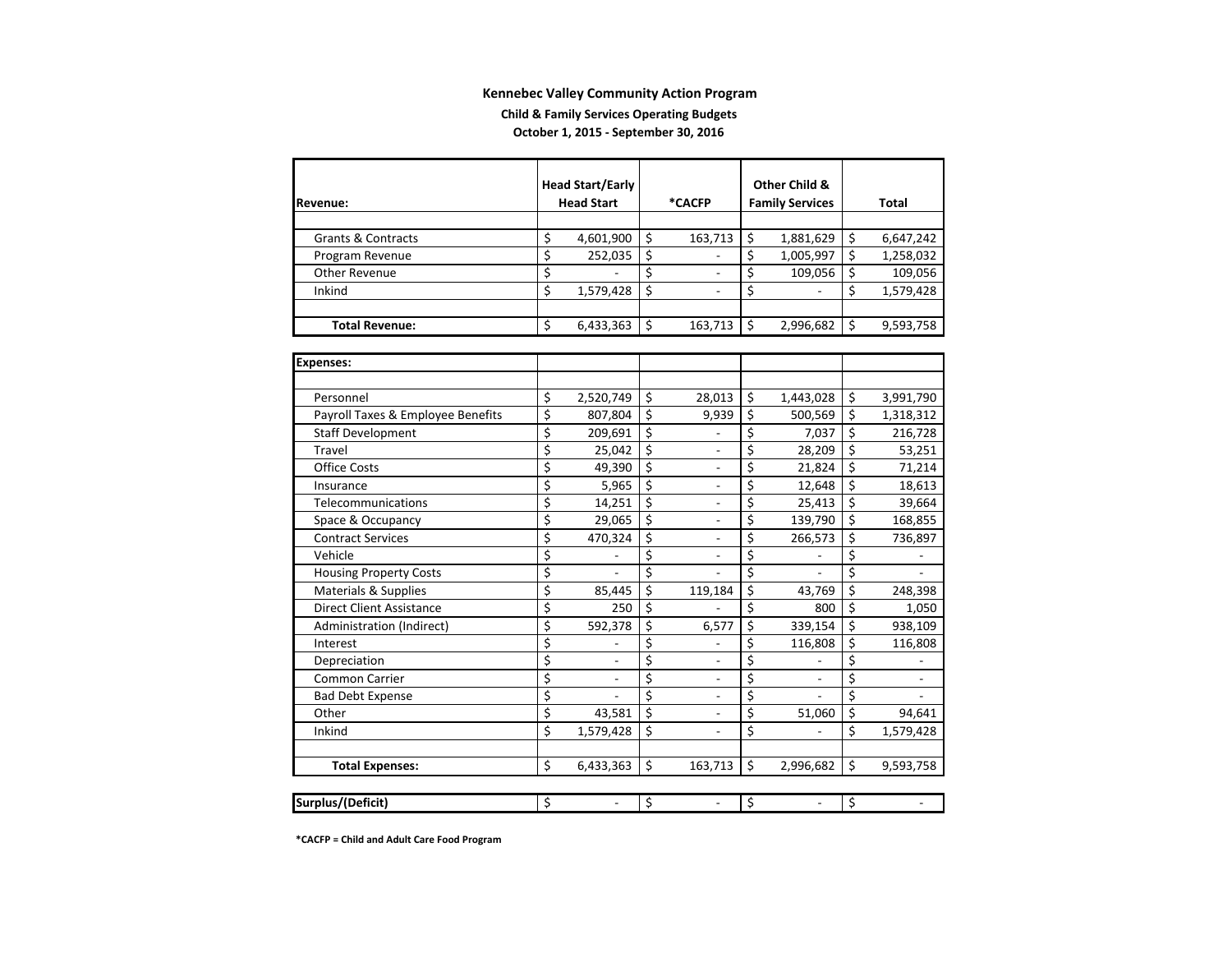### **Kennebec Valley Community Action Program Child & Family Services Operating Budget October 1, 2015 ‐ September 30, 2016**

The Child & Family Services budget includes the following program areas related to the early care and education of the children in our service area and are represented in the chart below: Head Start/Early Head Start (which contributes 67.1% of the budget), the Child and Adult Care Food Program [CACFP] (1.7%), and Other Child & Family Services (31.2%).



For fiscal year 2016, a \$9,593,758 budget is proposed. This budget represents a 45.7%, or \$3,007,448 increase compared to fiscal year 2015's budget.



#### **FY 2014 ‐ FY 2016 Child & Family Services Comparison**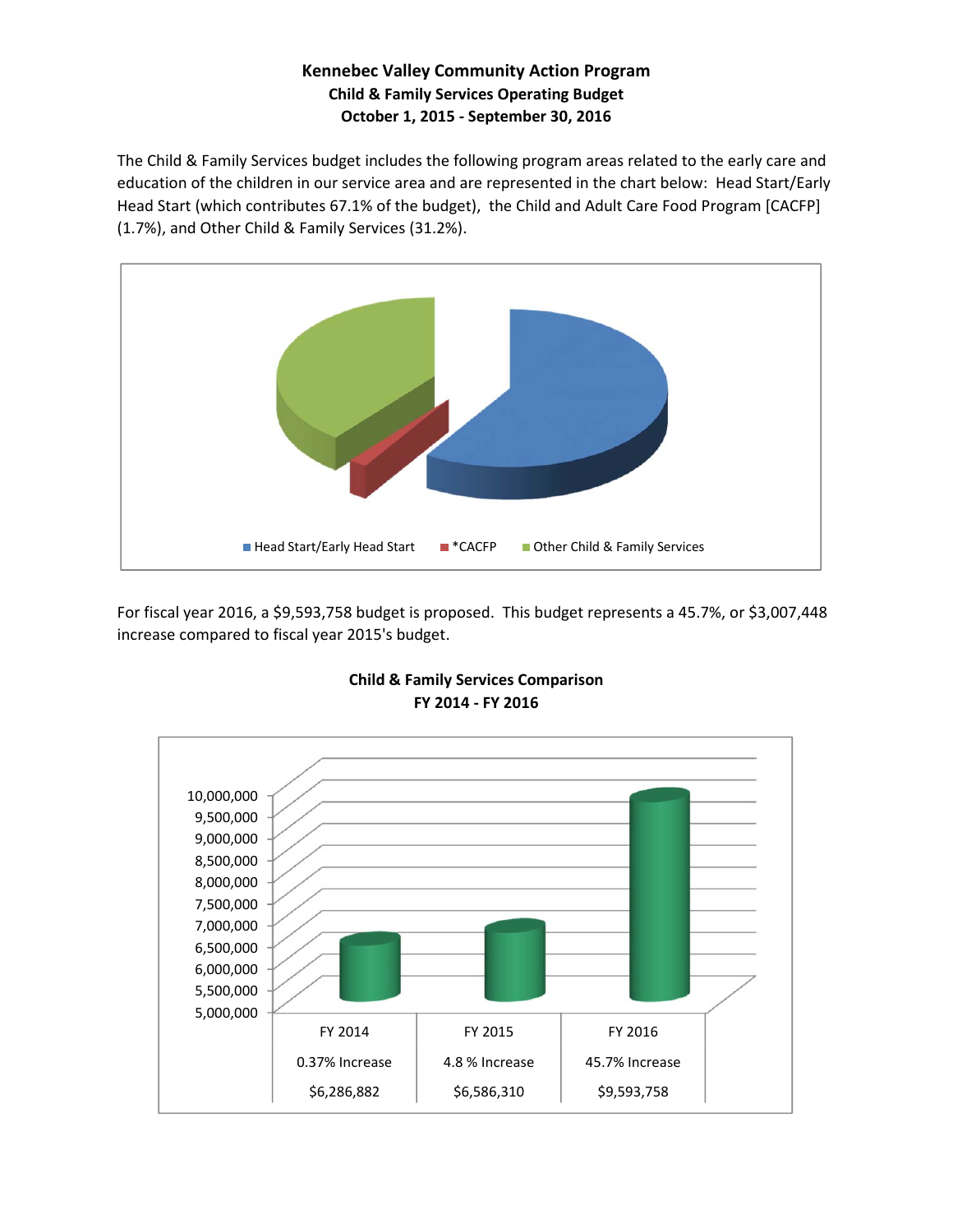### **Kennebec Valley Community Action Program Child & Family Services Operating Budget October 1, 2015 ‐ September 30, 2016**

Child and Family Services is showing a \$3,007,448 increase in their budget for FY 2016. This budget reflects a 66% increase in Head Start Services from a small increase in State Head Start funding and the new Early Head Start/Child Care Partnership grant (\$2,557,732), a 30% increase in CACFP (\$37,406), and a 16% increase in Other Child & Family Services from two new Accelaration Grants and the MSAD #74 expansion (\$412,310).

All increases in expense lines are due to the new funding/program opportunities.

|                                   |                                 |                |                                 |                |                        | Increase/  |
|-----------------------------------|---------------------------------|----------------|---------------------------------|----------------|------------------------|------------|
| Revenue:                          |                                 | FY 2015        |                                 | FY 2016        |                        | (Decrease) |
|                                   |                                 |                |                                 |                |                        |            |
| Grants & Contracts                | \$                              | 4,634,298      | \$                              | 6,647,242      | \$                     | 2,012,944  |
| Program Revenue                   | $\overline{\xi}$                | 1,081,362      | \$                              | 1,258,032      | $\overline{\xi}$       | 176,670    |
| <b>Other Revenue</b>              | $\overline{\xi}$                | 128,256        | \$                              | 109,056        | \$                     | (19, 200)  |
| Inkind                            | $\overline{\mathsf{S}}$         | 742,394        | \$                              | 1,579,428      | $\overline{\varsigma}$ | 837,034    |
|                                   |                                 |                |                                 |                |                        |            |
| <b>Total Revenue:</b>             | \$                              | 6,586,310      | \$                              | 9,593,758      | \$                     | 3,007,448  |
|                                   |                                 |                |                                 |                |                        |            |
| <b>Expenses:</b>                  |                                 |                |                                 |                |                        |            |
|                                   |                                 |                |                                 |                |                        |            |
| Personnel                         | \$                              | 3,112,184      | $\zeta$                         | 3,991,790      | \$                     | 879,606    |
| Payroll Taxes & Employee Benefits | \$                              | 1,012,046      | \$                              | 1,318,312      | $\overline{\xi}$       | 306,266    |
| <b>Staff Development</b>          | \$                              | 47,539         | $\overline{\xi}$                | 216,728        | \$                     | 169,189    |
| Travel                            | \$                              | 37,204         | $\overline{\xi}$                | 53,251         | \$                     | 16,047     |
| <b>Office Costs</b>               | \$                              | 47,561         | \$                              | 71,214         | \$                     | 23,653     |
| Insurance                         | $\overline{\xi}$                | 15,570         | $\overline{\boldsymbol{\zeta}}$ | 18,613         | $\overline{\xi}$       | 3,043      |
| Telecommunications                | \$                              | 36,226         | $\overline{\mathsf{S}}$         | 39,664         | $\overline{\varsigma}$ | 3,438      |
| Space & Occupancy                 | $\overline{\boldsymbol{\zeta}}$ | 199,350        | \$                              | 168,855        | $\overline{\xi}$       | (30, 495)  |
| <b>Contract Services</b>          | $\overline{\xi}$                | 263,456        | $\overline{\varsigma}$          | 736,897        | $\overline{\xi}$       | 473,441    |
| Vehicle                           | \$                              |                | $\overline{\xi}$                |                | \$                     |            |
| <b>Housing Property Costs</b>     | \$                              |                | \$                              |                | $\overline{\xi}$       |            |
| Materials & Supplies              | \$                              | 193,054        | $\overline{\xi}$                | 248,398        | $\overline{\xi}$       | 55,344     |
| <b>Direct Client Assistance</b>   | \$                              | 1,100          | $\overline{\boldsymbol{\zeta}}$ | 1,050          | $\overline{\xi}$       | (50)       |
| Administration (Indirect)         | \$                              | 731,367        | $\overline{\xi}$                | 938,109        | $\overline{\xi}$       | 206,742    |
| Interest                          | $\overline{\mathsf{S}}$         | 116,808        | \$                              | 116,808        | $\overline{\xi}$       |            |
| Depreciation                      | $\overline{\boldsymbol{\zeta}}$ |                | $\overline{\boldsymbol{\zeta}}$ |                | \$                     |            |
| <b>Common Carrier</b>             | $\overline{\xi}$                |                | $\overline{\xi}$                |                | \$                     |            |
| <b>Bad Debt Expense</b>           | \$                              |                | \$                              |                | $\overline{\xi}$       |            |
| Other                             | \$                              | 30,451         | \$                              | 94,641         | $\overline{\xi}$       | 64,190     |
| Inkind                            | \$                              | 742,394        | \$                              | 1,579,428      | $\overline{\xi}$       | 837,034    |
|                                   |                                 |                |                                 |                |                        |            |
| <b>Total Expenses:</b>            | \$                              | 6,586,310      | \$                              | 9,593,758      | \$                     | 3,007,448  |
|                                   |                                 |                |                                 |                |                        |            |
| <b>Surplus/(Deficit)</b>          | \$                              | $\overline{a}$ | \$                              | $\blacksquare$ | \$                     |            |

\* This budget excludes prepaid interest and depreciation related to the New Markets Tax Credit capital lease and funded separately.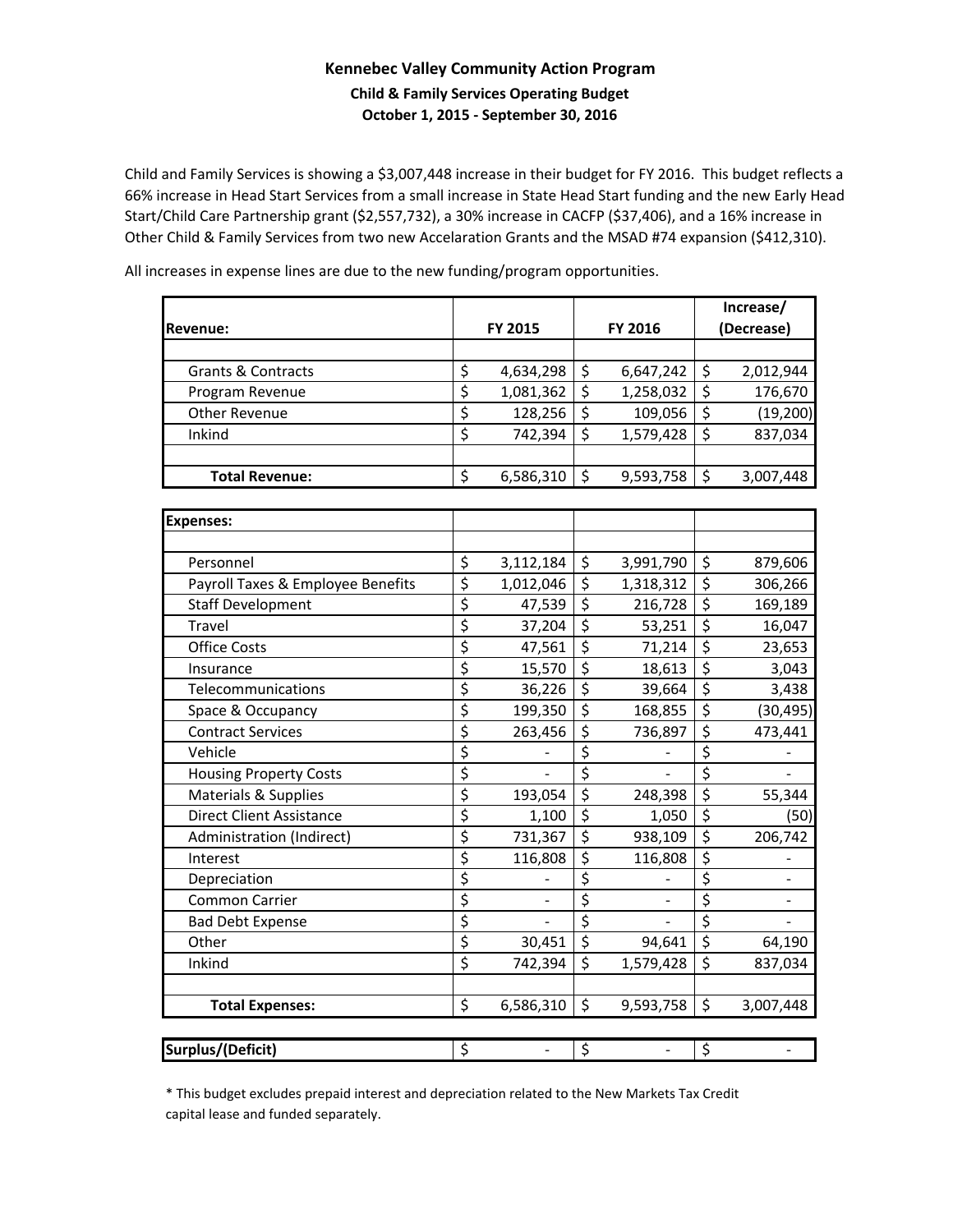#### **Head Start/Early Head Start Operating Budgets**

**October 1, 2015 ‐ September 30, 2016**

| <b>Revenue:</b>                   |    | State Head Start<br><b>Educare</b> |         | <b>Head Start -</b><br><b>Educare</b> |                    | <b>Other Centers</b> | Head Start - All Early Head Start<br>Educare |            |                         | <b>Early Head Start</b><br>All Other<br><b>Centers</b> |                    | *EHS/CC<br>Partnership -<br>Educare |                    | *EHS/CC<br>Partnership - All<br><b>Other Centers</b> |               | *T&TA - Educare          |               | *T&TA - All<br><b>Other Centers</b> |               | <b>Total</b>   |
|-----------------------------------|----|------------------------------------|---------|---------------------------------------|--------------------|----------------------|----------------------------------------------|------------|-------------------------|--------------------------------------------------------|--------------------|-------------------------------------|--------------------|------------------------------------------------------|---------------|--------------------------|---------------|-------------------------------------|---------------|----------------|
|                                   |    |                                    |         |                                       |                    |                      |                                              |            |                         |                                                        |                    |                                     |                    |                                                      |               |                          |               |                                     |               |                |
| <b>Grants &amp; Contracts</b>     | \$ | 193,191                            | S.      | $1,119,172$ \$                        |                    | 1,090,330            | $\ddot{\mathsf{S}}$                          | 465,489    | 5                       | 229,303                                                | \$                 | 194,583                             | \$                 | 1,101,761                                            | \$            | 30,406                   | \$            | 177,665                             | \$            | 4,601,900      |
| Program Revenue                   | \$ |                                    | $\zeta$ | 3,300                                 | -\$                | 2,000                | \$                                           | 2,000      | 5                       | 200                                                    | \$                 | 52,599                              | $\mathsf{\hat{S}}$ | 191,936                                              | S.            | $\sim$                   | \$            | ÷.                                  | \$            | 252,035        |
| Other Revenue                     | \$ | $\sim$                             | \$      |                                       | Ś                  |                      | Ś.                                           |            | $\zeta$                 |                                                        | \$                 |                                     | $\zeta$            |                                                      | Ŝ.            | $\sim$                   | \$            | ÷.                                  | <sup>5</sup>  |                |
| Inkind                            | Ś. | $\sim$                             | Ś       | $\sim$                                | <sup>\$</sup>      | 742,394              | -\$                                          | $\sim$     | Ś                       | $\sim$                                                 | \$                 | $\sim$                              | $\mathsf{\hat{S}}$ | 837,034                                              | Ŝ.            | $\sim$                   | Ś.            | $\sim$                              | <sup>\$</sup> | 1,579,428      |
|                                   |    |                                    |         |                                       |                    |                      |                                              |            |                         |                                                        |                    |                                     |                    |                                                      |               |                          |               |                                     |               |                |
| <b>Total Revenue:</b>             | Ś. | 193.191                            | l \$    | $1,122,472$ \$                        |                    | $1,834,724$ \$       |                                              | 467,489    | S.                      | 229,503                                                | \$                 | 247,182                             | -\$                | 2,130,731                                            | l \$          | 30,406                   | Ŝ.            | 177,665                             | Ŝ.            | 6,433,363      |
|                                   |    |                                    |         |                                       |                    |                      |                                              |            |                         |                                                        |                    |                                     |                    |                                                      |               |                          |               |                                     |               |                |
| <b>Expenses:</b>                  |    |                                    |         |                                       |                    |                      |                                              |            |                         |                                                        |                    |                                     |                    |                                                      |               |                          |               |                                     |               |                |
|                                   |    |                                    |         |                                       |                    |                      |                                              |            |                         |                                                        |                    |                                     |                    |                                                      |               |                          |               |                                     |               |                |
| Personnel                         | Ŝ. | 124,385                            | l \$    | 650,912                               | I\$                | 656,542              | l\$                                          | 275,027    | \$                      | 145,543                                                | \$                 | 155,953                             | \$                 | 512,387                                              | Ŝ.            | $\sim$                   | \$            | $\sim$                              | Ŝ.            | 2,520,749      |
| Payroll Taxes & Employee Benefits | Ŝ. | 38,929                             | l S     | 231,423                               | l \$               | 193,583              | l \$                                         | 98,595     | Ŝ.                      | 32,374                                                 | $\mathsf{\hat{S}}$ | 46,510                              | $\mathsf{\hat{S}}$ | 166,390                                              | Ŝ.            | $\sim$                   | \$            | ÷.                                  | <sup>\$</sup> | 807,804        |
| <b>Staff Development</b>          | Ś  | ÷                                  | Ŝ.      | 2,778                                 | S.                 | 1,788                | Ŝ.                                           | 499        | Ŝ.                      | 104                                                    | $\mathsf{\hat{S}}$ | $\sim$                              | Ŝ.                 | 2,000                                                | Ŝ.            | 26,779                   | Ś.            | 175,743                             | Ś.            | 209,691        |
| Travel                            | Ś  | 645                                | Ŝ.      | 1,505                                 | Ŝ.                 | 11,278               | Ŝ.                                           | 162        | Ŝ.                      | 2,203                                                  | \$                 | 250                                 | Ś                  | 4,850                                                | Ŝ.            | 2,709                    | Ś.            | 1,440                               | Ś.            | 25,042         |
| Office Costs                      | Ś. | $\sim$                             | Ŝ.      | 13,241                                | Ŝ.                 | 12,498               | Ŝ.                                           | 5,475      | \$                      | 2,744                                                  | \$                 | 986                                 | Ŝ.                 | 14,446                                               | Ŝ.            | $\sim$                   | Ś.            | ÷.                                  | Ś.            | 49,390         |
| Insurance                         | Ś. | $\sim$                             | Ŝ.      | 2,135                                 | $\mathsf{S}$       | 2,152                | l\$                                          | 500        | $\overline{\mathsf{S}}$ | 434                                                    | -\$                | 248                                 | $\zeta$            | 496                                                  | Ŝ.            | $\omega$                 | \$            | ÷.                                  | Ś             | 5,965          |
| Telecommunications                | Ś  | $\sim$                             | Ś       | 4,045                                 | S.                 | 5,415                | l\$                                          | 1,041      | \$                      | 1,030                                                  | -\$                | $\omega$                            | $\zeta$            | 2,720                                                | \$            | $\sim$                   | \$            | ÷.                                  | Ś             | 14,251         |
| Space & Occupancy                 | Ś  | $\sim$                             | Ś       | 12,905                                | -\$                | 10,511               | Ŝ.                                           | 3,028      | $\overline{\mathsf{S}}$ | 2,621                                                  | -\$                | $\sim$                              | Ŝ.                 | $\sim$                                               | <sup>\$</sup> | $\sim$                   | Ś.            | ÷.                                  | Ś.            | 29,065         |
| <b>Contract Services</b>          | Ś  | $\sim$                             | Ś       | 23,231                                | Ŝ.                 | 22,436               | Ŝ.                                           | 5,443      | Ŝ.                      | 3,193                                                  | \$                 | 1,872                               | -Ś                 | 414,149                                              | Ŝ.            | $\sim$                   | $\zeta$       | ÷.                                  | <sup>\$</sup> | 470,324        |
| Vehicle                           | Ś  | $\overline{\phantom{a}}$           | Ś       | ×.                                    | Ś                  |                      | Ś                                            | $\sim$     | Ś                       | $\sim$                                                 | \$                 | $\sim$                              | -Ś                 | $\sim$                                               | Ŝ.            | $\sim$                   | <sup>\$</sup> | $\overline{\phantom{a}}$            | Ŝ.            | $\blacksquare$ |
| <b>Housing Property Costs</b>     | Ś. | $\overline{\phantom{a}}$           | Ś       | $\sim$                                | Ś                  |                      | Ś                                            |            | Ś                       | $\overline{\phantom{a}}$                               | Ś                  | $\overline{\phantom{a}}$            | Ś                  | $\sim$                                               | $\varsigma$   | $\sim$                   | Ś             | $\overline{\phantom{a}}$            | Ŝ.            | $\sim$         |
| Materials & Supplies              | Ś  | $\overline{\phantom{a}}$           | \$      | 20,151                                | Ŝ.                 | 13,292               | $\mathsf{S}$                                 | 10,599     | \$                      | 3,740                                                  | Ś                  | 3,447                               | $\zeta$            | 34,216                                               | Ŝ.            | $\overline{\phantom{a}}$ | Ś             | $\overline{\phantom{a}}$            | <sup>\$</sup> | 85,445         |
| <b>Direct Client Assistance</b>   | Ś  | $\overline{\phantom{a}}$           | Ś       |                                       | Ŝ.                 |                      | Ś.                                           |            | Ś                       | 250                                                    | $\zeta$            |                                     | Ś                  |                                                      | Ś             | $\overline{\phantom{a}}$ | Ś             | $\overline{\phantom{a}}$            | Ś             | 250            |
| Administration (Indirect)         | Ś. | 29,232                             | -Ś      | 152,965                               | S,                 | 154,286              | Ś                                            | 64,631     | \$                      | 34,203                                                 | \$                 | 36,648                              | $\zeta$            | 120,413                                              | Ŝ.            | $\overline{\phantom{a}}$ | Ś             | $\overline{\phantom{a}}$            | Ś             | 592,378        |
| Interest                          | Ś  | $\overline{\phantom{a}}$           | \$      |                                       | \$                 |                      | Ś                                            |            | \$                      |                                                        | \$                 | $\sim$                              | Ś                  | $\sim$                                               | Ś             | $\overline{\phantom{a}}$ | Ś             | ٠                                   | Ś.            | $\sim$         |
| Depreciation                      | Ś. | $\overline{\phantom{a}}$           | \$      |                                       | Ś                  |                      | Ś                                            |            | \$                      |                                                        | \$                 |                                     | Ś                  | $\sim$                                               | Ś             | $\sim$                   | Ś             | $\sim$                              | Ŝ.            | $\sim$         |
| Common Carrier                    | Ŝ. | $\sim$                             | Ś       | $\sim$                                | Ś                  |                      | Ś                                            | $\sim$     | \$                      | $\sim$                                                 | \$                 | $\sim$                              | Ś                  | $\sim$                                               | \$            | $\sim$                   | Ś.            | ÷.                                  | Ŝ.            | $\sim$         |
| <b>Bad Debt Expense</b>           | Ś. | $\sim$                             | Ś.      | $\sim$                                | Ŝ.                 |                      | Ś                                            |            | \$                      | $\sim$                                                 | \$                 | $\sim$                              | Ŝ.                 |                                                      | Ŝ.            | $\sim$                   | Ś.            | ÷.                                  | Ŝ.            | $\sim$         |
| Other                             | Ś  | $\sim$                             | Ś       | 7,181                                 | Ŝ.                 | 8,549                | Ŝ.                                           | 2,489      | S.                      | 1,064                                                  | $\zeta$            | 1,268                               | $\zeta$            | 21,630                                               | Ŝ.            | 918                      | Ŝ.            | 482                                 | Ś.            | 43,581         |
| Inkind                            | Ś  | $\sim$                             | $\zeta$ | $\sim$                                | $\mathsf{\hat{S}}$ | 742,394              | -\$                                          | $\sim$     | <sup>\$</sup>           | $\sim$                                                 | \$                 | $\sim$                              | Ś                  | 837,034                                              | Ŝ.            | $\sim$                   | \$            | ÷.                                  | <sup>\$</sup> | 1,579,428      |
| <b>Total Expenses:</b>            | \$ | 193,191                            | l\$     | $1,122,472$ \$                        |                    | $1,834,724$ \$       |                                              | 467,489 \$ |                         | 229,503                                                | -\$                | 247,182                             | -\$                | $2,130,731$ \$                                       |               | 30,406 \$                |               | 177,665                             | Ŝ.            | 6,433,363      |
|                                   |    |                                    |         |                                       |                    |                      |                                              |            |                         |                                                        |                    |                                     |                    |                                                      |               |                          |               |                                     |               |                |
| Surplus/(Deficit)                 | Ŝ. | $\sim$                             | l\$     | $\sim$                                | $\mathsf{S}$       | $\sim$               | \$                                           | $\sim$     | \$                      | $\sim$                                                 | \$                 | $\sim$                              | $\zeta$            | $\sim$                                               | \$            | $\sim$                   | \$            | $\sim$                              | $\mathsf{S}$  | $\sim$         |

\*EHS/CC <sup>=</sup> Early Head Start/Child Care \*T&TA <sup>=</sup> Training & Technical Assistance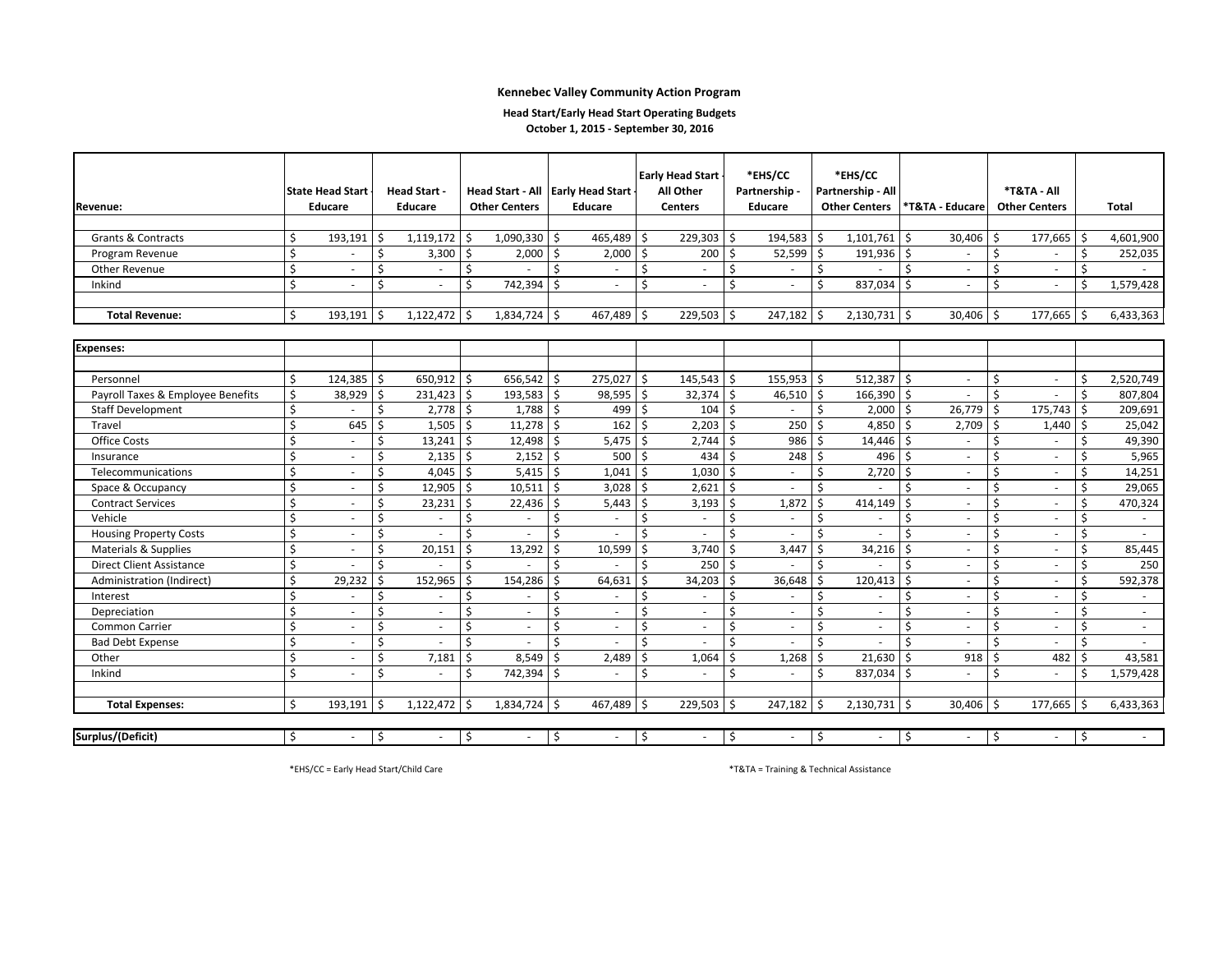#### **\*CACFP Operating Budgets October 1, 2015 ‐ September 30, 2016**

|                                   | <b>CACFP-</b>                   |                          |                         |                          |    |                          |    | <b>CACFP-</b>            |         |                          |
|-----------------------------------|---------------------------------|--------------------------|-------------------------|--------------------------|----|--------------------------|----|--------------------------|---------|--------------------------|
|                                   |                                 | *EHS/CC                  |                         |                          |    |                          |    | *EHS/CC                  |         |                          |
|                                   |                                 | Partnership -            |                         |                          |    | <b>CACFP - Educare</b>   |    | Partnership -            |         |                          |
| Revenue:                          |                                 | <b>Educare</b>           |                         | <b>CACFP - Educare</b>   |    | <b>After School</b>      |    | Skowhegan CC             |         | Total                    |
|                                   |                                 |                          |                         |                          |    |                          |    |                          |         |                          |
| Grants & Contracts                | \$                              | 9,135                    | \$                      | 134,689                  | \$ | 1,684                    | \$ | 18,205                   | \$      | 163,713                  |
| Program Revenue                   | \$                              |                          | \$                      | $\overline{a}$           | \$ | $\overline{a}$           | \$ | $\overline{a}$           | \$      | $\overline{\phantom{a}}$ |
| Other Revenue                     | \$                              | $\overline{\phantom{0}}$ | \$                      | $\overline{\phantom{a}}$ | \$ | $\overline{\phantom{a}}$ | \$ | $\overline{\phantom{0}}$ | \$      | $\overline{\phantom{a}}$ |
| Inkind                            | \$                              |                          | \$                      |                          | \$ |                          | \$ |                          | \$      | $\overline{\phantom{a}}$ |
|                                   |                                 |                          |                         |                          |    |                          |    |                          |         |                          |
| <b>Total Revenue:</b>             | \$                              | 9,135                    | \$                      | 134,689                  | \$ | 1,684                    | \$ | 18,205                   | $\zeta$ | 163,713                  |
|                                   |                                 |                          |                         |                          |    |                          |    |                          |         |                          |
| <b>Expenses:</b>                  |                                 |                          |                         |                          |    |                          |    |                          |         |                          |
|                                   |                                 |                          |                         |                          |    |                          |    |                          |         |                          |
| Personnel                         | \$                              | 1,591                    | \$                      | 22,871                   | \$ | 372                      | \$ | 3,179                    | \$      | 28,013                   |
| Payroll Taxes & Employee Benefits | \$                              | 914                      | \$                      | 7,189                    | \$ | 73                       | \$ | 1,763                    | \$      | 9,939                    |
| <b>Staff Development</b>          | \$                              |                          | \$                      |                          | \$ |                          | \$ |                          | \$      | $\overline{a}$           |
| Travel                            | \$                              | $\overline{a}$           | \$                      |                          | \$ | $\overline{a}$           | \$ | $\overline{a}$           | \$      | $\overline{a}$           |
| <b>Office Costs</b>               | \$                              | $\overline{a}$           | $\overline{\xi}$        | $\overline{a}$           | \$ | $\overline{a}$           | \$ |                          | \$      | $\overline{a}$           |
| Insurance                         | \$                              | $\overline{a}$           | \$                      | $\overline{a}$           | \$ | $\overline{a}$           | \$ | $\overline{a}$           | \$      | $\overline{\phantom{a}}$ |
| Telecommunications                | \$                              | $\overline{a}$           | \$                      | $\overline{a}$           | \$ | $\overline{a}$           | \$ | $\overline{a}$           | \$      | $\overline{a}$           |
| Space & Occupancy                 | \$                              | $\overline{a}$           | \$                      | $\overline{a}$           | Ś  | $\overline{a}$           | \$ | $\overline{a}$           | \$      | $\overline{a}$           |
| <b>Contract Services</b>          | $\overline{\boldsymbol{\zeta}}$ | $\overline{a}$           | $\overline{\mathsf{S}}$ | $\overline{a}$           | \$ | $\overline{\phantom{a}}$ | \$ | $\overline{a}$           | \$      | $\overline{a}$           |
| Vehicle                           | \$                              | $\overline{a}$           | \$                      | $\overline{a}$           | \$ | $\overline{\phantom{a}}$ | \$ | $\overline{\phantom{0}}$ | \$      | $\overline{a}$           |
| <b>Housing Property Costs</b>     | \$                              |                          | \$                      |                          | \$ |                          | \$ |                          | \$      |                          |
| <b>Materials &amp; Supplies</b>   | \$                              | 6,258                    | \$                      | 99,254                   | \$ | 1,155                    | \$ | 12,517                   | \$      | 119,184                  |
| <b>Direct Client Assistance</b>   | \$                              |                          | \$                      |                          | Ś  |                          | \$ |                          | Ś       |                          |
| Administration (Indirect)         | \$                              | 372                      | \$                      | 5,375                    | \$ | 84                       | \$ | 746                      | \$      | 6,577                    |
| Interest                          | \$                              | $\overline{a}$           | \$                      | $\overline{a}$           | \$ | $\overline{a}$           | \$ | $\overline{a}$           | \$      | $\overline{\phantom{m}}$ |
| Depreciation                      | \$                              | $\overline{\phantom{m}}$ | \$                      | $\overline{a}$           | \$ | $\overline{a}$           | \$ | $\overline{a}$           | \$      | $\overline{\phantom{a}}$ |
| Common Carrier                    | \$                              | $\overline{a}$           | \$                      | $\overline{a}$           | \$ | $\overline{a}$           | \$ | $\overline{a}$           | \$      | $\overline{a}$           |
| <b>Bad Debt Expense</b>           | \$                              | $\overline{\phantom{m}}$ | \$                      | $\overline{\phantom{a}}$ | \$ | $\overline{\phantom{a}}$ | \$ | $\overline{\phantom{a}}$ | \$      | $\overline{\phantom{a}}$ |
| Other                             | \$                              | $\overline{\phantom{a}}$ | \$                      | $\overline{\phantom{a}}$ | Ś. | $\overline{\phantom{a}}$ | \$ | $\overline{\phantom{a}}$ | \$      | $\overline{\phantom{a}}$ |
| Inkind                            | \$                              | $\overline{a}$           | Ś                       | $\overline{\phantom{a}}$ | Ś. | $\overline{\phantom{a}}$ | Ś  | $\overline{a}$           | Ś       | $\blacksquare$           |
| <b>Total Expenses:</b>            | \$                              | 9,135                    | \$                      | 134,689                  | \$ | 1,684                    | \$ | 18,205                   | \$      | 163,713                  |
|                                   |                                 |                          |                         |                          |    |                          |    |                          |         |                          |
| Surplus/(Deficit)                 | \$                              | $\overline{a}$           | \$                      | $\overline{\phantom{a}}$ | \$ | $\overline{\phantom{a}}$ | \$ | $\frac{1}{2}$            | \$      | $\overline{\phantom{a}}$ |
|                                   |                                 |                          |                         |                          |    |                          |    |                          |         |                          |

**\*CACFP <sup>=</sup> Child and Adult Care Food Program \*EHS <sup>=</sup> Early Head Start \*CC <sup>=</sup> Child Care**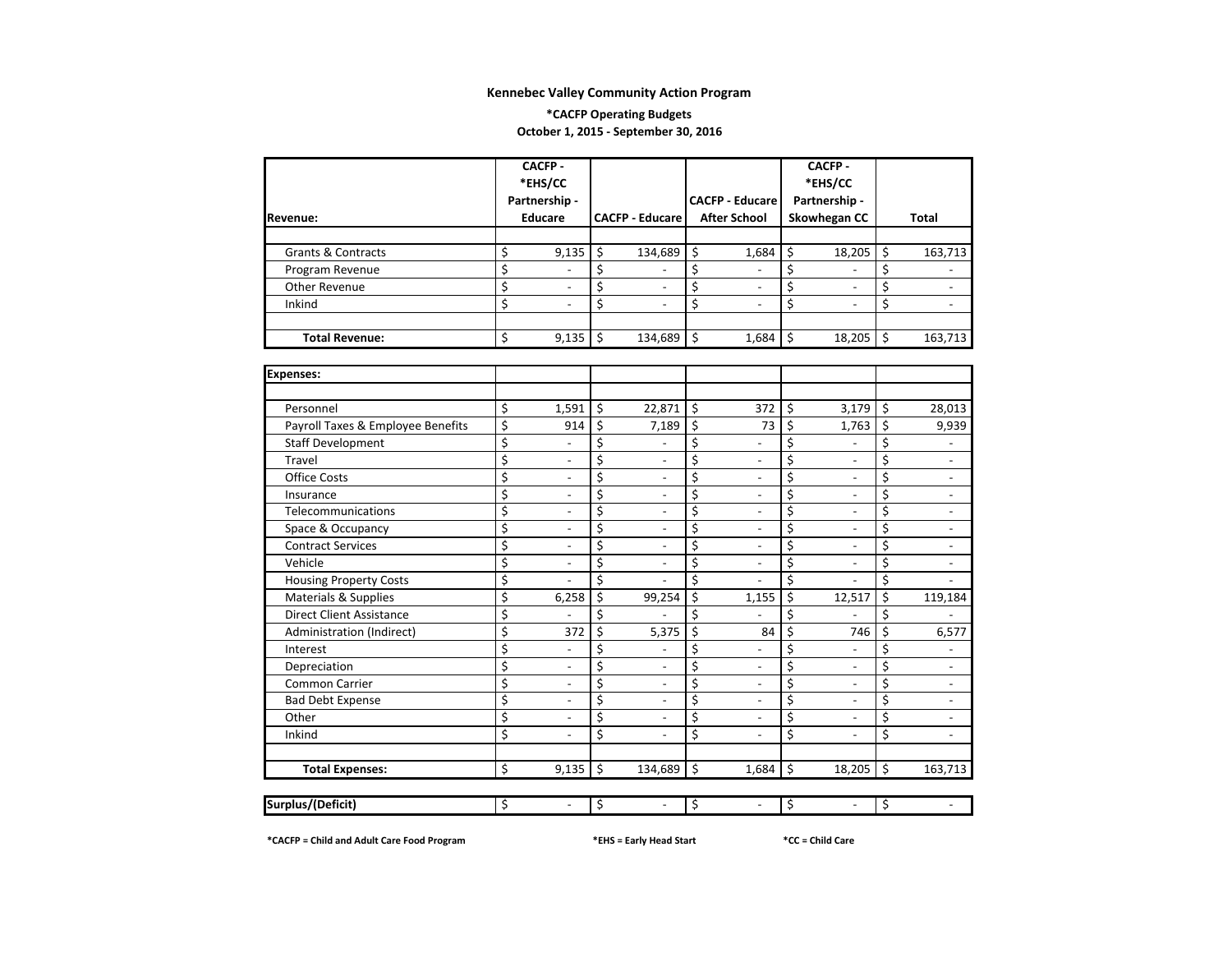#### **Other Child & Family Services Operating Budgets**

**October 1, 2015 ‐ September 30, 2016**

|                                   |    | 21st Century           |    |                          |    |                          |      |                          | <b>Other Services -</b> |                          |    |                |    |                          |    |                |
|-----------------------------------|----|------------------------|----|--------------------------|----|--------------------------|------|--------------------------|-------------------------|--------------------------|----|----------------|----|--------------------------|----|----------------|
|                                   |    | <b>Grant - Educare</b> |    | <b>GSPHC - Move</b>      |    | Parent                   |      | <b>Early Childhood</b>   |                         | <b>Other Services -</b>  |    | All Other      |    | <b>Educare</b>           |    |                |
| <b>Revenue:</b>                   |    | <b>After School</b>    |    | <b>More Kids</b>         |    | <b>Ambassadors</b>       |      | <b>Quality Grant</b>     |                         | <b>Educare</b>           |    | <b>Centers</b> |    | <b>Facilities</b>        |    | <b>Total</b>   |
|                                   |    |                        |    |                          |    |                          |      |                          |                         |                          |    |                |    |                          |    |                |
| <b>Grants &amp; Contracts</b>     | Ś  | 31,936                 | \$ | 6,000                    | \$ | 145,800                  | -\$  | 74,663 \$                |                         | 668,736                  | \$ | 954,494        | \$ |                          | \$ | 1,881,629      |
| Program Revenue                   | \$ |                        | \$ | $\overline{\phantom{a}}$ | \$ |                          | \$   |                          | \$                      | 975,436                  | \$ | 30,561         | \$ |                          | \$ | 1,005,997      |
| Other Revenue                     | \$ |                        | \$ | L,                       | \$ | $\overline{\phantom{a}}$ | \$   | $\sim$                   | \$                      | 14,000                   | \$ |                | \$ | 95,056                   | \$ | 109,056        |
| Inkind                            | \$ |                        | \$ | $\overline{\phantom{a}}$ | \$ | $\overline{\phantom{a}}$ | \$   |                          | \$                      |                          | \$ |                | \$ |                          | \$ |                |
|                                   |    |                        |    |                          |    |                          |      |                          |                         |                          |    |                |    |                          |    |                |
| <b>Total Revenue:</b>             | \$ | 31,936                 | \$ | 6,000                    | \$ | 145,800                  | l \$ | 74,663 \$                |                         | 1,658,172                | \$ | 985,055        | Ŝ. | 95,056                   | Ŝ. | 2,996,682      |
|                                   |    |                        |    |                          |    |                          |      |                          |                         |                          |    |                |    |                          |    |                |
| <b>Expenses:</b>                  |    |                        |    |                          |    |                          |      |                          |                         |                          |    |                |    |                          |    |                |
|                                   |    |                        |    |                          |    |                          |      |                          |                         |                          |    |                |    |                          |    |                |
| Personnel                         | Ś. | 17.777                 | Ś. | $\overline{a}$           | \$ | 25,737                   | ΙŚ.  | 48,653 \$                |                         | 782,818                  | Ŝ. | 568,043        | Ŝ. | ÷.                       | Ś. | 1,443,028      |
| Payroll Taxes & Employee Benefits | Ś  | 5,764                  | \$ | $\overline{\phantom{a}}$ | \$ | 7,815                    | Ś.   | $12,905$ \$              |                         | 293,105                  | Ŝ. | 180,980        | Ŝ. | ä,                       | Ś  | 500,569        |
| <b>Staff Development</b>          | \$ | 500                    | \$ | L,                       | Ś. |                          | Ś    |                          | Ś                       | 1,710                    | \$ | 4,827          | Ś. | ä,                       | Ś  | 7,037          |
| Travel                            | Ś  | 25                     | \$ | 200                      | \$ | 14,000                   | Ś.   | 522                      | Ś                       | 8,027                    | Ŝ. | 5,435          | Ś. | ä,                       | Ś  | 28,209         |
| Office Costs                      | \$ | 50                     | \$ |                          | Ś  | 2,850                    | \$   | $\overline{\phantom{a}}$ | Ś                       | 6,853                    | Ŝ. | 12,071         | Ś. |                          | Ś  | 21,824         |
| Insurance                         | \$ | 240                    | \$ | $\overline{a}$           | Ś  |                          | Ś    | $\overline{\phantom{a}}$ | Ś                       | 868                      | Ŝ. | 2,119          | \$ | 9,421                    | Ś. | 12,648         |
| Telecommunications                | \$ |                        | \$ | ÷.                       | \$ | ÷                        | \$   | $\overline{\phantom{a}}$ | \$                      | 2,040                    | \$ | 6,573          | \$ | 16,800                   | Ŝ. | 25,413         |
| Space & Occupancy                 | Ś  | $\sim$                 | \$ | $\overline{\phantom{a}}$ | \$ |                          | \$   | $\overline{\phantom{a}}$ | \$                      | 4,638                    | Ŝ. | 16,030         | \$ | 119,122                  | Ŝ. | 139,790        |
| <b>Contract Services</b>          | Ś  | $\sim$                 | \$ | $\overline{\phantom{a}}$ | \$ | 55,200                   | Ś.   | $\overline{\phantom{a}}$ | \$                      | 171,616                  | Ŝ. | 22,857         | Ś  | 16,900                   | Ś. | 266,573        |
| Vehicle                           | \$ | $\sim$                 | Ś  | L,                       | \$ |                          | Ś    | $\overline{\phantom{a}}$ | Ś                       | ä,                       | Ś. |                | Ś  |                          | Ś  | $\blacksquare$ |
| <b>Housing Property Costs</b>     | Ś  |                        | \$ |                          | Ś. |                          | Ś    |                          | Ś                       |                          | Ś. |                | Ś. | ä,                       | Ś  |                |
| Materials & Supplies              | \$ | 2,381                  | \$ | 3,500                    | \$ | 1,150                    | Ś.   | 1,150                    | Ś                       | 13,838                   | Ŝ. | 21,750         | Ŝ. | ä,                       | Ś  | 43,769         |
| <b>Direct Client Assistance</b>   | \$ | 550                    | \$ |                          | \$ |                          | Ś    |                          | Ś                       | 250                      | \$ |                | Ś  | ÷,                       | \$ | 800            |
| Administration (Indirect)         | \$ | 4,220                  | \$ | $\blacksquare$           | \$ | 6,048                    | Ś.   | 11,433                   | Ś                       | 183,961                  | Ŝ. | 133,492        | \$ |                          | Ś  | 339,154        |
| Interest                          | Ś  | $\sim$                 | \$ | $\overline{\phantom{a}}$ | \$ |                          | \$   | $\overline{\phantom{a}}$ | \$                      | ä,                       | \$ |                | \$ | 116,808                  | \$ | 116,808        |
| Depreciation                      | Ś  | $\sim$                 | \$ | L,                       | \$ | $\overline{\phantom{a}}$ | \$   | $\overline{\phantom{a}}$ | Ś                       | $\overline{\phantom{a}}$ | Ś  | $\sim$         | Ś. |                          | Ś  |                |
| Common Carrier                    | \$ | $\sim$                 | \$ | L,                       | Ś  | $\overline{\phantom{a}}$ | \$   | $\overline{\phantom{a}}$ | Ś                       | $\sim$                   | Ś. | $\sim$         | Ś  | ä,                       | Ś  | $\blacksquare$ |
| <b>Bad Debt Expense</b>           | \$ |                        | \$ |                          | Ś. |                          | Ś    | $\overline{\phantom{a}}$ | Ś                       |                          | Ś. |                | Ś. | L,                       | Ś  |                |
| Other                             | \$ | 429                    | \$ | 2,300                    | Ŝ. | 33,000                   | Ŝ.   | $\overline{\phantom{a}}$ | Ś                       | 4,453                    | Ś. | 10,878         | Ś. | $\overline{\phantom{a}}$ | Ś  | 51,060         |
| Inkind                            | \$ |                        | \$ |                          | Ś. |                          | Ś.   | $\blacksquare$           | Ś                       |                          | \$ |                | Ś  | ÷,                       | Ś  | $\sim$         |
|                                   |    |                        |    |                          |    |                          |      |                          |                         |                          |    |                |    |                          |    |                |
| <b>Total Expenses:</b>            | \$ | 31,936                 | \$ | 6,000                    | \$ | 145,800                  | l s  | 74,663 \$                |                         | 1,474,177                | \$ | 985,055        | \$ | 279,051                  | Ŝ. | 2,996,682      |
|                                   |    |                        |    |                          |    |                          |      |                          |                         |                          |    |                |    |                          |    |                |
| Surplus/(Deficit)                 | \$ |                        | \$ | $\omega$                 | \$ | $\omega$                 | \$   | $\omega$                 | \$                      | 183,995 \$               |    | $\sim$         | \$ | $(183,995)$ \$           |    |                |

\* GSPHC <sup>=</sup> Greater Somerset Public Health Collaborative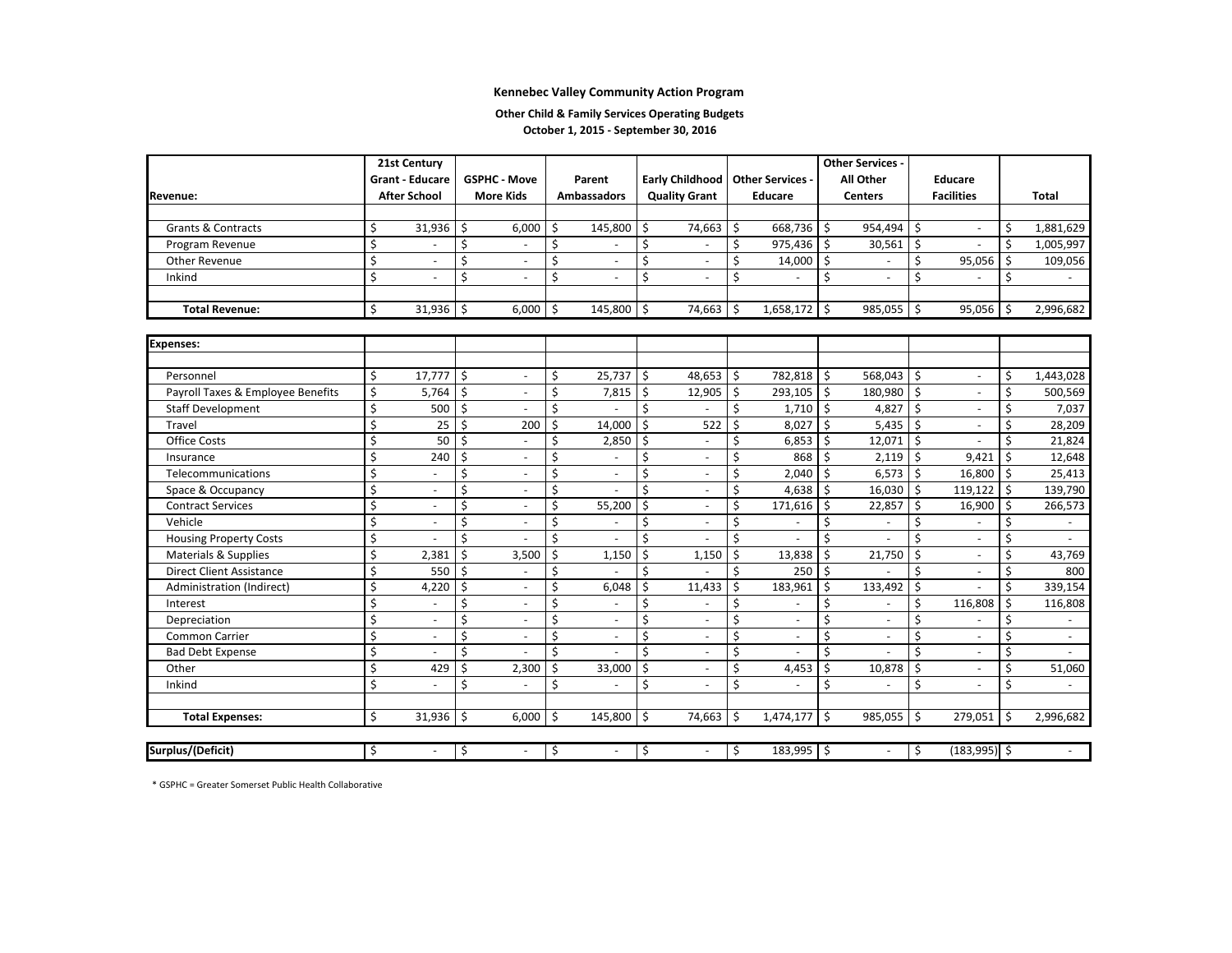### **PART VII. CHILD AND FAMILY SERVICES** (Director: Kathryn Colfer) **Early Care and Education Programs**

*Mission*: Through an interdisciplinary approach, provide each child with the high quality early care and education that honors her/his unique characteristics and promotes the development of social, emotional, physical, and cognitive skills essential for a healthy, successful, and productive life.

*Budget*: \$9,593,758

*Staff*: 127

Child & Family Services (C&FS) delivered comprehensive, high quality early care and education services to approximately 500 children and their families during the past program year (2014-15). Of these children and families, 318 were from low income families, of which 61 were Early Head Start (EHS) and 257 were Head Start (HS) children (ages 3-5).

In February of 2015, the Child & Family Services Department was awarded a coveted Early Head Start: Child Care Partnership Grant in the amount of \$1.296 million per year. This is a four and one half year grant with a start period of 18 months and will serve infants and toddlers in center based settings, and infants, toddlers and three year olds in family child care homes. The purpose of the grant is for KVCAP to partner with community providers to assist them in meeting the Early Head Start Performance Standards. This grant will serve both center and family child care.

The majority of children and families enrolled in full-day program options were able to remain enrolled throughout the program year as the result of funding from the Maine Department of Health and Human Services (DHHS), the Child Care Development Block Grant, and private organizations that support continuity of service. Continuity of service funding assisted in supporting service for children when there were lapses in other funding supports from state or federal entities. In instances where financial support is received through the Child Care Development Block Grant, a minimum fee, as published by DHHS, is assessed. Fees are based on a sliding fee scale. Children in full-day care who lose their child care subsidy continue to receive EHS or HS services.

Services for children include nutritious meals, medical, dental, mental health, nutrition and special services for children with disabilities. Social service, advocacy and support services are provided to all families and based upon their individual needs. We partner with community resources to offer education and support for parents to gain skills and resources that promote optimal development during the critical first years of their child's life.

Parent engagement is a cornerstone of service delivery. Parent engagement opportunities include decision making, program planning and evaluation, Policy Council, parent committee, leadership, training and networking opportunities, comprehensive health services for their children, and curriculum planning. Parents participate in goal setting, home visits, planning, training or direct participation in their child's classroom. The program promotes the engagement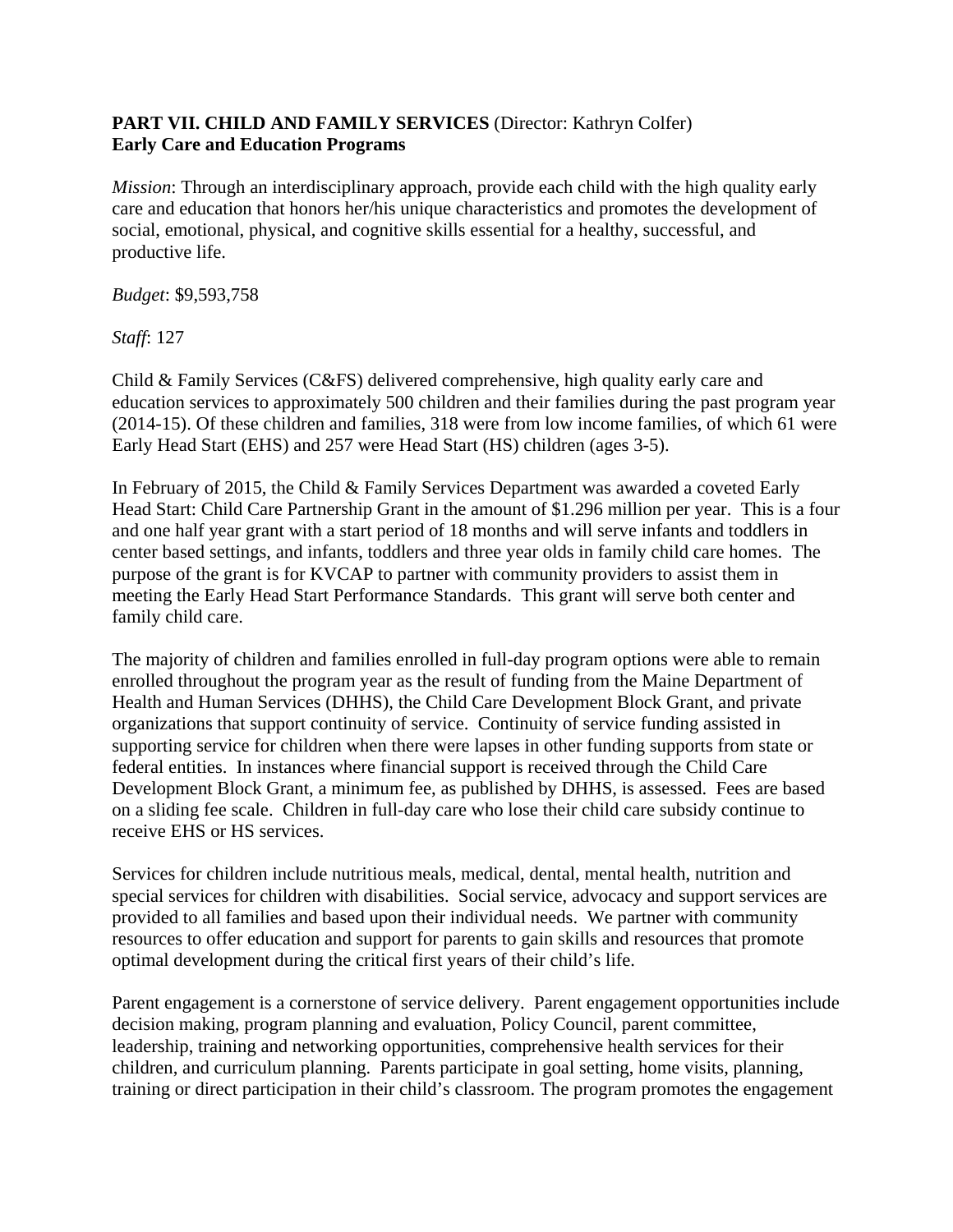of the whole family and coordinates specific activities to encourage male involvement. Parents and staff are partners in school readiness effort for children.

Health and dental services are also major components of service delivery. Children have access to an ongoing source of continuous and accessible, routine, preventative, and acute medical care and dental care. On-site dental exams are provided by Community Dental. One systematic issue in Maine that continues to impact how many children are up-to-date on preventative/primary health care is that physicians often do not follow the Early Periodic Screening Diagnostic Test schedule, particularly related to lead screenings/tests. Therefore, C&FS partners with MaineGeneral and Redington Fairview Hospital to ensure access to lead screenings for children.

Our philosophy is to partner with existing resources within the community to offer comprehensive, high quality early care and education in mixed socio-economic groups. Options have been designed to meet the varied service needs within our communities. We collaborate with 5 school districts for preschool services, as well as work with the Mid-Maine Homeless Shelter to support the needs of homeless families with young children.

Child Development Services (Project PEDS and Two Rivers, {IDEA Parts B and C}), are integral partners in delivery of service for children with special needs in all settings. Every effort is made to prepare all children for success in kindergarten.

*2015-16.*The 2015-16 budget will increase approximately 45% as it includes revenues to support a full year of operational support for EHS: Child Care Partnerships (versus partial year support in 2014-15), Pre-School Expansion funds from the Department of Education in partnership with MSAD #74, as well as additional funds from the Buffett Early Childhood Acceleration Grants (Two Generation, Parent Ambassador, and Quality Teaching Practices). The 2015-16 budget will increase to \$9,593,758.

*Federal Head Start* **(HS)** funded enrollment will remain the same as 2014-15 numbers. HS service will be provided in mixed socioeconomic groups in public school settings; often operating the public school's calendar year, but always assuring that Head Start Performance Standards and State of Maine Licensing Rules are met. HS service may shift from a full-day, full-year option (provided in conjunction with DHHS) to a part-day, part-year option, based upon child or family needs. It is estimated that slightly more than one-half of children who qualify for HS services receive service.

Services in MSAD #74 (Anson and Solon) will expand from part-day, part-year to full day services starting in September 2015 through a Maine Department of Education Grant. This grant prioritizes enrollment of children from households with annual incomes equal to or less than 200% of federal poverty level. Additional, summer services will be offered for 4 weeks in the summer

*Early Head Start (EHS).* Early Head Start is a full-year model, with services offered in a home-based (home visiting) or center-based option. Full-day, full-year EHS services will be provided through partnerships with DHHS and philanthropic community. EHS service may shift from a full-day, full-year option to a home-based option, based upon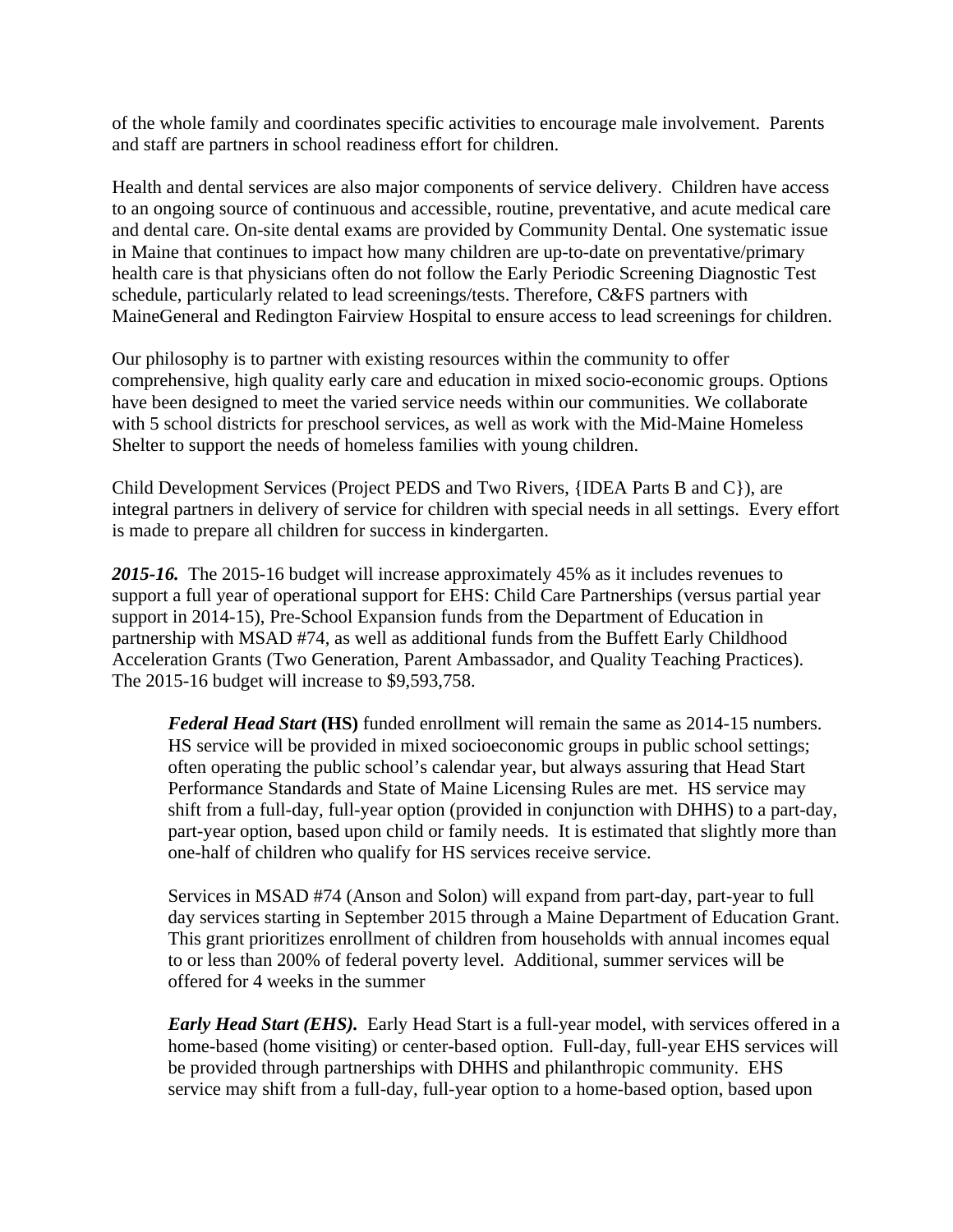child or family needs. It is estimated that only one-quarter of children who qualify for EHS services receive service.

Child & Family Services will be partnering with community family child care and centerbased providers to assist them in meeting the Head Start Performance Standards.

*Private Enrollment Opportunities.* C&FS makes a select number of enrollment opportunities available to private pay clients. These clients are supported by philanthropic scholarships to ensure that the full cost of care is financially supported.

*Anticipated New Service Opportunities***:** Expand programming to: 3 year olds, children and their families who are experiencing homelessness; expand partnership with the child welfare system; continue to pursue opportunities to enhance community-based child care programming; develop an effective shared services model with community providers; lead community planning and organizing for the purpose of improving fourth grade reading scores; continue to expand parent and male engagement systems and activities; and continue to further develop community collaborations to a create seamless service system.

*Long-term Strategic Issues/Opportunities***:** Strategically position C&FS to maximize funding and service potential as state and local regionalization efforts materialize; secure additional funding for expanded family service supports; develop endowment fund for all program options; maximize opportunities for growth and development of current/new programming which will also insure that the 15% federal administrative threshold is not exceeded; expand federal match contributions; continue to expand identification of ongoing resources to support the need for all services, with focus on oral health, continuity of service, professional development through coaching and reflective practices, mental health and transportation assistance; improved compensation package and expand high quality early care and education via distance learning opportunities. Develop systems to capture early care and education data to support links to DOE longitudinal data systems; devote KVCAP C&FS resources to the community development approach to engage community-based partners interested in the well-being of children and families to create a seamless system of care for children (ages 0-5 years) and their families; strengthen marketing message and present to business community and civic organizations; and develop/implement a financial strategy for funding ongoing capital improvements within C&FS programs.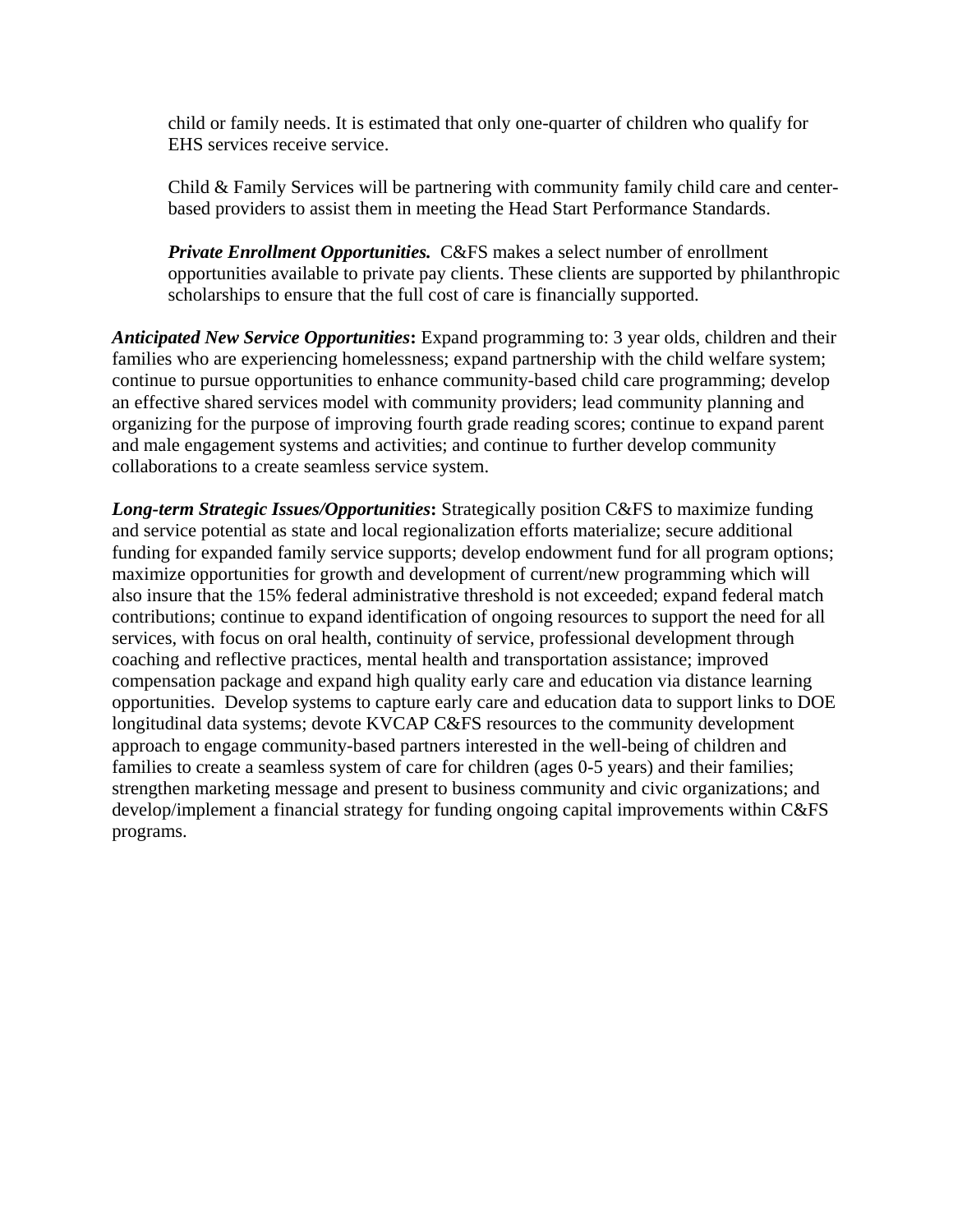#### **Community Services Operating Budgets October 1, 2015 ‐ September 30, 2016**

|                                   | Community                      |                                | Transportation |                          |    |                          |    |           |
|-----------------------------------|--------------------------------|--------------------------------|----------------|--------------------------|----|--------------------------|----|-----------|
| Revenue:                          | <b>Initiatives</b>             | <b>Social Services</b>         |                | <b>Services</b>          |    | *CSBG                    |    | Total     |
|                                   |                                |                                |                |                          |    |                          |    |           |
| <b>Grants &amp; Contracts</b>     | \$<br>52,500                   | \$<br>1,084,600                | \$             | 963,545                  | \$ | 389,506                  | \$ | 2,490,151 |
| Program Revenue                   | \$                             | \$<br>10,550                   | \$             | 5,835,000                | \$ |                          | \$ | 5,845,550 |
| Other Revenue                     | \$<br>39,564                   | \$<br>18,700                   | \$             | 228,160                  | \$ | $\overline{\phantom{a}}$ | \$ | 286,424   |
| Inkind                            | \$                             | \$                             | \$             |                          | \$ | $\overline{\phantom{a}}$ | \$ |           |
|                                   |                                |                                |                |                          |    |                          |    |           |
| <b>Total Revenue:</b>             | \$<br>92,064                   | \$<br>1,113,850                | \$             | 7,026,705                | \$ | 389,506                  | \$ | 8,622,125 |
|                                   |                                |                                |                |                          |    |                          |    |           |
| <b>Expenses:</b>                  |                                |                                |                |                          |    |                          |    |           |
|                                   |                                |                                |                |                          |    |                          |    |           |
| Personnel                         | \$<br>50,203                   | \$<br>592,521                  | \$             | 1,586,643                | \$ | 204,282                  | \$ | 2,433,649 |
| Payroll Taxes & Employee Benefits | \$<br>10,171                   | \$<br>212,416                  | \$             | 506,345                  | \$ | 61,237                   | \$ | 790,169   |
| <b>Staff Development</b>          | \$<br>200                      | \$<br>7,150                    | \$             | 14,225                   | \$ | 1,900                    | \$ | 23,475    |
| <b>Travel</b>                     | \$<br>1,292                    | \$<br>42,782                   | \$             | 12,350                   | \$ | 5,229                    | \$ | 61,653    |
| <b>Office Costs</b>               | \$<br>2,350                    | \$<br>10,700                   | \$             | 43,335                   | \$ | 5,126                    | \$ | 61,511    |
| Insurance                         | \$                             | \$                             | \$             | 500                      | \$ | 580                      | \$ | 1,080     |
| Telecommunications                | \$<br>795                      | \$<br>14,825                   | \$             | 43,500                   | \$ | 5,706                    | \$ | 64,826    |
| Space & Occupancy                 | \$<br>3,717                    | \$<br>62,739                   | \$             | 106,201                  | \$ | 38,899                   | Ś  | 211,556   |
| <b>Contract Services</b>          | \$<br>10,000                   | \$<br>14,585                   | \$             | 64,980                   | \$ | 4,655                    | \$ | 94,220    |
| Vehicle                           | \$                             | \$                             | \$             | 684,565                  | \$ |                          | \$ | 684,565   |
| <b>Housing Property Costs</b>     | \$<br>$\overline{\phantom{a}}$ | \$                             | Ś              |                          | \$ | $\frac{1}{2}$            | \$ |           |
| Materials & Supplies              | \$<br>200                      | \$<br>4,326                    | \$             | 14,000                   | \$ | 2,500                    | \$ | 21,026    |
| <b>Direct Client Assistance</b>   | \$                             | \$                             | \$             | 2,049,062                | \$ |                          | \$ | 2,049,062 |
| Administration (Indirect)         | \$<br>9,839                    | \$<br>139,215                  | \$             | 366,485                  | \$ | 48,006                   | \$ | 563,545   |
| Interest                          | \$                             | \$                             | \$             |                          | \$ |                          | \$ |           |
| Depreciation                      | \$                             | \$                             | \$             | 68,000                   | \$ | 1,513                    | \$ | 69,513    |
| <b>Common Carrier</b>             | \$                             | \$                             | \$             | 1,299,387                | \$ |                          | \$ | 1,299,387 |
| <b>Bad Debt Expense</b>           | \$                             | \$                             | \$             |                          | \$ |                          | \$ |           |
| Other                             | \$<br>3,297                    | \$<br>12,591                   | \$             | 167,127                  | \$ | 9,873                    | \$ | 192,888   |
| Inkind                            | \$                             | \$                             | \$             |                          | \$ |                          | \$ |           |
|                                   |                                |                                |                |                          |    |                          |    |           |
| <b>Total Expenses:</b>            | \$<br>92,064                   | \$<br>1,113,850                | \$             | 7,026,705                | \$ | 389,506                  | Ŝ. | 8,622,125 |
|                                   |                                |                                |                |                          |    |                          |    |           |
| Surplus/(Deficit)                 | \$<br>$\blacksquare$           | \$<br>$\overline{\phantom{a}}$ | \$             | $\overline{\phantom{a}}$ | \$ | $\overline{\phantom{a}}$ | \$ |           |

**\*CSBG <sup>=</sup> Community Services Block Grant**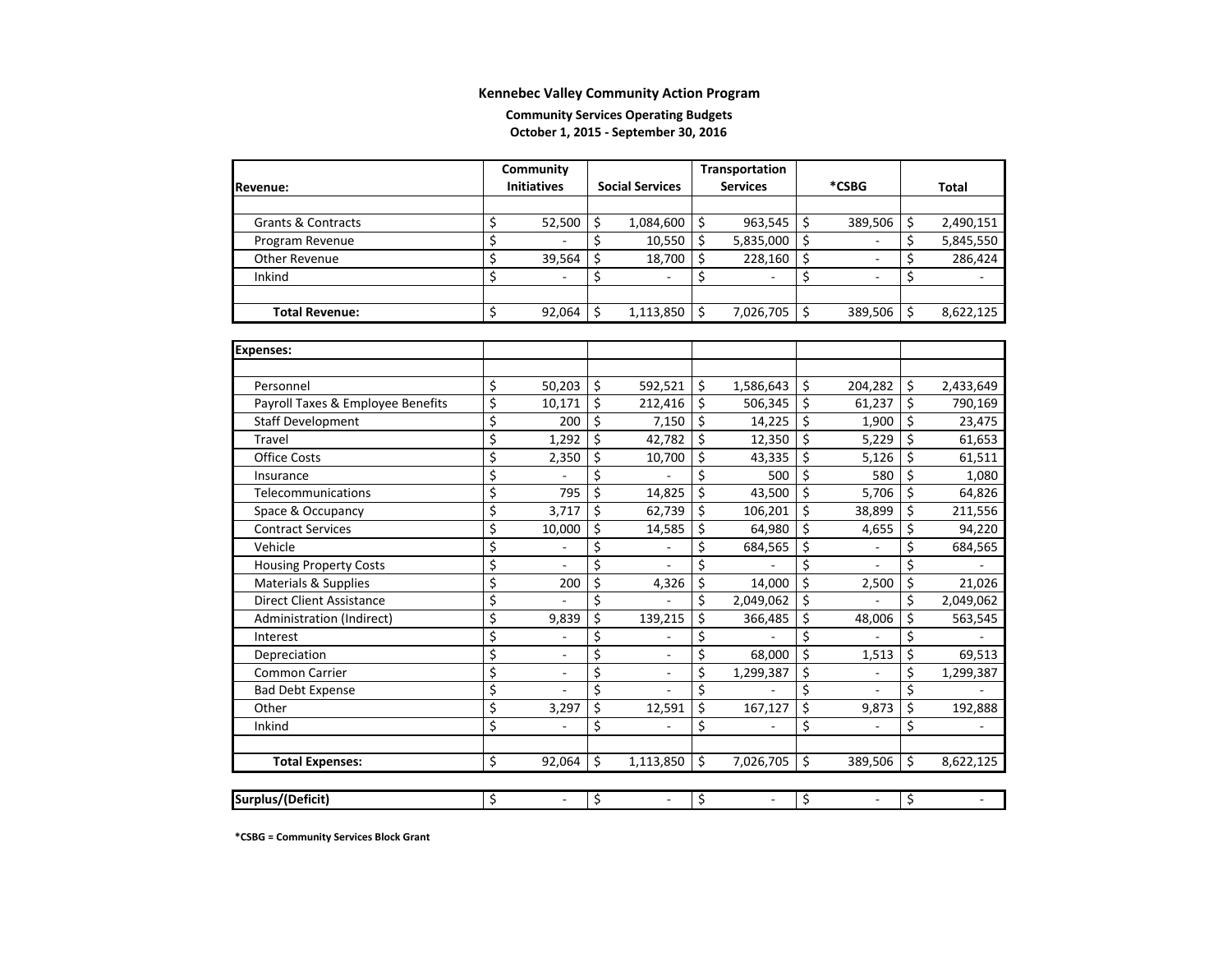### **Kennebec Valley Community Action Program Community Services Operating Budget October 1, 2015 ‐ September 30, 2016**

The Community Services budget consists of Community Initiatives programs (which contribute 1.1% of the budget), Social Services (12.9%), Transportation Services (81.5%), and Community Services Block Grant (4.5%).



For fiscal year 2016, an \$8,622,125 budget is proposed. This budget represents a 16.0%, or \$1,188,721 increase compared to fiscal year 2015's budget.



#### **FY 2014 ‐ FY 2016 Community Services Comparison**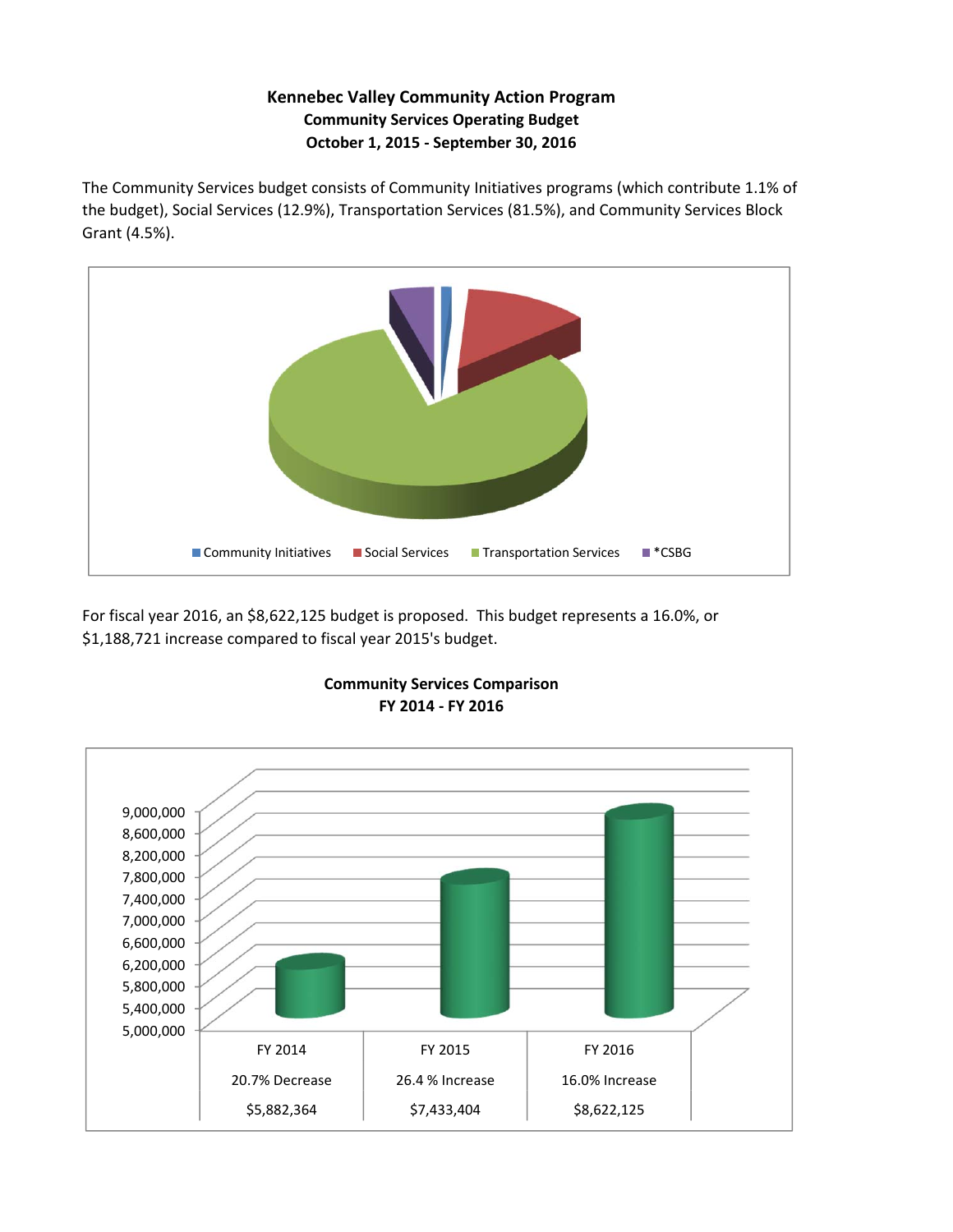### **Kennebec Valley Community Action Program Community Services Operating Budget October 1, 2015 ‐ September 30, 2016**

The FY 2016 budget for Community Services is showing an increase compared to that of FY 2015 with the majority of the increase related to the Transportation Brokerage partnership with Penquis CAP and offset by a decrease in KV Van funding (\$1,173,175). Community Initiatives and Social Services also saw small increases in funding, while CSBG was flat funded for the new year.

Significant changes in all line items are related to changes within the Transportation programs reflecting increased services and cost savings measures to try to offset some of those increases.

|                                   |                                 |           |                        |           | Increase/                       |            |  |  |  |  |
|-----------------------------------|---------------------------------|-----------|------------------------|-----------|---------------------------------|------------|--|--|--|--|
| Revenue:                          |                                 | FY 2015   |                        | FY 2016   | (Decrease)                      |            |  |  |  |  |
|                                   |                                 |           |                        |           |                                 |            |  |  |  |  |
| <b>Grants &amp; Contracts</b>     | \$                              | 2,496,651 | \$                     | 2,490,151 | \$                              | (6,500)    |  |  |  |  |
| Program Revenue                   | $\overline{\xi}$                | 4,548,055 | \$                     | 5,845,550 | \$                              | 1,297,495  |  |  |  |  |
| Other Revenue                     | $\overline{\boldsymbol{\zeta}}$ | 388,698   | $\overline{\xi}$       | 286,424   | $\overline{\xi}$                | (102, 274) |  |  |  |  |
| Inkind                            | $\overline{\xi}$                |           | \$                     |           | $\zeta$                         |            |  |  |  |  |
|                                   |                                 |           |                        |           |                                 |            |  |  |  |  |
| <b>Total Revenue:</b>             | \$                              | 7,433,404 | $\zeta$                | 8,622,125 | $\zeta$                         | 1,188,721  |  |  |  |  |
|                                   |                                 |           |                        |           |                                 |            |  |  |  |  |
| <b>Expenses:</b>                  |                                 |           |                        |           |                                 |            |  |  |  |  |
|                                   |                                 |           |                        |           |                                 |            |  |  |  |  |
| Personnel                         | \$                              | 2,278,539 | \$                     | 2,433,649 | \$                              | 155,110    |  |  |  |  |
| Payroll Taxes & Employee Benefits | \$                              | 744,661   | \$                     | 790,169   | \$                              | 45,508     |  |  |  |  |
| <b>Staff Development</b>          | \$                              | 39,300    | \$                     | 23,475    | \$                              | (15, 825)  |  |  |  |  |
| Travel                            | $\overline{\xi}$                | 81,775    | $\overline{\xi}$       | 61,653    | $\overline{\xi}$                | (20, 122)  |  |  |  |  |
| <b>Office Costs</b>               | \$                              | 59,429    | $\overline{\varsigma}$ | 61,511    | $\overline{\xi}$                | 2,082      |  |  |  |  |
| Insurance                         | \$                              | 1,080     | $\overline{\xi}$       | 1,080     | $\overline{\xi}$                |            |  |  |  |  |
| Telecommunications                | \$                              | 87,138    | \$                     | 64,826    | $\overline{\xi}$                | (22, 312)  |  |  |  |  |
| Space & Occupancy                 | \$                              | 218,499   | \$                     | 211,556   | $\overline{\boldsymbol{\zeta}}$ | (6, 943)   |  |  |  |  |
| <b>Contract Services</b>          | $\overline{\xi}$                | 98,768    | \$                     | 94,220    | $\overline{\xi}$                | (4, 548)   |  |  |  |  |
| Vehicle                           | $\overline{\mathcal{L}}$        | 594,215   | $\overline{\varsigma}$ | 684,565   | $\overline{\xi}$                | 90,350     |  |  |  |  |
| <b>Housing Property Costs</b>     | $\overline{\boldsymbol{\zeta}}$ |           | $\overline{\xi}$       |           | $\overline{\xi}$                |            |  |  |  |  |
| Materials & Supplies              | $\overline{\varsigma}$          | 22,598    | $\overline{\xi}$       | 21,026    | $\overline{\mathcal{S}}$        | (1, 572)   |  |  |  |  |
| <b>Direct Client Assistance</b>   | $\overline{\xi}$                | 2,025,020 | $\overline{\varsigma}$ | 2,049,062 | $\overline{\xi}$                | 24,042     |  |  |  |  |
| Administration (Indirect)         | $\overline{\xi}$                | 535,424   | $\overline{\xi}$       | 563,545   | $\overline{\xi}$                | 28,121     |  |  |  |  |
| Interest                          | $\overline{\xi}$                |           | $\overline{\xi}$       |           | $\overline{\xi}$                |            |  |  |  |  |
| Depreciation                      | $\overline{\xi}$                | 70,513    | $\overline{\xi}$       | 69,513    | $\overline{\xi}$                | (1,000)    |  |  |  |  |
| Common Carrier                    | $\overline{\xi}$                | 500,000   | $\overline{\xi}$       | 1,299,387 | $\overline{\xi}$                | 799,387    |  |  |  |  |
| <b>Bad Debt Expense</b>           | \$                              |           | $\overline{\xi}$       |           | $\overline{\xi}$                |            |  |  |  |  |
| Other                             | $\overline{\xi}$                | 76,445    | $\overline{\xi}$       | 192,888   | $\overline{\xi}$                | 116,443    |  |  |  |  |
| Inkind                            | $\overline{\mathsf{S}}$         |           | \$                     |           | $\overline{\mathsf{S}}$         |            |  |  |  |  |
|                                   |                                 |           |                        |           |                                 |            |  |  |  |  |
| <b>Total Expenses:</b>            | \$                              | 7,433,404 | $\zeta$                | 8,622,125 | $\zeta$                         | 1,188,721  |  |  |  |  |
|                                   |                                 |           |                        |           |                                 |            |  |  |  |  |
| Surplus/(Deficit)                 | \$                              |           | \$                     |           | \$                              |            |  |  |  |  |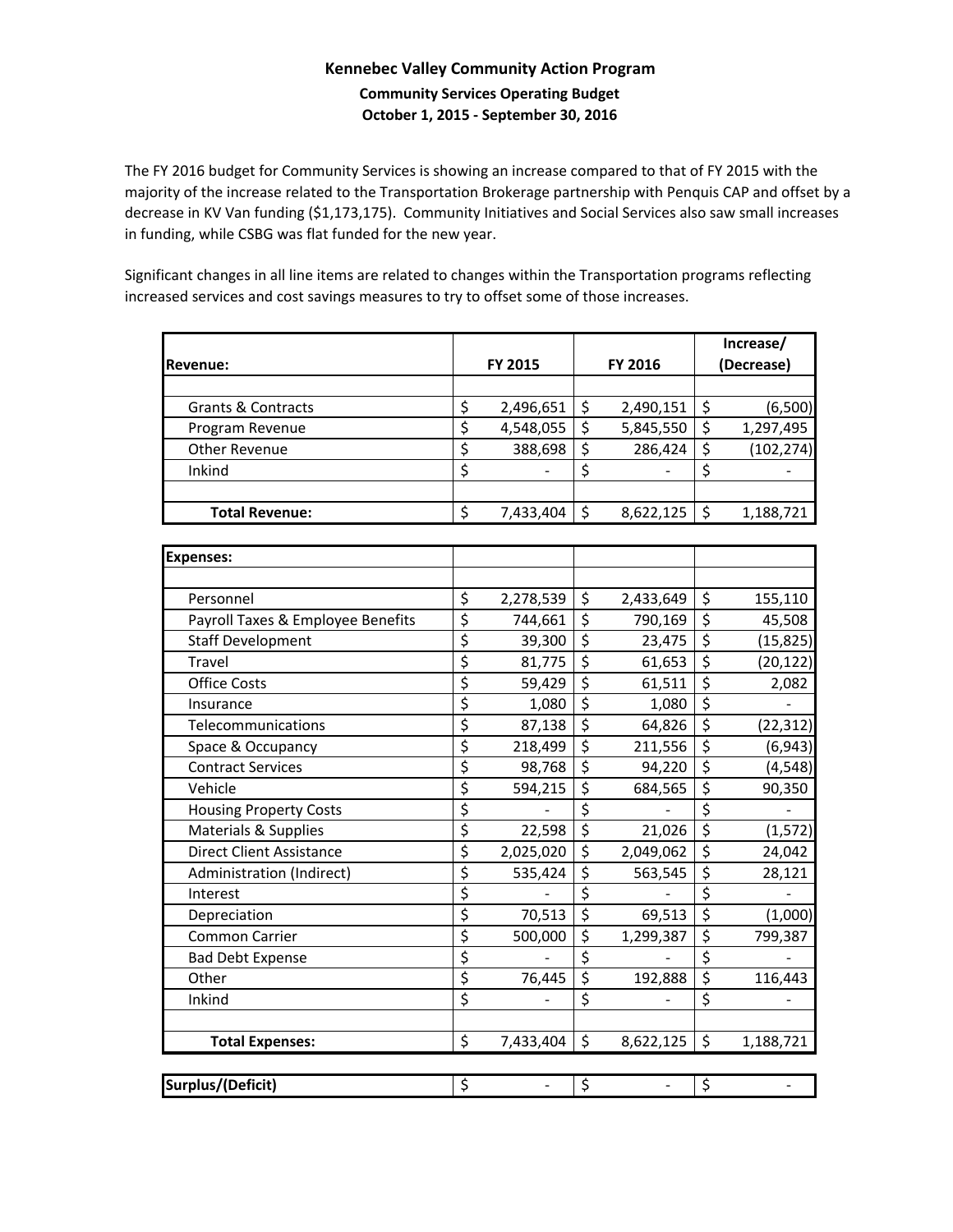#### **Community Initiatives Operating Budgets October 1, 2015 ‐ September 30, 2016**

|                                   |                                |            |                          |                                                |                           |                          |      |                          | *SETC - People's              |                                |                    |              |
|-----------------------------------|--------------------------------|------------|--------------------------|------------------------------------------------|---------------------------|--------------------------|------|--------------------------|-------------------------------|--------------------------------|--------------------|--------------|
|                                   | *UWMM - Work                   |            |                          |                                                | <b>Health Navigator -</b> |                          |      |                          | <b>United Community</b>       | *SETC - Boys & Girls           |                    |              |
| Revenue:                          | Ready                          |            | <b>Work Ready</b>        | <b>Health Navigator</b>                        |                           | *MEHAF                   |      | *SETC - UWMM             | <b>Foundation</b>             | <b>Club of America</b>         |                    | <b>Total</b> |
|                                   |                                |            |                          |                                                |                           |                          |      |                          |                               |                                |                    |              |
| <b>Grants &amp; Contracts</b>     | Ŝ.<br>$\blacksquare$           | \$         | $\overline{\phantom{a}}$ | $40,000$ \$<br>$\frac{1}{2}$                   |                           | 6,000                    | -Ś   |                          | Ś                             | \$<br>$6,500$ \$               |                    | 52,500       |
| Program Revenue                   | $\mathsf{\hat{S}}$             | \$         |                          | \$                                             | \$                        |                          | \$   |                          | Ś                             | \$                             | \$                 |              |
| Other Revenue                     | \$<br>10,000                   | Ŝ.         | 5,814                    | Ś<br>$\overline{\phantom{a}}$                  | \$                        | $\blacksquare$           | Ś    | 21,250                   | Ś<br>2,500                    | \$<br>$\blacksquare$           | \$                 | 39,564       |
| Inkind                            | Ś.                             | Ŝ.         |                          | Ś                                              | Ś                         |                          |      |                          | Ś                             | Ś.                             | Ś                  |              |
|                                   |                                |            |                          |                                                |                           |                          |      |                          |                               |                                |                    |              |
| <b>Total Revenue:</b>             | \$<br>10,000                   | $\vert$ \$ | 5,814                    | 40,000<br>Ŝ.                                   | \$                        | 6,000                    | -Ś   | 21,250                   | $2,500$ \$<br>-Ś              | $6,500$ \$                     |                    | 92,064       |
|                                   |                                |            |                          |                                                |                           |                          |      |                          |                               |                                |                    |              |
| <b>Expenses:</b>                  |                                |            |                          |                                                |                           |                          |      |                          |                               |                                |                    |              |
|                                   |                                |            |                          |                                                |                           |                          |      |                          |                               |                                |                    |              |
| Personnel                         | \$<br>$\sim$                   | Ŝ.         | 1,664                    | $21,854$ \$<br>Ŝ.                              |                           | 4,212                    | l \$ | 16,415                   | $1,378$ \$<br>Ŝ.              | 4,680 \$                       |                    | 50,203       |
| Payroll Taxes & Employee Benefits | \$<br>$\blacksquare$           | Ŝ.         | 687                      | 5,806<br>Ŝ.                                    | l \$                      | 798                      |      | 1,950                    | 186<br>Ś                      | 744<br>Ŝ.                      | Ŝ.                 | 10,171       |
| <b>Staff Development</b>          | \$<br>$\overline{\phantom{a}}$ | Ŝ.         |                          | $\zeta$<br>200                                 | $\ddot{\mathsf{S}}$       |                          | Ś.   |                          | Ś                             | \$<br>$\overline{a}$           | Ŝ.                 | 200          |
| Travel                            | \$<br>$\sim$                   | Ŝ.         | 100                      | 1,192<br>$\dot{\mathsf{s}}$                    | \$                        | $\overline{\phantom{a}}$ |      | $\overline{a}$           | Ś                             | \$<br>$\overline{\phantom{a}}$ | Ŝ.                 | 1,292        |
| <b>Office Costs</b>               | \$<br>$\overline{\phantom{a}}$ | Ŝ.         | 1,200                    | S.<br>1,150                                    | $\ddot{\mathsf{S}}$       | $\blacksquare$           | Ś    | $\blacksquare$           | Ś<br>$\overline{\phantom{a}}$ | \$<br>$\overline{\phantom{a}}$ | Ŝ.                 | 2,350        |
| Insurance                         | \$<br>$\blacksquare$           | Ŝ.         |                          | $\zeta$                                        | $\mathsf{\hat{S}}$        | $\overline{\phantom{a}}$ | Ś    | $\overline{a}$           | Ś<br>$\overline{\phantom{a}}$ | \$<br>$\overline{\phantom{a}}$ | $\mathsf{\hat{S}}$ |              |
| Telecommunications                | \$<br>$\overline{a}$           | \$         | $\sim$                   | $\boldsymbol{\mathsf{S}}$<br>795               | \$                        | $\overline{\phantom{a}}$ | Ś    | $\overline{a}$           | Ś                             | \$<br>$\overline{\phantom{a}}$ | \$                 | 795          |
| Space & Occupancy                 | Ś.<br>$\overline{a}$           | Ŝ.         | $\sim$                   | $\ddot{\mathsf{S}}$<br>3,717                   | \$                        | $\overline{\phantom{a}}$ | Ś    | $\overline{a}$           | Ś<br>$\overline{\phantom{a}}$ | \$<br>$\overline{\phantom{a}}$ | Ŝ.                 | 3,717        |
| <b>Contract Services</b>          | Ś.<br>10,000                   | Ŝ.         | $\sim$                   | S.                                             | \$                        | $\overline{\phantom{a}}$ | Ś    | $\overline{a}$           | Ś                             | \$<br>$\sim$                   | \$                 | 10,000       |
| Vehicle                           | \$<br>$\overline{\phantom{a}}$ | Ŝ.         | $\sim$                   | \$<br>$\overline{\phantom{a}}$                 | \$                        | $\overline{\phantom{a}}$ | Ś    | $\blacksquare$           | Ś<br>$\overline{\phantom{a}}$ | \$<br>$\overline{\phantom{a}}$ | Ŝ.                 | $\sim$       |
| <b>Housing Property Costs</b>     | \$<br>$\blacksquare$           | $\zeta$    | $\overline{\phantom{a}}$ | Ś<br>$\sim$                                    | \$                        | $\overline{\phantom{a}}$ |      | $\overline{a}$           | Ś                             | \$<br>$\blacksquare$           | \$                 | $\sim$       |
| Materials & Supplies              | \$<br>$\blacksquare$           | \$         | 200                      | Ś<br>$\sim$                                    | \$                        | $\overline{\phantom{a}}$ |      | $\overline{\phantom{a}}$ | Ś                             | \$<br>$\blacksquare$           | \$                 | 200          |
| <b>Direct Client Assistance</b>   | \$<br>$\overline{\phantom{a}}$ | \$         | $\overline{\phantom{a}}$ | S.                                             | \$                        |                          |      |                          | Ś                             | \$                             | Ŝ.                 |              |
| Administration (Indirect)         | \$<br>$\blacksquare$           | Ŝ.         | 391                      | 5,136<br>Ś                                     | \$                        | 990                      |      | 2,085                    | 161<br>Ś                      | \$<br>1,076                    | <sup>\$</sup>      | 9,839        |
| Interest                          | \$<br>$\blacksquare$           | Ŝ.         | $\sim$                   | $\mathsf{\hat{S}}$                             | \$                        | $\overline{a}$           |      |                          | Ś                             | \$                             | Ŝ.                 | $\sim$       |
| Depreciation                      | \$<br>$\blacksquare$           | \$         | $\sim$                   | $\mathsf{\hat{S}}$<br>$\overline{\phantom{a}}$ | \$                        | $\blacksquare$           |      | $\blacksquare$           | Ś<br>$\overline{\phantom{a}}$ | \$<br>$\blacksquare$           | $\zeta$            | $\sim$       |
| Common Carrier                    | \$<br>$\sim$                   | $\zeta$    | $\sim$                   | Ś<br>$\sim$                                    | \$                        |                          |      | $\overline{a}$           | Ś                             | \$<br>$\sim$                   | $\zeta$            | $\sim$       |
| <b>Bad Debt Expense</b>           | \$<br>$\overline{\phantom{a}}$ | \$         | $\blacksquare$           | \$<br>$\sim$                                   | \$                        | $\blacksquare$           | Ś    |                          | Ś                             | \$<br>$\overline{\phantom{a}}$ | \$                 | $\sim$       |
| Other                             | \$<br>$\blacksquare$           | \$         | 1,572                    | Ś<br>150                                       | \$                        |                          | Ś    | 800                      | 775<br>Ś                      | Ś.<br>$\blacksquare$           | $\zeta$            | 3,297        |
| Inkind                            | \$<br>$\overline{\phantom{a}}$ | \$         | $\blacksquare$           | \$                                             | \$                        |                          | Ś    |                          | Ś                             | Ś.<br>$\blacksquare$           | $\mathsf{\dot{S}}$ |              |
|                                   |                                |            |                          |                                                |                           |                          |      |                          |                               |                                |                    |              |
| <b>Total Expenses:</b>            | Ŝ.<br>10,000                   | Ŝ.         | 5.814                    | 40,000<br>Ŝ.                                   | Ŝ.                        | 6,000                    | -Ś   | 21,250                   | 2,500<br>Ś                    | Ŝ.<br>6,500                    | Ŝ.                 | 92,064       |
|                                   |                                |            |                          |                                                |                           |                          |      |                          |                               |                                |                    |              |
| Surplus/(Deficit)                 | \$<br>$\overline{\phantom{a}}$ | \$         | $\overline{\phantom{a}}$ | \$                                             | \$                        |                          | \$   |                          | Ś                             | \$<br>$\overline{\phantom{a}}$ | \$                 |              |

\*UWMM

<sup>=</sup> United Way Mid‐Maine \*MEHAF <sup>=</sup> Maine Health Access Foundation \*SETC <sup>=</sup> South End Teen Center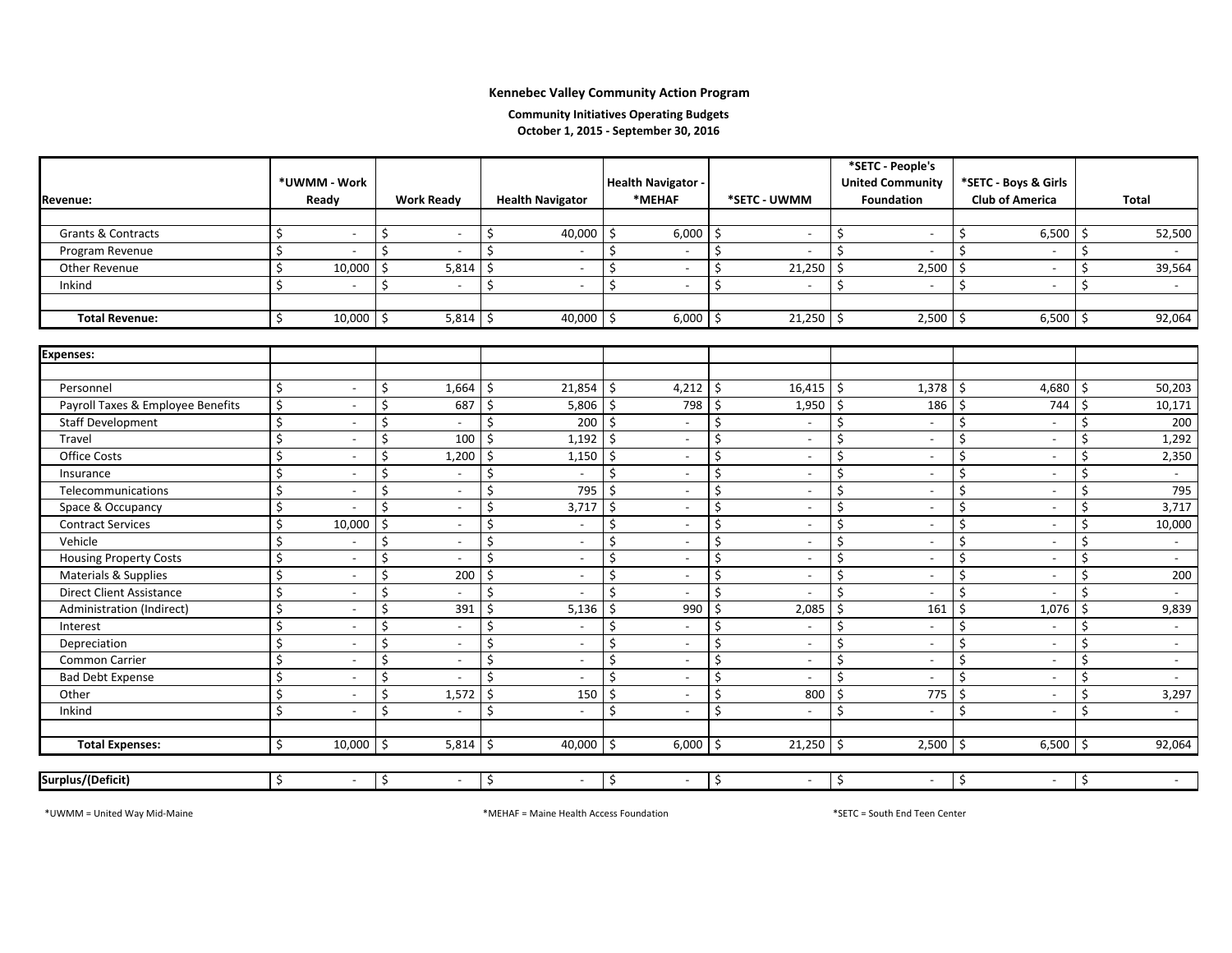**Social Services Operating Budgets**

**October 1, 2015 ‐ September 30, 2016**

|                                   |                                |                     | *MCT - Maine<br><b>Families</b> |                    | *UWKV-                   | *UWMM-   |                             | $*$ MCT -<br>Parenting & |                          |                   |                          |         | *MCT-<br><b>Conflict &amp;</b><br>Divorce/ 1234 |     |                |
|-----------------------------------|--------------------------------|---------------------|---------------------------------|--------------------|--------------------------|----------|-----------------------------|--------------------------|--------------------------|-------------------|--------------------------|---------|-------------------------------------------------|-----|----------------|
| <b>Revenue:</b>                   | <b>Maine Families</b>          |                     | <b>Subcontract</b>              |                    | PBS/BTIO                 | PBS/BTIO |                             | <b>Nurturing</b>         |                          | <b>Kids First</b> |                          |         | Parents                                         |     | Total          |
| <b>Grants &amp; Contracts</b>     | \$<br>999,900                  | \$                  | 40,000                          | \$                 | $\mathcal{L}$            | \$       | $\sim$                      | \$                       | 27,725                   | \$                | 10,600                   | \$      | 6,375                                           | \$. | 1,084,600      |
| Program Revenue                   | \$                             | \$                  |                                 | \$                 |                          | \$       |                             | \$                       |                          | \$                | 10,550                   | \$      |                                                 | \$  | 10,550         |
| Other Revenue                     | \$<br>$\blacksquare$           | \$                  | $\blacksquare$                  | \$                 | 10,000                   | \$       | 8,700                       | \$                       | $\overline{a}$           | \$                |                          | \$      |                                                 | \$  | 18,700         |
| Inkind                            | \$                             | \$                  |                                 | \$                 |                          | \$       |                             | $\zeta$                  | $\blacksquare$           | \$                |                          | \$      |                                                 | \$  |                |
| <b>Total Revenue:</b>             | \$<br>999,900                  | \$                  | 40,000                          | $\mathsf{\hat{S}}$ | 10,000                   | \$       | 8,700                       | \$                       | 27,725                   | \$                | 21,150                   | \$      | 6,375                                           | \$  | 1,113,850      |
| <b>Expenses:</b>                  |                                |                     |                                 |                    |                          |          |                             |                          |                          |                   |                          |         |                                                 |     |                |
| Personnel                         | \$<br>540,477                  | \$                  | 25,412                          | Ś                  | 6,400                    | \$       | 4,379                       | \$                       | 7,852                    | \$                | 5,259                    | Ŝ.      | 2,742                                           | \$  | 592,521        |
| Payroll Taxes & Employee Benefits | \$<br>195,580                  | $\zeta$             | 8,414                           | $\zeta$            | 1,508                    | \$       | 1,911                       | \$                       | 2,891                    | \$                | 1,552                    | \$      | 560                                             | \$  | 212,416        |
| <b>Staff Development</b>          | \$<br>7,150                    | $\zeta$             | $\mathbf{r}$                    | \$                 |                          | \$       | $\mathcal{L}_{\mathcal{A}}$ | $\zeta$                  |                          | \$                | $\overline{a}$           | \$      |                                                 | Ś.  | 7,150          |
| Travel                            | \$<br>39,000                   | $\ddot{\mathsf{S}}$ | 202                             | \$                 | 588                      | \$       | 931                         | \$                       | 1,803                    | \$                | $\overline{a}$           | \$      | 258                                             | \$  | 42,782         |
| <b>Office Costs</b>               | \$<br>6,070                    | Ś.                  | $\overline{\phantom{a}}$        | \$                 | $\overline{\phantom{a}}$ | \$       | 225                         | \$                       | 1,864                    | \$                | 2,491                    | \$      | 50                                              | Ś.  | 10,700         |
| Insurance                         | \$                             | Ś                   | $\overline{\phantom{a}}$        | Ś                  | $\overline{\phantom{a}}$ | \$       | $\overline{a}$              | \$                       | $\overline{\phantom{a}}$ | \$                | $\overline{a}$           | \$      |                                                 | \$  | $\overline{a}$ |
| Telecommunications                | \$<br>14,600                   | Ś                   | $\sim$                          | Ś                  | $\overline{\phantom{a}}$ | \$       | 225                         | \$                       | $\blacksquare$           | Ś                 | $\overline{\phantom{a}}$ | $\zeta$ | $\blacksquare$                                  | \$  | 14,825         |
| Space & Occupancy                 | \$<br>62,739                   | \$                  | $\overline{\phantom{a}}$        | Ś                  | $\overline{\phantom{a}}$ | \$       |                             | \$                       |                          | \$                |                          | \$      |                                                 | \$  | 62,739         |
| <b>Contract Services</b>          | \$                             | \$                  | $\blacksquare$                  | \$                 | $\overline{\phantom{a}}$ | \$       |                             | $\zeta$                  | 4,025                    | \$                | 10,560                   | \$      |                                                 | \$  | 14,585         |
| Vehicle                           | \$<br>$\overline{\phantom{a}}$ | Ś                   | $\overline{\phantom{a}}$        | \$                 | $\overline{\phantom{a}}$ | \$       |                             | \$                       | $\blacksquare$           | \$                |                          | \$      |                                                 | \$  | $\overline{a}$ |
| <b>Housing Property Costs</b>     | \$                             | \$                  |                                 | \$                 |                          | \$       |                             | \$                       |                          | \$                | $\overline{a}$           | \$      |                                                 | \$  |                |
| Materials & Supplies              | \$                             | \$                  | $\overline{a}$                  | \$                 |                          | \$       |                             | \$                       | 3,195                    | \$                | $\overline{a}$           | \$      | 1,131                                           | \$  | 4,326          |
| <b>Direct Client Assistance</b>   | \$                             | \$                  | $\overline{a}$                  | \$                 |                          | \$       |                             | \$                       |                          | \$                | $\overline{a}$           | \$      | $\sim$                                          | \$  | ÷              |
| Administration (Indirect)         | \$<br>127,012                  | \$                  | 5,972                           | \$                 | 1,504                    | \$       | 1,029                       | \$                       | 1,845                    | \$                | 1,209                    | \$      | 644                                             | Ś.  | 139,215        |
| Interest                          | \$                             | \$                  | ۰                               | \$                 | $\overline{a}$           | \$       |                             | $\zeta$                  | ٠                        | \$                |                          | \$      |                                                 | \$  |                |
| Depreciation                      | \$<br>$\overline{a}$           | \$                  | $\sim$                          | \$                 | $\overline{a}$           | \$       | ÷.                          | $\zeta$                  | ÷.                       | \$                | $\overline{a}$           | \$      | $\sim$                                          | \$  | $\sim$         |
| <b>Common Carrier</b>             | \$<br>$\overline{a}$           | \$                  | $\mathbf{r}$                    | \$                 | $\mathcal{L}$            | \$       | $\overline{a}$              | $\zeta$                  | $\overline{a}$           | \$                | $\overline{a}$           | \$      | $\sim$                                          | \$  | $\blacksquare$ |
| <b>Bad Debt Expense</b>           | \$                             | \$                  | $\overline{a}$                  | \$                 | $\overline{a}$           | \$       | $\sim$                      | \$                       |                          | \$                |                          | \$      |                                                 | \$  |                |
| Other                             | \$<br>7,272                    | \$                  | $\blacksquare$                  | \$                 | $\sim$                   | \$       | $\overline{\phantom{a}}$    | \$                       | 4,250                    | \$                | 79                       | \$      | 990                                             | \$  | 12,591         |
| Inkind                            | \$                             | \$                  |                                 | Ś                  | $\overline{a}$           | \$       |                             | \$                       | $\sim$                   | \$                |                          | \$      |                                                 | \$  |                |
| <b>Total Expenses:</b>            | \$<br>999,900                  | \$                  | 40,000                          | \$                 | 10,000                   | \$       | 8,700                       | \$                       | 27,725                   | \$                | 21,150                   | \$      | 6,375                                           | \$  | 1,113,850      |
| Surplus/(Deficit)                 | \$<br>$\overline{\phantom{a}}$ | \$                  | $\overline{\phantom{a}}$        | \$                 | $\overline{\phantom{a}}$ | \$       |                             | \$                       | $\overline{\phantom{a}}$ | \$                |                          | \$      |                                                 | \$  |                |

\* MCT <sup>=</sup> Maine Children's Trust \*UWKV

\* PBS <sup>=</sup> Personal Body Safety \*BTIO <sup>=</sup> Baby Think It Over

<sup>=</sup> United Way Kennebec Valley \*UWMM <sup>=</sup> United Way Mid‐Maine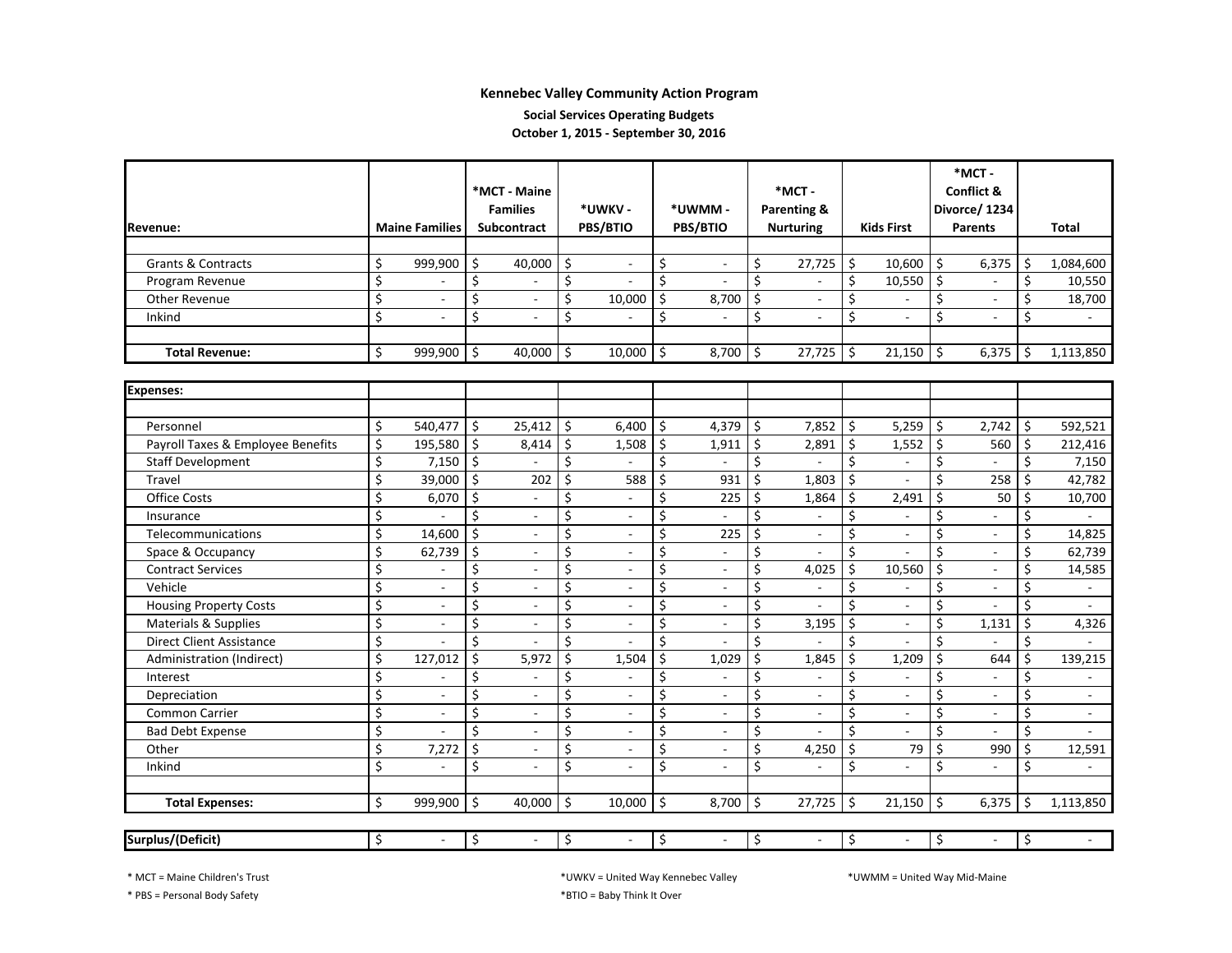#### **Transportation Services Operating Budgets October 1, 2015 ‐ September 30, 2016**

|                                   |                         |                   |    |                  |                                     | Transportation           |                         |           |
|-----------------------------------|-------------------------|-------------------|----|------------------|-------------------------------------|--------------------------|-------------------------|-----------|
| Revenue:                          |                         | <b>KV Transit</b> |    | <b>KV Van</b>    |                                     | <b>Brokerage</b>         |                         | Total     |
|                                   |                         |                   |    |                  |                                     |                          |                         |           |
| <b>Grants &amp; Contracts</b>     | \$                      | 519,186           | \$ | 444,359          | \$                                  |                          | \$                      | 963,545   |
| Program Revenue                   | \$                      | 75,000            | Ś  |                  | \$                                  | 5,760,000                | \$                      | 5,835,000 |
| <b>Other Revenue</b>              | \$                      | 183,160           | \$ | 45,000           | Ś.                                  |                          | \$                      | 228,160   |
| Inkind                            | \$                      |                   | Ś  |                  |                                     |                          | \$                      |           |
|                                   |                         |                   |    |                  |                                     |                          |                         |           |
| <b>Total Revenue:</b>             | \$                      | 777,346           | \$ | 489,359          | \$                                  | 5,760,000                | \$                      | 7,026,705 |
|                                   |                         |                   |    |                  |                                     |                          |                         |           |
| <b>Expenses:</b>                  |                         |                   |    |                  |                                     |                          |                         |           |
|                                   |                         |                   |    |                  |                                     |                          |                         |           |
| Personnel                         | \$                      | 322,208           | \$ | 744,841          | \$                                  | 519,594                  | \$                      | 1,586,643 |
| Payroll Taxes & Employee Benefits | $\overline{\xi}$        | 108,275           | \$ | 205,267          | \$                                  | 192,803                  | $\overline{\mathsf{S}}$ | 506,345   |
| <b>Staff Development</b>          | $\overline{\mathsf{S}}$ | 3,500             | \$ | 3,161            | \$                                  | 7,564                    | \$                      | 14,225    |
| Travel                            | \$                      | 750               | \$ | 1,100            | \$                                  | 10,500                   | $\overline{\xi}$        | 12,350    |
| <b>Office Costs</b>               | \$                      | 11,400            | \$ | 4,012            | \$                                  | 27,923                   | \$                      | 43,335    |
| Insurance                         | \$                      |                   | \$ | 55               | $\overline{\xi}$                    | 445                      | \$                      | 500       |
| Telecommunications                | \$                      | 1,100             | \$ | 6,616            | \$                                  | 35,784                   | \$                      | 43,500    |
| Space & Occupancy                 | \$                      | 8,200             | \$ | 10,682           | \$                                  | 87,319                   | \$                      | 106,201   |
| <b>Contract Services</b>          | \$                      |                   | Ś  | 7,865            | \$                                  | 57,115                   | \$                      | 64,980    |
| Vehicle                           | \$                      | 243,050           | \$ | 441,515          | \$                                  |                          | \$                      | 684,565   |
| <b>Housing Property Costs</b>     | \$                      |                   | \$ |                  | \$                                  | $\overline{\phantom{m}}$ | \$                      |           |
| Materials & Supplies              | \$                      | ÷.                | \$ | 1,526            | \$                                  | 12,474                   | $\overline{\xi}$        | 14,000    |
| <b>Direct Client Assistance</b>   | \$                      |                   | \$ | 323,330          | \$                                  | 1,725,732                | \$                      | 2,049,062 |
| Administration (Indirect)         | $\overline{\mathsf{S}}$ | 75,713            | \$ | 173,926          | \$                                  | 116,846                  | $\overline{\xi}$        | 366,485   |
| Interest                          | \$                      |                   | \$ |                  | \$                                  |                          | \$                      |           |
| Depreciation                      | \$                      |                   | \$ | 63,545           | \$                                  | 4,455                    | $\overline{\xi}$        | 68,000    |
| Common Carrier                    | $\overline{\xi}$        |                   | \$ |                  | \$                                  | 1,299,387                | \$                      | 1,299,387 |
| <b>Bad Debt Expense</b>           | $\overline{\xi}$        |                   | \$ |                  | $\overline{\boldsymbol{\varsigma}}$ |                          | \$                      |           |
| Other                             | \$                      | 3,150             | \$ | 21,717           | \$                                  | 142,260                  | $\overline{\xi}$        | 167,127   |
| Inkind                            | \$                      |                   | Ś  |                  | \$                                  |                          | \$                      |           |
|                                   |                         |                   |    |                  |                                     |                          |                         |           |
| <b>Total Expenses:</b>            | Ś.                      | 777,346           | \$ | 2,009,158        | \$                                  | 4,240,201                | \$                      | 7,026,705 |
|                                   |                         |                   |    |                  |                                     |                          |                         |           |
| Surplus/(Deficit)                 | \$                      | $\frac{1}{2}$     | \$ | $(1,519,799)$ \$ |                                     | 1,519,799                | \$                      |           |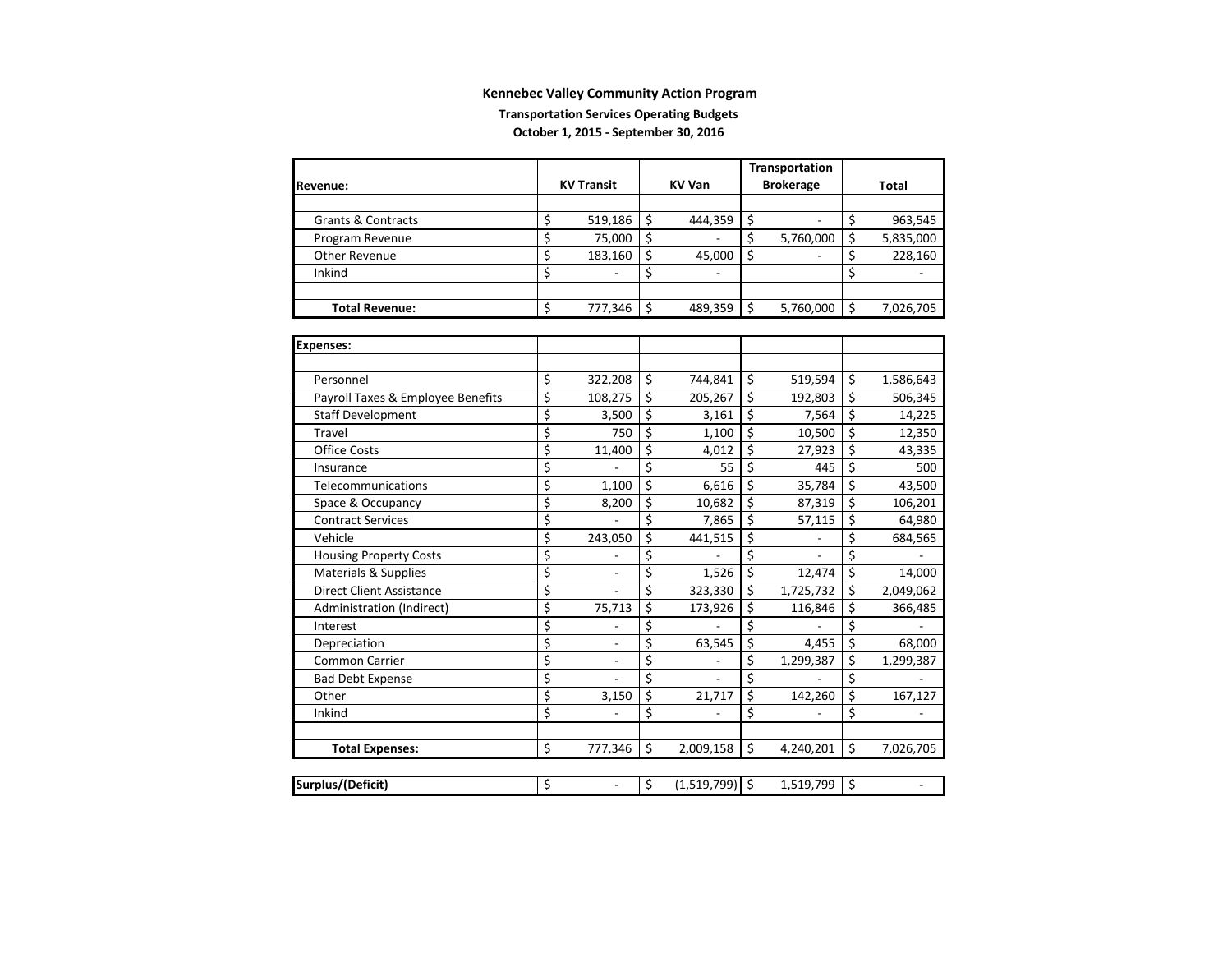#### **Community Services Block Grant Operating Budgets**

**October 1, 2015 ‐ September 30, 2016**

|                                   |    |                          |                       |                          |                   |                          | Family             |                          |                        |                          |                   | <b>Training &amp;</b>    |                 |                          |                    |                          |                    |                          |
|-----------------------------------|----|--------------------------|-----------------------|--------------------------|-------------------|--------------------------|--------------------|--------------------------|------------------------|--------------------------|-------------------|--------------------------|-----------------|--------------------------|--------------------|--------------------------|--------------------|--------------------------|
|                                   |    | Employment               | <b>South End Teen</b> |                          |                   | <b>Families in</b>       |                    | <b>Enrichment</b>        | Community              |                          | Community         |                          | <b>Housing</b>  |                          | <b>Poverty</b>     |                          |                    |                          |
| <b>Revenue:</b>                   |    | <b>Services</b>          | Center                |                          | <b>Transition</b> |                          | Council            |                          |                        | <b>Initiatives</b>       | <b>Assessment</b> |                          | <b>Services</b> |                          | <b>Initiatives</b> |                          |                    | <b>Total</b>             |
|                                   |    |                          |                       |                          |                   |                          |                    |                          |                        |                          |                   |                          |                 |                          |                    |                          |                    |                          |
| <b>Grants &amp; Contracts</b>     | Ś. | 65,315                   | Ś.                    | 66,973                   | Ś.                | 22,826                   | \$                 | 79,999                   | Ŝ.                     | 28,931                   | \$                | 21,184                   | \$              | 24,900                   | \$                 | 79,378                   | Ŝ.                 | 389,506                  |
| Program Revenue                   | \$ |                          | \$                    | $\overline{\phantom{a}}$ | \$                |                          | \$                 | $\overline{\phantom{a}}$ | \$                     |                          | \$                |                          | \$              |                          | \$                 | $\overline{\phantom{a}}$ | \$                 |                          |
| Other Revenue                     | \$ |                          | \$                    | $\overline{\phantom{a}}$ | \$                | $\overline{\phantom{a}}$ | \$                 | $\sim$                   | \$                     | $\sim$                   | \$                | $\blacksquare$           | \$              |                          | \$                 | $\sim$                   | \$                 | $\sim$                   |
| Inkind                            | \$ |                          | \$                    |                          | Ś                 | $\overline{a}$           | \$                 |                          | $\mathsf{\dot{S}}$     |                          | Ś.                |                          | \$              |                          | \$                 | $\sim$                   | Ś.                 | $\sim$                   |
|                                   |    |                          |                       |                          |                   |                          |                    |                          |                        |                          |                   |                          |                 |                          |                    |                          |                    |                          |
| <b>Total Revenue:</b>             | \$ | 65,315                   | \$                    | 66,973                   | \$                | 22,826                   | $\mathsf{\hat{S}}$ | 79,999                   | $\ddot{\varsigma}$     | 28,931                   | \$                | 21,184                   | \$              | 24,900                   | \$                 | 79,378 \$                |                    | 389,506                  |
|                                   |    |                          |                       |                          |                   |                          |                    |                          |                        |                          |                   |                          |                 |                          |                    |                          |                    |                          |
| <b>Expenses:</b>                  |    |                          |                       |                          |                   |                          |                    |                          |                        |                          |                   |                          |                 |                          |                    |                          |                    |                          |
|                                   |    |                          |                       |                          |                   |                          |                    |                          |                        |                          |                   |                          |                 |                          |                    |                          |                    |                          |
| Personnel                         | \$ | 34,386                   | \$                    | 34,143                   | \$                | 12,580                   | \$                 | 43,167                   | $\ddot{\varsigma}$     | 16,518                   | \$                | 10,095                   | \$              | 16,277                   | \$                 | 37,116                   | -\$                | 204,282                  |
| Payroll Taxes & Employee Benefits | \$ | 14,234                   | \$                    | 6,681                    | Ś                 | 3,806                    | \$                 | 12,089                   | $\mathsf{\hat{S}}$     | 4,379                    | \$                | 2,876                    | \$              | 4,634                    | \$                 | 12,538                   | $\ddot{\varsigma}$ | 61,237                   |
| <b>Staff Development</b>          | \$ | 300                      | \$                    | 150                      | Ś                 |                          | \$                 | 200                      | $\ddot{\mathsf{S}}$    | 350                      | \$                | 150                      | $\zeta$         | $\overline{\phantom{a}}$ | \$                 | 750                      | \$                 | 1,900                    |
| Travel                            | \$ | 750                      | Ś.                    | 475                      | Ś                 | 174                      | \$                 | 1,350                    | $\mathsf{\hat{S}}$     | 790                      | $\zeta$           | 690                      | \$              | $\overline{\phantom{a}}$ | \$                 | 1,000                    | Ś.                 | 5,229                    |
| <b>Office Costs</b>               | \$ | 675                      | Ś                     | 965                      | Ś                 | 150                      | \$                 | 1,166                    | \$                     | 1,060                    | \$                | 875                      | \$              | $\overline{\phantom{a}}$ | \$                 | 235                      | Ś                  | 5,126                    |
| Insurance                         | \$ |                          | \$                    | 580                      | Ś                 |                          | \$                 |                          | \$                     |                          | \$                |                          | \$              |                          | \$                 |                          | Ś                  | 580                      |
| Telecommunications                | \$ | 1,026                    | \$                    | 1,942                    | \$                | 165                      | \$                 | 1,485                    | $\ddot{\varsigma}$     | 66                       | \$                | 231                      | \$              | 164                      | \$                 | 627                      | Ś.                 | 5,706                    |
| Space & Occupancy                 | \$ | 5,363                    | \$                    | 7,922                    | Ś                 | 2,995                    | \$                 | 10,398                   | \$                     | 1,836                    | \$                | 2,995                    | \$              | $\sim$                   | \$                 | 7,390                    | Ś                  | 38,899                   |
| <b>Contract Services</b>          | \$ | $\blacksquare$           | \$                    | 1,655                    | Ś                 | $\overline{\phantom{a}}$ | \$                 |                          | $\zeta$                | $\overline{\phantom{a}}$ | \$                | $\blacksquare$           | \$              |                          | Ś                  | 3,000                    | Ŝ.                 | 4,655                    |
| Vehicle                           | \$ | $\blacksquare$           | \$                    | $\overline{\phantom{a}}$ | Ś                 | $\blacksquare$           | \$                 | $\overline{\phantom{a}}$ | \$                     | $\overline{\phantom{a}}$ | \$                | $\overline{\phantom{a}}$ | \$              | $\overline{\phantom{a}}$ | \$                 | $\blacksquare$           | Ś                  | $\overline{\phantom{a}}$ |
| <b>Housing Property Costs</b>     | \$ |                          | \$                    | $\sim$                   | Ś                 | $\overline{\phantom{a}}$ | \$                 |                          | $\zeta$                | $\blacksquare$           | \$                |                          | $\zeta$         |                          | \$                 | $\overline{\phantom{a}}$ | \$                 | $\sim$                   |
| Materials & Supplies              | \$ | 150                      | \$                    | 2,100                    | Ś                 | $\overline{\phantom{a}}$ | \$                 |                          | $\zeta$                | $\sim$                   | \$                | 250                      | \$              | $\sim$                   | \$                 | $\overline{\phantom{a}}$ | \$                 | 2,500                    |
| <b>Direct Client Assistance</b>   | \$ |                          | \$                    |                          | Ś                 |                          | \$                 |                          | \$                     |                          | \$                |                          | \$              |                          | \$                 | $\sim$                   | Ś                  |                          |
| Administration (Indirect)         | \$ | 8,081                    | \$                    | 8,024                    | Ś                 | 2,956                    | \$                 | 10,144                   | \$                     | 3,882                    | \$                | 2,372                    | \$              | 3,825                    | \$                 | 8,722                    | \$                 | 48,006                   |
| Interest                          | \$ |                          | \$                    |                          | Ś                 |                          | \$                 |                          | \$                     | $\overline{a}$           | \$                | $\sim$                   | \$              | $\sim$                   | \$                 | $\overline{\phantom{a}}$ | \$                 |                          |
| Depreciation                      | \$ |                          | \$                    | 1,513                    | \$                |                          | \$                 |                          | \$                     | $\sim$                   | \$                |                          | \$              |                          | \$                 | $\overline{a}$           | \$                 | 1,513                    |
| <b>Common Carrier</b>             | \$ | $\sim$                   | \$                    | $\overline{\phantom{a}}$ | \$                | $\blacksquare$           | \$                 | $\sim$                   | $\overline{\varsigma}$ | $\blacksquare$           | Ś                 | $\sim$                   | \$              | $\sim$                   | \$                 | $\blacksquare$           | Ś                  | $\blacksquare$           |
| <b>Bad Debt Expense</b>           | \$ |                          | \$                    |                          | Ś                 |                          | \$                 |                          | $\zeta$                |                          | \$                | $\mathbf{r}$             | \$              |                          | \$                 |                          | Ś                  |                          |
| Other                             | \$ | 350                      | \$                    | 823                      | Ś                 | $\overline{a}$           | \$                 | $\sim$                   | \$                     | 50                       | \$                | 650                      | \$              | $\overline{a}$           | \$                 | 8,000                    | \$                 | 9,873                    |
| Inkind                            | \$ |                          | \$                    |                          | Ś                 |                          | \$                 |                          | \$                     |                          | Ś                 | $\sim$                   | \$              |                          | \$                 | $\sim$                   | Ś                  | $\sim$                   |
|                                   |    |                          |                       |                          |                   |                          |                    |                          |                        |                          |                   |                          |                 |                          |                    |                          |                    |                          |
| <b>Total Expenses:</b>            | \$ | 65,315                   | \$                    | 66,973                   | \$                | 22,826                   | $\mathsf{\hat{S}}$ | 79,999                   | $\mathsf{\hat{S}}$     | 28,931                   | \$                | 21,184                   | \$              | 24,900                   | \$                 | 79,378 \$                |                    | 389,506                  |
|                                   |    |                          |                       |                          |                   |                          |                    |                          |                        |                          |                   |                          |                 |                          |                    |                          |                    |                          |
| Surplus/(Deficit)                 | \$ | $\overline{\phantom{a}}$ | \$                    | $\overline{a}$           | \$                | $\overline{a}$           | \$                 | $\overline{\phantom{a}}$ | \$                     | $\overline{\phantom{a}}$ | \$                |                          | \$              |                          | \$                 | $\overline{\phantom{a}}$ | \$                 | $\sim$                   |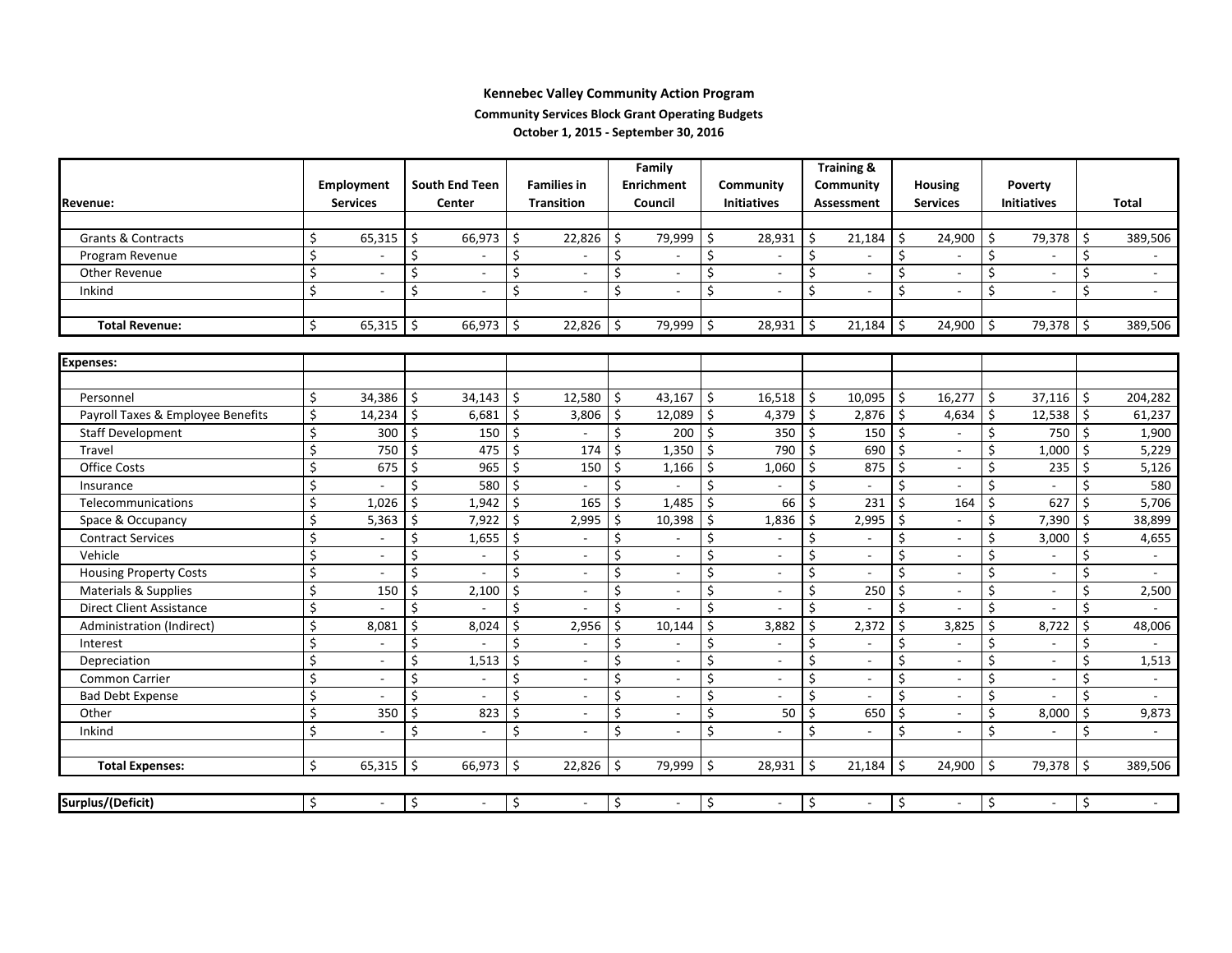### **PART VIII. COMMUNITY SERVICES** (Chief Operating Officer: Michele Prince)

- A. Community Initiatives
- B. Social Services
- C. Transportation Services
- D. Community Services Block Grant

### **A. COMMUNITY INITIATIVES (**Director: **Michele Prince)**

#### **Community Initiatives, Health and Prevention**

*Budget*: \$28,931 (CSBG; contract with Healthy Northern Kennebec; and in-kind from several agency staff)

*Staff*: CSBG pays for part-time management staff, part-time PAA and part-time ACA/Resource Navigator Coordinator; and utilizes in-kind, part-time management/direct staff from several programs

*Description of clients*: Kennebec and Somerset County communities, benefitting their residents

*Continuing Services*: KVCAP continues to participate on a number of community coalitions, boards and workgroups to identify community needs and gaps in service, and to work toward securing resources to fill the gaps. KVCAP takes the lead in some of these initiatives while playing a supportive role in others. The agency is considered a vital partner and advocate for those living in poverty, while working with community groups to address the health and welfare of its residents, particularly those who are most vulnerable. We also work to engage and support low-income people to join some of these groups/coalitions. KVCAP has worked with countless partner agencies to find creative solutions to challenges facing our communities.

KVCAP will continue to serve on the board/coalitions of our three area Healthy Maine Partnerships: Healthy Northern Kennebec (HNK); Healthy Communities of the Capital Area; and Greater Somerset Public Health Collaborative. Other prevention focused workgroups and coalitions that we participate on include kNOwViolence Task Force; Youth Matter; Somerset Association of Resource Providers; Somerset Workforce Connect; and the Somerset Transit Committee. KVCAP also serves on the steering committee for the Access to Quality Care project in Somerset County. Another health related project is Healthy Waterville, which is focused on access to quality food and community engagement, with a specific focus on people with low-incomes.

*Anticipated New Service Opportunities:* The KVCAP Transportation Director is a key leader working with local communities to expand transportation opportunities that support the health and welfare of its residents. A current project is working with the town of Jackman to expand transportation options by harnessing the energy and commitment of volunteers in that community. This will result in KVCAP playing a role as a transportation provider, once the community has the program in place. Also during FY 2016, KVCAP will be contracting with the Healthy Waterville Project through Healthy Northern Kennebec to provide administrative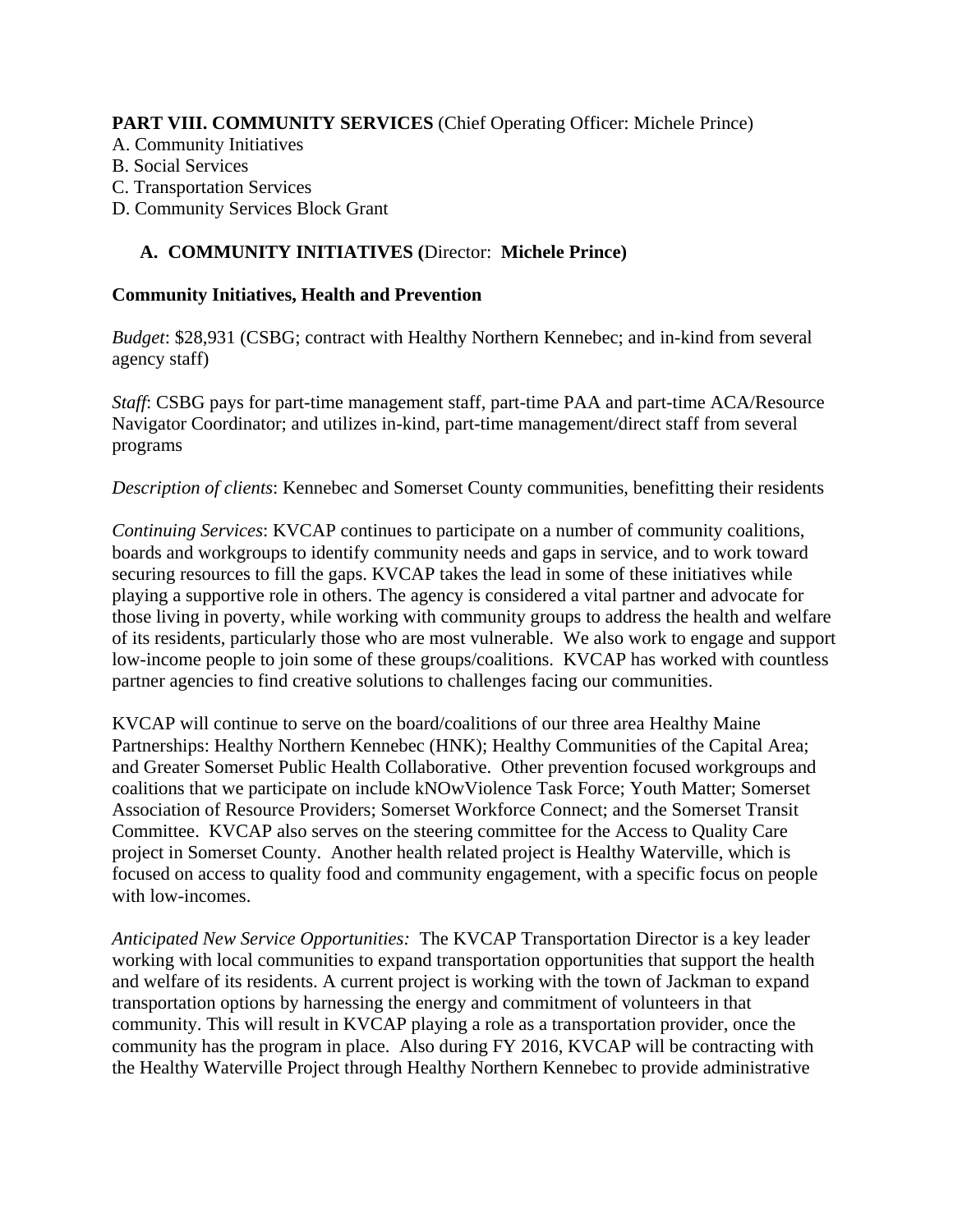assistance for a grant that they received that will focus on increasing food access in the community.

*Long Term Strategic Opportunities*: KVCAP's extensive involvement in these workgroups and committees allows for the opportunity to advocate for those living in poverty as resources are sought and programming is planned at the community level. It also provides opportunities for KVCAP to take the lead on and/or provide technical support and assistance on projects that fit within our mission and expertise.

### **Employment Services/WorkReady**

*Budget*: \$81,129 (CSBG funds; funds from Work Ready collaboration/United Way)

*Staff*: 1 full-time Employment Coordinator, part time PAA and sub-contracts with local adult ed programs for WorkReady classes

*Description of clients*: Unemployed/underemployed residents of Kennebec and Somerset County communities.

*Number of clients to be served in FY 2016*: Approximately 165, (includes one-on-one assistance, WorkReady students and workshop participants) and an additional 300+ at job fairs.

*Continuing Services*: The Employment Services Coordinator works in communities to assist unemployed individuals identify and overcome barriers to employment, including teaching job search skills, and providing information and referrals. The program offers several workshops throughout the year at a variety of sites throughout Somerset and Kennebec counties. One-on-one services are offered at the Waterville KVCAP office by appointment; at the Waterville Public Library on Tuesdays (and other times by appointment); and at other sites, as needed, by appointment.

KVCAP seeks funding and manages grants to ensure ongoing WorkReady classes in Central Maine. KVCAP sub-contracts with local adult education programs including Mid-Maine Regional Adult Community Education, Lawrence Adult Education and Skowhegan Adult Education to implement the classes. The Employment Coordinator assists WorkReady participants to overcome barriers that might prevent them from earning their credential and provides follow up job coaching. The KVCAP Employment Services Coordinator is a trained Work Ready instructor, the only one in the area trained to teach the 55+ curriculum.

The Employment Services Coordinator also facilitates the Ken-Som Transition Team. Members include representatives from a wide range of state and local labor, education, and social service agencies as well as representatives from federal congressional offices. The team works closely with Rapid Response to mobilize resources when a business/organization significantly reduces its workforce. The team meets regularly to share information and resources, as well as to plan activities that contribute to workforce development, such as coordinating job fairs.

*Anticipated New Service Opportunities*: In addition to the funding secured by KVCAP to offer three WorkReady sessions in FY 2016, the Somerset Economic Development Corporation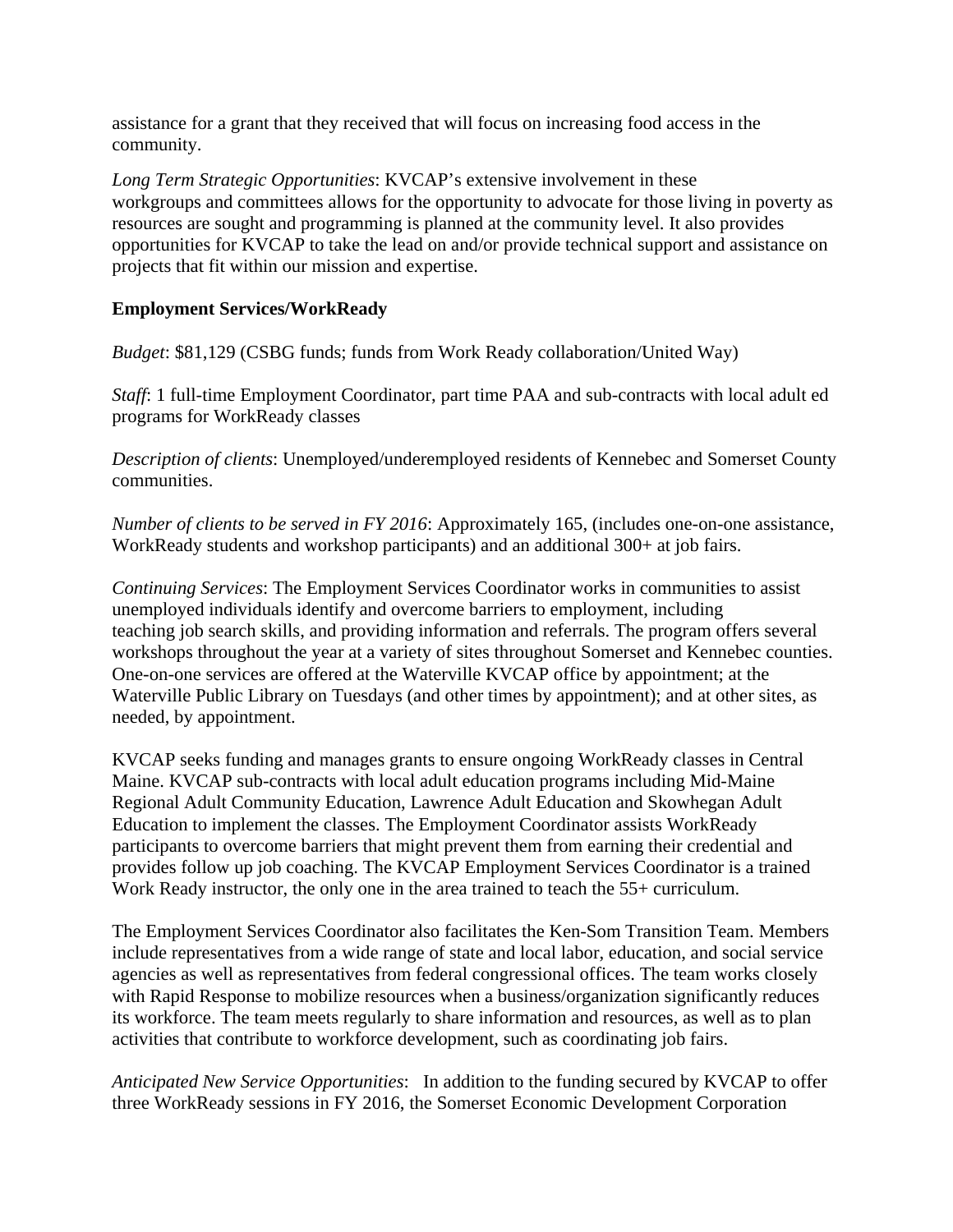secured funds for a WorkReady session for Somerset County, specifically in the Pittsfield area. The Employment Specialist is working with the adult education program for Newport/Pittsfield and the Skowhegan Career Center to coordinate this session.

*Long-Term Strategic Opportunities*: Employment Services is currently working with the local WorkReady partners (three adult education programs, Augusta Career Center, Central/Western Maine Workforce Investment Board and Waterville Public Library) to expand opportunities to offer WorkReady in combination with job skills training, targeted for specific labor sectors and working in conjunction with area businesses. In addition, the program will work closely with Educare Central Maine on the Sheltering Arms two-generational approach planning grant to explore developing this approach in the future.

### **Health Navigator**

*Budget:* \$46,000 (funded through two sub-contracts with Western Maine Community Action, based on grants from the Centers for Medicaid and Medicare Services and Maine Health Access Foundation)

*Staff:* 1 part-time ACA Coordinator; 1 part time Health Navigator; and part-time PAA

*Description of clients:* Community at large and those needing assistance navigating the Health Marketplace

*Number of clients to be served:* Approximately 1,800 (through outreach events and individual appointments)

*Continuing services:* KVCAP has provided Health Navigator services for two years and is now recognized within the community as the go-to resource for these services in Central Maine. . We will continue to offer outreach events in order to educate the community about the Affordable Care Act and the Marketplace and will assist people to research their options, determine if they are eligible for subsidized healthcare, enroll in healthcare plans, and increase health literacy as they learn to navigate being a consumer of a health insurance plan. The program's Navigators also serve as resources for Community Assistors in Central Maine who provide enrollment assistance to consumers at health clinics.

*Anticipated New Service Opportunities:* KVCAP will have two part-time, full year navigators on site this year, which will increase access for the public to a certified Health Navigator.

*Long Term Strategies Opportunities:* As the CAP network increases its expertise in this new field, we will be well positioned to apply for any future funding that becomes available to enhance the Navigator program.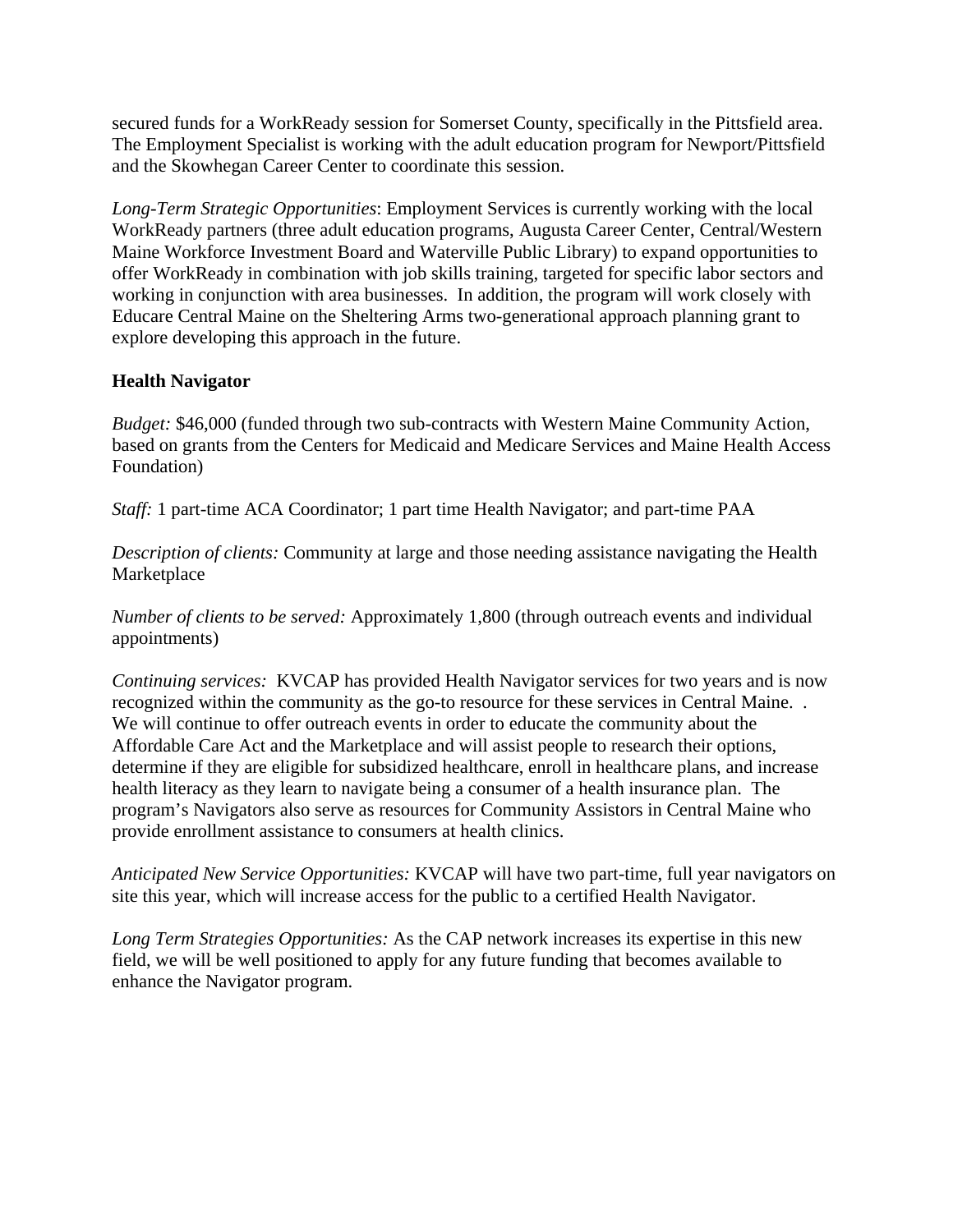#### **South End Teen Center (SETC)**

*Budget:* \$97,223 (operations are funded by CSBG, Waterville Area Boys/Girls Club, United Way of Mid- Maine, and private foundations; Teen Stars incentives/special activities/equipment are funded through private donations, and fundraising activities)

*Staff*: 1 full time Teen Center Coordinator, 2 part time Youth Specialists, part time PAA

*Description of clients*: Middle and high school youth, primarily low income and living in the South End neighborhood of Waterville

#### *Number of clients to be served in FY 2016*: Approximately 100

*Continuing Services*: The SETC provides a safe, healthy environment for teens during afterschool hours. It offers a wide range of educational and recreational activities, as well as field trips, community service projects, homework support, and a chance to develop supportive, positive relationships with staff and college student volunteers. The teen center operates as a drop-in center - some youth attend sporadically and others attend weekly or daily. The regular attendees enroll in the Teen Stars program which rewards positive behaviors based on a point system.

Other programming/activities include: weekly cooking activities; arts/crafts; discussion groups; field trips; use of computer lab; support and education around employment; and a game room. During the summer the center serves as a free Summer Lunch Program site for children ages 0- 18, with food provided by the Waterville Public School System. The Summer Blast program offers youth an opportunity to enjoy field trips and outings to several recreational venues throughout Maine. The SETC also oversees two scholarship programs providing opportunities for our members, including the J&J Driver's Ed Scholarship program and the Heritage Tour scholarship program.

Key community partners include the Alfond Youth Center/Waterville Area Boys/Girls Club/YMCA; South End Neighborhood Association; Waterville School Public Schools Resource Officer; Family Violence Project; Colby College and Thomas College.

*Long-Term Strategic Opportunities*: To continue to strengthen current community relationships with supporters and collaborators as well as build new relationships in order to expand our base of support. Will also work with community partners to explore options to increase employment opportunities for teens, including the potential revival of the Youth Empowerment through Employment program which ended due to Youth Matter losing funding.

### **Poverty Initiative**

*Budget*: \$79,378 (CSBG; United Way; and in-kind from several agency staff)

*Staff*: Part-time Poverty Initiative Coordinator, part-time Resource Navigator, part time PAA and match for VISTA Volunteer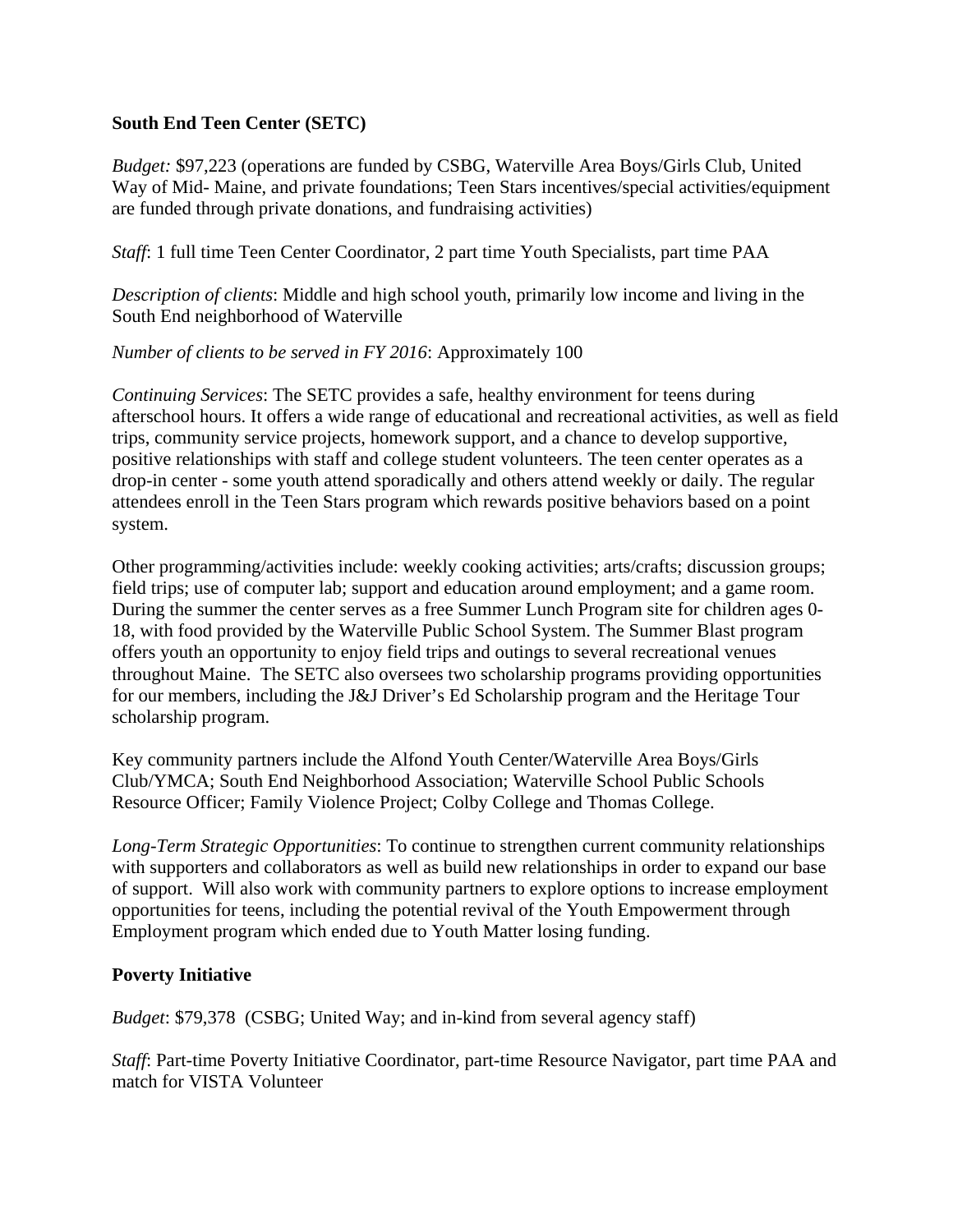*Description of clients*: Kennebec and Somerset County communities and residents, with concentration on the greater Waterville area

*Continuing Services*: This component oversees the Poverty Action Coalition (PAC) of the Waterville area, which focuses on raising community awareness of poverty issues, advocating for policy and systems changes to improve opportunities for those living in poverty, and working with the community to increase resources. This component also coordinates a PAC initiative, the Community Investors/Hope Fund, which was launched in spring 2015. This initiative brings together resources secured through a network of Community Investors with those who are facing a challenge to family stability and/or barriers impeding progress toward self-sufficiency.

*Anticipated New Opportunities:* During the upcoming year the PAC will work to expand the Community Investors network and will also explore ways to utilize volunteer efforts of this network in addition to the current financial support and donated items that they currently provide. Will also pilot a small project that will hire a Resource Navigator, funded by CSBG, to provide support to low-income people who don't have access to case management through any other avenue and who need assistance with connecting to resources to achieve stability. This new component will also provide support and assistance to people who choose to participate in goal planning to work toward achieving greater self-sufficiency.

*Long Term Strategic Opportunities*: As the Community Investors network grows, we will look for opportunities to replicate the model in other communities in KVCAP's catchment area. We will also continue to seek other funding sources to expand the reach of the Resource Navigator initiative.

### **B. SOCIAL SERVICES** (Director: Lanelle Freeman)

*Social Services Mission*: KVCAP Social Services improves communities by building on the strengths of people through encouragement, support, information and education.

#### **Families in Transition (FIT)**

*Budget*: \$ 22,826 (funded by CSBG)

*Staff*: 1 part-time Case Manager; part- time manager; 1 part-time rental manager

*Description of clients*: Augusta families who are homeless and/or at risk of becoming homeless.

*Number of clients to be served in FY 2016*: 3 families (at any given time)

*Continuing Services*: Families in Transition provides case management and life skills education services to families living in KVCAP's Augusta transitional house.

*Anticipated New Service Opportunities*: At this time, there are no plans to develop more transitional houses.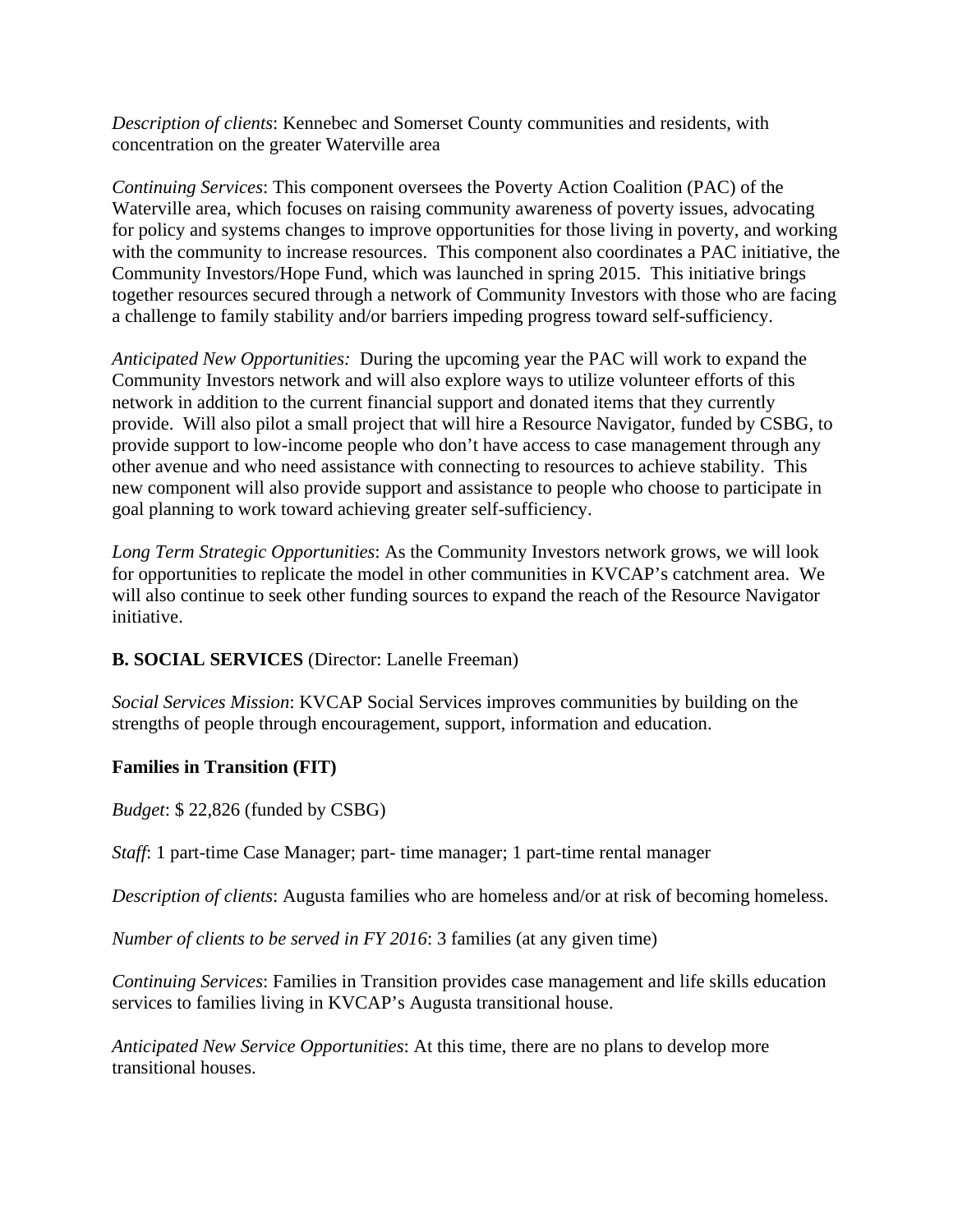*Long-Term Strategic Issues*: Case management for the Augusta T-House is funded solely by CSBG.

*Long-Term Strategic Opportunities*: KVCAP has been exploring the possibility of transferring ownership of the FIT house to another social service organization.

#### **Maine Families**

*Budget*: \$999,900 (Department of Health and Human Services Contract) \$ 40,000 (Maine Children's Trust – Technical Support Agreement)

*Staff*: 12 full-time equivalents

*Description of clients*: Maine Families is a state-administered home visiting program for pregnant women, expectant fathers, and parents or primary caregivers of children prenatally to age three. The program is offered at no cost to families and participation is voluntary, with the family's freedom of choice guiding the services.

*Number of clients to be served in FY 2016*: 345

*Continuing Services*: Maine Families Home Visiting is an evidence-based program providing focused services in response to families' needs. The program is delivered by professional home visitors to ensure safe home environments, promotion of healthy growth and development for babies and young children, and to provide key connections to needed services.

*New Service Opportunities*: Maine Families provides ongoing educational and support services to the most vulnerable families with intensity reflecting the families' needs, with a special focus on the highest risk babies who are drug-affected or exposed to violence. *Long-Term Strategic Issues*: The program will concentrate outreach efforts towards increasing prenatal enrollment.

The Director will continue to serve on statewide committees for Safe Sleep and Shaken Baby Syndrome. These committees have been dedicated to providing statewide education programs through all Maine Hospitals, Home Visiting programs and Public Health nursing.

*Long-Term Strategic Opportunities*: Maine will continue to explore expansion of federal funding through the Maternal Infant and Early Childhood Home Visiting grant. This would enable Maine Families to have the capacity to serve more vulnerable families statewide.

#### **Family Enrichment Council (Kennebec and Somerset County Child Abuse Prevention Council)**

*Budget***:** \$ 10,000 (United Way of Kennebec Valley – Baby Think It Over/Personal Body Safety)

- \$ 8,700 (United Way of Mid Maine Personal Body Safety)
- \$ 6,375 (Maine Children's Trust Active Parenting Conflict & Divorce, 1234 Parents)
- \$ 21,150 (Kids First)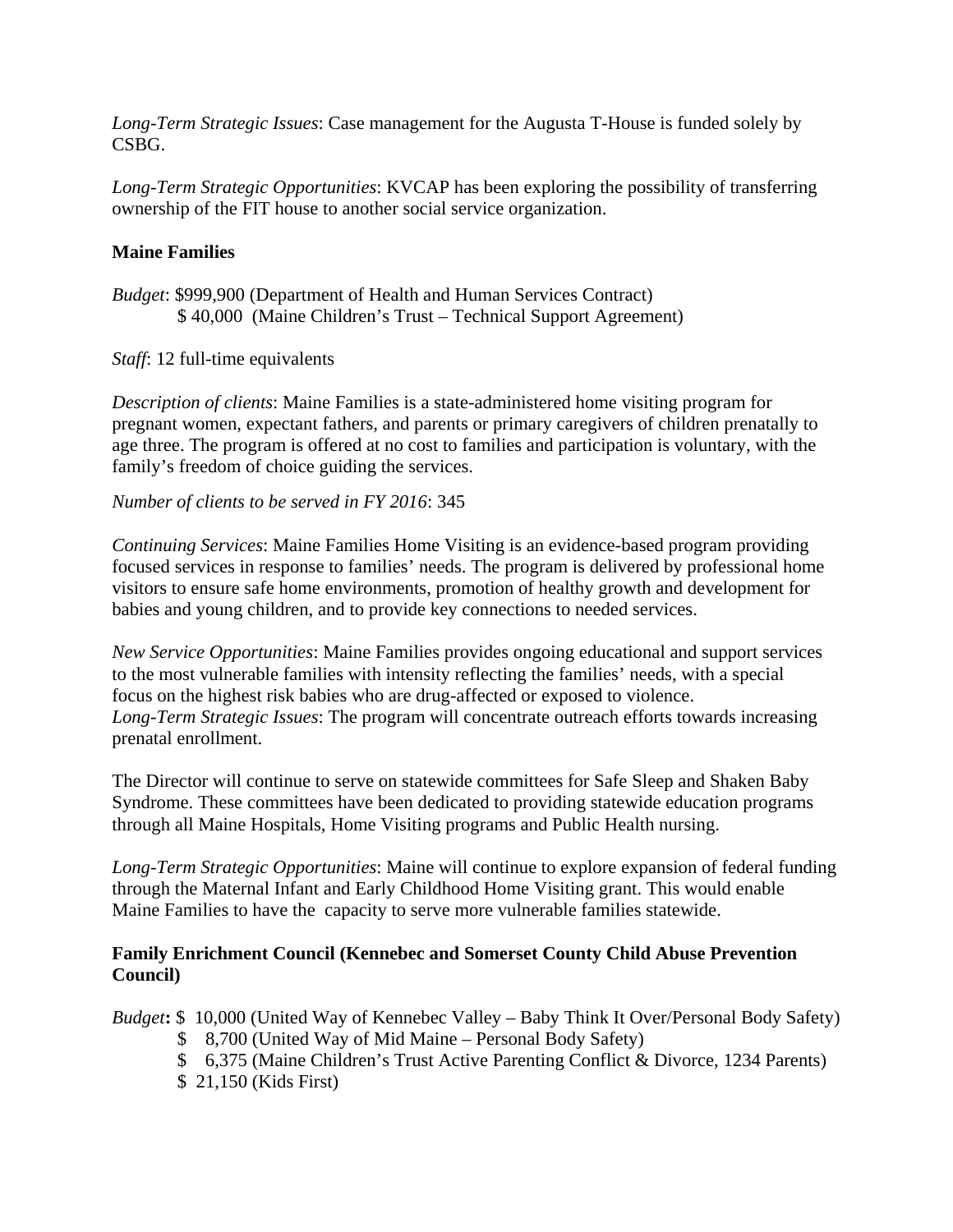#### \$ 27,725 (Maine Children's Trust/DHHS Active Parenting, 1234 Parents, Nurturing Families, Baby Think It Over (Hancock County) \$ 79,999 (CSBG) Total: \$153,949

*Staff*: 4 full-time equivalents

*Description of clients*: Kennebec and Somerset County residents and service providers

*Number of clients to be served in FY 2016*: Approximately 3,000

*Continuing Services*: The State of Maine has established a child abuse and neglect council in every county. KVCAP operates the Family Enrichment Council in Kennebec and Somerset Counties. The Council works collaboratively with other community efforts that are interested in preventing child abuse in all its forms. The Council's goal is to prevent child abuse and neglect by raising awareness, increasing knowledge and skills, mobilizing resources, and providing training and education. The State Contract for services will begin in October and at the present time we do not know the amount of funding that will be distributed. Last fiscal year we received \$22,500 to provide Active Parenting classes. The Council will also continue to coordinate the Kids First Programs which is a four-hour workshop designed to help address problems and promote reduction of the negative effects of divorce.

*Anticipated New Service Opportunities*: The Maine Children's Trust (MCT) has executed a three year MOU with the DHHS Commissioner's office that provides support for MCT to lead an effort to invest in and coordinate prevention services through the CAN prevention council network throughout Maine. Somerset County was chosen to be an initial demonstration site. This will allow us to hire a Community Coordinator and an Educator. The Council will provide community trainings which will include: Strengthening Maine Families, Infant Safe Sleep, Period of Purple Crying and Mandated Reporter Training. The Social Service Director is coordinating this pilot project, working in conjunction with the other two pilot projects in the state.

*Long-Term Strategic Issues*: The Council continues to work on building a presence in the community. In the upcoming year the focus will be community collaboration with a community assessment that looks at child abuse risk factors.

*Long-Term Strategic Opportunities:* The Council will be organizing a widespread community awareness strategy for the upcoming year. Management will continue to work at the state level to assist in the development of statewide events targeted to raise the awareness of the issue of child abuse and neglect.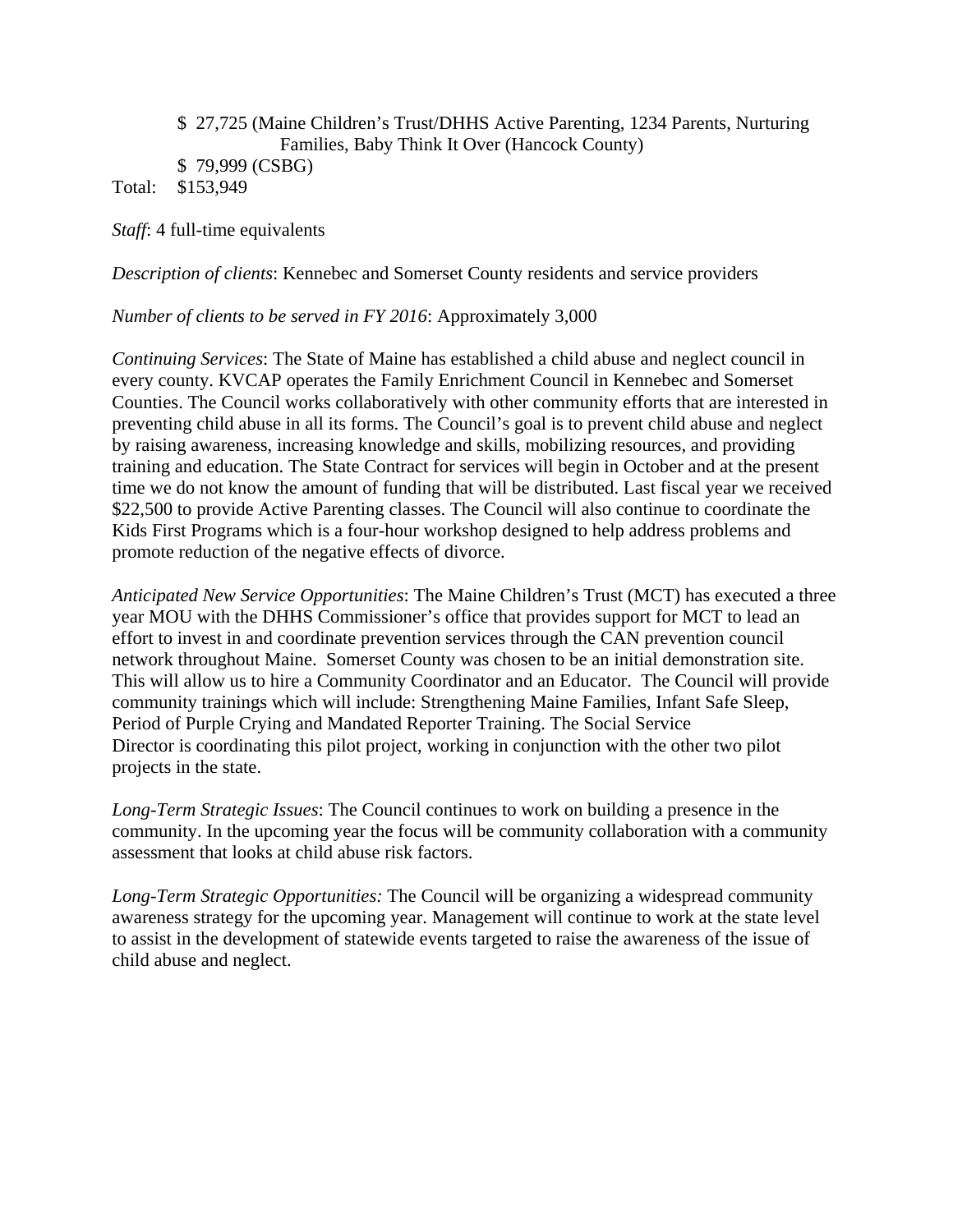### **C. TRANSPORTATION SERVICES** (Director: James Wood)

Budget: \$7,026,705

Staff: 52 full-time equivalents, 95+ volunteers

*Description of clients:* low-income, elderly, disabled, special needs children, general public

*Number of clients to be served in FY 2016*: 5,000+

### *Continuing Services:*

**KV Van** - The KV Van program offers the following services: Full-service regional transportation; para-transit van and volunteer driver services; and DHHS low-income Friend & Family Driver program. MaineCare services are provided under contract with Penquis Brokerage The program also provides transportation services to children with special needs, children and families under protective custody, and children going to a variety of medical and Developmental services. Other services include general medical and social service transportation to low income, elderly and disabled individuals via agreements with the Maine Department of Health & Human Services, Child Development Services, United Way, Inland Hospital and others in addition to some general public service.

**Kennebec Explorer** - Kennebec Explorer is a general public flex-route bus service operating throughout the greater Augusta - Waterville area. Seniors, passengers with disabilities, students, commuters and low-income people use the service heavily as an affordable means of transportation. The program also operates successful late afternoon runs from the Alfond Youth Center to Waterville's North and South End areas, and from the Augusta Boys & Girls Club for Teens, which allows disadvantaged children an opportunity to attend after-school programming and have a safe, reliable ride home.

**Somerset Explorer/Move More Kids Transit Program – Somerset Explorer provides flex** route public transit service to the greater Skowhegan area three days a week year round. The program also expands the service to include the Move More Kids public bus service in Somerset County during the summer months. Through summer, two buses operate five days a week. The routes operate throughout lower Somerset County and are designed to offer area youth free transit access to services that promote physical activity. The program operates during the summer months and is funded primarily by the New Balance Foundation.

*Anticipated New Service Opportunities:* The KV Van program plans to provide enhanced Transportation for cancer treatment, increase services for seniors and Medicare recipients, and alternative transportation projects. The Explorer program is planning route expansions between the Waterville and Skowhegan areas and enhanced commuter services. New service is also being considered in the Jackman area

*Long-Term Strategic Issues:* The strategic issues that the Transportation department is addressing are as follows: Continue to improve operating efficiency and customer service;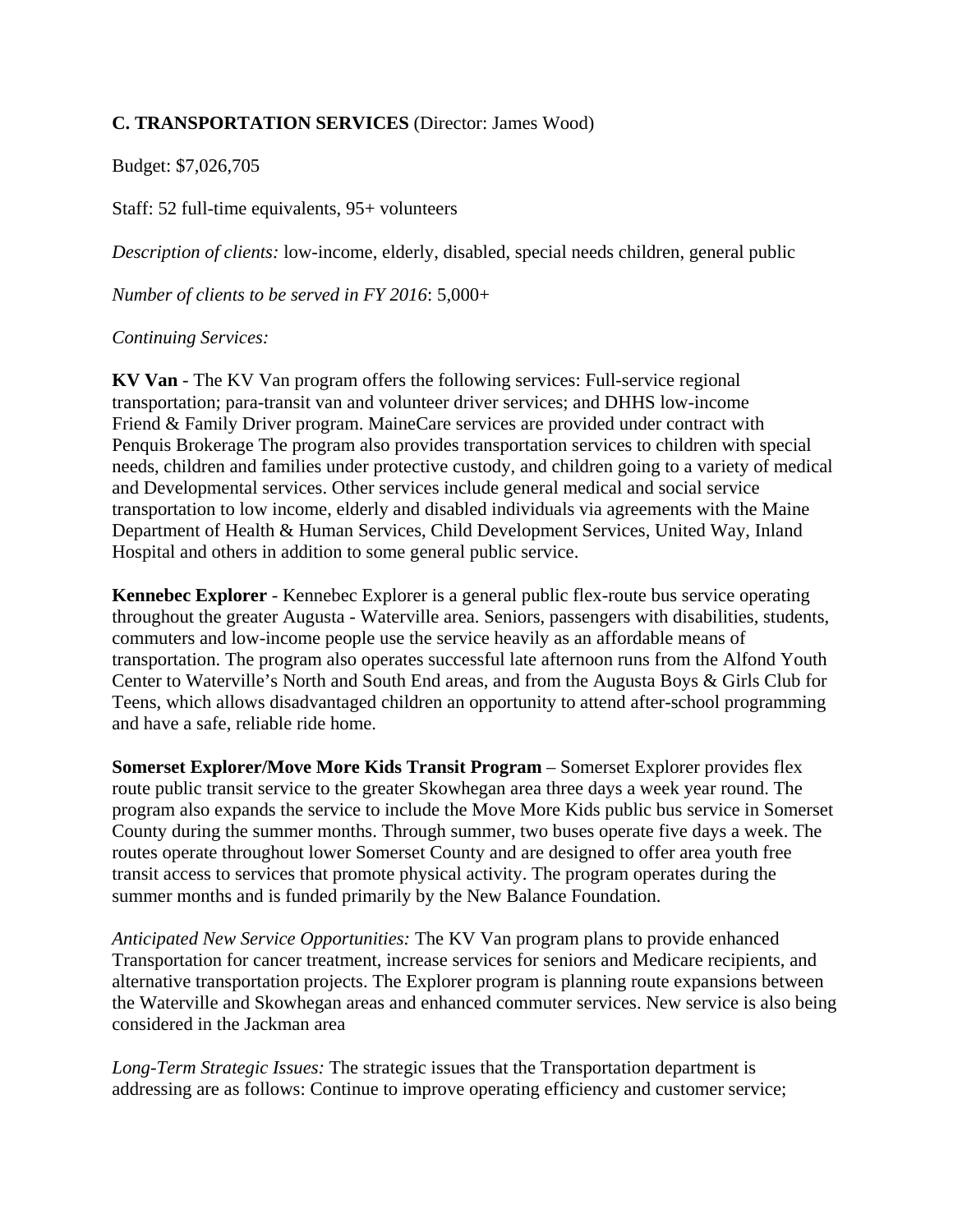maintaining/increasing driver, dispatcher, volunteer and vehicle resources to meet increasing customer travel demands; soliciting funding and support for new transportation initiatives; and, maintaining/improving positive relationships with funding sources, service providers, and municipalities. The program continues to adapt new service delivery models under the MaineCare brokerage system and will be adjusting services as necessary.

*Long-Term Strategic Opportunities:* New opportunities include the following: Soliciting new funding resources to expand services and support new initiatives; improving transportation for the general public; enhancing public transit opportunities in Somerset County and rural Kennebec County, focusing on commuter and senior transportation; enhancing children's transportation services; and increasing public awareness of the program's services.

### **D. COMMUNITY SERVICES BLOCK GRANT**

KVCAP's Community Services Block Grant (CSBG) projected allocation for fiscal year 2016 is \$389,506. This funding supports eight program components and a portion of 16 staff positions within those programs.

The CSBG funds received by KVCAP fall under the jurisdiction of the Board of Directors and are assigned to the Community Services Division. CSBG funding is unique in that it allows KVCAP the flexibility to design and implement programs that are innovative, client-driven, and intended to fill identified gaps in existing services, as identified through a comprehensive community needs assessment. When possible, CSBG funds are linked with other funding to maximize service delivery and resources. Programs recommended for funding include goals and strategies at the individual/family level, community level and agency level. The activities funded by CSBG reflect a major emphasis on prevention and collaboration. All CSBG funded programs rely on working collaboratively with other programs and organizations, both internal and external, in order to maximize funds and provide an array of services that are comprehensive, "seamless," and easy to access.

Programs funded through CSBG must fall into one or more of the following service categories: employment, education, self-sufficiency, linkages, health, housing, emergency, nutrition, income management, youth, and seniors. In addition, these federal funds require that CSBG funded programs work toward and report on one or more of the six federally mandated goals as follows:

Goal 1: Low-income people become more self-sufficient.

Goal 2: The conditions in which low-income people live are improved.

Goal 3: Low-income people own a stake in their community.

Goal 4: Partnerships among supporters and providers of services to low-income people are achieved.

Goal 5: Agencies increase their capacity to achieve results.

Goal 6: Low-income people, especially vulnerable populations, achieve their potential by strengthening family and other supportive systems.

The State of Maine further requires that at least 50% of CSBG funds must be spent on programming that results in outcomes under Goals 1 and 6.